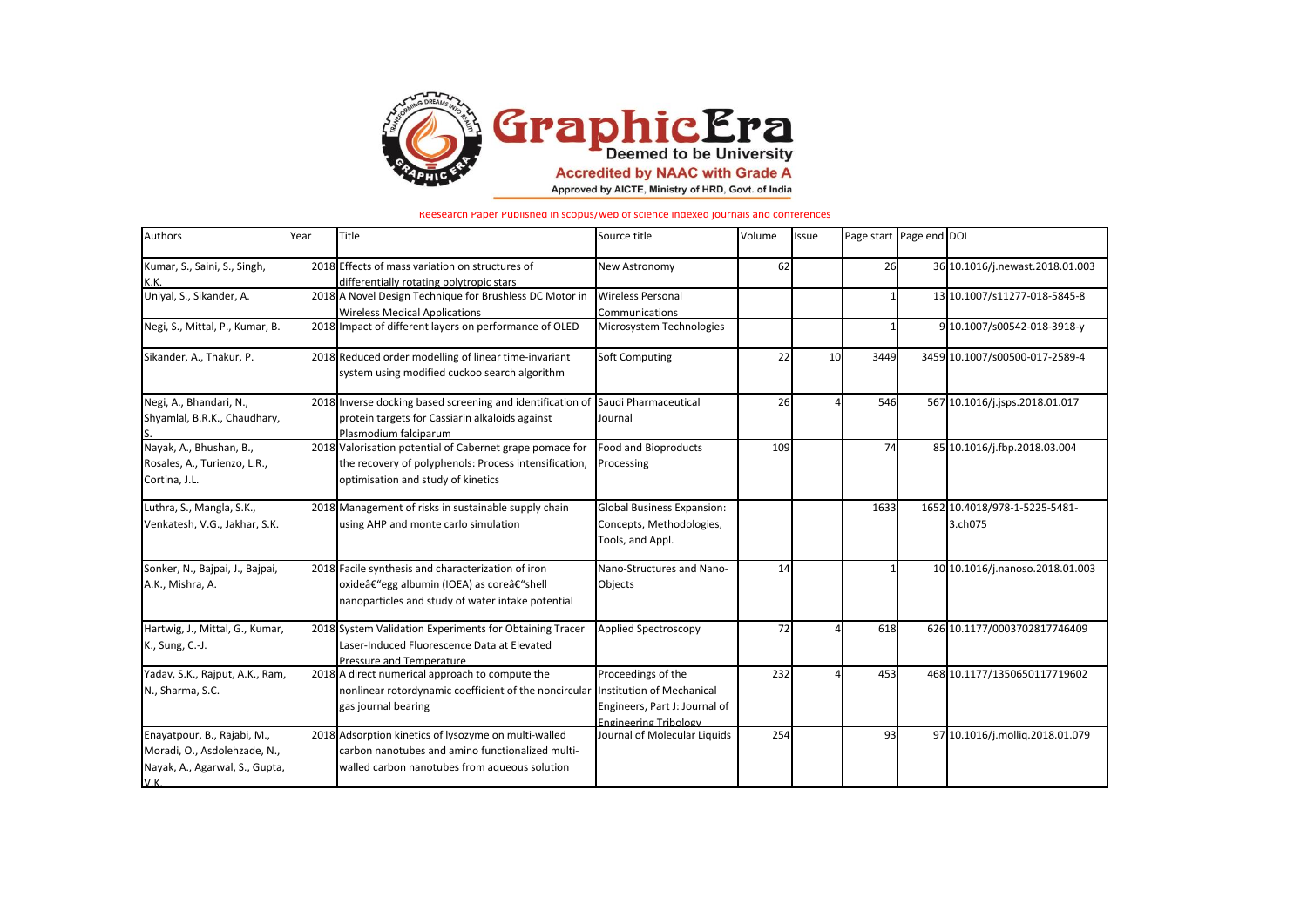| Patil, P.P., Kumar, A., Ahmad,    | 2018 Omega Design and FEA Based Coriolis Mass Flow                | IOP Conference Series:                          | 310     |      |    | 10.1088/1757-                    |
|-----------------------------------|-------------------------------------------------------------------|-------------------------------------------------|---------|------|----|----------------------------------|
| F.                                | Sensor (CMFS) Analysis Using Titanium Material                    | Materials Science and                           |         |      |    | 899X/310/1/012005                |
|                                   |                                                                   | Engineering                                     |         |      |    |                                  |
| Sharma, N., Godiyal, R.D.,        | 2018 Pulping and Bleaching of Hydro Distillation Waste of         | <b>Waste and Biomass</b>                        |         | 409  |    | 419 10.1007/s12649-016-9791-y    |
| Bhawana, Thapliyal, B.P.,         | Citronella Grass (Cymbopogon winterianus Jowitt) for Valorization |                                                 |         |      |    |                                  |
| Anupam. K.                        | Papermaking                                                       |                                                 |         |      |    |                                  |
| Bachheti, R.K., Rai, I., Mishra,  | 2018 Antioxidant and antimicrobial properties of seed oil         | Journal of Environmental                        | 39      | 182  |    | 188 10.22438/jeb/39/2/MRN-341    |
| V.K., Joshi, A.                   | of Datura metel                                                   | Biology                                         |         |      |    |                                  |
| Bora, R., Bisht, A., Saini, A.,   | 2018 ISL gesture recognition using multiple feature fusion        | Proceedings of the 2017                         | 2018-   | 196  |    | 199 10.1109/WISPNET.2017.829974  |
| Gupta, T., Mittal, A.             |                                                                   | International Conference on                     | January |      |    |                                  |
|                                   |                                                                   | Wireless Communications,                        |         |      |    |                                  |
|                                   |                                                                   | Signal Processing and                           |         |      |    |                                  |
|                                   |                                                                   | Networking, WiSPNET 2017                        |         |      |    |                                  |
|                                   |                                                                   |                                                 |         |      |    |                                  |
| Prasad, R.S., Prasad, S.,         | 2018 Pattern recognition in thought form images using             | Proceedings of the 2017                         | 2018-   | 2667 |    | 2674 10.1109/WiSPNET.2017.830024 |
| Prasad, V.                        | chromaticity parameters                                           | International Conference on                     | January |      |    |                                  |
|                                   |                                                                   | Wireless Communications,                        |         |      |    |                                  |
|                                   |                                                                   | Signal Processing and                           |         |      |    |                                  |
|                                   |                                                                   | Networking, WiSPNET 2017                        |         |      |    |                                  |
|                                   |                                                                   |                                                 |         |      |    |                                  |
| Shah, J., Bhatt, P., Diana        | 2018 Significant role of antiferromagnetic                        | Materials Research Express                      | 5       |      |    | 10.1088/2053-1591/aaab8e         |
| Diana Dayas, K., Kotnala, R.K.    | GdFeO <inf>3</inf> on multiferroism of bilayer thin               |                                                 |         |      |    |                                  |
|                                   | films                                                             |                                                 |         |      |    |                                  |
| Ruwali, P., Ambwani, T.K.,        | 2018 In vitro immunomodulatory potential of Artemisia             | Veterinary World                                | 11      | 80   | 87 |                                  |
| Gautam, P.                        | indica Willd. In chicken lymphocytes                              |                                                 |         |      |    |                                  |
| Gupta, M., Walia, A., Gupta,      | 2018 Modelling and identification of single area power            | 4th IEEE International                          | 2017-   | 436  |    | 439 10.1109/ISPCC.2017.8269718   |
| S., Sikander, A.                  | system for load frequency control                                 | Conference on Signal                            | January |      |    |                                  |
|                                   |                                                                   | Processing, Computing and                       |         |      |    |                                  |
|                                   |                                                                   | Control, ISPCC 2017                             |         |      |    |                                  |
| Jerripothula, K.R., Cai, J.,      | 2018 Quality-guided Fusion-based Co-saliency Estimation           | <b>IEEE Transactions on</b>                     |         |      |    | 10.1109/TMM.2018.2798294         |
| Yuan, J.                          | for Image Co-segmentation and Co-localization                     | Multimedia                                      |         |      |    |                                  |
| Mittal, A., Dua, I., Shukla, P.,  | 2018 A Computer Vision Framework for Detecting and                | Proceedings - 2017 IEEE                         | 2018-   | 2883 |    | 2890 10.1109/ICCVW.2017.340      |
| Raman, B.                         | <b>Preventing Human-Elephant Collisions</b>                       | International Conference on January             |         |      |    |                                  |
|                                   |                                                                   |                                                 |         |      |    |                                  |
|                                   |                                                                   | <b>Computer Vision</b><br>Workshops, ICCVW 2017 |         |      |    |                                  |
| Rathi, V., Panwar, V.             | 2018 Electromagnetic Interference Shielding Analysis of           | <b>IEEE Transactions on</b>                     |         |      |    | 10.1109/TEMC.2017.2780883        |
|                                   | Conducting Composites in Near- and Far-Field Region               | Electromagnetic                                 |         |      |    |                                  |
|                                   |                                                                   | Compatibility                                   |         |      |    |                                  |
| Tripathi, V., Gangodkar, D.,      | 2018 An efficient framework based on segmented block              | Advances in Intelligent                         | 701     | 409  |    | 417 10.1007/978-981-10-7563-6 42 |
| Pandey, M., Sanserwal, V.         | analysis for human activity recognition                           | Systems and Computing                           |         |      |    |                                  |
| Devi, P.B., Yengkhom, A.,         | 2018 Capacity of dual branch MRC system over correlated           | <b>Wireless Personal</b>                        | 98      | 1735 |    | 1752 10.1007/s11277-017-4942-4   |
| Hasan, M.I., Chandwani, G.        | nakagami-M fading channels-A review                               | Communications                                  |         |      |    |                                  |
| Jadli, U., Uniyal, S., Uniyal, I. | 2018 Design of a Single-Axis solar tracker using LDRs             | Advances in Intelligent                         | 624     | 1041 |    | 1049 10.1007/978-981-10-5903-    |
|                                   |                                                                   | Systems and Computing                           |         |      |    | 2 1 1 0                          |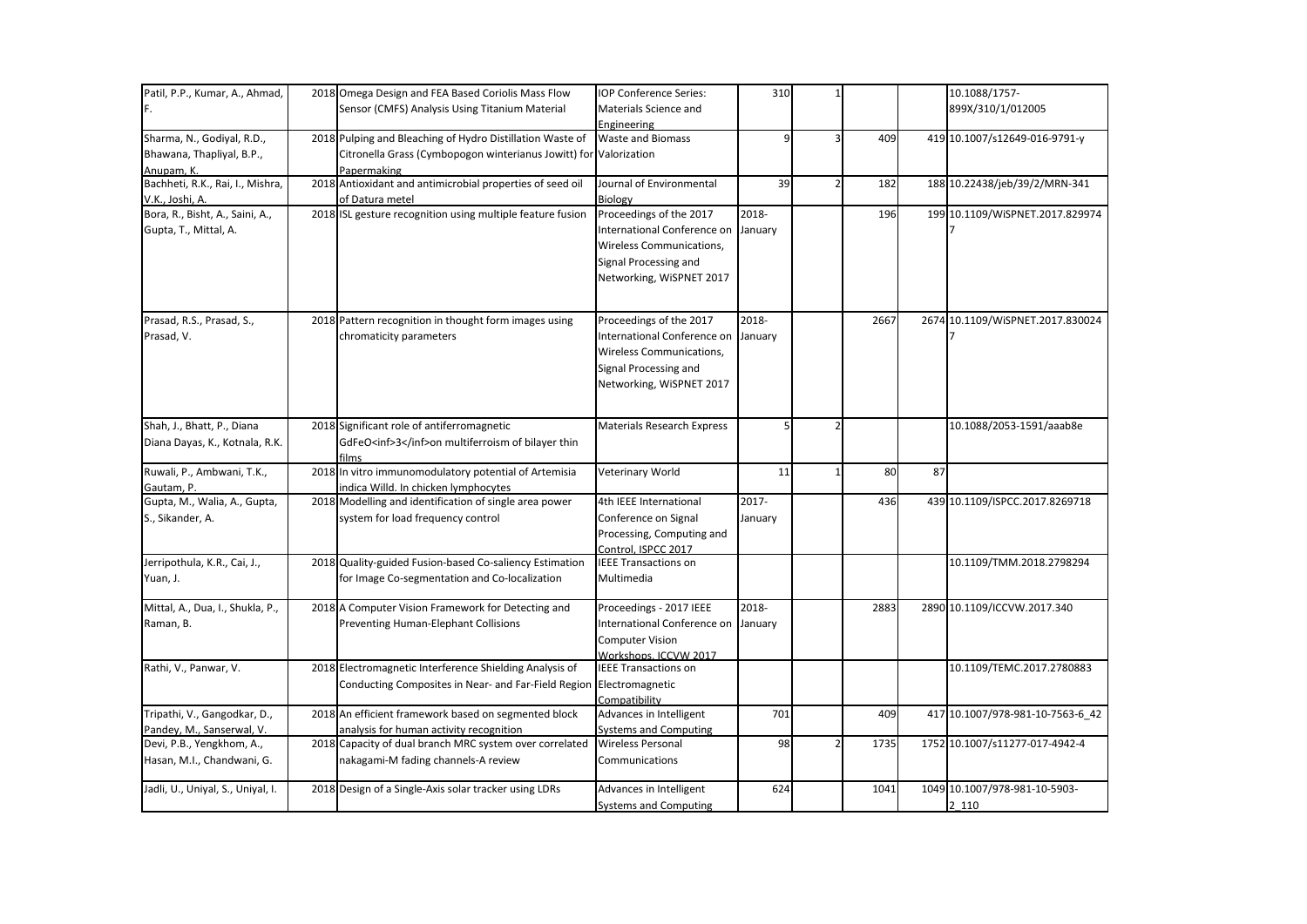| Goyal, N., Ram, M., Banga, S.    | 2018 Sensitivity assessment of air and refrigeration                                                    | Kuwait Journal of Science                               | 45  |             | 29   | 38 |                                        |
|----------------------------------|---------------------------------------------------------------------------------------------------------|---------------------------------------------------------|-----|-------------|------|----|----------------------------------------|
| Saini, P., Uniyal, I., Singh, N. | 2018 Offline graphical analysis of signatures using<br>geometric features and artificial neural network | Advances in Intelligent<br><b>Systems and Computing</b> | 624 |             | 1065 |    | 1077 10.1007/978-981-10-5903-<br>2 112 |
| Nautiyal, S., Nautiyal, P.,      | 2018 Contact resistance-dependent OTFT behaviour: Effect Advances in Intelligent                        |                                                         | 624 |             | 107  |    | 113 10.1007/978-981-10-5903-2_12       |
| Negi, S., Mittal, P.             | of channel length                                                                                       | Systems and Computing                                   |     |             |      |    |                                        |
| Singh, V., Pant, B., Singh, D.P. | 2018 Study and analysis of demonetization move taken by<br>Indian prime minister Mr. Narendra Modi      | Smart Innovation, Systems<br>and Technologies           | 79  |             | 721  |    | 727 10.1007/978-981-10-5828-8 68       |
| Aarya, D.D., Kumar, M.           | 2018 A production inventory model with selling price and                                                | International Journal of                                | 12  |             | 350  |    | 363 10.1504/IJMOR.2018.090802          |
|                                  | stock sensitive demand under partial backlogging                                                        | Mathematics in Operational<br>Research                  |     |             |      |    |                                        |
| Nautiyal, P., Rathod, A.P.S.,    | 2018 Enhancement in efficiency of hybrid organic                                                        | Advances in Intelligent                                 | 624 |             | 115  |    | 121 10.1007/978-981-10-5903-2 13       |
| Nautiyal, S., Mittal, P.         | photovoltaics by variation in anode material                                                            | <b>Systems and Computing</b>                            |     |             |      |    |                                        |
| Kala, S., Panwar, V., Panwar,    | 2018 Comparative Analysis of MEMS Piezoelectric                                                         | Advances in Intelligent                                 | 624 |             | 1537 |    | 1549 10.1007/978-981-10-5903-          |
| L., Sharma, S.                   | Materials for the Design of a Piezotube-Type<br>Pressure Sensor                                         | Systems and Computing                                   |     |             |      |    | 2 160                                  |
| Uniyal, I., Sikander, A.         | 2018 A comparative analysis of PID controller design for                                                | Advances in Intelligent                                 | 624 |             | 1315 |    | 1323 10.1007/978-981-10-5903-          |
|                                  | AVR based on optimization techniques                                                                    | Systems and Computing                                   |     |             |      |    | 2 138                                  |
| Singh, A., Sharma, A., Kumari,   | 2018 FPGA Implementation of High Speed Multiplier with                                                  | Advances in Intelligent                                 | 624 |             | 187  |    | 195 10.1007/978-981-10-5903-2 21       |
|                                  | <b>Optimized Reduction Phase</b>                                                                        | Systems and Computing                                   |     |             |      |    |                                        |
| Negi, S., Mittal, P., Kumar, B.  | 2018 Performance analysis of double block layer OLED and Advances in Intelligent                        |                                                         | 624 |             | 123  |    | 128 10.1007/978-981-10-5903-2_14       |
|                                  | variation in ratio of double block layer                                                                | Systems and Computing                                   |     |             |      |    |                                        |
| Gupta, A., Ram, M.               | 2018 Finite difference solution to stochastic partial                                                   | International Journal of                                | 28  |             | 166  |    | 177 10.1504/IJISE.2018.089135          |
|                                  | differential equations in reliability                                                                   | Industrial and Systems                                  |     |             |      |    |                                        |
|                                  |                                                                                                         | Engineering                                             |     |             |      |    |                                        |
| Tripathi, V., Gangodkar, D.,     | 2018 GPU Based Bag of Feature for Fast Activity Detection                                               | Advances in Intelligent                                 | 563 |             | 133  |    | 141 10.1007/978-981-10-6872-0_13       |
| Badoni, S., Bisht, S.S.          | in Video                                                                                                | <b>Systems and Computing</b>                            |     |             |      |    |                                        |
| Kumari, P., Sharma, A., Singh,   | 2018 Implementation of Adder Circuit Using Quantum-Dot Advances in Intelligent                          |                                                         | 624 |             | 173  |    | 185 10.1007/978-981-10-5903-2 20       |
|                                  | Cellular Automata-Based Logic Gates                                                                     | Systems and Computing                                   |     |             |      |    |                                        |
| Verma, R.P., Pandey, K.N.        | 2018 Study of fatigue crack growth rate of AA6061 at                                                    | Lecture Notes in Mechanical                             |     | $9.8E + 12$ | 67   |    | 74 10.1007/978-981-10-6002-1 6         |
|                                  | different stress ratios                                                                                 | Engineering                                             |     |             |      |    |                                        |
| Semwal, P., Painuli, S.,         | 2018 Evaluation of phytochemical, radical scavenging and                                                | International Journal of                                | 12  |             |      |    |                                        |
| Painuli, R.M.                    | antimicrobial profile of Pittosporum eriocarpum royal Green Pharmacy                                    |                                                         |     |             |      |    |                                        |
|                                  | (Agni) from Uttarakhand Region, India                                                                   |                                                         |     |             |      |    |                                        |
| Yadav, S.K., Rajput, A.K., Ram,  | 2018 A novel technique to compute static and dynamic                                                    | Industrial Lubrication and                              | 70  |             | 84   |    | 96 10.1108/ILT-04-2017-0090            |
| N., Sharma, S.C.                 | performance characteristics of aerostatic thrust                                                        | Tribology                                               |     |             |      |    |                                        |
|                                  | bearing                                                                                                 |                                                         |     |             |      |    |                                        |
| Luthra, S., Garg, D., Mangla,    | 2018 Analyzing challenges to Internet of Things (IoT)                                                   | Procedia Computer Science                               | 125 |             | 733  |    | 739 10.1016/j.procs.2017.12.094        |
| S.K., Singh Berwal, Y.P.         | adoption and diffusion: An Indian context                                                               |                                                         |     |             |      |    |                                        |
| Luthra, S., Mangla, S.K., Chan,  | 2018 Evaluating the Drivers to Information and                                                          | International Journal of                                | 17  |             | 311  |    | 338 10.1142/S0219622017500419          |
| F.T.S., Venkatesh, V.G.          | Communication Technology for Effective                                                                  | Information Technology and                              |     |             |      |    |                                        |
|                                  | Sustainability Initiatives in Supply Chains                                                             | <b>Decision Making</b>                                  |     |             |      |    |                                        |
| Kaur, P., Bijalwan, A., Joshi,   | 2018 Network forensic process model and framework: An                                                   | Advances in Intelligent                                 | 624 |             | 493  |    | 502 10.1007/978-981-10-5903-2_50       |
| R.C., Awasthi, A.                | alternative scenario                                                                                    | Systems and Computing                                   |     |             |      |    |                                        |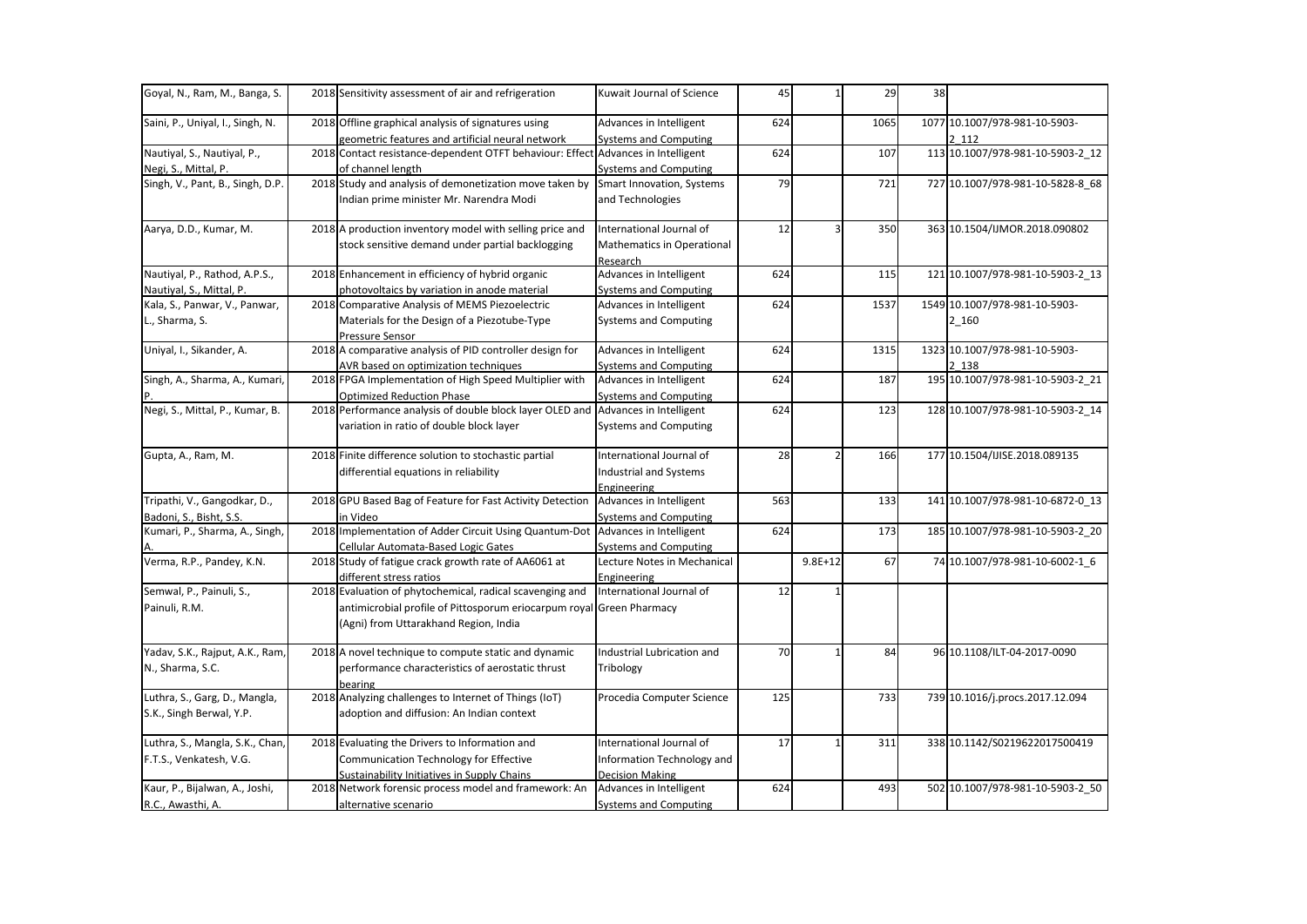| Kumar, S., Luthra, S., Haleem,  | 2018 An integrated approach to analyse requisites of       | International Journal of             | 16       | 36   | 62 10.1504/IJBIR.2018.091081   |
|---------------------------------|------------------------------------------------------------|--------------------------------------|----------|------|--------------------------------|
| A., Garg, D., Singh, S.,        | product innovation management                              | <b>Business Innovation and</b>       |          |      |                                |
| Mangla, S.K.                    |                                                            | Research                             |          |      |                                |
| Rawat, S., Goyal, N., Ram, M.   | 2017 Software reliability growth modeling for agile        | International Journal of             | 27       | 777  | 783 10.1515/amcs-2017-0054     |
|                                 | software development                                       | Applied Mathematics and              |          |      |                                |
|                                 |                                                            | <b>Computer Science</b>              |          |      |                                |
| Sharma, S., Panwar, V.,         | 2017 Different sources of energy harvesting: A survey      | Proceeding - IEEE                    | 2017-    | 1370 | 1373 10.1109/CCAA.2017.8230039 |
| Yadav, S.C., Sachin, Lokesh     |                                                            | International Conference on          | January  |      |                                |
|                                 |                                                            | Computing, Communication             |          |      |                                |
|                                 |                                                            | and Automation, ICCCA 2017           |          |      |                                |
| Nautiyal, S., Mittal, P.        | 2017 Contact resistance in organic transistors: Extraction | Proceeding - IEEE                    | $2017 -$ | 1558 | 1562 10.1109/CCAA.2017.8230051 |
|                                 | using variable length method                               | International Conference on          | January  |      |                                |
|                                 |                                                            | Computing, Communication             |          |      |                                |
|                                 |                                                            | and Automation, ICCCA 2017           |          |      |                                |
| Nautiyal, P., Mittal, P.        | 2017 Performance analysis of organic photovoltaics by      | Proceeding - IEEE                    | 2017-    | 1507 | 1511 10.1109/CCAA.2017.8230040 |
|                                 | optimization of active layer and electrode:                | International Conference on          | January  |      |                                |
|                                 | Materialistic approach                                     | Computing, Communication             |          |      |                                |
|                                 |                                                            | and Automation, ICCCA 2017           |          |      |                                |
| Tiwari, U.K., Kumar, S.,        | 2017 Estimating actual execution time of Component-        | Proceeding - IEEE                    | $2017 -$ | 870  | 875 10.1109/CCAA.2017.8229929  |
| Kumar, N.                       | based software: Considering Interaction-metric             | International Conference on          | January  |      |                                |
|                                 |                                                            | Computing, Communication             |          |      |                                |
|                                 |                                                            | and Automation, ICCCA 2017           |          |      |                                |
| Kumar, P., Bhandari, N.S.,      | 2017 Design of low power and area efficient half adder     | Proceeding - IEEE                    | $2017 -$ | 1477 | 1482 10.1109/CCAA.2017.8230033 |
| Bhargav, L., Rathi, R., Yadav,  | using pass transistor and comparison of various            | International Conference on January  |          |      |                                |
| S.C.                            | performance parameters                                     | Computing, Communication             |          |      |                                |
|                                 |                                                            | and Automation, ICCCA 2017           |          |      |                                |
| Bertolino, A., Nautiyal, L.,    | 2017 Annotated buzzwords and key references for            | Proceeding - IEEE                    | $2017 -$ | 893  | 900 10.1109/CCAA.2017.8229933  |
| Preeti                          | software testing in the cloud                              | International Conference on January  |          |      |                                |
|                                 |                                                            | Computing, Communication             |          |      |                                |
|                                 |                                                            | and Automation, ICCCA 2017           |          |      |                                |
| Matta, P., Pant, B., Arora, M.  | 2017 All you want to know about Internet of Things (IoT)   | Proceeding - IEEE                    | $2017 -$ | 1306 | 1311 10.1109/CCAA.2017.8229999 |
|                                 |                                                            | International Conference on January  |          |      |                                |
|                                 |                                                            | Computing, Communication             |          |      |                                |
|                                 |                                                            | and Automation, ICCCA 2017           |          |      |                                |
| Verma, P., Juneja, P.K., Saini, | 2017 Comparative analysis of controllers designed for a    | 8th International Conference         |          |      | 10.1109/ICCCNT.2017.8203959    |
| P., Chaturvedi, M.              | MIMO system                                                | on Computing,                        |          |      |                                |
|                                 |                                                            | Communications and                   |          |      |                                |
|                                 |                                                            | Networking Technologies,             |          |      |                                |
| Rawat, P., Rai, N., Kumar, N.,  | 2017 Review on Rhododendron arboreum - a magical tree      | ICCCNT 2017<br>Oriental Pharmacy and | 17       | 297  | 308 10.1007/s13596-017-0289-3  |
| Bachheti, R.K.                  |                                                            | <b>Experimental Medicine</b>         |          |      |                                |
|                                 |                                                            |                                      |          |      |                                |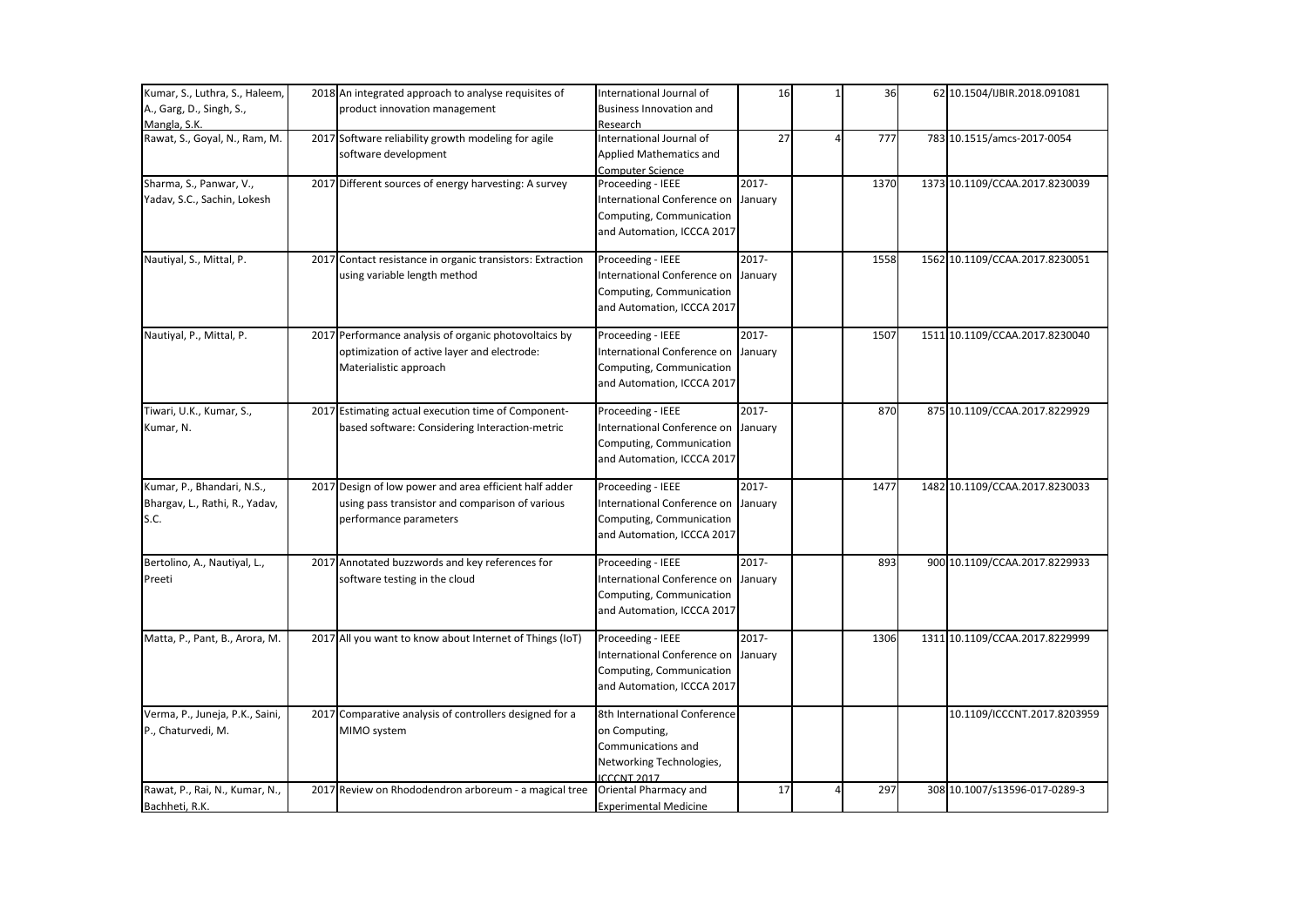| Patil, P.P., Kumar, A.           |      | 2017 Dynamic Structural and Thermal Characteristics                                 | Iranian Journal of Science           | 41       |                | 281   | 291 10.1007/s40997-016-0063-z    |
|----------------------------------|------|-------------------------------------------------------------------------------------|--------------------------------------|----------|----------------|-------|----------------------------------|
|                                  |      | Analysis of Oil-Lubricated Multi-speed Transmission                                 | and Technology -                     |          |                |       |                                  |
|                                  |      | Gearbox: Variation of Load, Rotational Speed and                                    | <b>Transactions of Mechanical</b>    |          |                |       |                                  |
|                                  |      | <b>Convection Heat Transfer</b>                                                     | Engineering                          |          |                |       |                                  |
| Purohit, K.C., Dimri, S.C.,      |      | 2017 Mitigation and Performance Analysis of Routing                                 | <b>Wireless Personal</b>             | 97       | 4              | 5099  | 5114 10.1007/s11277-017-4770-6   |
| Jasola, S.                       |      | Protocols Under Black-Hole Attack in Vehicular Ad-                                  | Communications                       |          |                |       |                                  |
|                                  |      | hoc Network (VANET)                                                                 |                                      |          |                |       |                                  |
| Prasad, R.S.                     |      | 2017 Thought-forms patterns identification using                                    | 2017 International                   | 2017-    |                | 1126  | 1134 10.1109/ICACCI.2017.8125993 |
|                                  |      | histograms of the derivative of intensity outline                                   | Conference on Advances in            | January  |                |       |                                  |
|                                  |      |                                                                                     | Computing, Communications            |          |                |       |                                  |
|                                  |      |                                                                                     | and Informatics, ICACCI 2017         |          |                |       |                                  |
|                                  |      |                                                                                     |                                      |          |                |       |                                  |
| Prasad, R.S., Prasad, S.,        |      | 2017 Patterns identification in thought-form images                                 | Proceedings of the 2017 2nd          |          |                |       | 10.1109/ICECCT.2017.8117942      |
| Prasad, V.                       |      |                                                                                     | <b>IEEE</b> International            |          |                |       |                                  |
|                                  |      |                                                                                     | Conference on Electrical,            |          |                |       |                                  |
|                                  |      |                                                                                     | Computer and                         |          |                |       |                                  |
|                                  |      |                                                                                     | Communication                        |          |                |       |                                  |
|                                  |      |                                                                                     | Technologies, ICECCT 2017            |          |                |       |                                  |
|                                  |      |                                                                                     |                                      |          |                |       |                                  |
| Jadli, U., Thakur, P., Shukla,   | 2017 | A New Parameter Estimation Method of Solar                                          | <b>IEEE Journal of Photovoltaics</b> |          |                |       | 10.1109/JPHOTOV.2017.276760      |
| R.D.                             |      | Photovoltaic                                                                        |                                      |          |                |       |                                  |
| Jerripothula, K.R., Cai, J., Lu, |      | 2017 Object co-skeletonization with co-segmentation                                 | Proceedings - 30th IEEE              | $2017 -$ |                | 3881  | 3889 10.1109/CVPR.2017.413       |
| J., Yuan, J.                     |      |                                                                                     | Conference on Computer               | January  |                |       |                                  |
|                                  |      |                                                                                     | <b>Vision and Pattern</b>            |          |                |       |                                  |
|                                  |      |                                                                                     | Recognition, CVPR 2017               |          |                |       |                                  |
| Nisha Chandran, S.,              |      | 2017 A semi-supervised probabilistic model for clustering                           | Multimedia Tools and                 | 76       | 21             | 21937 | 21959 10.1007/s11042-017-4664-3  |
| Gangodkar, D., Mittal, A.        |      | large databases of complex images                                                   | <b>Applications</b>                  |          |                |       |                                  |
| Chakrabarty, D., Patil, P.,      |      | 2017 Experimental Study on Fluid Flow and Heat Transfer                             | Heat Transfer - Asian                | 46       | $\overline{7}$ | 793   | 814 10.1002/htj.21244            |
| Sharma, K.                       |      | from a Rectangular Prism Approaching the Wall of a                                  | Research                             |          |                |       |                                  |
|                                  |      | <b>Wind Tunnel</b>                                                                  |                                      |          |                |       |                                  |
| Singh, D.P., Goudar, R.H.        |      | 2017 Energy efficient clearance routing in WSN                                      | International Journal of             | 8        |                | 555   | 575 10.1007/s13198-014-0263-0    |
|                                  |      |                                                                                     | <b>Systems Assurance</b>             |          |                |       |                                  |
|                                  |      |                                                                                     | Engineering and                      |          |                |       |                                  |
|                                  |      |                                                                                     | Management                           |          |                |       |                                  |
| Purohit, K.C., Dimri, S.C.,      |      | 2017 Performance evaluation of various MANET routing                                | International Journal of             | 8        |                | 690   | 702 10.1007/s13198-016-0507-2    |
| Jasola, S.                       |      | protocols for adaptability in VANET environment                                     | <b>Systems Assurance</b>             |          |                |       |                                  |
|                                  |      |                                                                                     | Engineering and                      |          |                |       |                                  |
|                                  |      |                                                                                     | Management                           |          |                |       |                                  |
| Singh, D.P., Goudar, R.H.        |      | 2017 Erratum to: Energy efficient clearance routing in WSN International Journal of |                                      | 8        |                | 576   | 10.1007/s13198-017-0586-8        |
|                                  |      | (International Journal of System Assurance                                          | <b>Systems Assurance</b>             |          |                |       |                                  |
|                                  |      | Engineering and Management, (2017), 8, S2, (555-                                    | Engineering and                      |          |                |       |                                  |
|                                  |      | 575). 10.1007/s13198-014-0263-0)                                                    | Management                           |          |                |       |                                  |
| Kumar, A., Pant, S., Ram, M.     |      | 2017 System Reliability Optimization Using Gray Wolf                                | <b>Quality and Reliability</b>       | 33       | 7 <sup>1</sup> | 1327  | 1335 10.1002/qre.2107            |
|                                  |      | Optimizer Algorithm                                                                 | <b>Engineering International</b>     |          |                |       |                                  |
| Pant, S., Kumar, A., Ram, M.     |      | 2017 Flower pollination algorithm development: a state of                           | International Journal of             | 8        |                | 1858  | 1866 10.1007/s13198-017-0623-7   |
|                                  |      | art review                                                                          | <b>Systems Assurance</b>             |          |                |       |                                  |
|                                  |      |                                                                                     | Engineering and                      |          |                |       |                                  |
|                                  |      |                                                                                     | Management                           |          |                |       |                                  |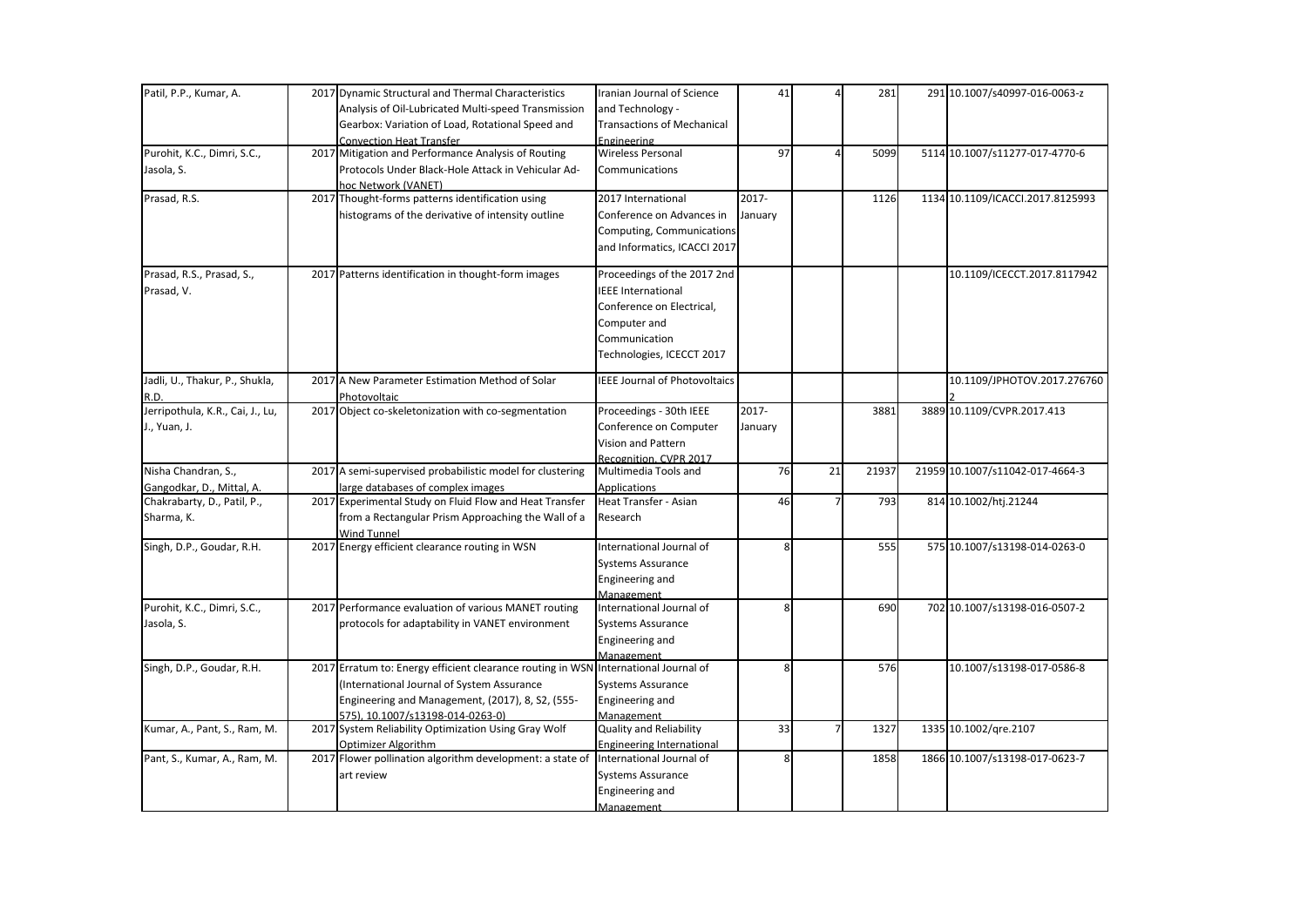| Ruwali, P., Ambwani, T.K.,                                 | 2017 In vitro antioxidative potential of Artemisia indica                                                                                | Indian Journal of Animal                                                                                                        | 87 | 11 | 1326  | 1331 |                                      |
|------------------------------------------------------------|------------------------------------------------------------------------------------------------------------------------------------------|---------------------------------------------------------------------------------------------------------------------------------|----|----|-------|------|--------------------------------------|
| Gautam, P.                                                 | Willd                                                                                                                                    | <b>Sciences</b>                                                                                                                 |    |    |       |      |                                      |
| Mamgain, N., Pant, B., Mittal,<br>А.                       | 2017 Categorical Data Analysis and Pattern Mining of Top<br>Colleges in India by Using Twitter Data                                      | Proceedings - 2016 8th<br>International Conference on<br>Computational Intelligence<br>and Communication<br>Networks, CICN 2016 |    |    | 341   |      | 345 10.1109/CICN.2016.73             |
| Verma, P., Juneja, P.K.,<br>Chaturvedi, M.                 | 2017 Reduction of SISO System Using Different Mixed<br><b>Reduction Methods</b>                                                          | Proceedings - 2016 8th<br>International Conference on<br>Computational Intelligence<br>and Communication<br>Networks, CICN 2016 |    |    | 657   |      | 661 10.1109/CICN.2016.135            |
| Verma, P., Juneja, P.K.,<br>Chaturvedi, M.                 | 2017 Various Mixed Approaches of Model Order Reduction                                                                                   | Proceedings - 2016 8th<br>International Conference on<br>Computational Intelligence<br>and Communication<br>Networks, CICN 2016 |    |    | 673   |      | 676 10.1109/CICN.2016.138            |
| Sunori, S.K., Juneja, P.K.,<br>Chaturvedi, M., Agarwal, N. | 2017 Design and Analysis of Control Systems for Heat<br>Exchanger System of Sugar Mill                                                   | Proceedings - 2016 8th<br>International Conference on<br>Computational Intelligence<br>and Communication<br>Networks, CICN 2016 |    |    | 480   |      | 482 10.1109/CICN.2016.99             |
| Sunori, S.K., Juneja, P.K.,<br>Chaturvedi, M., Saini, P.   | 2017 Model Order Reduction of a Higher Order Model of<br>pH Neutralizer of Sugar Mill                                                    | Proceedings - 2016 8th<br>International Conference on<br>Computational Intelligence<br>and Communication<br>Networks, CICN 2016 |    |    | 653   |      | 656 10.1109/CICN.2016.134            |
| Ahamad, N., Singh, G., Khan,<br>S., Sikander, A.           | 2017 Design and performance analysis of optimal reduced<br>order H-infinity controller: L1 norm based genetic<br>algorithm technique     | International Conference on<br>Power and Embedded Drive<br>Control, ICPEDC 2017                                                 |    |    | 8     |      | 13 10.1109/ICPEDC.2017.8081051       |
| Panakarajupally, R.P., Mittal,<br>G.                       | 2017 Computational Investigation of the Double-Injection<br>Strategy on Ethanol Partially Premixed Compression<br>lgnition               | <b>Energy and Fuels</b>                                                                                                         | 31 | 10 | 11280 |      | 11290 10.1021/acs.energyfuels.7b0038 |
| Datta, D., Babu, B.V., Kumar,                              | 2017 Equilibrium and Thermodynamic Studies on Reactive<br>Extraction of Nicotinic Acid Using a Biocompatible<br><b>Extraction System</b> | Journal of Chemical and<br><b>Engineering Data</b>                                                                              | 62 | 10 | 3431  |      | 3436 10.1021/acs.jced.7b00457        |
| Kharola, A., Patil, P.                                     | 2017 Stabilization and control of Elastic Inverted Pendulum<br>System (EIPS) using adaptive fuzzy inference<br>controllers               | International Journal of<br><b>Fuzzy System Applications</b>                                                                    | 6  |    | 21    |      | 32 10.4018/IJFSA.2017100102          |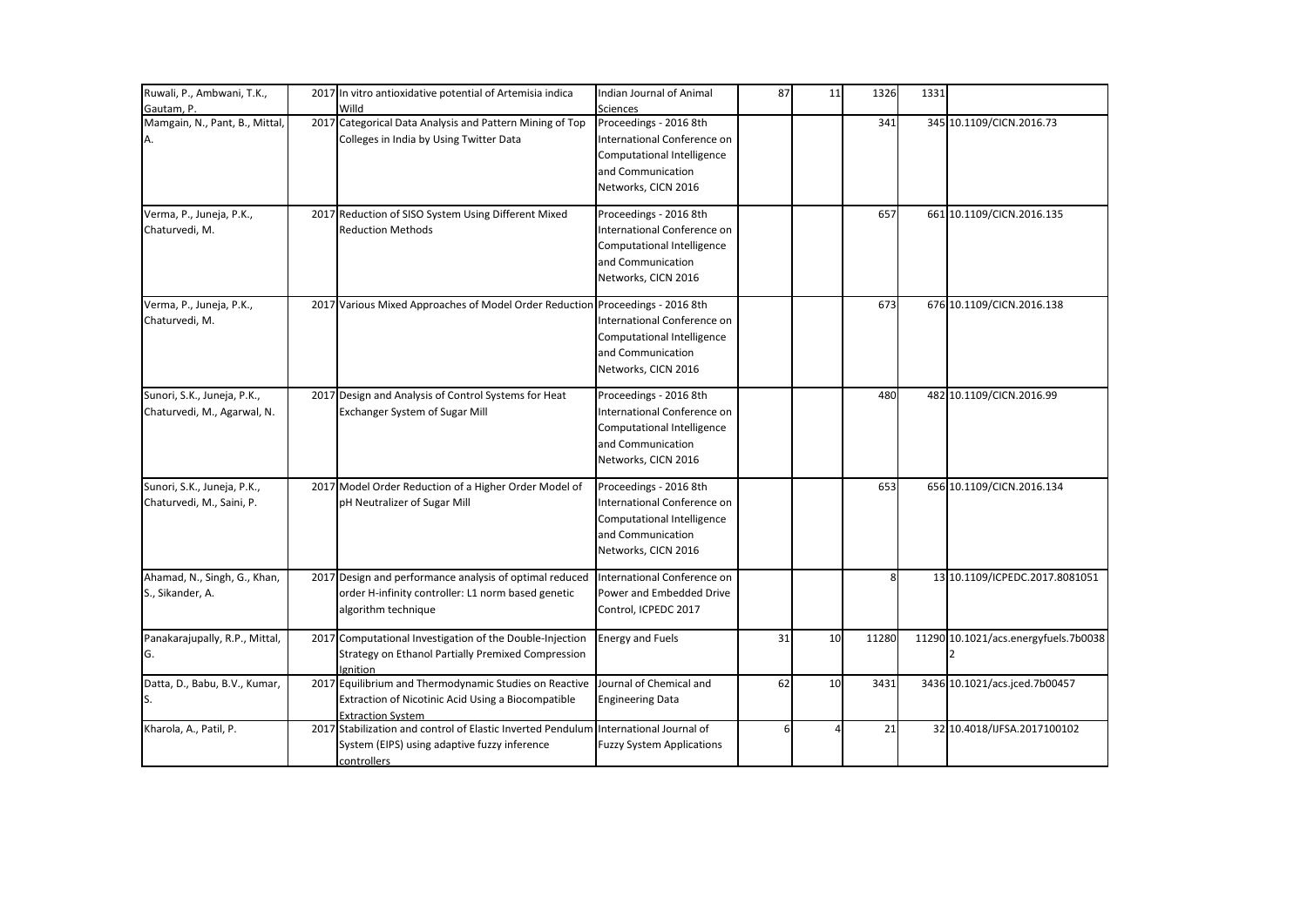| Anoop, G., Kim, T.Y., Lee, H.J.,   | 2017 Top-Down Synthesis of Hollow Graphene                 | <b>Advanced Electronic</b>        |      | 10             |      |      | 10.1002/aelm.201700264           |
|------------------------------------|------------------------------------------------------------|-----------------------------------|------|----------------|------|------|----------------------------------|
| Panwar, V., Kwak, J.H., Heo,       | Nanostructures for Use in Resistive Switching              | Materials                         |      |                |      |      |                                  |
| Y.-J., Yang, J.-H., Lee, J.H., Jo, | <b>Memory Devices</b>                                      |                                   |      |                |      |      |                                  |
|                                    |                                                            |                                   |      |                |      |      |                                  |
| Baisantry, M., Khare, A.           | 2017 Pan Sharpening for Hyper Spectral Imagery Using       | Journal of the Indian Society     | 45   | 5 <sub>l</sub> | 743  |      | 748 10.1007/s12524-016-0643-9    |
|                                    | Spectral Mixing-Based Color Preservation Model             | of Remote Sensing                 |      |                |      |      |                                  |
| Arora, R., Joshi, H.C., Pandey,    | 2017 Assessment of water quality of bhagirathi from        | Rasayan Journal of                | 10   |                | 1167 |      | 1183 10.7324/RJC.2017.1041753    |
| I.P., Tewari, V.K.                 | gangotri to rishikesh using RS and GIS techniques          | Chemistry                         |      |                |      |      |                                  |
|                                    |                                                            |                                   |      |                |      |      |                                  |
| Khan, W., Gupta, S., Ahmad,        | 2017 Toxicology of the aqueous extract from the flowers of | <b>Food and Chemical</b>          | 108  |                | 486  |      | 497 10.1016/j.fct.2017.02.001    |
| S.                                 | Butea monosperma Lam. and it's metabolomics in             | Toxicology                        |      |                |      |      |                                  |
|                                    | veast cells                                                |                                   |      |                |      |      |                                  |
| Sikander, A., Prasad, R.           | 2017 New technique for system simplification using         | Sadhana - Academy                 | 42   | 9              | 1453 |      | 1458 10.1007/s12046-017-0710-0   |
|                                    | Cuckoo search and ESA                                      | Proceedings in Engineering        |      |                |      |      |                                  |
|                                    |                                                            | Sciences                          |      |                |      |      |                                  |
| Thakur, P., Singh, A.K.            | 2017 A novel method for joint characterization of          | <b>International Transactions</b> | 27   | 9              |      |      | 10.1002/etep.2370                |
|                                    | unbalanced voltage sags and swells                         | on Electrical Energy Systems      |      |                |      |      |                                  |
| Mahar, K.S., Palni, L.M.S.,        | 2017 Molecular analyses of genetic variation and           | Meta Gene                         | 13   |                | 50   |      | 56 10.1016/j.mgene.2017.04.009   |
| Ranade, S.A., Pande, V., Rana,     | phylogenetic relationship in Indian soap nut               |                                   |      |                |      |      |                                  |
| T.S.                               | (Sapindus L.) and closely related taxa of the family       |                                   |      |                |      |      |                                  |
|                                    | Sapindaceae                                                |                                   |      |                |      |      |                                  |
| Kharola, A., Patil, P.             | 2017 Dynamic stabilization of one wheel mobile robot       | Journal of Industrial and         | 34   | $6 \mid$       | 477  |      | 485 10.1080/21681015.2017.136040 |
|                                    | (OWMR): a soft-computing approach                          | <b>Production Engineering</b>     |      |                |      |      |                                  |
| Kumar, N., Shukla, H.S.,           | 2017 Image Restoration in Noisy free images using fuzzy    | International Journal of          | 10   |                | 50   |      | 59 10.22266/ijies2017.0831.06    |
| Tripathi, R.P.                     | based median filtering and adaptive Particle Swarm         | Intelligent Engineering and       |      |                |      |      |                                  |
|                                    | Optimization - Richardson-Lucy algorithm                   | Systems                           |      |                |      |      |                                  |
| Kumar, A., Ram, M.                 | 2017 Effects of k-out-of-n: G/F and parallel redundancy in | <b>AIP Conference Proceedings</b> | 1860 |                |      |      | 10.1063/1.4990345                |
|                                    | an industrial system through reliability approach          |                                   |      |                |      |      |                                  |
|                                    |                                                            |                                   |      |                |      |      |                                  |
| Luthra, S., Venkatesh, V.G.,       | 2017 Management of risks in sustainable supply chain       | Managerial Strategies for         |      |                | 58   |      | 76 10.4018/978-1-5225-2716-      |
| Mangla, S.K., Jakhar, S.K.         | using AHP and Monte Carlo simulation                       | <b>Business Sustainability</b>    |      |                |      |      | 9.ch004                          |
|                                    |                                                            | <b>During Turbulent Times</b>     |      |                |      |      |                                  |
| Ram, M., Goyal, N.                 | 2017 Bi-directional system analysis under copula-coverage  | Communications in                 |      |                |      |      | 14 10.1080/03610918.2017.132706  |
|                                    | approach                                                   | Statistics: Simulation and        |      |                |      |      |                                  |
|                                    |                                                            | Computation                       |      |                |      |      |                                  |
| Kharola, A., Patil, P.             | 2017 Automated control and optimisation of overhead        | International Journal of          |      |                | 41   |      | 68 10.4018/IJMMME.2017070103     |
|                                    | cranes                                                     | Manufacturing, Materials,         |      |                |      |      |                                  |
|                                    |                                                            | and Mechanical Engineering        |      |                |      |      |                                  |
| Ram, M., Nagiya, K.                | 2017 Gas turbine power plant performance evaluation        | Journal of Engineering            | 12   |                | 1871 | 1886 |                                  |
|                                    | under key failures                                         | Science and Technology            |      |                |      |      |                                  |
| Gupta, P., Meena, R.C.,            | 2017 Functional analysis of selected deletion mutants in   | 3 Biotech                         |      |                |      |      | 10.1007/s13205-017-0821-7        |
| Kumar, N.                          | Candida glabrata under hypoxia                             |                                   |      |                |      |      |                                  |
| Joshi, D., Khajuria, A., Joshi,    | 2017 An automatic non-invasive method for Parkinson's      | Computer Methods and              | 145  |                | 135  |      | 145 10.1016/j.cmpb.2017.04.007   |
| P.                                 | disease classification                                     | Programs in Biomedicine           |      |                |      |      |                                  |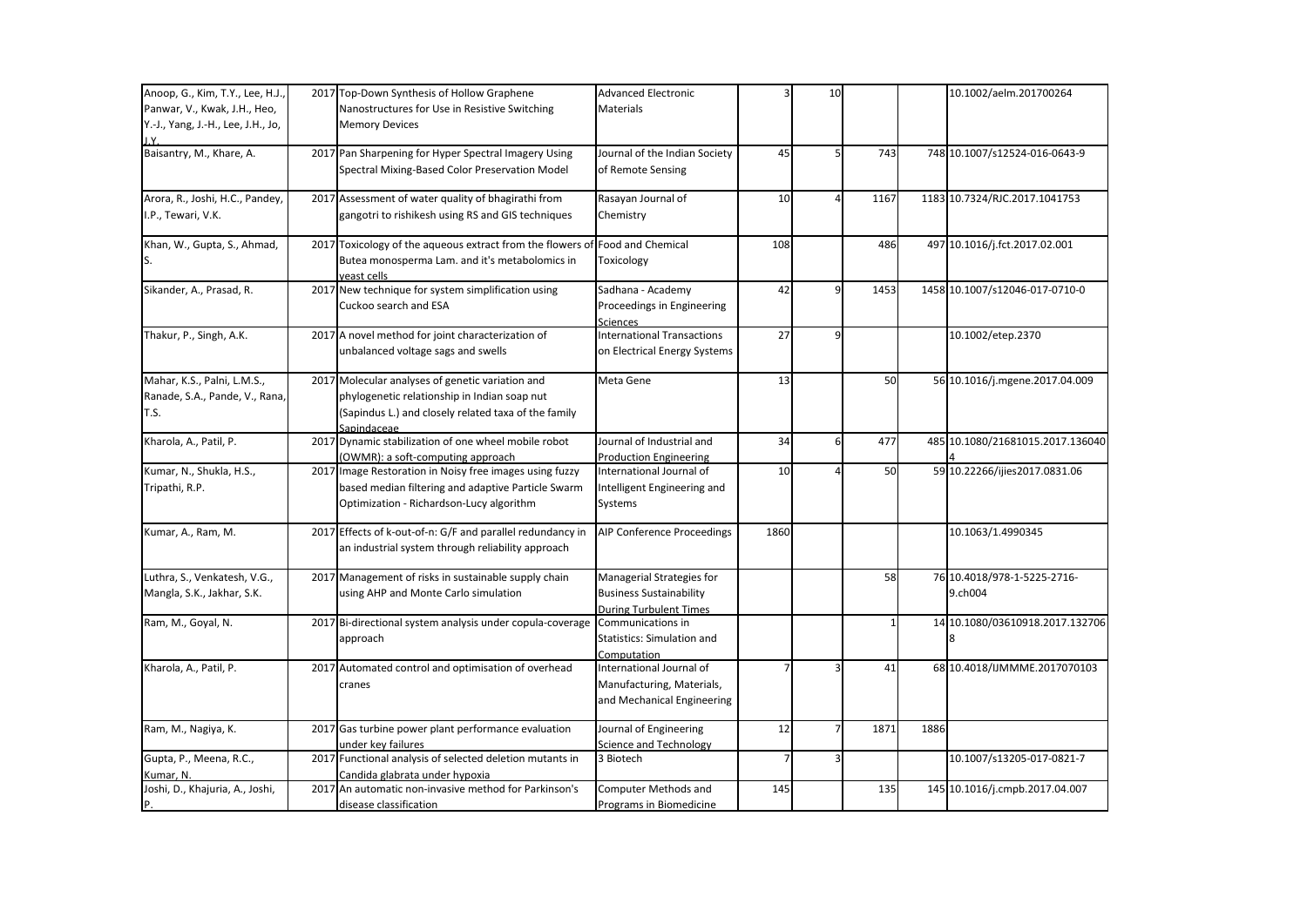| Yadav, A.R., Anand, R.S.,                                                                      | 2017 Binary wavelet transform-based completed local                                                                                                                                                                                  | Wood Science and                                                                                                               | 51   |        | 909  | 927 10.1007/s00226-017-0902-0             |
|------------------------------------------------------------------------------------------------|--------------------------------------------------------------------------------------------------------------------------------------------------------------------------------------------------------------------------------------|--------------------------------------------------------------------------------------------------------------------------------|------|--------|------|-------------------------------------------|
| Dewal, M.L., Gupta, S.                                                                         | binary pattern texture descriptors for classification of Technology<br>microscopic images of hardwood species                                                                                                                        |                                                                                                                                |      |        |      |                                           |
| Mittal, P.                                                                                     | 2017 Analytical modeling of low cost single and dual gate<br>organic transistor and their parameters extraction                                                                                                                      | International Conference on<br>Signal Processing,<br>Communication, Power and<br>Embedded System, SCOPES<br>2016 - Proceedings |      |        | 1678 | 1682 10.1109/SCOPES.2016.7955728          |
| Ghosal, A., Patil, P.                                                                          | 2017 Machining parameters optimization during<br>machining of Al/5 wt% alumina metal matrix<br>composite by fiber laser                                                                                                              | AIP Conference Proceedings                                                                                                     | 1851 |        |      | 10.1063/1.4984711                         |
| Govindan, K., Mangla, S.K.,<br>Luthra, S.                                                      | 2017 Prioritising indicators in improving supply chain<br>performance using fuzzy AHP: insights from the case<br>example of four Indian manufacturing companies                                                                      | Production Planning and<br>Control                                                                                             | 28   | 06-Aug | 552  | 573 10.1080/09537287.2017.130971          |
| Goyal, N., Ram, M., Kaushik,<br>А.                                                             | 2017 Performability of solar thermal power plant under<br>reliability characteristics                                                                                                                                                | International Journal of<br>Systems Assurance<br>Engineering and<br>Management                                                 |      |        | 479  | 487 10.1007/s13198-016-0452-0             |
| Singh, D.P., Pant, B.                                                                          | 2017 An approach to solve the target coverage problem by<br>efficient deployment and scheduling of sensor nodes<br>in WSN                                                                                                            | International Journal of<br>Systems Assurance<br>Engineering and<br>Management                                                 | 8    |        | 493  | 514 10.1007/s13198-016-0457-8             |
| Tiwari, U.K., Kumar, S.                                                                        | 2017 Components integration-effect graph: a black box<br>testing and test case generation technique for<br>component-based software                                                                                                  | International Journal of<br><b>Systems Assurance</b><br>Engineering and<br>Management                                          |      |        | 393  | 407 10.1007/s13198-016-0442-2             |
| Sharma, C., Jain, A.                                                                           | 2017 Entrepreneurship through start-ups in hill areas using Bulletin of Electrical<br>photovoltaic systems                                                                                                                           | Engineering and Informatics                                                                                                    | 6    |        | 105  | 121 10.11591/eei.v6i2.613                 |
| Saxena, A., Pathak, A.K.,<br>Ojha, K., Sharma, S.                                              | 2017 Experimental and modeling hydraulic studies of foam Egyptian Journal of<br>drilling fluid flowing through vertical smooth pipes                                                                                                 | Petroleum                                                                                                                      | 26   |        | 279  | 290 10.1016/j.ejpe.2016.04.006            |
| Chandwani, G., Sen, R., Datta,<br>D.                                                           | 2017 Comprehensive design methodology for control and<br>data planes in wavelength-routed optical networks                                                                                                                           | <b>Photonic Network</b><br>Communications                                                                                      | 33   |        | 243  | 257 10.1007/s11107-016-0649-9             |
| Panwar, V., Gill, F.S., Rathi,<br>V., Tewari, V.K., Mehra, R.M.,<br>Park, J.-O., Park, S.      | 2017 Fabrication of conducting composite sheets using<br>cost-effective graphite flakes and amorphous styrene Physics<br>acrylonitrile for enhanced thermistor, dielectric, and<br>electromagnetic interference shielding properties | Materials Chemistry and                                                                                                        | 193  |        | 329  | 338 10.1016/j.matchemphys.2017.0<br>2.050 |
| Rawat, J.M., Rawat, B.,<br>Tewari, A., Joshi, S.C., Nandi,<br>S.K., Palni, L.M.S., Prakash, A. | 2017 Alterations in growth, photosynthetic activity and<br>tissue-water relations of tea clones in response to<br>different soil moisture content                                                                                    | Trees - Structure and<br>Function                                                                                              | 31   |        | 941  | 952 10.1007/s00468-016-1519-x             |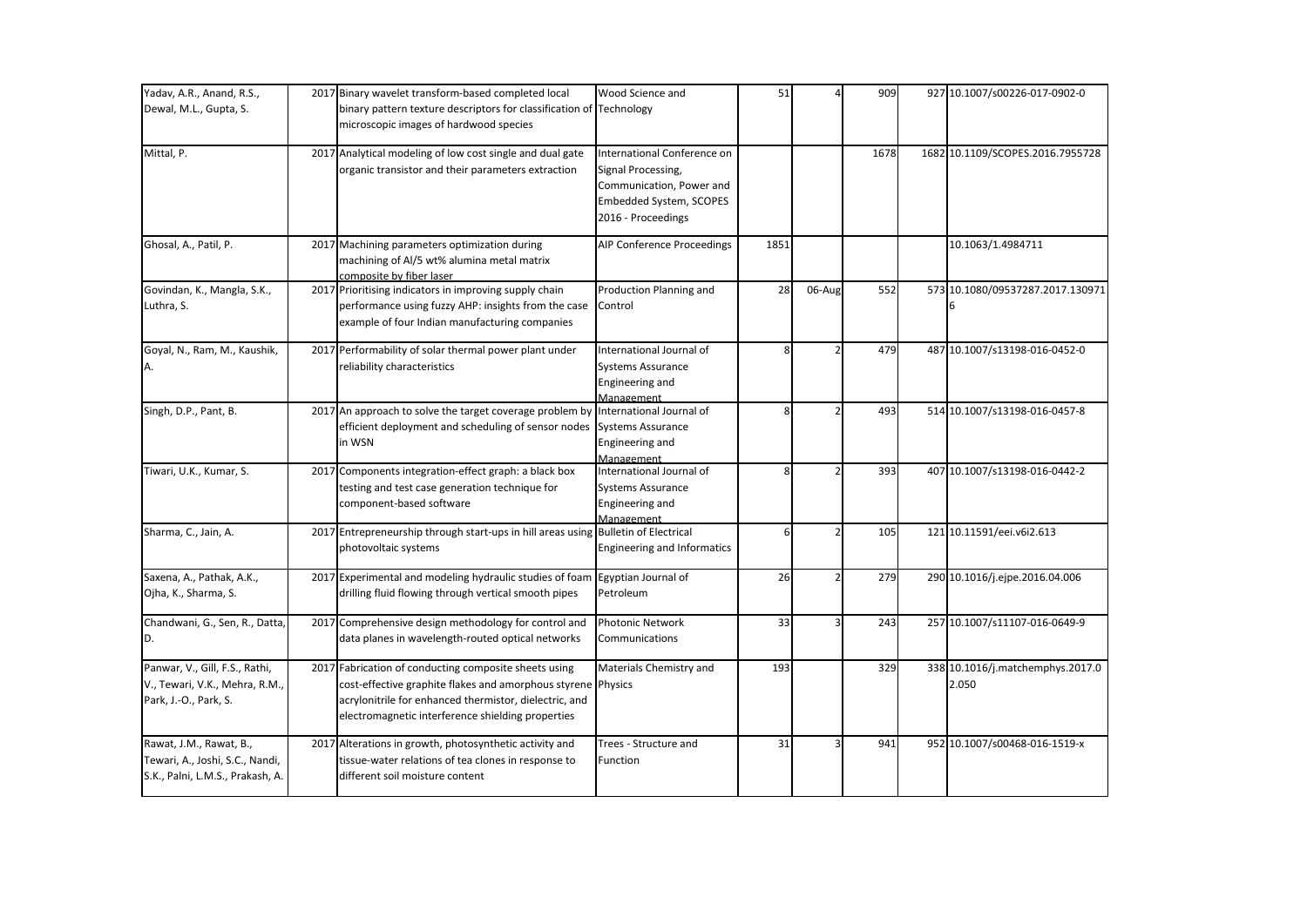| Mangla, S.K., Govindan, K.,      | 2017 Prioritizing the barriers to achieve sustainable                       | Journal of Cleaner                | 151                     |                | 509 | 525 10.1016/j.jclepro.2017.02.099   |
|----------------------------------|-----------------------------------------------------------------------------|-----------------------------------|-------------------------|----------------|-----|-------------------------------------|
| Luthra, S.                       | consumption and production trends in supply chains                          | Production                        |                         |                |     |                                     |
|                                  | using fuzzy Analytical Hierarchy Process                                    |                                   |                         |                |     |                                     |
| Kharola, A., Patil, P.           | 2017 PID control of two-stage inverted pendulum                             | 2016 IEEE International           |                         |                |     | 10.1109/ICCIC.2016.7919521          |
|                                  |                                                                             | Conference on                     |                         |                |     |                                     |
|                                  |                                                                             | Computational Intelligence        |                         |                |     |                                     |
|                                  |                                                                             | and Computing Research,           |                         |                |     |                                     |
|                                  |                                                                             | <b>ICCIC 2016</b>                 |                         |                |     |                                     |
|                                  |                                                                             |                                   |                         |                |     |                                     |
| Sikander, A., Prasad, R.         | 2017 A New Technique For Reduced-Order Modelling of                         | <b>IETE Journal of Research</b>   | 63                      | $\overline{3}$ | 316 | 324 10.1080/03772063.2016.127243    |
|                                  | Linear Time-Invariant System                                                |                                   |                         |                |     |                                     |
| Dixit, A.                        | 2017 Structural health monitoring systems and methods                       | <b>Recent Patents on</b>          | 10                      | $\overline{2}$ | 118 | 125 10.2174/2212797610666170519     |
|                                  |                                                                             | <b>Mechanical Engineering</b>     |                         |                |     | 165332                              |
| Aswal, P., Singh, S.K., Sharma,  | 2017 Generation of electricity by vibrating piezoelectric                   | Indonesian Journal of             |                         |                | 219 | 224 10.11591/ijeecs.v6.i2.pp219-224 |
| G., Bisht, P., Singh, S.         | crystal in staircases                                                       | <b>Electrical Engineering and</b> |                         |                |     |                                     |
|                                  |                                                                             | Computer Science                  |                         |                |     |                                     |
| Anoop, G., Panwar, V., Kim,      | 2017 Resistive Switching in ZnO Nanorods/Graphene Oxide Advanced Electronic |                                   | $\overline{\mathbf{3}}$ | 5 <sub>l</sub> |     | 10.1002/aelm.201600418              |
| T.Y., Jo, J.Y.                   | Hybrid Multilayer Structures                                                | <b>Materials</b>                  |                         |                |     |                                     |
| Nayak, A., Bhushan, B.,          | 2017 Chemically activated carbon from lignocellulosic                       | Journal of Colloid and            | 493                     |                | 228 | 240 10.1016/j.jcis.2017.01.031      |
| Gupta, V., Sharma, P.            | wastes for heavy metal wastewater remediation:                              | Interface Science                 |                         |                |     |                                     |
|                                  | Effect of activation conditions                                             |                                   |                         |                |     |                                     |
|                                  |                                                                             |                                   |                         |                |     |                                     |
| Venkatesh, V.G., Zhang, A.,      | 2017 Barriers to coastal shipping development: An Indian                    | <b>Transportation Research</b>    | 52                      |                | 362 | 378 10.1016/j.trd.2017.03.016       |
| Luthra, S., Dubey, R.,           | perspective                                                                 | Part D: Transport and             |                         |                |     |                                     |
| Subramanian, N., Mangla, S.      |                                                                             | Environment                       |                         |                |     |                                     |
| Tripathi, R.P.                   | 2017 Economic ordering policies under credit financing for                  | International Journal of          | 12                      |                | 111 | 118 10.1080/17509653.2016.114411    |
|                                  | deteriorating items with stock-dependent demand                             | Management Science and            |                         |                |     |                                     |
|                                  | rate using discounted cash flow approach                                    | <b>Engineering Management</b>     |                         |                |     |                                     |
|                                  |                                                                             |                                   |                         |                |     |                                     |
| Kharola, A., Patil, P.           | 2017 A comparative study for position regulation and anti-                  | International Journal of          | ĥ                       |                | 59  | 81 10.4018/IJFSA.2017040104         |
|                                  | swing control of highly non-linear Double Inverted                          | <b>Fuzzy System Applications</b>  |                         |                |     |                                     |
|                                  | Pendulum (DIP) system using different soft com                              |                                   |                         |                |     |                                     |
|                                  |                                                                             |                                   |                         |                |     |                                     |
| Verma, R.P., Pandey, K.N.        | 2017 Fracture Behavior of GMA Welded Joints of Dissimilar                   | Journal of Failure Analysis       | 17                      |                | 248 | 254 10.1007/s11668-017-0235-1       |
|                                  | and Similar Aluminum Alloys of 6061-T6/5083-O                               | and Prevention                    |                         |                |     |                                     |
|                                  |                                                                             |                                   |                         |                |     |                                     |
| Baliga, A.K., Kumar, B., Srishti | 2017 Impact of variation in gate line spacing and active                    | 2016 International                |                         |                |     | 10.1109/ETCT.2016.7882985           |
|                                  | layer thickness on performance of organic static                            | Conference on Emerging            |                         |                |     |                                     |
|                                  | induction transistor                                                        | <b>Trends in Communication</b>    |                         |                |     |                                     |
|                                  |                                                                             | Technologies, ETCT 2016           |                         |                |     |                                     |
| Joshi, M., Uniyal, J., Juneja,   | 2017 Robustness analysis of controller designed for first,                  | 2016 International                |                         |                |     | 10.1109/ETCT.2016.7882925           |
| P.K.                             | second and third order delayed process model                                | Conference on Emerging            |                         |                |     |                                     |
|                                  |                                                                             | Trends in Communication           |                         |                |     |                                     |
|                                  |                                                                             | Technologies, ETCT 2016           |                         |                |     |                                     |
| Uniyal, J., Joshi, M., Juneja,   | 2017 Modeling error effect on performance of a second                       | 2016 International                |                         |                |     | 10.1109/ETCT.2016.7882926           |
| P.K.                             | order delayed process model                                                 | Conference on Emerging            |                         |                |     |                                     |
|                                  |                                                                             | <b>Trends in Communication</b>    |                         |                |     |                                     |
|                                  |                                                                             | Technologies, ETCT 2016           |                         |                |     |                                     |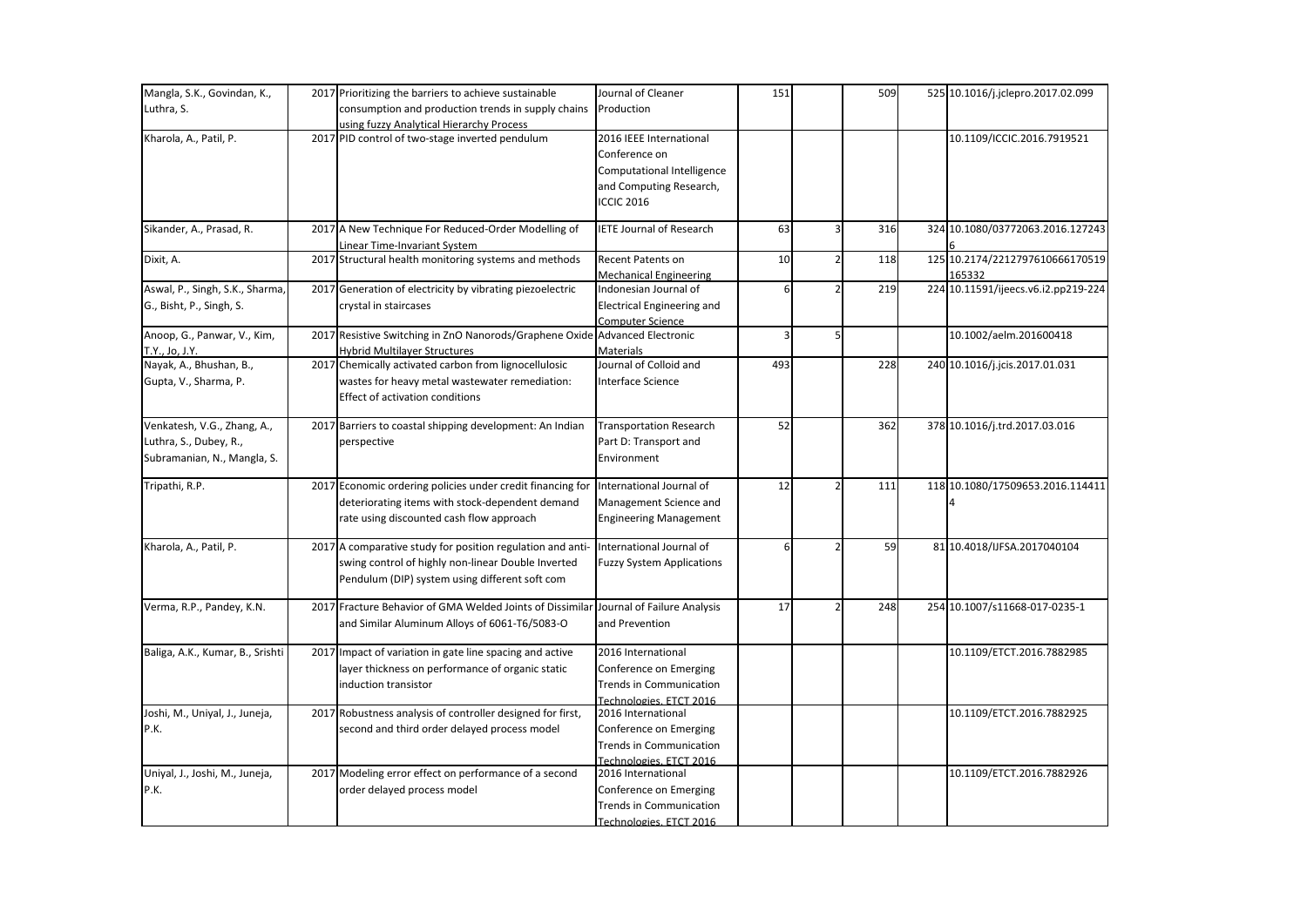| Tyagi, N., Tripathi, R.P.,         | 2017 Three machines flowshop scheduling model with         | 2016 International             | 10.1109/ETCT.2016.7882994 |
|------------------------------------|------------------------------------------------------------|--------------------------------|---------------------------|
| Chandramouli, A.B.                 | separate setup times                                       | Conference on Emerging         |                           |
|                                    |                                                            | <b>Trends in Communication</b> |                           |
|                                    |                                                            | Technologies, ETCT 2016        |                           |
| Kumar, A., Singh, S.B., Ram,       | 2017 Interval-valued reliability assessment of 2-out-of-4  | 2016 International             | 10.1109/ETCT.2016.7882997 |
| М.                                 | system                                                     | Conference on Emerging         |                           |
|                                    |                                                            | <b>Trends in Communication</b> |                           |
|                                    |                                                            | Technologies, ETCT 2016        |                           |
| Baliga, A.K., Kumar, B.,           | 2017 Performance analysis of dual gate OTFT using          | 2016 International             | 10.1109/ETCT.2016.7882961 |
| Pandey, Y.                         | different gate dielectric materials                        | Conference on Emerging         |                           |
|                                    |                                                            | Trends in Communication        |                           |
|                                    |                                                            | Technologies, ETCT 2016        |                           |
| Ratnaparkhi, A.A., Pilli, E.,      | 2017 Survey of scaling platforms for Deep Neural Networks  | 2016 International             | 10.1109/ETCT.2016.7882969 |
| Joshi, R.C.                        |                                                            | Conference on Emerging         |                           |
|                                    |                                                            | <b>Trends in Communication</b> |                           |
|                                    |                                                            | Technologies, ETCT 2016        |                           |
| Gaur, P., Saini, P., Kumar, A.,    | 2017 Optimization of Call Drop system (CDS) through        | 2016 International             | 10.1109/ETCT.2016.7882993 |
| Ram, M.                            | reliability approach                                       | Conference on Emerging         |                           |
|                                    |                                                            | <b>Trends in Communication</b> |                           |
|                                    |                                                            | Technologies, ETCT 2016        |                           |
| Negi, S., Mittal, P., Rawat, S.    | 2017 Performance analysis of active matrix organic display | 2016 International             | 10.1109/ETCT.2016.7882984 |
|                                    | using vertical channel organic thin film transistor        | Conference on Emerging         |                           |
|                                    |                                                            | <b>Trends in Communication</b> |                           |
|                                    |                                                            | Technologies, ETCT 2016        |                           |
| Rathod, A.P.S., Mittal, P.,        | 2017 Analysis of factors affecting the solar radiation     | 2016 International             | 10.1109/ETCT.2016.7882980 |
| Kumar, B.                          | received by any region                                     | Conference on Emerging         |                           |
|                                    |                                                            | <b>Trends in Communication</b> |                           |
|                                    |                                                            | Technologies, ETCT 2016        |                           |
| Vidyarthi, A., Biswas, R.,         | 2017 Frequency scaling of slant path rain attenuation for  | 2016 International             | 10.1109/ETCT.2016.7882976 |
| Jassal, B.S., Shukla, A.K.         | fade mitigation in satellite communication                 | Conference on Emerging         |                           |
|                                    |                                                            | <b>Trends in Communication</b> |                           |
|                                    |                                                            | Technologies. ETCT 2016        |                           |
| Biswas, R., Vidyarthi, A.,         | 2017 Variation in extinction cross-section of rain drops   | 2016 International             | 10.1109/ETCT.2016.7882975 |
| Jassal, B.S., Shukla, A.K.         | with temperature                                           | Conference on Emerging         |                           |
|                                    |                                                            | <b>Trends in Communication</b> |                           |
|                                    |                                                            | Technologies. ETCT 2016        |                           |
| Chauhan, S.S., Pilli, E.S., Joshi, | 2017 A broker based framework for federated Cloud          | 2016 International             | 10.1109/ETCT.2016.7882979 |
| R.C.                               | environment                                                | Conference on Emerging         |                           |
|                                    |                                                            | <b>Trends in Communication</b> |                           |
|                                    |                                                            | Technologies, ETCT 2016        |                           |
| Saini, D., Saini, S., Negi, S.     | 2017 Modelling and comparison of single gate and dual      | 2016 International             | 10.1109/ETCT.2016.7882982 |
|                                    | gate organic thin film transistor                          | Conference on Emerging         |                           |
|                                    |                                                            | <b>Trends in Communication</b> |                           |
|                                    |                                                            | Technologies, ETCT 2016        |                           |
| Kumar, A., Jassal, B.              | 2017 Enhancing concealed target detection through dual     | 2016 International             | 10.1109/ETCT.2016.7882973 |
|                                    | polarized 94 GHz radiometric sensor                        | Conference on Emerging         |                           |
|                                    |                                                            | <b>Trends in Communication</b> |                           |
|                                    |                                                            | Technologies, ETCT 2016        |                           |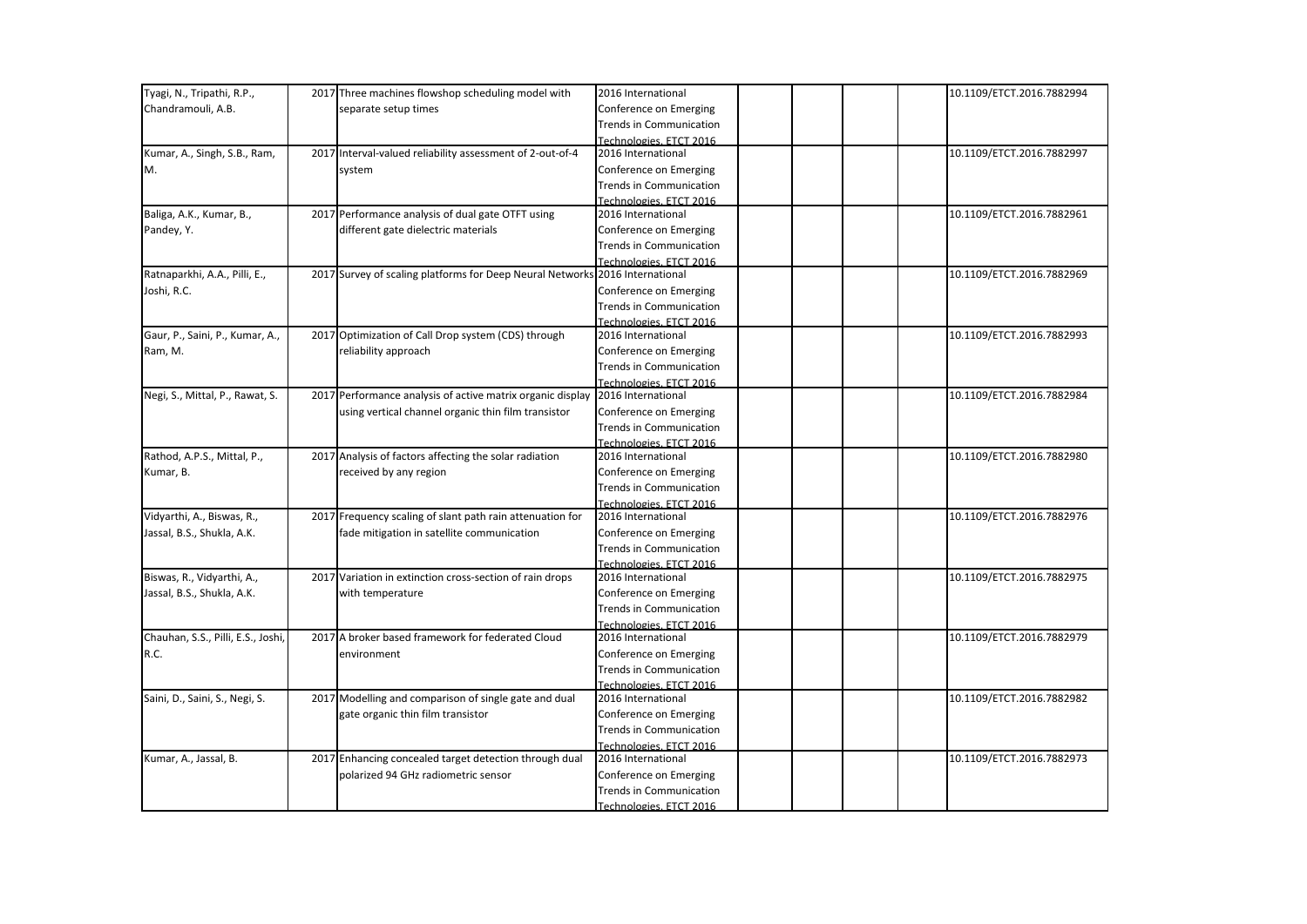| Mittal, M., Rathod, A.P.S.     | 2017 Digital circuit optimization using Pass Transistor Logic 2016 International |                                                |    |              | 10.1109/ETCT.2016.7882922       |
|--------------------------------|----------------------------------------------------------------------------------|------------------------------------------------|----|--------------|---------------------------------|
|                                | architectures                                                                    | Conference on Emerging                         |    |              |                                 |
|                                |                                                                                  | <b>Trends in Communication</b>                 |    |              |                                 |
|                                |                                                                                  | Technologies, ETCT 2016                        |    |              |                                 |
| Garg, A., Pal, D., Singh, H.,  | 2017 A comparative study of NDBI, NDISI and NDII for                             | 2016 International                             |    |              | 10.1109/ETCT.2016.7882963       |
| Pandey, D.C.                   | extraction of urban impervious surface of Dehradun                               | Conference on Emerging                         |    |              |                                 |
|                                | [Uttarakhand, India] using Landsat 8 imagery                                     | <b>Trends in Communication</b>                 |    |              |                                 |
|                                |                                                                                  | Technologies, ETCT 2016                        |    |              |                                 |
| Singh, A., Mittal, P.          | 2017 Organic Thin Film Transistor and Organic Inverter                           | 2016 International                             |    |              | 10.1109/ETCT.2016.7882981       |
|                                | based on Cylindrical Gate OTFT                                                   | Conference on Emerging                         |    |              |                                 |
|                                |                                                                                  | <b>Trends in Communication</b>                 |    |              |                                 |
|                                |                                                                                  | Technologies, ETCT 2016                        |    |              |                                 |
| Lakhera, P., Sundriyal, S.,    | 2017 Performance analysis of Silicon-On-Nothing MOSFET                           | 2016 International                             |    |              | 10.1109/ETCT.2016.7882986       |
| Kumar, B.                      | under 100nm technology nodes                                                     | Conference on Emerging                         |    |              |                                 |
|                                |                                                                                  | <b>Trends in Communication</b>                 |    |              |                                 |
|                                |                                                                                  | Technologies, ETCT 2016                        |    |              |                                 |
| Singh, R., Jassal, B.          | 2017 Lower bounds of correlation measure for time                                | 2016 International                             |    |              | 10.1109/ETCT.2016.7882957       |
|                                | hopping codes in UWB communication systems                                       | Conference on Emerging                         |    |              |                                 |
|                                |                                                                                  | <b>Trends in Communication</b>                 |    |              |                                 |
|                                |                                                                                  | Technologies, ETCT 2016                        |    |              |                                 |
| Karasi, A., Rathod, A.P.S.     | 2017 Finding safe path and locations in disaster affected                        | 2016 International                             |    |              | 10.1109/ETCT.2016.7882983       |
|                                | area using Swarm Intelligence                                                    | Conference on Emerging                         |    |              |                                 |
|                                |                                                                                  | <b>Trends in Communication</b>                 |    |              |                                 |
|                                |                                                                                  | Technologies, ETCT 2016                        |    |              |                                 |
| Sikander, A., Thakur, P.,      | 2017 Hybrid method of reduced order modelling for LTI                            | Proceedings on 2016 2nd                        |    | 84           | 88 10.1109/NGCT.2016.7877394    |
| Uniyal, I.                     | system using evolutionary algorithm                                              | International Conference on                    |    |              |                                 |
|                                |                                                                                  | <b>Next Generation Computing</b>               |    |              |                                 |
|                                |                                                                                  | Technologies, NGCT 2016                        |    |              |                                 |
| Anand, J., Rai, N.             | 2017 Anticandidal synergistic activity of green tea                              | Journal de Mycologie                           | 27 | 33           | 45 10.1016/j.mycmed.2016.08.004 |
|                                | catechins, antimycotics and copper sulphate as a                                 | Medicale                                       |    |              |                                 |
|                                | mean of combinational drug therapy against                                       |                                                |    |              |                                 |
|                                | candidiasis [Activité synergique anti-candida de                                 |                                                |    |              |                                 |
|                                | catéchines du thé vert, antimycosiques et sulfate                                |                                                |    |              |                                 |
|                                | de cuivre comme moyen de thérapie                                                |                                                |    |              |                                 |
|                                | médicamenteuse combinational contre la                                           |                                                |    |              |                                 |
|                                |                                                                                  |                                                |    |              |                                 |
| Sikander, A., Prasad, R.       | 2017 Reduced order modelling based control of two                                | Journal of Intelligent                         |    | $\mathbf{1}$ | 11 10.1007/s10845-017-1309-3    |
|                                | wheeled mobile robot                                                             | Manufacturing<br><b>1st IEEE International</b> |    |              |                                 |
| Kumar, M., Gowri, R.           | 2017 Design of compact and high performance edge                                 |                                                |    |              | 10.1109/ICPEICES.2016.7853711   |
|                                | coupled coplanar waveguide band pass filter                                      | Conference on Power                            |    |              |                                 |
|                                |                                                                                  | Electronics, Intelligent                       |    |              |                                 |
|                                |                                                                                  | Control and Energy Systems,                    |    |              |                                 |
| Singh, S., Marathe, R., Kumar, | 2017 Sliding mode control based line-of-sight (LOS)                              | <b>ICPEICES 2016</b><br>1st IEEE International |    |              | 10.1109/ICPEICES.2016.7853071   |
|                                |                                                                                  |                                                |    |              |                                 |
| A., Kumar, R.                  | stabilization of electro-optical sighting system                                 | Conference on Power                            |    |              |                                 |
|                                |                                                                                  | Electronics, Intelligent                       |    |              |                                 |
|                                |                                                                                  | Control and Energy Systems,                    |    |              |                                 |
|                                |                                                                                  | ICPEICES 2016                                  |    |              |                                 |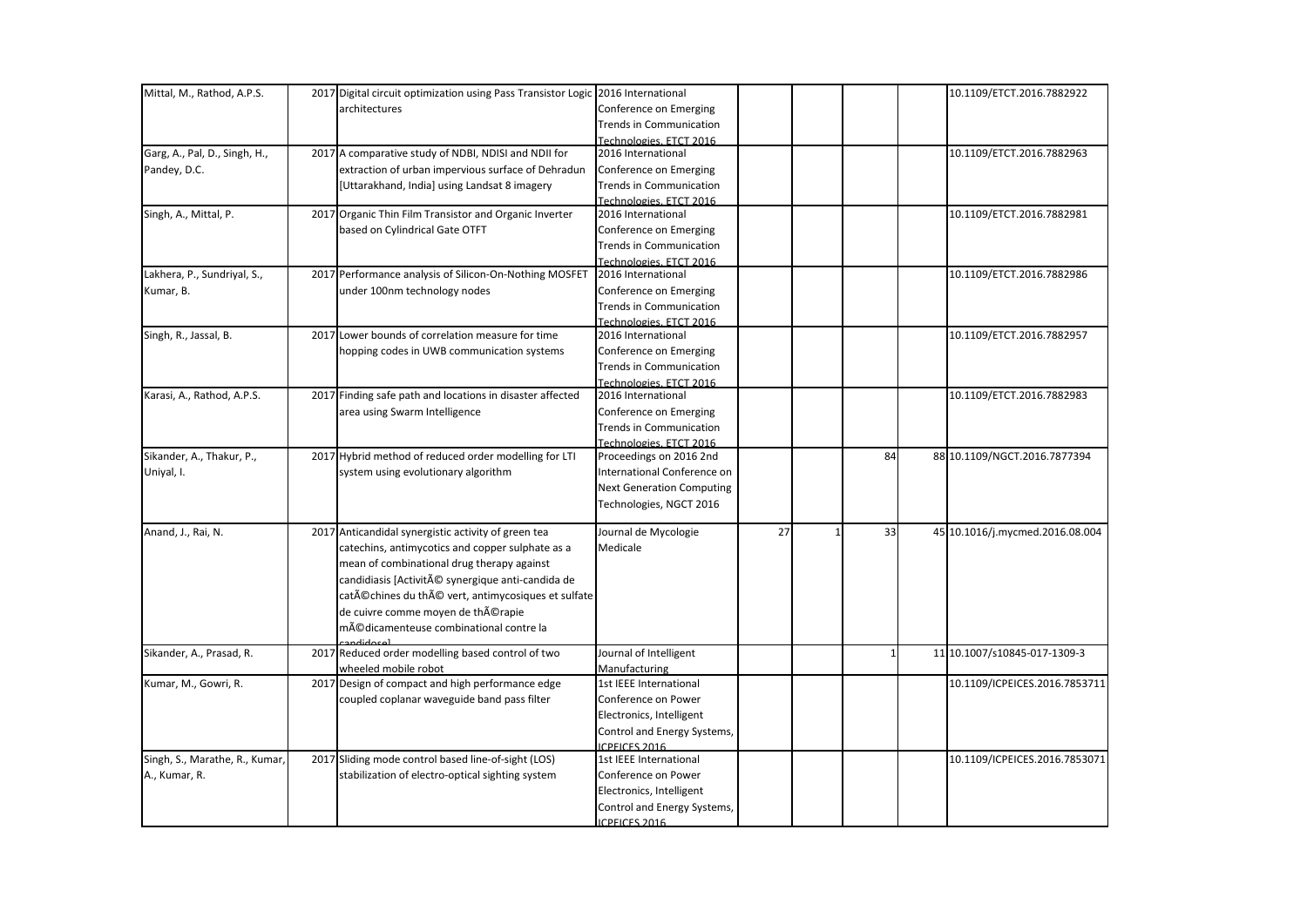| Saleh, T.A., Majeed, S.,        | 2017 Principles and advantages of microwave-assisted                         | Advanced Nanomaterials for                    | 40   | 57 10.4018/978-1-5225-2136-    |
|---------------------------------|------------------------------------------------------------------------------|-----------------------------------------------|------|--------------------------------|
| Nayak, A., Bhushan, B.          | methods for the synthesis of nanomaterials for water                         | Water Engineering,                            |      | 5.ch003                        |
|                                 | purification                                                                 | <b>Treatment. and Hydraulics</b>              |      |                                |
| Shukla, H.S., Tamsir, M.        | 2017 An exponential cubic B-spline algorithm for multi-                      | Alexandria Engineering                        |      | 10.1016/j.aej.2017.04.011      |
|                                 | dimensional convection-diffusion equations                                   | Journal                                       |      |                                |
| Tamsir, M., Dhiman, N.,         | 2017 Cubic trigonometric B-spline differential quadrature                    | Alexandria Engineering                        |      | 10.1016/j.aej.2017.05.007      |
| Srivastava, V.K.                | method for numerical treatment of Fisher's reaction-                         | Journal                                       |      |                                |
|                                 | diffusion equations                                                          |                                               |      |                                |
| Dobhal, D.C., Dimri, S.C.       | 2017 Performance evaluation of proposed-TCP in Mobile                        | Proceedings of the                            |      | 10.1109/INVENTIVE.2016.78247   |
|                                 | Ad Hoc Networks (MANETs)                                                     | International Conference on                   |      | 97                             |
|                                 |                                                                              | <b>Inventive Computation</b>                  |      |                                |
| Kukreti, K., Rathod, A.P.S.,    | 2017 Recent advancements and overview of organic solar                       | Technologies, ICICT 2016<br>Proceeding - IEEE | 1539 | 1544 10.1109/CCAA.2016.7813967 |
| Kumar, B.                       | cell                                                                         | International Conference on                   |      |                                |
|                                 |                                                                              | Computing, Communication                      |      |                                |
|                                 |                                                                              | and Automation, ICCCA 2016                    |      |                                |
|                                 |                                                                              |                                               |      |                                |
| Bisht, R., Aggarwal, P., Karki, | 2017 Low power and noise resistant 16A-16 SRAM array                         | Proceeding - IEEE                             | 1474 | 1478 10.1109/CCAA.2016.7813954 |
| P., Pande, P.                   | design using CMOS logic and differential sense                               | International Conference on                   |      |                                |
|                                 | amplifier                                                                    | Computing, Communication                      |      |                                |
|                                 |                                                                              | and Automation, ICCCA 2016                    |      |                                |
| Pandey, V., Yadav, S.C.,        | 2017 Retiming technique for clock period minimization                        | Proceeding - IEEE                             | 1418 | 1423 10.1109/CCAA.2016.7813942 |
| Arora, P.                       | using shortest path algorithm                                                | International Conference on                   |      |                                |
|                                 |                                                                              | Computing, Communication                      |      |                                |
|                                 |                                                                              | and Automation, ICCCA 2016                    |      |                                |
| Verma, A., Mittal, P.           | 2017 Performance analysis of different novel organic thin                    | Proceeding - IEEE                             | 1499 | 1504 10.1109/CCAA.2016.7813959 |
|                                 | film transistor structures                                                   | International Conference on                   |      |                                |
|                                 |                                                                              | Computing, Communication                      |      |                                |
|                                 |                                                                              | and Automation, ICCCA 2016                    |      |                                |
| Negi, S., Baliga, A.K., Pandey, | 2017 Performance analysis of dual gate organic thin film                     | Proceeding - IEEE                             | 1533 | 1538 10.1109/CCAA.2016.7813966 |
| Y., Mittal, P., Kumar, B.       | transistor through analytical modeling                                       | International Conference on                   |      |                                |
|                                 |                                                                              | Computing, Communication                      |      |                                |
|                                 |                                                                              | and Automation, ICCCA 2016                    |      |                                |
| Uniyal, A., Srishti, Mittal, P. | 2017 Performance comparison of monolayer, bilayer and                        | Proceeding - IEEE                             | 1505 | 1509 10.1109/CCAA.2016.7813960 |
|                                 | multilayer organic light emitting diodes                                     | International Conference on                   |      |                                |
|                                 |                                                                              | Computing, Communication                      |      |                                |
|                                 |                                                                              | and Automation, ICCCA 2016                    |      |                                |
| Srishti, Baliga, A.K., Pandey,  | 2017 Performance analysis of vertical channel organic thin Proceeding - IEEE |                                               | 1515 | 1520 10.1109/CCAA.2016.7813963 |
| Y., Kumar, B.                   | film transistors using various OSC materials                                 | International Conference on                   |      |                                |
|                                 |                                                                              | Computing, Communication                      |      |                                |
|                                 |                                                                              | and Automation, ICCCA 2016                    |      |                                |
|                                 |                                                                              |                                               |      |                                |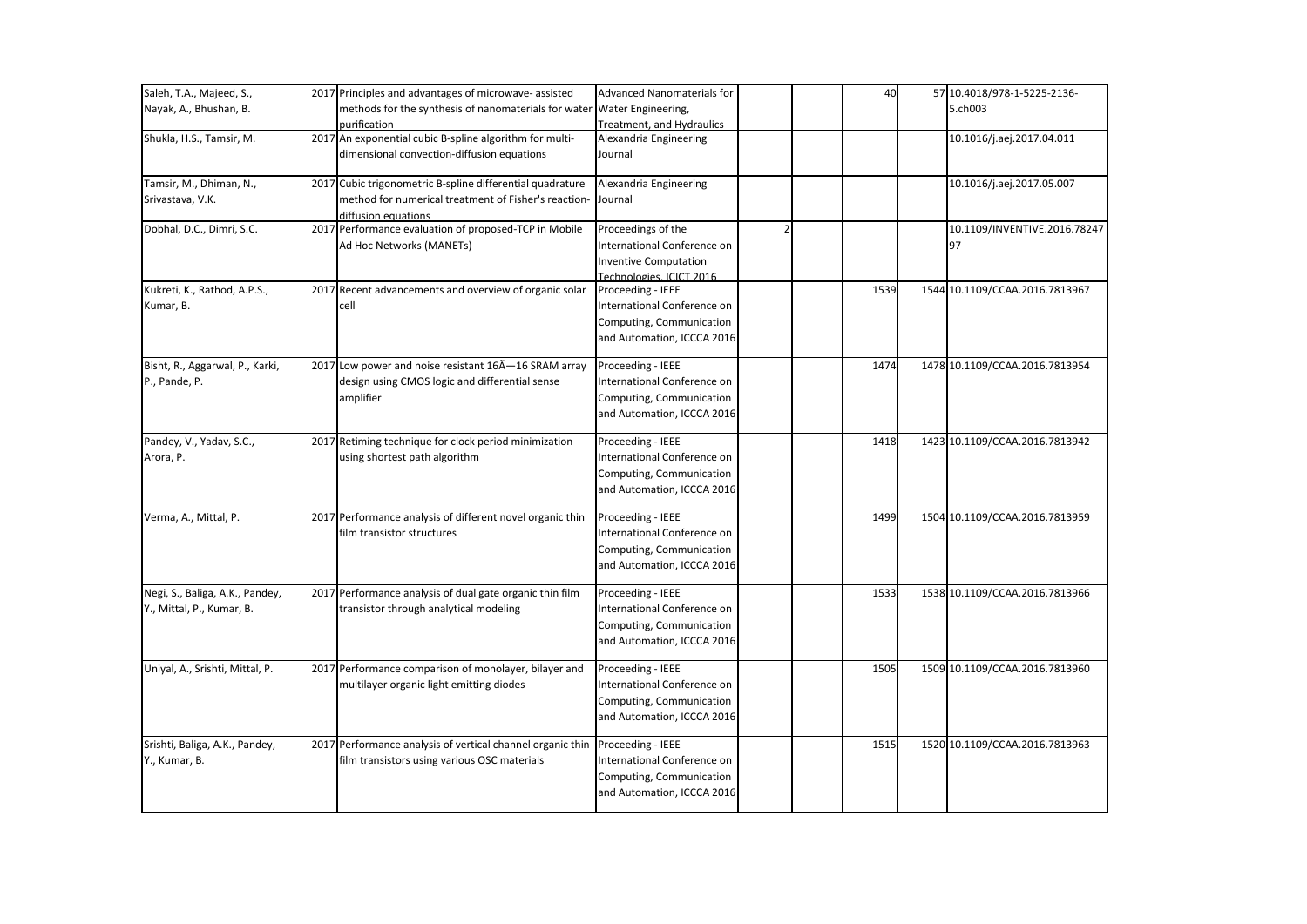| Ria, Yadav, S.C.                 | 2017 A novel diamond search ME algorithm for systolic                                      | Proceeding - IEEE                       |                         |               | 579          |                | 581 10.1109/CCAA.2016.7813787    |
|----------------------------------|--------------------------------------------------------------------------------------------|-----------------------------------------|-------------------------|---------------|--------------|----------------|----------------------------------|
|                                  | arrays                                                                                     | International Conference on             |                         |               |              |                |                                  |
|                                  |                                                                                            | Computing, Communication                |                         |               |              |                |                                  |
|                                  |                                                                                            | and Automation, ICCCA 2016              |                         |               |              |                |                                  |
|                                  |                                                                                            |                                         |                         |               |              |                |                                  |
| Rathod, A.P.S., Baliga, A.K.,    | 2017 Analysis of bottom gate bottom contact device using                                   | Proceeding - IEEE                       |                         |               | 1527         |                | 1532 10.1109/CCAA.2016.7813965   |
| Kumar, B.                        | floating electrode structure                                                               | International Conference on             |                         |               |              |                |                                  |
|                                  |                                                                                            | Computing, Communication                |                         |               |              |                |                                  |
|                                  |                                                                                            | and Automation, ICCCA 2016              |                         |               |              |                |                                  |
| Pandey, Y., Baliga, A.K.,        | 2017 Performance analysis of dual gate-OTFT with                                           | Proceeding - IEEE                       |                         |               | 1521         |                | 1526 10.1109/CCAA.2016.7813964   |
| Srishti, Negi, S., Kumar, B.     | variation in OSC thickness and channel length                                              | International Conference on             |                         |               |              |                |                                  |
|                                  |                                                                                            | Computing, Communication                |                         |               |              |                |                                  |
|                                  |                                                                                            | and Automation, ICCCA 2016              |                         |               |              |                |                                  |
| Chaurasia, R.K., Mathur, V.,     | 2017 A computational modelling of micro strip patch                                        | Alexandria Engineering                  |                         |               |              |                | 10.1016/j.aej.2017.03.040        |
| Pareekh, R.L., Tamsir, M.,       | antenna and its solution by RDTM                                                           | Journal                                 |                         |               |              |                |                                  |
| Srivastava, V.K.                 |                                                                                            |                                         |                         |               |              |                |                                  |
| Kumar, S., Ahmad, Z.             | 2017 Experimental study of flow over trench weir with flat                                 | ISH Journal of Hydraulic                | 23                      |               | 80           |                | 91 10.1080/09715010.2016.124172  |
|                                  | bars                                                                                       | Engineering                             |                         |               |              |                |                                  |
| Srishti, Pandey, Y., Baliga,     | 2017 Impact of gate thickness variation and dielectric on                                  | Advances in Intelligent                 | 479                     |               | 1065         |                | 1072 10.1007/978-981-10-1708-    |
| A.K., Kumar, B.                  | the performance of vertical organic thin film                                              | <b>Systems and Computing</b>            |                         |               |              |                | $7 - 126$                        |
|                                  | transistor                                                                                 |                                         |                         |               |              |                |                                  |
| Sundriyal, N., Yadav, P.,        | 2017 A novel approach for designing PID controller for set- Advances in Intelligent        |                                         | 479                     |               | 161          |                | 166 10.1007/978-981-10-1708-7 17 |
| Chaturvedi, M.                   | point tracking for a HVAC process                                                          | <b>Systems and Computing</b>            |                         |               |              |                |                                  |
| Dimri, S.C., Ram, M.             | 2017 An efficient algorithm to scan conversion of ellipse                                  | <b>Nonlinear Studies</b>                | 24                      | $\mathbf{1}$  | 181          | 191            |                                  |
|                                  | under auxiliary circle                                                                     |                                         |                         |               |              |                |                                  |
| Pandey, Y., Negi, S., Srishti,   | 2017 Dual gate organic inverter circuit behavior analysis                                  | Advances in Intelligent                 | 479                     |               | 1027         |                | 1033 10.1007/978-981-10-1708-    |
| Baliga, A.K., Kumar, B.          | based on diode load logic configuration                                                    | <b>Systems and Computing</b>            |                         |               |              |                | 7 121                            |
| Tripathi, R.P.                   | 2017 EOQ model for deteriorating items with stock-                                         | International Journal of                | 21                      | $\mathfrak z$ | 229          |                | 244 10.1504/IJPQM.2017.083775    |
|                                  | dependent demand under inflation and trade credits Productivity and Quality                |                                         |                         |               |              |                |                                  |
|                                  |                                                                                            | Management                              |                         |               |              |                |                                  |
| Ram, M.                          | 2017 Applied mathematical techniques in engineering                                        | Nonlinear Studies                       | 24                      | $\mathbf{1}$  | $\mathbf{1}$ | $\overline{2}$ |                                  |
|                                  | applications and related topics-II                                                         |                                         |                         |               |              |                |                                  |
| Uniyal, A., Mittal, P.           | 2017 Improvement in performance of OLED by introducing                                     | Advances in Intelligent                 | 479                     |               | 1051         |                | 1056 10.1007/978-981-10-1708-    |
|                                  | additional hole blocking layer                                                             | <b>Systems and Computing</b>            |                         |               |              |                | 7 124                            |
| Singh, D.P., Pant, B.            | 2017 Energy efficient task distribution with efficient                                     | International Journal of                | 19                      |               | 158          |                | 185 10.1504/IJCNDS.2017.085749   |
|                                  | deployment and scheduling of sensor nodes in WSN                                           | <b>Communication Networks</b>           |                         |               |              |                |                                  |
|                                  |                                                                                            | and Distributed Systems                 |                         |               |              |                |                                  |
| Gori, Y., Kumar, P., Patil, P.P. | 2017 FEA Simulation of Vibrating Cantilever Plate with                                     | Materials Today:                        | $\overline{\mathbf{4}}$ | 9             | 9466         |                | 9470 10.1016/j.matpr.2017.06.205 |
|                                  | <b>Transverse Surface Crack</b><br>2017 Stochastic modelling of a wind electric generating | Proceedings<br>International Journal of | 34                      |               | 103          |                | 127 10.1108/IJQRM-09-2015-0143   |
| Goyal, N., Ram, M.               |                                                                                            |                                         |                         |               |              |                |                                  |
|                                  | power plant: Performance under multi-approaches                                            | Quality and Reliability                 |                         |               |              |                |                                  |
| Chandola, N., Chaturvedi, M.,    | 2017 Graphical and theoretical approach of                                                 | Management<br>Communications in         | 721                     |               | 504          |                | 515 10.1007/978-981-10-5427-3_52 |
| Rawat, R.S., Dhami, Y.           | thermodynamics in cyclic theory of universe                                                | Computer and Information                |                         |               |              |                |                                  |
|                                  |                                                                                            |                                         |                         |               |              |                |                                  |
|                                  |                                                                                            | Science                                 |                         |               |              |                |                                  |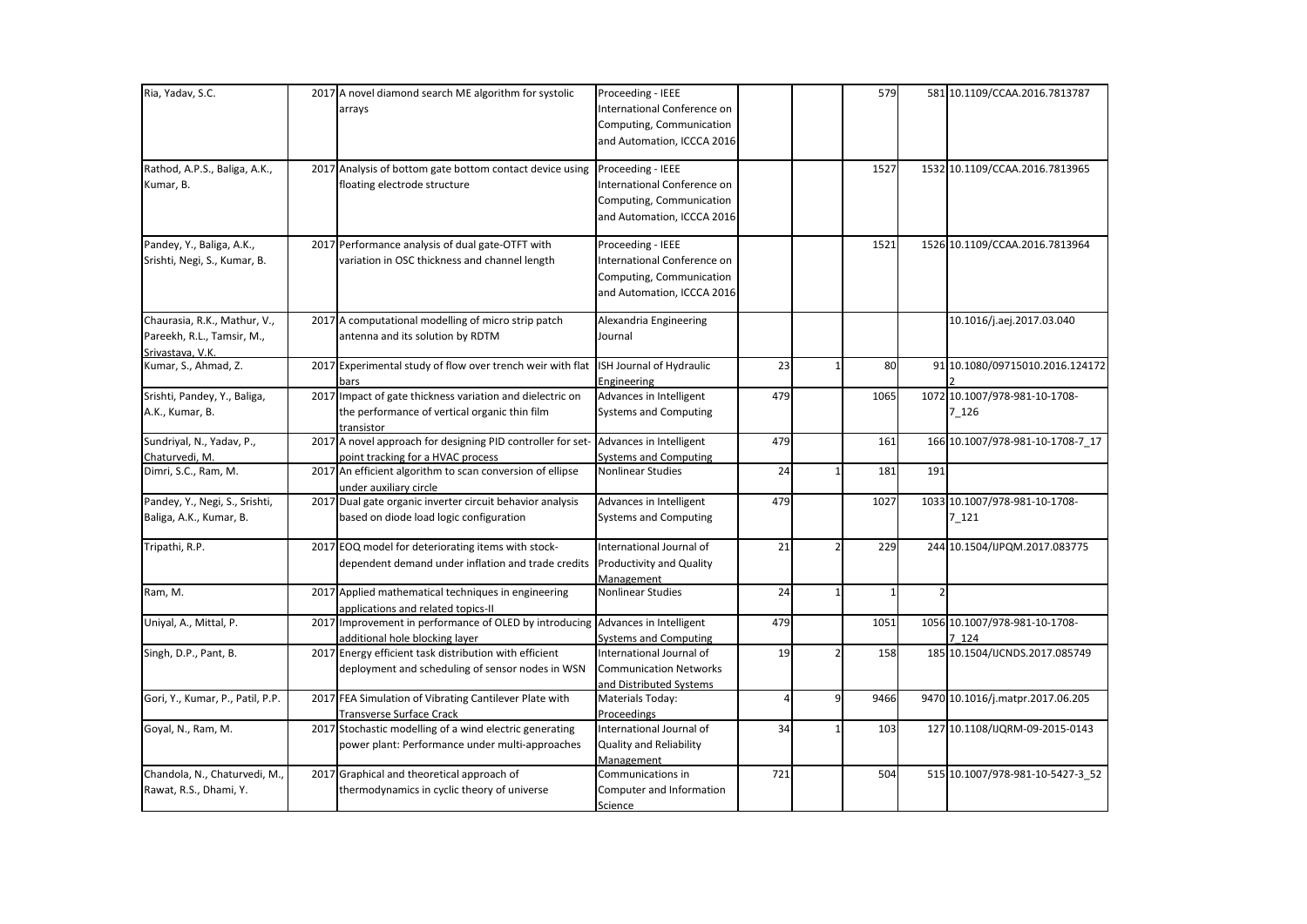| Kumar, A., Ram, M., Rawat,      | 2017 Optimization of casting process through reliability                                        | International Journal of                                | 34  | 6        | 833  |     | 848 10.1108/IJQRM-07-2016-0103   |
|---------------------------------|-------------------------------------------------------------------------------------------------|---------------------------------------------------------|-----|----------|------|-----|----------------------------------|
| R.S.                            | approach                                                                                        | <b>Quality and Reliability</b>                          |     |          |      |     |                                  |
|                                 |                                                                                                 | Management                                              |     |          |      |     |                                  |
| Kharola, A., Patil, P.          | 2017 A PID based ANFIS control of inverted pendulum                                             | Nonlinear Studies                                       | 24  |          | 101  | 111 |                                  |
|                                 | climbing on inclined plane                                                                      |                                                         |     |          |      |     |                                  |
| Negi, B., Sharma, V., Bhatt,    | 2017 Effect of faults on power electronic devices for ZSI-                                      | Advances in Intelligent                                 | 479 |          | 747  |     | 752 10.1007/978-981-10-1708-7_86 |
| A., Yadav, P.                   | fed induction motor drive system                                                                | <b>Systems and Computing</b>                            |     |          |      |     |                                  |
| Sengupta, A., Pande, P.         | 2017 Comparative study of the methodologies used in low-                                        | Advances in Intelligent                                 | 479 |          | 127  |     | 133 10.1007/978-981-10-1708-7 13 |
|                                 | power master–slave flip-flops                                                                   | <b>Systems and Computing</b>                            |     |          |      |     |                                  |
| Sharma, P., Singh, R.P., Singh, | 2017 Design of quadratic equations multiplier (for upto 2-                                      | Advances in Intelligent                                 | 479 |          | 489  |     | 494 10.1007/978-981-10-1708-7_55 |
| R., Pande, P.                   | bit number) using vedic technique                                                               | <b>Systems and Computing</b>                            |     |          |      |     |                                  |
| Aswal, P., Singh, S.K., Thakur, | 2017 Generation of electricity by piezoelectric crystal in                                      | Advances in Intelligent                                 | 479 |          | 461  |     | 469 10.1007/978-981-10-1708-7_52 |
|                                 | dance floor                                                                                     | <b>Systems and Computing</b>                            |     |          |      |     |                                  |
| Saini, P., Kumar, R., Sharma,   | 2017 Design and comparative analysis of controllers for                                         | Advances in Intelligent                                 | 479 |          | 351  |     | 365 10.1007/978-981-10-1708-7_41 |
| P., Rajput, N.                  | continuous stirred tank reactor (CSTR)                                                          | <b>Systems and Computing</b>                            |     |          |      |     |                                  |
| Verma, A., Mittal, P.           | 2017 Contact thickness variation effect on performance of<br>novel organic thin film transistor | Advances in Intelligent<br><b>Systems and Computing</b> | 479 |          | 839  |     | 845 10.1007/978-981-10-1708-7_98 |
|                                 |                                                                                                 |                                                         |     |          |      |     |                                  |
| Devi, P.B., Yengkhom, A.,       | 2017 Capacity of dual-branch MRC system over correlated                                         | International Journal of                                | 13  |          | 151  |     | 163 10.1504/IJWMC.2017.088085    |
| Hasan, M.I., Chandwani, G.      | Nakagami-m fading channels with non-identical                                                   | <b>Wireless and Mobile</b>                              |     |          |      |     |                                  |
|                                 | fading parameters and imbalanced average SNRs                                                   | Computing                                               |     |          |      |     |                                  |
|                                 |                                                                                                 |                                                         |     |          |      |     |                                  |
| Aarya, D.D., Kumar, M.,         | 2017 Inventory model with time dependent demand,                                                | <b>Nonlinear Studies</b>                                | 24  |          | 43   | 54  |                                  |
| Chauhan, A.                     | weibull deterioration and permissible delay in                                                  |                                                         |     |          |      |     |                                  |
|                                 | pavment                                                                                         |                                                         |     |          |      |     |                                  |
| Ram, M.                         | 2017 Papers from ICMTEA 2016                                                                    | International Journal of                                | 34  | 6        | 750  |     | 751 10.1108/IJQRM-03-2017-0041   |
|                                 |                                                                                                 | <b>Quality and Reliability</b>                          |     |          |      |     |                                  |
|                                 |                                                                                                 | Management                                              |     |          |      |     |                                  |
| Chandola, N., Rawat, R.S.       | 2017 Finite element analysis of wing design                                                     | Advances in Intelligent                                 | 479 |          | 503  |     | 509 10.1007/978-981-10-1708-7_57 |
|                                 |                                                                                                 | <b>Systems and Computing</b>                            |     |          |      |     |                                  |
| Parsola, J., Gangodkar, D.,     | 2017 Efficient storage and processing of video data for                                         | Lecture Notes in Electrical                             | 395 |          | 137  |     | 147 10.1007/978-81-322-3592-7 14 |
| Mittal, A.                      | moving object detection using hadoop/mapreduce                                                  | Engineering                                             |     |          |      |     |                                  |
| Kaushik, A., Goyal, N., Ram,    | 2017 A mathematical model of a rocket engine for                                                | <b>Mechanical Systems:</b>                              |     |          | 281  | 300 |                                  |
| M.                              | reliability analysis                                                                            | Research, Applications and                              |     |          |      |     |                                  |
|                                 |                                                                                                 | Technology                                              |     |          |      |     |                                  |
| Kukreti, K., Rathod, A.P.S.,    | 2017 Depth analysis of organic bilayer solar cell and their                                     | Advances in Intelligent                                 | 479 |          | 1073 |     | 1078 10.1007/978-981-10-1708-    |
| Kumar, B.                       | performance parameters extraction                                                               | <b>Systems and Computing</b>                            |     |          |      |     | 7 127                            |
| Tripathi, R.P.                  | 2017 Optimal ordering policy under two stage trade credits International Journal of             |                                                         |     |          | 120  |     | 140 10.1504/IJPMB.2017.080942    |
|                                 | financing for deteriorating items using discounted                                              | Process Management and                                  |     |          |      |     |                                  |
|                                 | cash flow approach                                                                              | Benchmarking                                            |     |          |      |     |                                  |
| Nagiya, K., Ram, M., Dua, A.K.  | 2017 A tree topology network environment analysis under                                         | <b>Nonlinear Studies</b>                                | 24  |          | 193  | 202 |                                  |
|                                 | reliability approach                                                                            |                                                         |     |          |      |     |                                  |
| Goyal, N., Ram, M., Amoli, S.,  | 2017 Sensitivity analysis of a three-unit series system                                         | International Journal of                                | 34  | $6 \mid$ | 770  |     | 784 10.1108/IJQRM-07-2016-0106   |
| Suyal, A.                       | under k-out-of-n redundancy                                                                     | <b>Quality and Reliability</b>                          |     |          |      |     |                                  |
|                                 |                                                                                                 | Management                                              |     |          |      |     |                                  |
|                                 |                                                                                                 |                                                         |     |          |      |     |                                  |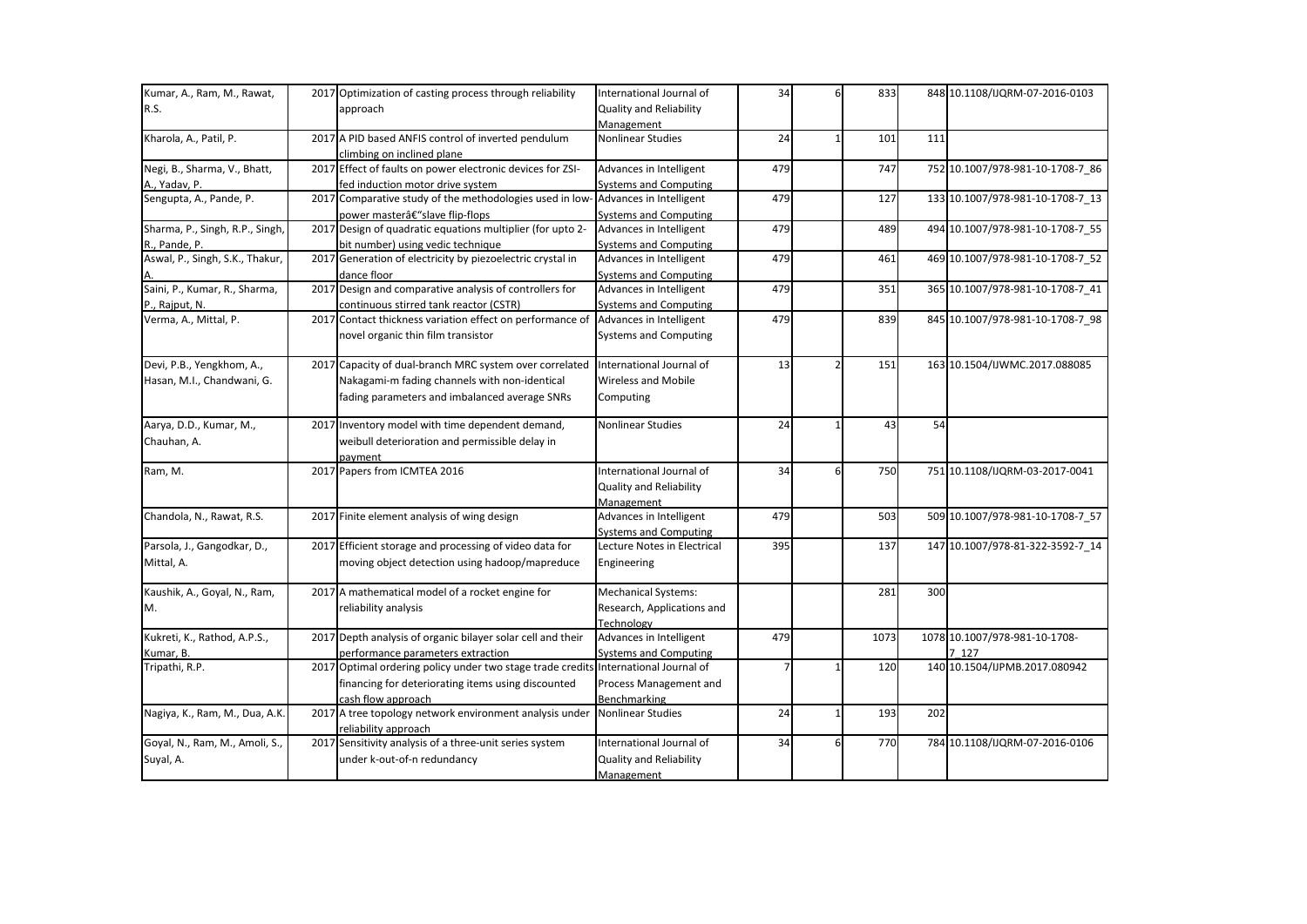| Sharma, V., Bhatt, A., Rawat,     | 2017 Performance analysis of interleaved coupled inductor Advances in Intelligent   |                                  | 479     |    | 259  |      | 265 10.1007/978-981-10-1708-7 30     |
|-----------------------------------|-------------------------------------------------------------------------------------|----------------------------------|---------|----|------|------|--------------------------------------|
| N., Garg, S.                      | boost DCâ€"DC converter fed induction motor drive                                   | <b>Systems and Computing</b>     |         |    |      |      |                                      |
| Ghosal, A., Manna, A., Patil,     | 2017 Optimization process during laser machining of 2 mm Materials Science Forum    |                                  | 900 MSF |    | 121  |      | 126 10.4028/www.scientific.net/MS    |
|                                   | thick Al/Al <inf>2</inf> O <inf>3</inf> MMC                                         |                                  |         |    |      |      | F.900.121                            |
| Tripathi, V., Agarwal, S.,        | 2017 Improved dynamic time warping based approach for                               | Advances in Intelligent          | 516     |    | 161  |      | 167 10.1007/978-981-10-3156-4_16     |
| Mittal, A., Gangodkar, D.         | activity recognition                                                                | <b>Systems and Computing</b>     |         |    |      |      |                                      |
| Ram, M., Goyal, N., Saxena,       | 2017 Estimation of performability parameters of centre                              | Nonlinear Studies                | 24      |    | 55   | 67   |                                      |
| A., Tandon, A., Bhattacharya,     | heating system                                                                      |                                  |         |    |      |      |                                      |
| Saini, S., Kumar, S., Singh,      | 2017 Influences of variant mass on the structures of                                | <b>Nonlinear Studies</b>         | 24      |    | 27   | 42   |                                      |
| K.K.                              | differentially rotating and tidally distorted polytropes                            |                                  |         |    |      |      |                                      |
| Goel, P., Goudar, R.H., Malik,    | 2017 Localization based intelligent traffic management                              | International Journal of         | 8       |    | 90   |      | 98 10.1007/s13198-015-0407-x         |
| R., Singh, R., Singh, N.K.        | system                                                                              | <b>Systems Assurance</b>         |         |    |      |      |                                      |
|                                   |                                                                                     | Engineering and                  |         |    |      |      |                                      |
|                                   |                                                                                     | Management                       |         |    |      |      |                                      |
| Hasan, M.I., Kumar, S.            | 2017 Spectral efficiency of dual diversity selection                                | <b>Telecommunication Systems</b> | 64      |    | 3    |      | 16 10.1007/s11235-016-0152-8         |
|                                   | combining schemes under correlated Nakagami-0.5                                     |                                  |         |    |      |      |                                      |
|                                   | fading with unequal average received SNR                                            |                                  |         |    |      |      |                                      |
| Kumar, A., Sharma, N., Patil,     | 2017 FEA based vibration characteristic analysis of                                 | Lecture Notes in Engineering     | 2230    |    | 976  | 980  |                                      |
| P.P.                              | conventional and composite material single piece                                    | and Computer Science             |         |    |      |      |                                      |
|                                   | drive shaft                                                                         |                                  |         |    |      |      |                                      |
| Sunori, S.K., Juneja, P.K.,       | 2017 Dead time compensation in sugar crystallization                                | Advances in Intelligent          | 479     |    | 375  |      | 381 10.1007/978-981-10-1708-7_43     |
| Chaturvedi, M., Mittal, J.        | process                                                                             | <b>Systems and Computing</b>     |         |    |      |      |                                      |
| Tripathi, V., Gangodkar, D.,      | 2017 Robust Action Recognition framework using                                      | Procedia Computer Science        | 115     |    | 493  |      | 500 10.1016/j.procs.2017.09.094      |
| Mittal, A., Kanth, V.             | Segmented Block and Distance Mean Histogram of                                      |                                  |         |    |      |      |                                      |
|                                   | <b>Gradients Approach</b>                                                           |                                  |         |    |      |      |                                      |
| Dabral, S., Agarwal, A.,          | 2017 Malicious PDF files detection using structural and                             | Communications in                | 750     |    | 137  |      | 147 10.1007/978-981-10-6544-6 14     |
| Mahajan, M., Kumar, S.            | javascript based features                                                           | Computer and Information         |         |    |      |      |                                      |
|                                   |                                                                                     | Science                          |         |    |      |      |                                      |
| Negi, S., Mittal, P., Kumar, B.   | 2017 Performance analysis of OLED with hole block layer                             | Communications in                | 711     |    | 452  |      | 462 10.1007/978-981-10-7470-7_45     |
|                                   | and impact of multiple hole block layer                                             | Computer and Information         |         |    |      |      |                                      |
|                                   |                                                                                     | Science                          |         |    |      |      |                                      |
| Kumar, A., Kumar, R., Ram,        | 2017 Turbofan engine performance under reliability                                  | International Journal of         | 30      |    | 610  |      | 619 10.5829/idosi.ije.2017.30.04a.21 |
| M.                                | measures approach                                                                   | Engineering, Transactions A:     |         |    |      |      |                                      |
|                                   |                                                                                     | <b>Basics</b>                    |         |    |      |      |                                      |
| Chandra, S., Gill, F.S., Garg, P. | 2017 Thermogravimetric analysis (TGA) study: Exploring                              | International Journal of         | 12      | 13 | 3938 | 3940 |                                      |
|                                   | the reason of increased mass of CNF/PTFE composite                                  | <b>Applied Engineering</b>       |         |    |      |      |                                      |
|                                   | with temperature at higher weights of CNF                                           | Research                         |         |    |      |      |                                      |
| Mishra, A., Jha, R.               | 2017 Fabrication of polymeric nanostructured hydrophobic Trends in Biomaterials and |                                  | 31      |    | 24   | 28   |                                      |
|                                   | surfaces and evaluation of antimicrobial activity                                   | <b>Artificial Organs</b>         |         |    |      |      |                                      |
| Chopra, G., Ram, M.               | 2017 Stochastic analysis of two non-identical unit parallel                         | International Journal of         | 34      | 6  | 817  |      | 832 10.1108/IJQRM-06-2016-0075       |
|                                   | system incorporating waiting time                                                   | Quality and Reliability          |         |    |      |      |                                      |
|                                   |                                                                                     | Management                       |         |    |      |      |                                      |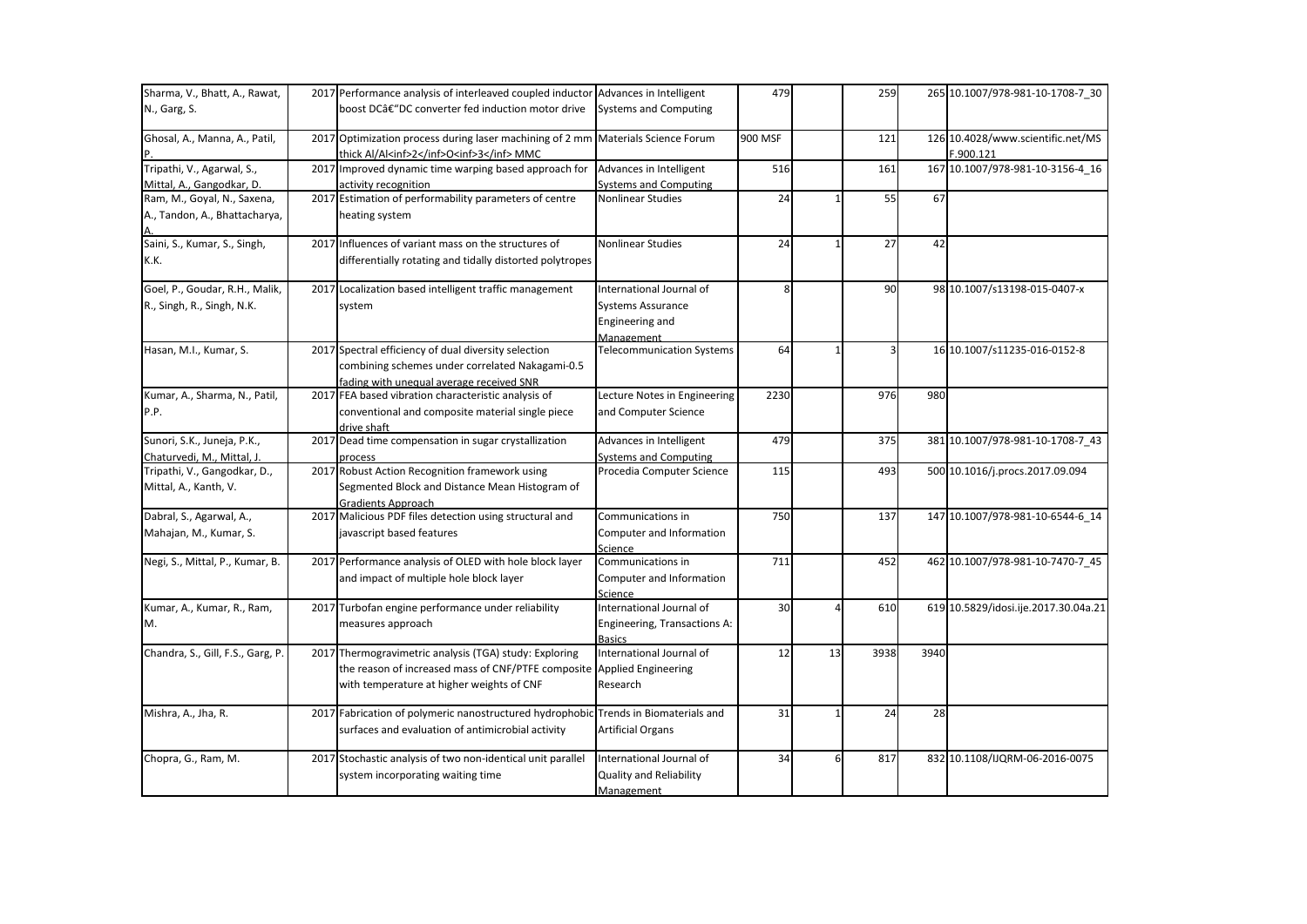| Panwar, V., Kim, G.W.,           | 2017 Seed layer-assisted fabrication of                                           | Journal of Alloys and             | 691 |        | 606  |     | 612 10.1016/j.jallcom.2016.07.141   |
|----------------------------------|-----------------------------------------------------------------------------------|-----------------------------------|-----|--------|------|-----|-------------------------------------|
| Anoop, G., Jo, J.Y.              | KNbO <inf>3</inf> nanowires on Cu foil                                            | Compounds                         |     |        |      |     |                                     |
| Tripathi, R.P., Kaur, M.         | 2017 EOQ model for non-decreasing time dependent                                  | Uncertain Supply Chain            |     |        | 327  |     | 336 10.5267/j.uscm.2017.4.004       |
|                                  | deterioration and decaying demand under non-                                      | Management                        |     |        |      |     |                                     |
|                                  | increasing time shortages                                                         |                                   |     |        |      |     |                                     |
| Belwal, R., Belwal, S.           | 2017 Employers' perception of women workers in                                    | <b>Employee Relations</b>         | 39  |        | 1048 |     | 1065 10.1108/ER-09-2016-0183        |
|                                  | Oman and the challenges they face                                                 |                                   |     |        |      |     |                                     |
| Pant, S., Kumar, A., Singh,      | 2017 A modified particle swarm optimization algorithm for Nonlinear Studies       |                                   | 24  |        | 127  | 138 |                                     |
| S.B., Ram, M.                    | nonlinear optimization                                                            |                                   |     |        |      |     |                                     |
| Gupta, S., Rai, H., Upreti,      | 2017 Lichenized fungi Phaeophyscia (Physciaceae,                                  | <b>Pollution Research</b>         | 36  |        | 150  | 157 |                                     |
| D.K., Gupta, R.K., Sharma,       | ascomycota) as indicator of ambient air heavy metal                               |                                   |     |        |      |     |                                     |
| P.K.                             | deposition, along land use gradient in an Alpine                                  |                                   |     |        |      |     |                                     |
|                                  | habitat of Western Himalava, India                                                |                                   |     |        |      |     |                                     |
| Luthra, S., Govindan, K.,        | 2017 Structural model for sustainable consumption and                             | Resources, Conservation and       | 125 |        | 198  |     | 207 10.1016/j.resconrec.2017.02.01  |
| Mangla, S.K.                     | production adoptionâ€"A grey-DEMATEL based                                        | Recycling                         |     |        |      |     |                                     |
|                                  | approach                                                                          |                                   |     |        |      |     |                                     |
| Bhardwaj, A., Gupta, P.,         | 2017 Lingzhi or reishi medicinal mushroom, Ganoderma                              | International Journal of          | 19  |        | 685  |     | 696 10.1615/IntJMedMushrooms.20     |
| Kumar, N., Mishra, J., Kumar,    | lucidum (Agaricomycetes), inhibits Candida biofilms:                              | <b>Medicinal Mushrooms</b>        |     |        |      |     | 17021225                            |
| A., Rakhee, Misra, K.            | A metabolomic approach                                                            |                                   |     |        |      |     |                                     |
| Sikander, A., Thakur, P.,        | 2017 A novel technique to design cuckoo search based                              | <b>Computers and Electrical</b>   |     |        |      |     | 10.1016/j.compeleceng.2017.07.      |
| Bansal, R.C., Rajasekar, S.      | FOPID controller for AVR in power systems                                         | Engineering                       |     |        |      |     | 005                                 |
| Thapliyal, M., Tiwari, P., Sati, | 2017 Comparative analysis of physico-chemical parameters Ecology, Environment and |                                   | 23  |        | 544  | 553 |                                     |
| B., Anthwal, P., Chakraborti,    | of water in main river channel of River Ganges after                              | Conservation                      |     |        |      |     |                                     |
| A., Thapliyal, A.                | dam wall of Maneri Bhali Phase I and Phase II                                     |                                   |     |        |      |     |                                     |
|                                  | hydroelectric power projects                                                      |                                   |     |        |      |     |                                     |
| Singh, R., Singh, A.K., Thakur,  | 2017 Wind turbine standards and certification: Indian                             | Handbook of Distributed           |     |        | 205  |     | 225 10.1007/978-3-319-51343-0 6     |
| IP.                              |                                                                                   | <b>Generation: Electric Power</b> |     |        |      |     |                                     |
|                                  | perspective                                                                       |                                   |     |        |      |     |                                     |
|                                  |                                                                                   | Technologies, Economics           |     |        |      |     |                                     |
|                                  |                                                                                   | and Environmental Impacts         |     |        |      |     |                                     |
| Luthra, S., Govindan, K.,        | 2017 An integrated framework for sustainable supplier                             | Journal of Cleaner                | 140 |        | 1686 |     | 1698 10.1016/j.jclepro.2016.09.078  |
| Kannan, D., Mangla, S.K.,        | selection and evaluation in supply chains                                         | Production                        |     |        |      |     |                                     |
| Garg. C.P.                       |                                                                                   |                                   |     |        |      |     |                                     |
| Shukla, R.D., Tripathi, R.K.,    | 2017 DC grid/bus tied DFIG based wind energy system                               | Renewable Energy                  | 108 |        | 179  |     | 193 10.1016/j.renene.2017.02.064    |
| Thakur, P.                       |                                                                                   |                                   |     |        |      |     |                                     |
| Luthra, S., Mangla, S.K.,        | 2017 Identify and prioritise the critical factors in                              | International Journal of          | 11  | 01-Feb | 42   |     | 61 10.1504/IJBSR.2017.080834        |
| Kumar, S., Garg, D., Haleem,     | implementing the reverse logistics practices: A case                              | <b>Business and Systems</b>       |     |        |      |     |                                     |
|                                  | of Indian auto component manufacturer                                             | Research                          |     |        |      |     |                                     |
| Ram, M., Manglik, M.             | 2016 An analysis to multi-state manufacturing system with                         | <b>Cogent Engineering</b>         |     |        |      |     | 10.1080/23311916.2016.126618        |
|                                  | common cause failure and waiting repair strategy                                  |                                   |     |        |      |     |                                     |
| Aswal, P., Chaturvedi, M.,       | 2016 Concentrating power for mppt solar pv module                                 | Indonesian Journal of             |     |        | 526  |     | 531 10.11591/ijeecs.v4.i3.pp526-531 |
| Singh, P., Juneja, P.K.          | forming channelization of efficient energy                                        | <b>Electrical Engineering and</b> |     |        |      |     |                                     |
|                                  |                                                                                   | <b>Computer Science</b>           |     |        |      |     |                                     |
| Chandna, R., Ram, M.             | 2016 Fuzzy analytic hierarchy process to a structure under                        | OPSEARCH                          | 53  |        | 693  |     | 704 10.1007/s12597-016-0255-8       |
|                                  | 2-out-of-3:F modeling                                                             |                                   |     |        |      |     |                                     |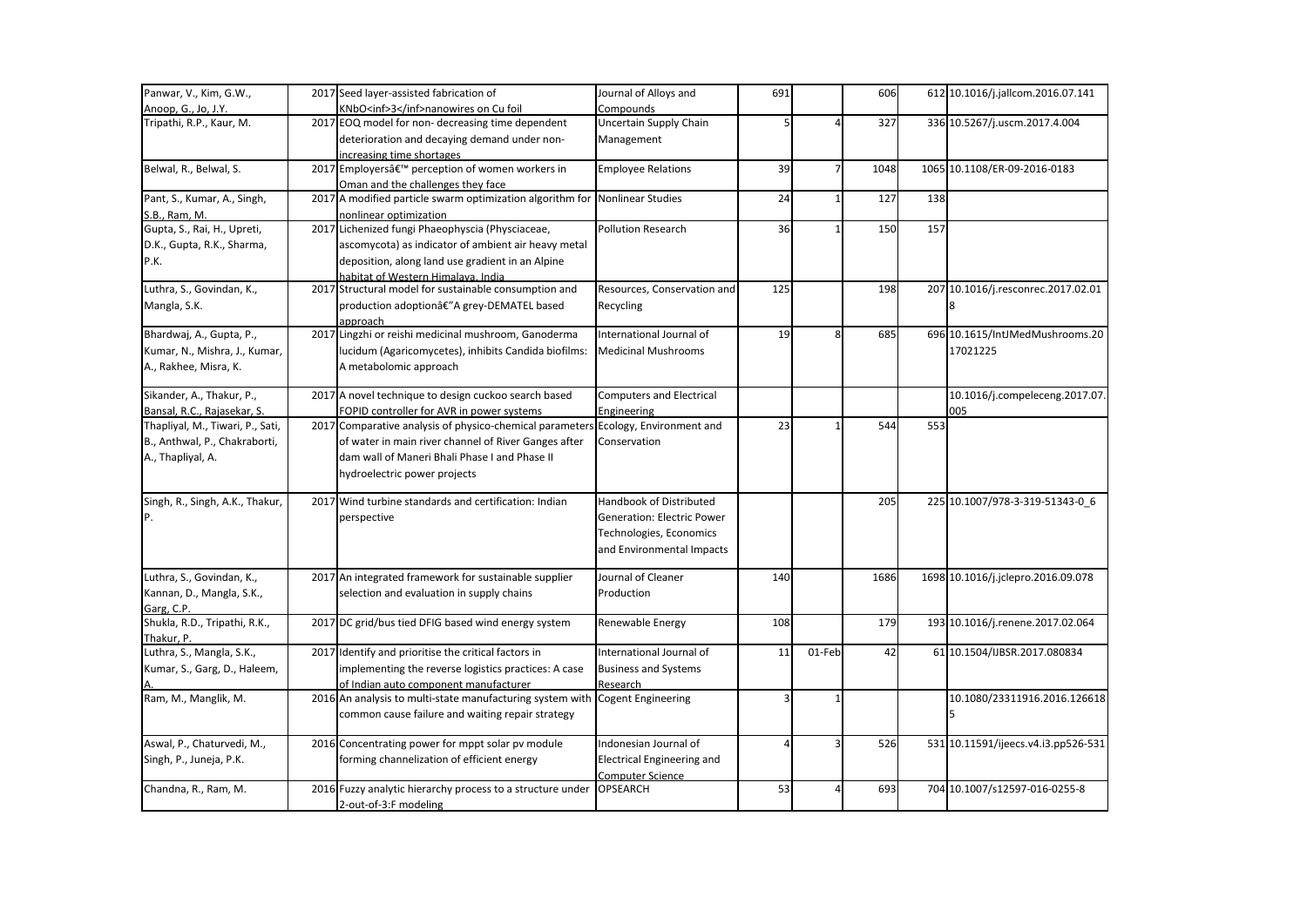| Nayak, A., Bhushan, B.,          | 2016 Development of a green and sustainable clean up                                   | Journal of Environmental            |                |    |      |      | 10.1016/j.jece.2016.10.001         |
|----------------------------------|----------------------------------------------------------------------------------------|-------------------------------------|----------------|----|------|------|------------------------------------|
| Gupta, V., Rodriguez-            | system from grape pomace for heavy metal                                               | <b>Chemical Engineering</b>         |                |    |      |      |                                    |
| Turienzo. L.                     | remediation                                                                            |                                     |                |    |      |      |                                    |
| Thakur, V., Ghildiyal, P.G.N.,   | 2016 An adaptive technique based on separability index to                              | Proceedings - 2016                  |                |    |      |      | 10.1109/ICACCAF.2016.7748961       |
| Prakash, R.                      | classify PALSAR data                                                                   | International Conference on         |                |    |      |      |                                    |
|                                  |                                                                                        | Advances in Computing,              |                |    |      |      |                                    |
|                                  |                                                                                        | Communication and                   |                |    |      |      |                                    |
|                                  |                                                                                        | Automation (Fall), ICACCA           |                |    |      |      |                                    |
|                                  |                                                                                        | 2016                                |                |    |      |      |                                    |
| Badon, H., Sharma, P.,           | 2016 Investigation of phytochemical composition,                                       | Asian Journal of                    | $\overline{9}$ | 6  | 96   |      | 102 10.22159/ajpcr.2016.v9i6.13731 |
| Waheed, S.M., Singh, S.          | evaluation of antioxidant, antibacterial activities, and                               | <b>Pharmaceutical and Clinical</b>  |                |    |      |      |                                    |
|                                  | toxicity study of Emblica officinalis and Terminalia<br>bellirica fruits               | Research                            |                |    |      |      |                                    |
| Singh, R., Bachheti, R.K.,       | 2016 In-vitro antioxidant activity of Canna indica extracts                            | Asian Journal of                    | $\overline{9}$ | 6  | 53   |      | 56 10.22159/ajpcr.2016.v9i6.10583  |
| Saini, C.K., Singh, U.           | using different solvent system                                                         | <b>Pharmaceutical and Clinical</b>  |                |    |      |      |                                    |
|                                  |                                                                                        | Research                            |                |    |      |      |                                    |
| Gandhi, S., Mangla, S.K.,        | 2016 A combined approach using AHP and DEMATEL for                                     | International Journal of            | 19             | 6  | 537  |      | 561 10.1080/13675567.2016.116412   |
| Kumar, P., Kumar, D.             | evaluating success factors in implementation of                                        | Logistics Research and              |                |    |      |      |                                    |
|                                  | green supply chain management in Indian                                                | Applications                        |                |    |      |      |                                    |
| Ram, M., Gupta, A.               | manufacturing industries<br>2016 Numerical solution to stochastic partial differential | <b>Communications in Statistics</b> | 45             | 21 | 6245 |      | 6252 10.1080/03610926.2014.957863  |
|                                  |                                                                                        |                                     |                |    |      |      |                                    |
|                                  | equation with variable repair rate                                                     | - Theory and Methods                |                |    |      |      |                                    |
| Luthra, S., Mangla, S.K., Xu,    | 2016 Using AHP to evaluate barriers in adopting                                        | International Journal of            | 181            |    | 342  |      | 349 10.1016/j.ijpe.2016.04.001     |
| L., Diabat, A.                   | sustainable consumption and production initiatives in Production Economics             |                                     |                |    |      |      |                                    |
|                                  | a supply chain                                                                         |                                     |                |    |      |      |                                    |
| Sharma, V., Garg, S., Sharma,    | 2016 Harmonic diagnosis of cascaded multilevel inverter                                | Proceedings of the 10th             |                |    | 1180 | 1182 |                                    |
| M.                               |                                                                                        | INDIACom; 2016 3rd                  |                |    |      |      |                                    |
|                                  |                                                                                        | International Conference on         |                |    |      |      |                                    |
|                                  |                                                                                        | Computing for Sustainable           |                |    |      |      |                                    |
|                                  |                                                                                        | Global Development,                 |                |    |      |      |                                    |
|                                  |                                                                                        | INDIACom 2016                       |                |    |      |      |                                    |
| Saini, P., Gaba, S.K., Rajput,   | 2016 Design and analysis of controllers for continous                                  | Proceedings of the 10th             |                |    | 2778 | 2784 |                                    |
| N., Aggarwal, A.                 | stirred tank reactor (CSTR)                                                            | INDIACom; 2016 3rd                  |                |    |      |      |                                    |
|                                  |                                                                                        | International Conference on         |                |    |      |      |                                    |
|                                  |                                                                                        | Computing for Sustainable           |                |    |      |      |                                    |
|                                  |                                                                                        | Global Development,                 |                |    |      |      |                                    |
|                                  |                                                                                        | INDIACom 2016                       |                |    |      |      |                                    |
| Sharma, V., Saini, P., Garg, S., | 2016 Comparative analysis of VSI, CSI and ZSI fed induction Proceedings of the 10th    |                                     |                |    | 1188 | 1191 |                                    |
| Negi, B.                         | motor drive system                                                                     | INDIACom; 2016 3rd                  |                |    |      |      |                                    |
|                                  |                                                                                        | International Conference on         |                |    |      |      |                                    |
|                                  |                                                                                        | <b>Computing for Sustainable</b>    |                |    |      |      |                                    |
|                                  |                                                                                        | Global Development,                 |                |    |      |      |                                    |
|                                  |                                                                                        | INDIACom 2016                       |                |    |      |      |                                    |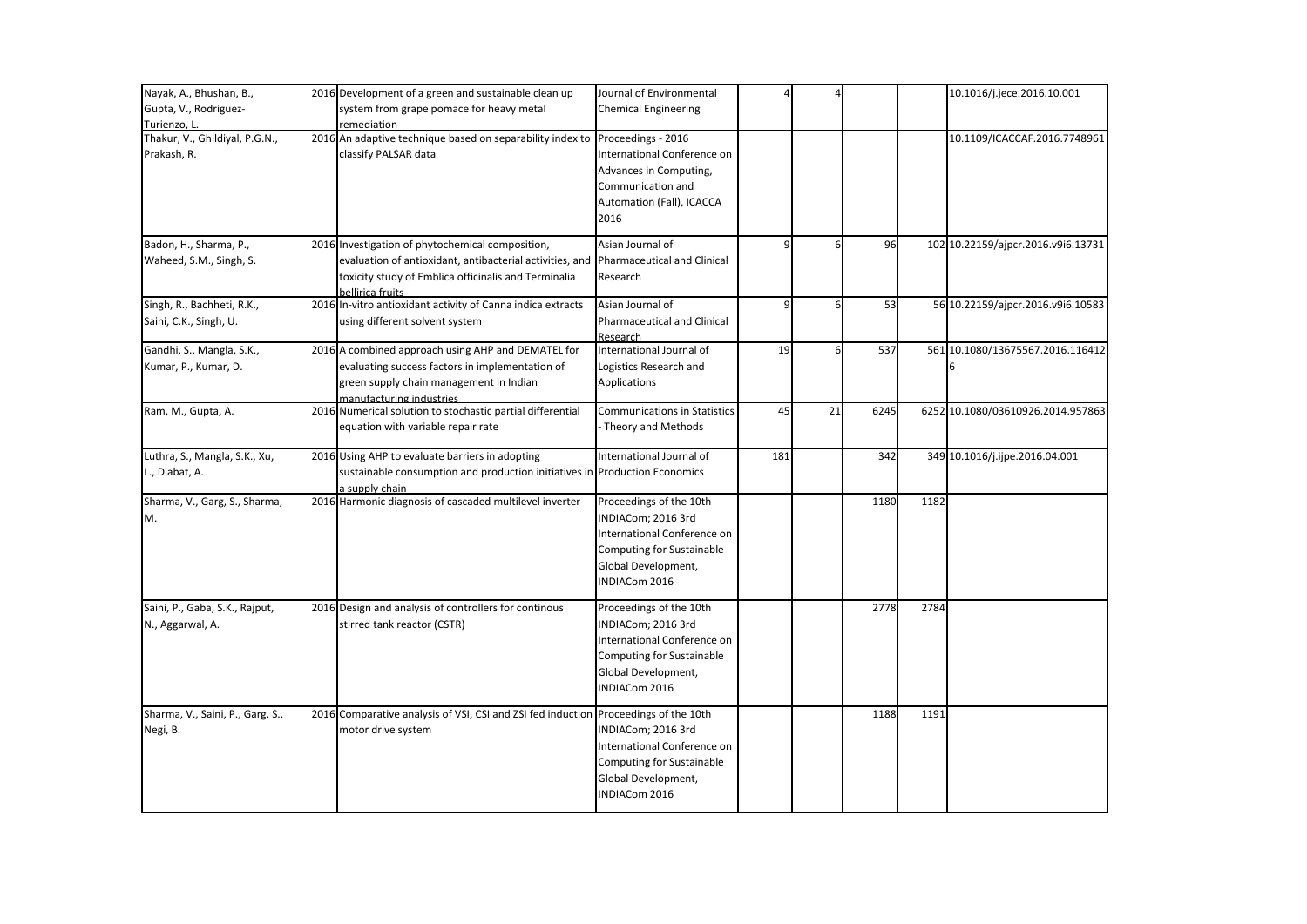| Singh, A.                        | 2016 Journey from order to chaos and returning                                        | Mathematical Concepts and         |     |    | 379  |      | 389 10.4018/978-1-5225-1639-      |
|----------------------------------|---------------------------------------------------------------------------------------|-----------------------------------|-----|----|------|------|-----------------------------------|
|                                  |                                                                                       | <b>Applications in Mechanical</b> |     |    |      |      | 2.ch018                           |
|                                  |                                                                                       | Engineering and                   |     |    |      |      |                                   |
|                                  |                                                                                       | Mechatronics                      |     |    |      |      |                                   |
| Goyal, N., Ram, M., Kumar, P.    | 2016 Welding process under fault coverage approach for                                | Mathematical Concepts and         |     |    | 222  |      | 245 10.4018/978-1-5225-1639-      |
|                                  | reliability and MTTF                                                                  | Applications in Mechanical        |     |    |      |      | 2.ch011                           |
|                                  |                                                                                       | Engineering and                   |     |    |      |      |                                   |
|                                  |                                                                                       | <b>Mechatronics</b>               |     |    |      |      |                                   |
| Ram, M., Davim, J.P.             | 2016 Mathematical concepts and applications in                                        | Mathematical Concepts and         |     |    |      |      | 494 10.4018/978-1-5225-1639-2     |
|                                  | mechanical engineering and mechatronics                                               | Applications in Mechanical        |     |    |      |      |                                   |
|                                  |                                                                                       | Engineering and                   |     |    |      |      |                                   |
|                                  |                                                                                       | <b>Mechatronics</b>               |     |    |      |      |                                   |
| Ram, M., Davim, J.P.             | 2016 Preface                                                                          | Mathematical Concepts and         |     |    | xix  | xxiv | 10.4018/978-1-5225-1639-2         |
|                                  |                                                                                       | Applications in Mechanical        |     |    |      |      |                                   |
|                                  |                                                                                       | Engineering and                   |     |    |      |      |                                   |
|                                  |                                                                                       | Mechatronics                      |     |    |      |      |                                   |
| Ram, M., Manglik, M.             | 2016 Performance Evaluation of a Multi-state System                                   | Communications in                 | 45  | q  | 3259 |      | 3280 10.1080/03610918.2014.932802 |
|                                  | Covering Imperfect Fault Coverage                                                     | <b>Statistics: Simulation and</b> |     |    |      |      |                                   |
|                                  |                                                                                       | Computation                       |     |    |      |      |                                   |
| Kumar, A., Jain, R., Patil, P.P. | 2016 Dynamic Analysis of Heavy Vehicle Medium Duty                                    | IOP Conference Series:            | 149 |    |      |      | 10.1088/1757-                     |
|                                  | Drive Shaft Using Conventional and Composite                                          | Materials Science and             |     |    |      |      | 899X/149/1/012156                 |
|                                  | Material                                                                              | Engineering                       |     |    |      |      |                                   |
| Kumar, S., Negi, A., Prasad,     | 2016 Evaluation of Network Risk Using Attack Graph Based Proceedings - 2016 IEEE 14th |                                   |     |    | 91   |      | 93 10.1109/DASC-PICom-DataCom-    |
| K., Mahanti, A.                  | <b>Security Metrics</b>                                                               | International Conference on       |     |    |      |      | CyberSciTec.2016.30               |
|                                  |                                                                                       | Dependable, Autonomic and         |     |    |      |      |                                   |
|                                  |                                                                                       | Secure Computing, DASC            |     |    |      |      |                                   |
|                                  |                                                                                       | 2016, 2016 IEEE 14th              |     |    |      |      |                                   |
|                                  |                                                                                       | International Conference on       |     |    |      |      |                                   |
|                                  |                                                                                       | Pervasive Intelligence and        |     |    |      |      |                                   |
|                                  |                                                                                       | Computing, PICom 2016,            |     |    |      |      |                                   |
|                                  |                                                                                       | 2016 IEEE 2nd International       |     |    |      |      |                                   |
|                                  |                                                                                       |                                   |     |    |      |      |                                   |
|                                  |                                                                                       | Conference on Big Data            |     |    |      |      |                                   |
|                                  |                                                                                       | Intelligence and Computing,       |     |    |      |      |                                   |
|                                  |                                                                                       | DataCom 2016 and 2016             |     |    |      |      |                                   |
|                                  |                                                                                       | <b>IEEE Cyber Science and</b>     |     |    |      |      |                                   |
|                                  |                                                                                       | <b>Technology Congress,</b>       |     |    |      |      |                                   |
|                                  |                                                                                       | CyberSciTech 2016, DASC-          |     |    |      |      |                                   |
|                                  |                                                                                       | PICom-DataCom-                    |     |    |      |      |                                   |
|                                  |                                                                                       | CyberSciTech 2016                 |     |    |      |      |                                   |
|                                  |                                                                                       |                                   |     |    |      |      |                                   |
| Goyal, N., Ram, M., Dua, A.K.    | 2016 An Approach to Investigating Reliability Indices for                             | <b>Cybernetics and Systems</b>    | 47  |    | 570  |      | 584 10.1080/01969722.2016.120937  |
|                                  | <b>Tree Topology Network</b>                                                          |                                   |     |    |      |      |                                   |
| Tyagi, N., Tripathi, R.P.,       | 2016 Single machine scheduling model with total tardiness                             | Indian Journal of Science and     | 9   | 37 |      |      | 10.17485/ijst/2016/v9i37/97527    |
| Chandramouli, A.B.               | problem                                                                               | Technology                        |     |    |      |      |                                   |
|                                  |                                                                                       |                                   |     |    |      |      |                                   |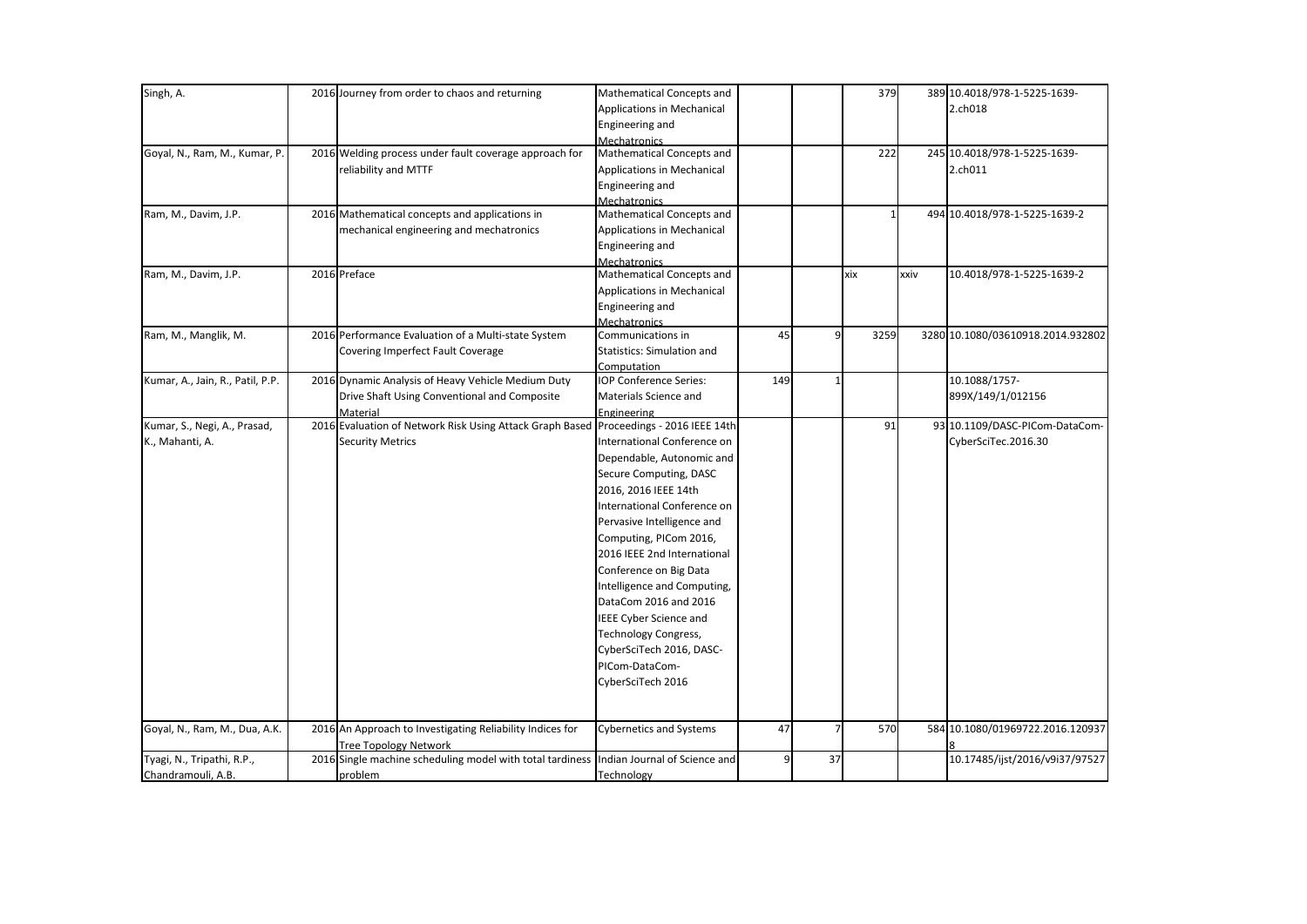| Manocha, P., Chandwani, G.,                                   | 2016 Dielectrophoretic relay assisted molecular                                                                                         | <b>IEEE Transactions on</b>                                                                                                       | 15 |    | 781  | 791 10.1109/TNB.2016.2618904   |
|---------------------------------------------------------------|-----------------------------------------------------------------------------------------------------------------------------------------|-----------------------------------------------------------------------------------------------------------------------------------|----|----|------|--------------------------------|
| Das, S.                                                       | communication for in-sequence molecule delivery                                                                                         | Nanobioscience                                                                                                                    |    |    |      |                                |
| Sharma, S., Sharma, S.,<br>Sharma, A., Agarwala, V.           | 2016 Co-deposition of Synthesized ZnO Nanoparticles into<br>Ni-P Matrix Using Electroless Technique and Their<br><b>Corrosion Study</b> | Journal of Materials<br>Engineering and<br>Performance                                                                            | 25 | 10 | 4383 | 4393 10.1007/s11665-016-2292-0 |
| Patel, A., Juneja, P.K.,<br>Chaturvedi, M., Rawat, S.         | 2016 Integral error based controller design &<br>performance analysis for a TOPDT process                                               | Proceedings - 2016<br>International Conference on<br>Advances in Computing,<br>Communication and<br>Automation, ICACCA 2016       |    |    |      | 10.1109/ICACCA.2016.7578887    |
| Uniyal, J., Joshi, M., Juneja,<br>P.K.                        | 2016 Set point tracking capability and comparitive<br>response of PI-PD controller with PI, PD and PID<br>controller                    | Proceedings - 2016<br>International Conference on<br>Advances in Computing,<br>Communication and<br>Automation, ICACCA 2016       |    |    |      | 10.1109/ICACCA.2016.7578883    |
| Juneja, P.K., Chaturvedi, M.,<br>Gupta, M., Shah, N.          | 2016 Set-point tracking capability comparison of PI and PID Proceedings - 2016<br>controllers for a FOPDT process model                 | International Conference on<br>Advances in Computing,<br>Communication and<br>Automation, ICACCA 2016                             |    |    |      | 10.1109/ICACCA.2016.7578888    |
| Joshi, M., Uniyal, J., Juneja,<br>P.K.                        | 2016 Design of inverse response compensator for complex Proceedings - 2016<br>process                                                   | International Conference on<br>Advances in Computing,<br>Communication and<br>Automation, ICACCA 2016                             |    |    |      | 10.1109/ICACCA.2016.7578882    |
| Shukla, P., Gupta, B., Bisht, S.,<br>Tripathi, H., Mittal, A. | 2016 Mimic                                                                                                                              | 3rd International Conference<br>on Signal Processing and<br>Integrated Networks, SPIN<br>2016                                     |    |    | 795  | 799 10.1109/SPIN.2016.7566800  |
| Luthra, S., Govindan, K.,<br>Kharb, R.K., Mangla, S.K.        | 2016 Evaluating the enablers in solar power developments<br>in the current scenario using fuzzy DEMATEL: An<br>Indian perspective       | Renewable and Sustainable<br><b>Energy Reviews</b>                                                                                | 63 |    | 379  | 397 10.1016/j.rser.2016.04.041 |
| Kumar, M., Gowr, R.                                           | 2016 Characterization and evaluation of radiation loss<br>factor of edge coupled coplanar waveguide gap<br>discontinuity                | Proceedings - 2016 2nd<br>International Conference on<br>Computational Intelligence<br>and Communication<br>Technology, CICT 2016 |    |    | 415  | 418 10.1109/CICT.2016.88       |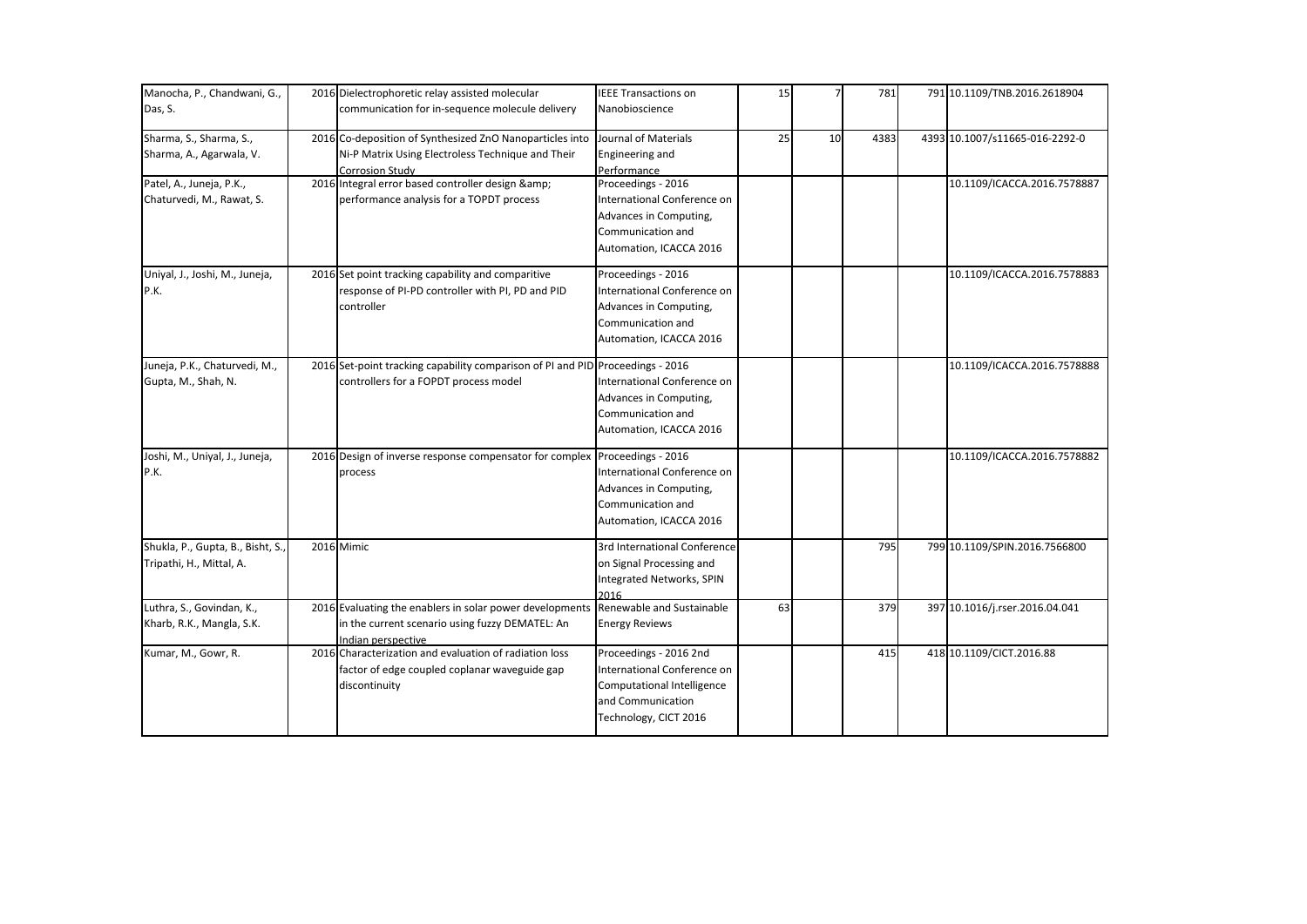| Sunori, S.K., Lohani, M.C.,                                                      | 2016 Investigation of parameters affecting predictive                                                                                                                          | Proceedings - 2016 2nd                                                                                                                                                                               |     |                | 392        | 394 10.1109/CICT.2016.83                                       |
|----------------------------------------------------------------------------------|--------------------------------------------------------------------------------------------------------------------------------------------------------------------------------|------------------------------------------------------------------------------------------------------------------------------------------------------------------------------------------------------|-----|----------------|------------|----------------------------------------------------------------|
| Juneja, P.K., Bhakuni, A.                                                        | controller performance for boiler turbine                                                                                                                                      | International Conference on                                                                                                                                                                          |     |                |            |                                                                |
|                                                                                  |                                                                                                                                                                                | Computational Intelligence                                                                                                                                                                           |     |                |            |                                                                |
|                                                                                  |                                                                                                                                                                                | and Communication                                                                                                                                                                                    |     |                |            |                                                                |
|                                                                                  |                                                                                                                                                                                | Technology, CICT 2016                                                                                                                                                                                |     |                |            |                                                                |
| Sunori, S.K., Lohani, M.C.,                                                      | 2016 Disturbance rejection performance analysis of                                                                                                                             | Proceedings - 2016 2nd                                                                                                                                                                               |     |                | 660        | 662 10.1109/CICT.2016.136                                      |
| Juneja, P.K., Jethi, G.S.                                                        | predictive controller for a lime kiln process                                                                                                                                  | International Conference on                                                                                                                                                                          |     |                |            |                                                                |
|                                                                                  |                                                                                                                                                                                | Computational Intelligence                                                                                                                                                                           |     |                |            |                                                                |
|                                                                                  |                                                                                                                                                                                | and Communication                                                                                                                                                                                    |     |                |            |                                                                |
|                                                                                  |                                                                                                                                                                                | Technology, CICT 2016                                                                                                                                                                                |     |                |            |                                                                |
| Singh, A., Kumar, R., Tripathi,                                                  | 2016 Vehicle Target Area and Tyre Detection Image                                                                                                                              | Proceedings - 6th                                                                                                                                                                                    |     |                | 368        | 371 10.1109/IACC.2016.74                                       |
| R.P., Arya, U.                                                                   | <b>Processing Technique</b>                                                                                                                                                    | <b>International Advanced</b>                                                                                                                                                                        |     |                |            |                                                                |
|                                                                                  |                                                                                                                                                                                | Computing Conference, IACC<br>2016                                                                                                                                                                   |     |                |            |                                                                |
| Mangla, S.K., Govindan, K.,                                                      | 2016 Critical success factors for reverse logistics in Indian                                                                                                                  | Journal of Cleaner                                                                                                                                                                                   | 129 |                | 608        | 621 10.1016/j.jclepro.2016.03.124                              |
| Luthra, S.                                                                       | industries: A structural model                                                                                                                                                 | Production                                                                                                                                                                                           |     |                |            |                                                                |
| Aswal, P., Singh, S.K., Thakur,                                                  | 2016 A novel technique of power flow control in                                                                                                                                | Indonesian Journal of                                                                                                                                                                                | 3   | $\overline{2}$ | 296        | 304 10.11591/ijeecs.v3.i2.pp296-304                            |
| A., Gaur, K.                                                                     | transmission lines using interline power flow control                                                                                                                          | <b>Electrical Engineering and</b>                                                                                                                                                                    |     |                |            |                                                                |
| Thakur, P., Singh, A.K.                                                          | 2016 Modified symmetrical component method for                                                                                                                                 | <b>Computer Science</b><br><b>International Transactions</b>                                                                                                                                         | 26  | 8              | 1725       | 1736 10.1002/etep.2174                                         |
|                                                                                  | characterization of unbalanced voltage sags                                                                                                                                    | on Electrical Energy Systems                                                                                                                                                                         |     |                |            |                                                                |
|                                                                                  |                                                                                                                                                                                |                                                                                                                                                                                                      |     |                |            |                                                                |
| Bhatt, A., Sharma, M.P., Saini,                                                  | 2016 Feasibility and sensitivity analysis of an off-grid micro Renewable and Sustainable                                                                                       |                                                                                                                                                                                                      | 61  |                | 53         | 69 10.1016/j.rser.2016.03.030                                  |
| R.P.                                                                             | hydro-photovoltaic-biomass and biogas-diesel-                                                                                                                                  | <b>Energy Reviews</b>                                                                                                                                                                                |     |                |            |                                                                |
|                                                                                  | battery hybrid energy system for a remote area in                                                                                                                              |                                                                                                                                                                                                      |     |                |            |                                                                |
|                                                                                  | Uttarakhand state, India                                                                                                                                                       |                                                                                                                                                                                                      |     |                |            |                                                                |
| Mamgain, N., Mehta, E.,                                                          | 2016 Sentiment analysis of top colleges in India using                                                                                                                         | 2016 International                                                                                                                                                                                   |     |                | 525        | 530 10.1109/ICCTICT.2016.7514636                               |
| Mittal, A., Bhatt, G.                                                            | Twitter data                                                                                                                                                                   | Conference on                                                                                                                                                                                        |     |                |            |                                                                |
|                                                                                  |                                                                                                                                                                                | <b>Computational Techniques</b>                                                                                                                                                                      |     |                |            |                                                                |
|                                                                                  |                                                                                                                                                                                | in Information and                                                                                                                                                                                   |     |                |            |                                                                |
|                                                                                  |                                                                                                                                                                                | Communication                                                                                                                                                                                        |     |                |            |                                                                |
|                                                                                  |                                                                                                                                                                                |                                                                                                                                                                                                      |     |                |            |                                                                |
| Shivang, G., Singh Patel, R.,                                                    | 2016 Classification of PALSAR data utilizing class                                                                                                                             | RAECE 2015 - Conference                                                                                                                                                                              |     |                | 180        | 182 10.1109/RAECE.2015.7510250                                 |
| Srivastava, U., Prakash, R.                                                      | separability index                                                                                                                                                             | Proceedings, National                                                                                                                                                                                |     |                |            |                                                                |
|                                                                                  |                                                                                                                                                                                | Conference on Recent                                                                                                                                                                                 |     |                |            |                                                                |
|                                                                                  |                                                                                                                                                                                | Advances in Electronics and                                                                                                                                                                          |     |                |            |                                                                |
|                                                                                  |                                                                                                                                                                                | Computer Engineering                                                                                                                                                                                 |     |                |            |                                                                |
|                                                                                  |                                                                                                                                                                                |                                                                                                                                                                                                      |     |                |            |                                                                |
|                                                                                  |                                                                                                                                                                                |                                                                                                                                                                                                      |     |                |            |                                                                |
|                                                                                  |                                                                                                                                                                                |                                                                                                                                                                                                      |     |                |            |                                                                |
|                                                                                  |                                                                                                                                                                                |                                                                                                                                                                                                      |     |                |            |                                                                |
|                                                                                  |                                                                                                                                                                                |                                                                                                                                                                                                      |     | 5              |            |                                                                |
|                                                                                  |                                                                                                                                                                                |                                                                                                                                                                                                      |     |                |            |                                                                |
|                                                                                  | innovativeness                                                                                                                                                                 |                                                                                                                                                                                                      |     |                |            |                                                                |
| Gupta, D., Tripathi, S., Rana,<br>S., Prakash, R.<br>Raj, R., Srivastava, K.B.L. | 2016 Classification of polarimetric radar data with texture<br>measure<br>2016 Mediating role of organizational learning on the<br>relationship between market orientation and | Technologies, ICCTICT 2016<br>Inceedings<br>RAECE 2015 - Conference<br>Proceedings, National<br>Conference on Recent<br>Advances in Electronics and<br>Computer Engineering<br>Learning Organization | 23  |                | 176<br>370 | 179 10.1109/RAECE.2015.7510249<br>384 10.1108/TLO-09-2013-0051 |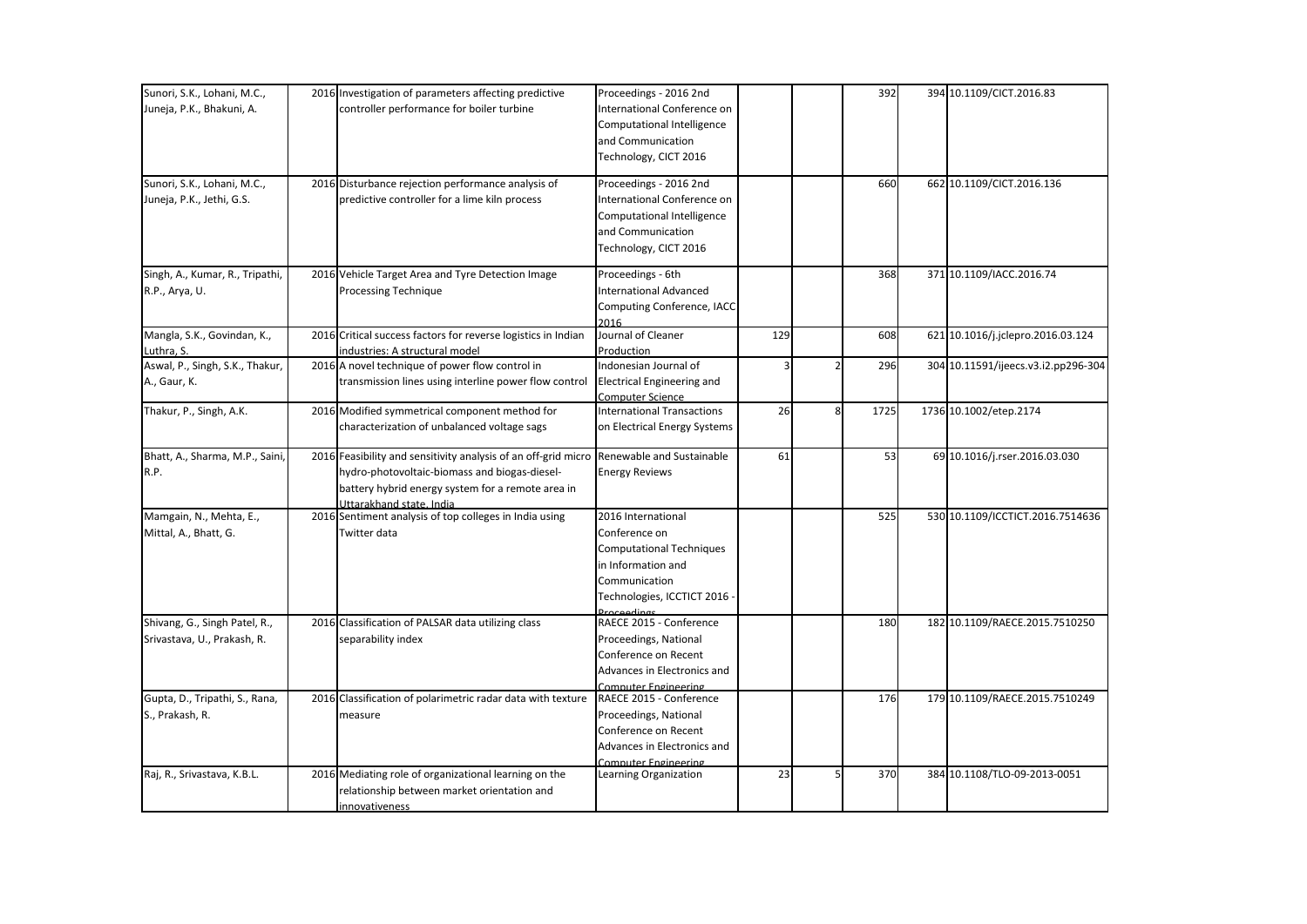| Ria, Yadav, S.C.                 | 2016 Mapping Three Step Search algorithm onto a systolic 2016 3rd International |                                    |    |               | 561  |     | 563 10.1109/RAIT.2016.7507960   |
|----------------------------------|---------------------------------------------------------------------------------|------------------------------------|----|---------------|------|-----|---------------------------------|
|                                  |                                                                                 | Conference on Recent               |    |               |      |     |                                 |
|                                  | array processor in H.264                                                        |                                    |    |               |      |     |                                 |
|                                  |                                                                                 | Advances in Information            |    |               |      |     |                                 |
|                                  |                                                                                 | Technology, RAIT 2016              |    |               |      |     |                                 |
| Gupta, S., Thakur, P., Singh,    | 2016 Effects of voltage unbalance on normalized                                 | 4th Students Conference on         |    |               |      |     | 10.1109/SCES.2015.7506452       |
| A.K.                             | performance parameters                                                          | Engineering and Systems,           |    |               |      |     |                                 |
|                                  |                                                                                 | <b>SCES 2015</b>                   |    |               |      |     |                                 |
| Goyal, N., Ram, M.,              | 2016 Thermal power plant modelling with fault coverage                          | International Journal of           | 6  | 3             | 28   |     | 44 10.4018/IJMMME.2016070103    |
| Bhardwaj, A., Kumar, A.          | stochastically                                                                  | Manufacturing, Materials,          |    |               |      |     |                                 |
|                                  |                                                                                 | and Mechanical Engineering         |    |               |      |     |                                 |
| Kumar, A., Pai, M.O., Rai, N.    | 2016 In-vitro hepatoprotective activity of Albizia lebbeck,                     | Asian Journal of                   | 9  |               | 276  | 280 |                                 |
|                                  | Cassia occidentalis and Swertia chirata on HepG2                                | <b>Pharmaceutical and Clinical</b> |    |               |      |     |                                 |
|                                  | cells                                                                           | Research                           |    |               |      |     |                                 |
| Gupta, P., Chanda, R., Rai, N.,  | 2016 Antihypertensive, Amlodipine Besilate Inhibits                             | Assay and Drug                     | 14 | 5             | 291  |     | 297 10.1089/adt.2016.714        |
| Kataria, V.K., Kumar, N.         | Growth and Biofilm of Human Fungal Pathogen                                     | Development Technologies           |    |               |      |     |                                 |
|                                  | Candida                                                                         |                                    |    |               |      |     |                                 |
| Emani, P.K., Kumar, R.,          | 2016 Inelastic response spectrum for seismic soil pile                          | International Journal of           |    | $\mathfrak z$ | 24   |     | 34 10.4018/IJGEE.2016070102     |
| Vedula, P.                       | structure interaction                                                           | Geotechnical Earthquake            |    |               |      |     |                                 |
|                                  |                                                                                 | Engineering                        |    |               |      |     |                                 |
| Sunori, S.K., Shree, S., Juneja, | 2016 Control of sugarcane crushing mill process: A                              | International Conference on        |    |               |      |     | 5 10.1109/ICSCTI.2015.7489598   |
| P.K.                             | comparative analysis                                                            | Soft Computing Techniques          |    |               |      |     |                                 |
|                                  |                                                                                 | and Implementations, ICSCTI        |    |               |      |     |                                 |
|                                  |                                                                                 | 2015                               |    |               |      |     |                                 |
|                                  |                                                                                 |                                    |    |               |      |     |                                 |
| Agrawal, S.K., Joshi, S.,        | 2016 Secure data communication in a cloud environment                           | International Conference on        |    |               | 120  |     | 126 10.1109/ICSCTI.2015.7489616 |
| Purohit, B.M.                    | using Row Column Diagonal (RCD)                                                 | Soft Computing Techniques          |    |               |      |     |                                 |
|                                  |                                                                                 | and Implementations, ICSCTI        |    |               |      |     |                                 |
|                                  |                                                                                 | 2015                               |    |               |      |     |                                 |
|                                  |                                                                                 |                                    |    |               |      |     |                                 |
| Kharola, A.                      | 2016 A PID based anfis and fuzzy control of inverted                            | International Journal on           | 9  | 2             | 616  | 636 |                                 |
|                                  | pendulum on inclined plane (IPIP)                                               | Smart Sensing and Intelligent      |    |               |      |     |                                 |
|                                  |                                                                                 | Systems                            |    |               |      |     |                                 |
| Naithani, D., Chaturvedi, M.,    | 2016 Controller performance analysis for a delayed                              | Oriental Journal of                | 32 | 3             | 1671 |     | 1674 10.13005/oic/320344        |
|                                  |                                                                                 |                                    |    |               |      |     |                                 |
| Juneja, P.K.                     | process based on integral error performance indices                             | Chemistry                          |    |               |      |     |                                 |
| Joshi, A., Bachheti, R.K.,       | 2016 Parthenium hysterophorus. L. (Asteraceae): A boon                          | Oriental Journal of                | 32 | 3             | 1283 |     | 1294 10.13005/ojc/320302        |
| Sharma, A., Mamgain, R.          | or curse? (A review)                                                            | Chemistry                          |    |               |      |     |                                 |
| Singh, D.P., Goudar, R.H.,       | 2016 Coverage lifetime improvement through efficient                            | International Journal of           |    |               | 201  |     | 212 10.1007/s13198-014-0303-9   |
| Rao, S.                          | deployment of sensor nodes in WSN                                               | Systems Assurance                  |    |               |      |     |                                 |
|                                  |                                                                                 | Engineering and                    |    |               |      |     |                                 |
|                                  |                                                                                 |                                    |    |               |      |     |                                 |
| Gupta, B., Shukla, P., Mittal,   | 2016 K-nearest correlated neighbor classification for Indian 2016 International | Management                         |    |               |      |     | 10.1109/ICCCI.2016.7479951      |
|                                  |                                                                                 |                                    |    |               |      |     |                                 |
|                                  | sign language gesture recognition using feature                                 | Conference on Computer             |    |               |      |     |                                 |
|                                  | fusion                                                                          | Communication and                  |    |               |      |     |                                 |
|                                  |                                                                                 | Informatics. ICCCI 2016            |    |               |      |     |                                 |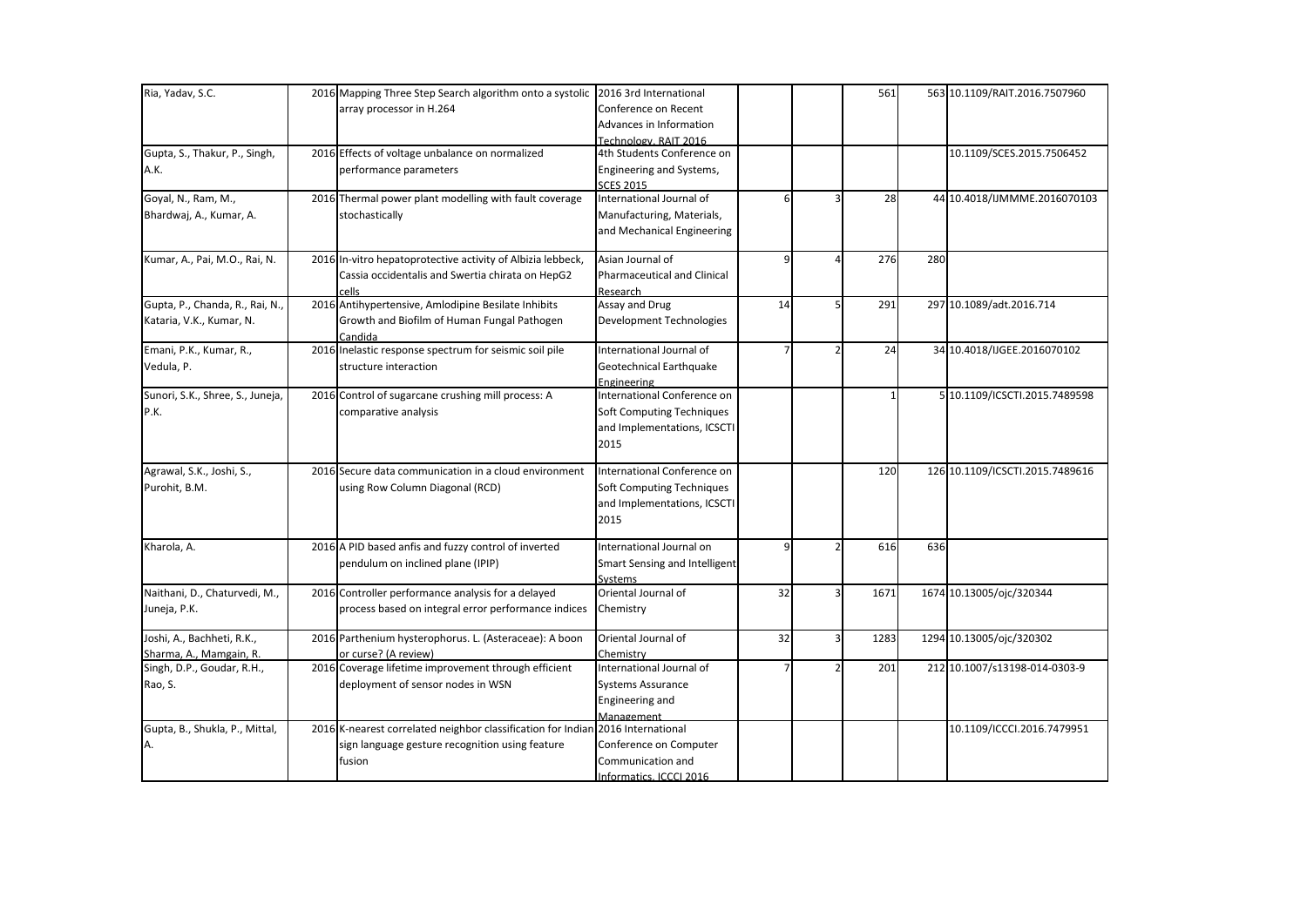| Chandra, S., Kalra, G.S.,<br>Pushkar, V.K., Panwar, V.,<br>Gill, F.S., Gupta, H., Pal, P.K.,<br>Pathak, T.K., Purohit, L.P. | 2016 Improved conductivity of carbon-nano-fiber<br>(CNF)/polytetrafluoroethylene (PTFE) composite                                                                                                      | <b>AIP Conference Proceedings</b>                                                                                                           | 1731 |        |      |                    | 10.1063/1.4947812              |
|-----------------------------------------------------------------------------------------------------------------------------|--------------------------------------------------------------------------------------------------------------------------------------------------------------------------------------------------------|---------------------------------------------------------------------------------------------------------------------------------------------|------|--------|------|--------------------|--------------------------------|
| Bhushan, B., Nayak, A.,<br>Kamaluddin                                                                                       | 2016 Study of interaction and adsorption of aromatic<br>amines by manganese oxides and their role in<br>chemical evolution                                                                             | International Journal of<br>Astrobiology                                                                                                    | 16   |        | 143  |                    | 155 10.1017/S1473550416000203  |
| Singh, S., Badoni, H., Kumar,<br>V., Madan, A., Sharma, P.,<br>Waheed, S.M.                                                 | 2016 A comparitive study of antioxidant properties and<br>phytochemical composition of Trapa bispinosa,<br>Trigonella foenum-graecum, Syzygium cumini and<br>Betula utilis                             | International Journal of<br><b>Pharmaceutical Sciences</b><br>Review and Research                                                           | 38   |        | 83   | 88                 |                                |
| Kumar, R., Rawat, S.                                                                                                        | 2016 Cubical representation and minimization through<br>cubical technique a tabular approach                                                                                                           | International Journal of<br><b>Applied Engineering</b><br>Research                                                                          | 11   |        | 4822 | 4829               |                                |
| Das, M.K., Dewangan, S.,<br>Kumar, H., Chattopadhyaya,<br>S., Sarkar, S., Choudhary, B.S.                                   | 2016 Wear analysis of cable shovel tooth                                                                                                                                                               | Journal of Mines, Metals and<br>Fuels                                                                                                       | 64   | 05-Jun |      | 218 221 and<br>229 |                                |
| Chand, P., Mahapatra, R.,<br>Prakash, R.                                                                                    | 2016 Energy efficient radio resource management for<br>heterogeneous wireless network using CoMP                                                                                                       | <b>Wireless Networks</b>                                                                                                                    | 22   |        | 1093 |                    | 1106 10.1007/s11276-015-1014-0 |
| Nijsure, Y.A., Kaddoum, G.,<br>Gagnon, G., Gagnon, F., Yuen,<br>C., Mahapatra, R.                                           | 2016 Adaptive Air-to-Ground Secure Communication<br>System Based on ADS-B and Wide-Area<br>Multilateration                                                                                             | <b>IEEE Transactions on</b><br>Vehicular Technology                                                                                         | 65   | 5      | 3150 |                    | 3165 10.1109/TVT.2015.2438171  |
| Nahak, S., Dewangan, S.,<br>Chattopadhyaya, S.                                                                              | 2016 Wearing mechanisms of picks used in continuous<br>miner machine for coal cutting                                                                                                                  | Journal of Mines, Metals and<br><b>Fuels</b>                                                                                                | 64   | 05-Jun | 128  | 135                |                                |
| Goyal, N., Ram, M., Kaushik,                                                                                                | 2016 Automotive Water Cooling System Analysis Subject<br>to Time Dependence and Failure Issues                                                                                                         | International Journal of<br>Manufacturing, Materials,<br>and Mechanical Engineering                                                         | 6    |        |      |                    | 22 10.4018/IJMMME.2016040101   |
| Kumar, M., Gowri, R.                                                                                                        | 2016 Analysis of radiation loss factor for edge coupled<br>coplanar waveguide discontinuities                                                                                                          | International Journal of<br><b>Applied Engineering</b><br>Research                                                                          | 11   | 6      | 4537 | 4541               |                                |
| Goel, R., Singh, A.P.,<br>Chauhan, A.                                                                                       | 2016 A single perishable product from a single-producer<br>and multiple-buyer's model for Weibull deterioration Computing Science and<br>with time dependent demand and allowable shortage Mathematics | International Journal of                                                                                                                    |      |        | 63   |                    | 75 10.1504/IJCSM.2016.076022   |
| Joshi, D., Hahn, M.E.                                                                                                       | 2016 Terrain and Direction Classification of Locomotion<br>Transitions Using Neuromuscular and Mechanical<br>Input                                                                                     | <b>Annals of Biomedical</b><br>Engineering                                                                                                  | 44   |        | 1275 |                    | 1284 10.1007/s10439-015-1407-3 |
| Sharma, D., Kumar, R.,<br>Verma, V.                                                                                         | 2016 Fuzzy tuned proportional integral derivative control<br>of paper machine headbox                                                                                                                  | 12th IEEE International<br>Conference Electronics,<br>Energy, Environment,<br>Communication, Computer,<br>Control: (E3-C3), INDICON<br>2015 |      |        |      |                    | 10.1109/INDICON.2015.744364    |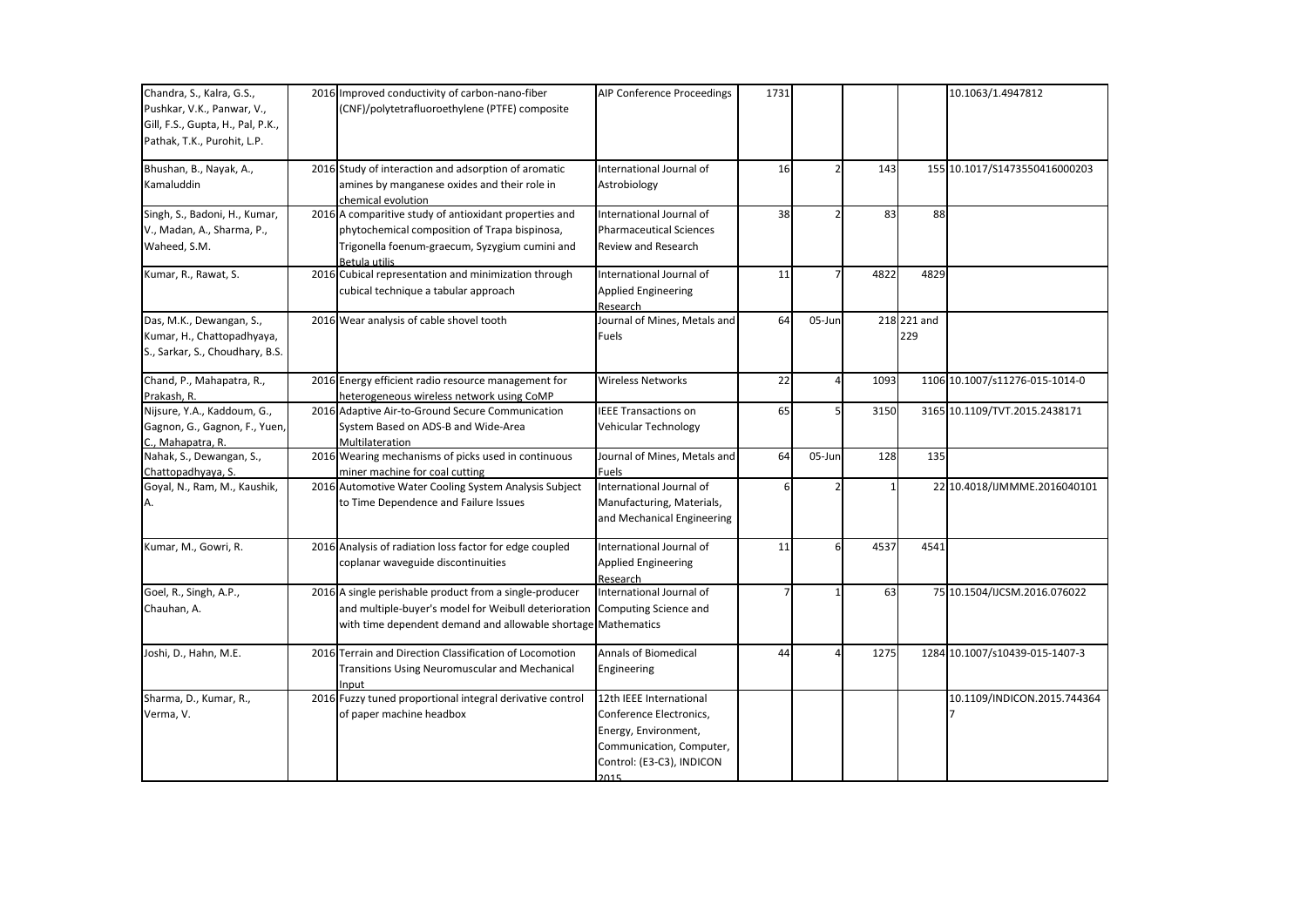| Anwar, M.A., Gangodkar, D.       | 2016 Design and implementation of mobile phones based                               | <b>International Conference</b>   |    |          | 120 |     | 123 10.1109/CCIntelS.2015.7437890  |
|----------------------------------|-------------------------------------------------------------------------------------|-----------------------------------|----|----------|-----|-----|------------------------------------|
|                                  | attendance marking system                                                           | Communication, Control and        |    |          |     |     |                                    |
|                                  |                                                                                     | Intelligent Systems, CCIS         |    |          |     |     |                                    |
|                                  |                                                                                     | 2015                              |    |          |     |     |                                    |
| Sharma, S., Mahto, V.,           | 2016 An emperical correlation for estimating the viscosity                          | Petroleum Science and             | 34 | $6 \mid$ | 523 |     | 530 10.1080/10916466.2016.115365   |
| Sharma, V.P., Saxena, A.         | of non-Newtonian waxy crude oils                                                    | Technology                        |    |          |     |     |                                    |
| Kharola, A.                      | 2016 The control of two-wheeled inverted pendulum robot                             | 2015 IEEE International           |    |          |     |     | 10.1109/ICCIC.2015.7435680         |
|                                  | (TWIPR) using fuzzy logic                                                           | Conference on                     |    |          |     |     |                                    |
|                                  |                                                                                     | Computational Intelligence        |    |          |     |     |                                    |
|                                  |                                                                                     | and Computing Research,           |    |          |     |     |                                    |
|                                  |                                                                                     | <b>ICCIC 2015</b>                 |    |          |     |     |                                    |
| Tripathi, V., Mittal, A.,        | 2016 Real time security framework for detecting abnormal Journal of Real-Time Image |                                   |    |          |     |     | 11 10.1007/s11554-016-0573-3       |
| Gangodkar, D., Kanth, V.         | events at ATM installations                                                         | Processing                        |    |          |     |     |                                    |
| Ram, M., Nagiya, K.              | 2016 Performance evaluation of mobile communication                                 | International Journal of          | 33 |          | 430 |     | 440 10.1108/IJQRM-01-2015-0013     |
|                                  | system with reliability measures                                                    | <b>Quality and Reliability</b>    |    |          |     |     |                                    |
|                                  |                                                                                     | Management                        |    |          |     |     |                                    |
| Joshi, S., Rai, N., Kumar, N.    | 2016 Gas chromatography-mass spectroscopy analysis of                               | Asian Journal of                  | q  |          | 55  | 57  |                                    |
|                                  | phytochemical constituents of methanolic extract of                                 | Pharmaceutical and Clinical       |    |          |     |     |                                    |
|                                  | needles of pinus wallichiana                                                        | Research                          |    |          |     |     |                                    |
|                                  |                                                                                     |                                   |    |          |     |     |                                    |
| Pant, M.                         | 2016 A minimal cost micropropagation protocol for                                   | Indian Journal of                 | 54 |          | 203 | 211 |                                    |
|                                  | Dianthus caryophyllus L.â€" A commercially                                          | <b>Experimental Biology</b>       |    |          |     |     |                                    |
|                                  | significant venture                                                                 |                                   |    |          |     |     |                                    |
| Rai, I., Bachheti, R.K., Saini,  | 2016 A review on phytochemical, biological screening and                            | Oriental Pharmacy and             | 16 |          |     |     | 10.1007/s13596-015-0215-5          |
| C.K., Joshi, A., Satyan, R.S.    | importance of Wild Apricot (Prunus armeniaca L.)                                    | <b>Experimental Medicine</b>      |    |          |     |     |                                    |
| Sharma, S.C., Yadav, S.K.        | 2016 A comparative study of full and partial textured                               | <b>Tribology International</b>    | 95 |          | 170 |     | 180 10.1016/j.triboint.2015.11.008 |
|                                  | hybrid orifice compensated circular thrust pad                                      |                                   |    |          |     |     |                                    |
|                                  | bearing system                                                                      |                                   |    |          |     |     |                                    |
| Kumar, S., Johri, A.             | 2016 Governance of the venture capital investment:                                  | Risk Governance and               | 6  |          | 52  |     | 57 10.22495/rcgv6i2art7            |
|                                  | Factors influencing selection of an it firm                                         | <b>Control: Financial Markets</b> |    |          |     |     |                                    |
|                                  |                                                                                     | and Institutions                  |    |          |     |     |                                    |
| Prakash, R., Singh, D., Singh,   | 2016 Multi-incident angle approach to retrieve soil                                 | IET Radar, Sonar and              | 10 |          | 560 |     | 568 10.1049/iet-rsn.2015.0313      |
|                                  | parameters for specular scattering                                                  | Navigation                        |    |          |     |     |                                    |
| Singh, A., Arora, S., Shukla, P. | 2016 Indian Sign Language gesture classification as single                          | Proceedings of 2015 3rd           |    |          | 378 |     | 381 10.1109/ICIIP.2015.7414800     |
| Mittal, A.                       | or double handed gestures                                                           | International Conference on       |    |          |     |     |                                    |
|                                  |                                                                                     | Image Information                 |    |          |     |     |                                    |
|                                  |                                                                                     | Processing, ICIIP 2015            |    |          |     |     |                                    |
| Dua, I., Shukla, P., Mittal, A.  | 2016 A vision based human-elepahant collision detection                             | Proceedings of 2015 3rd           |    |          | 225 |     | 229 10.1109/ICIIP.2015.7414770     |
|                                  | system                                                                              | International Conference on       |    |          |     |     |                                    |
|                                  |                                                                                     | Image Information                 |    |          |     |     |                                    |
|                                  |                                                                                     | Processing, ICIIP 2015            |    |          |     |     |                                    |
| Shukla, P., Garg, A., Sharma,    | 2016 A DTW and Fourier Descriptor based approach for                                | Proceedings of 2015 3rd           |    |          | 113 |     | 118 10.1109/ICIIP.2015.7414750     |
| K., Mittal, A.                   | Indian Sign Language recognition                                                    | International Conference on       |    |          |     |     |                                    |
|                                  |                                                                                     | Image Information                 |    |          |     |     |                                    |
|                                  |                                                                                     | Processing, ICIIP 2015            |    |          |     |     |                                    |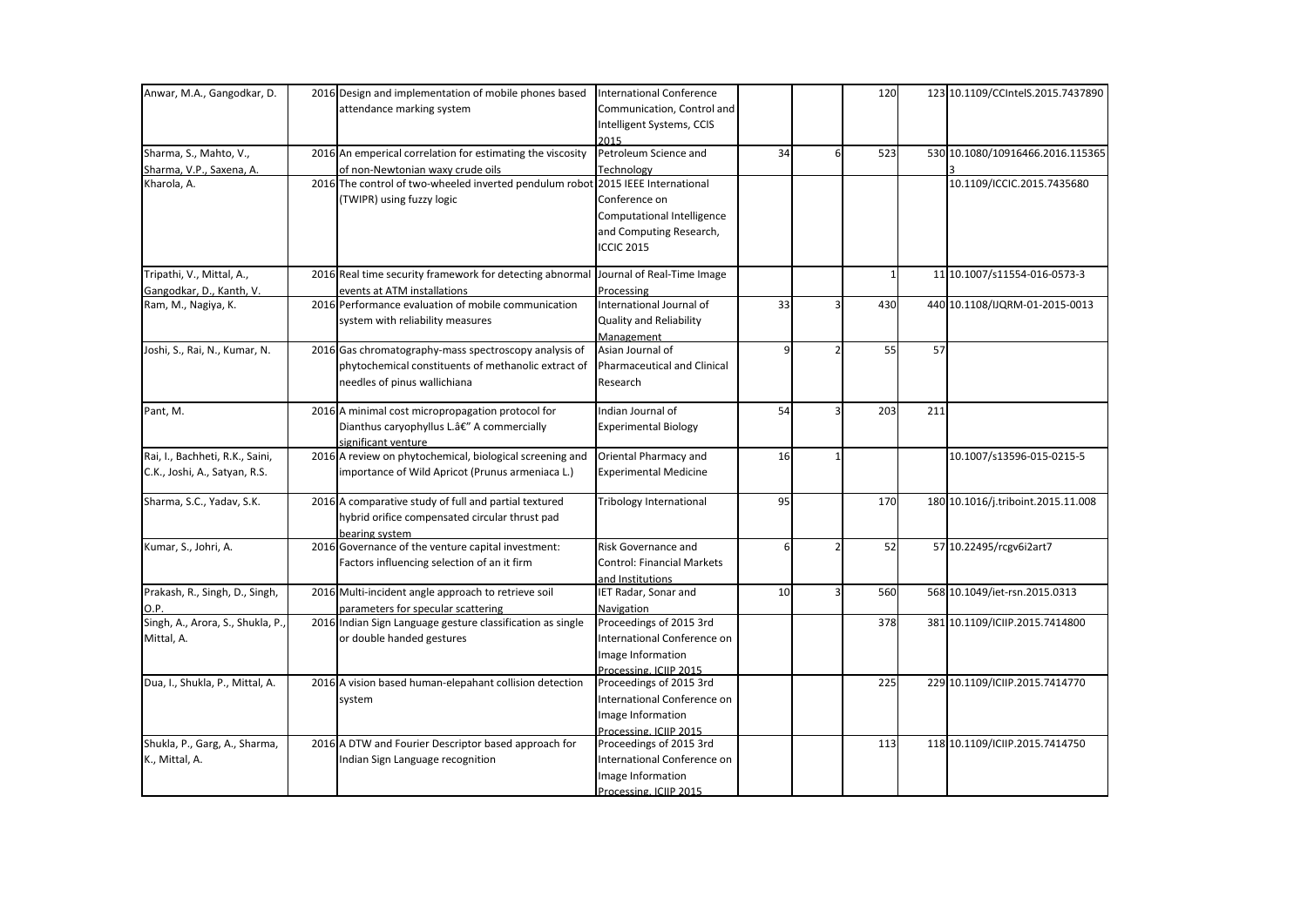| Singh, D., Chandwani, G.         | 2016 Carbon-aware routing in software defined inter data International Symposium on                      |                                                  | 2016-    |      |     | 10.1109/ANTS.2015.7413640        |
|----------------------------------|----------------------------------------------------------------------------------------------------------|--------------------------------------------------|----------|------|-----|----------------------------------|
|                                  | center network                                                                                           | Advanced Networks and                            | February |      |     |                                  |
|                                  |                                                                                                          | Telecommunication                                |          |      |     |                                  |
|                                  |                                                                                                          | Systems, ANTS                                    |          |      |     |                                  |
| Chandra, M., Prakash, O.,        | 2016 Essential Oil Composition, Phenolic Constituents,                                                   | Journal of Essential Oil-                        | 19       | 277  |     | 289 10.1080/0972060X.2014.935070 |
| Bachheti, R.K., Kumar, M.,       | Antioxidant and Pharmacological Activities of Thymus Bearing Plants                                      |                                                  |          |      |     |                                  |
| Pant, A.K.                       | linearis Benth. Collected from Uttarakhand Region of                                                     |                                                  |          |      |     |                                  |
|                                  | ndia                                                                                                     |                                                  |          |      |     |                                  |
| Kumar, A., Patil, P.P.           | 2016 Modal analysis of heavy vehicle truck transmission<br>gearbox housing made from different materials | Journal of Engineering<br>Science and Technology | 11       | 252  | 266 |                                  |
| Ahmad, A., Joshi, R.C., Gowri,   | 2016 A smart booster approach in wireless ad hoc network                                                 | International Journal of                         | 8        | 300  | 304 |                                  |
| IR.                              |                                                                                                          | <b>Engineering and Technology</b>                |          |      |     |                                  |
| Eicher-Miller, H.A., Khanna,     | 2016 Temporal Dietary Patterns Derived among the Adult                                                   | Journal of the Academy of                        | 116      | 283  |     | 291 10.1016/j.jand.2015.05.014   |
| N., Boushey, C.J., Gelfand,      | Participants of the National Health and Nutrition                                                        | <b>Nutrition and Dietetics</b>                   |          |      |     |                                  |
| S.B., Delp, E.J.                 | Examination Survey 1999-2004 Are Associated with<br>Diet Quality                                         |                                                  |          |      |     |                                  |
| Ratnaparkhi, A.A., Pilli, E.,    | 2016 Scaling GMM Expectation Maximization algorithm                                                      | Proceedings of the 2015                          |          | 558  |     | 562 10.1109/ICGCIoT.2015.7380527 |
| Joshi, R.C.                      | using bulk synchronous Parallel approach                                                                 | International Conference on                      |          |      |     |                                  |
|                                  |                                                                                                          | Green Computing and                              |          |      |     |                                  |
|                                  |                                                                                                          | Internet of Things, ICGCIoT<br>2015              |          |      |     |                                  |
| Singh, A.P., Singh, D.P.,        | 2016 NRSSI: New proposed RSSI method for the distance                                                    | Proceedings on 2015 1st                          |          | 296  |     | 300 10.1109/NGCT.2015.7375129    |
| Kumar, S.                        | measurement in WSNs                                                                                      | International Conference on                      |          |      |     |                                  |
|                                  |                                                                                                          | <b>Next Generation Computing</b>                 |          |      |     |                                  |
|                                  |                                                                                                          | Technologies, NGCT 2015                          |          |      |     |                                  |
| Vidyarthi, A., Garg, S., Jassal, | 2016 Modeling of rain attenuation using equiprobability of                                               | <b>IEEE</b> International                        |          |      |     | 10.1109/IC4.2015.7375568         |
| B.S., Gowri, R.                  | rain fade and rain fall                                                                                  | Conference on Computer                           |          |      |     |                                  |
|                                  |                                                                                                          | Communication and Control,                       |          |      |     |                                  |
|                                  |                                                                                                          | IC4 2015                                         |          |      |     |                                  |
| Rawat, K., Sahni, K., Pandey,    | 2016 Implementation of AMBA APB bridge with efficient                                                    | <b>IEEE</b> International                        |          |      |     | 10.1109/IC4.2015.7375636         |
| S., Rawat, J., Tripathi, S.      | deployment of system resources                                                                           | Conference on Computer                           |          |      |     |                                  |
|                                  |                                                                                                          | Communication and Control,<br>IC4 2015           |          |      |     |                                  |
| Pant, S., Kumar, A., Kishor, A., | 2016 Application of a multi-objective particle article swarm                                             | Proceedings on 2015 1st                          |          | 1004 |     | 1007 10.1109/NGCT.2015.7375272   |
| Anand, D., Singh, S.B.           | optimization technique to solve reliability                                                              | International Conference on                      |          |      |     |                                  |
|                                  | optimization problem                                                                                     | <b>Next Generation Computing</b>                 |          |      |     |                                  |
|                                  |                                                                                                          | Technologies, NGCT 2015                          |          |      |     |                                  |
| Sahni, K., Rawat, K., Pandeyl,   | 2016 Design and verification of 8b/10b encoder/decoder                                                   | <b>IEEE International</b>                        |          |      |     | 10.1109/IC4.2015.7375637         |
| S., Rawat, J., Tripathi, S.      | for USB 3.0 applications                                                                                 | Conference on Computer                           |          |      |     |                                  |
|                                  |                                                                                                          | Communication and Control,                       |          |      |     |                                  |
|                                  |                                                                                                          | IC4 2015                                         |          |      |     |                                  |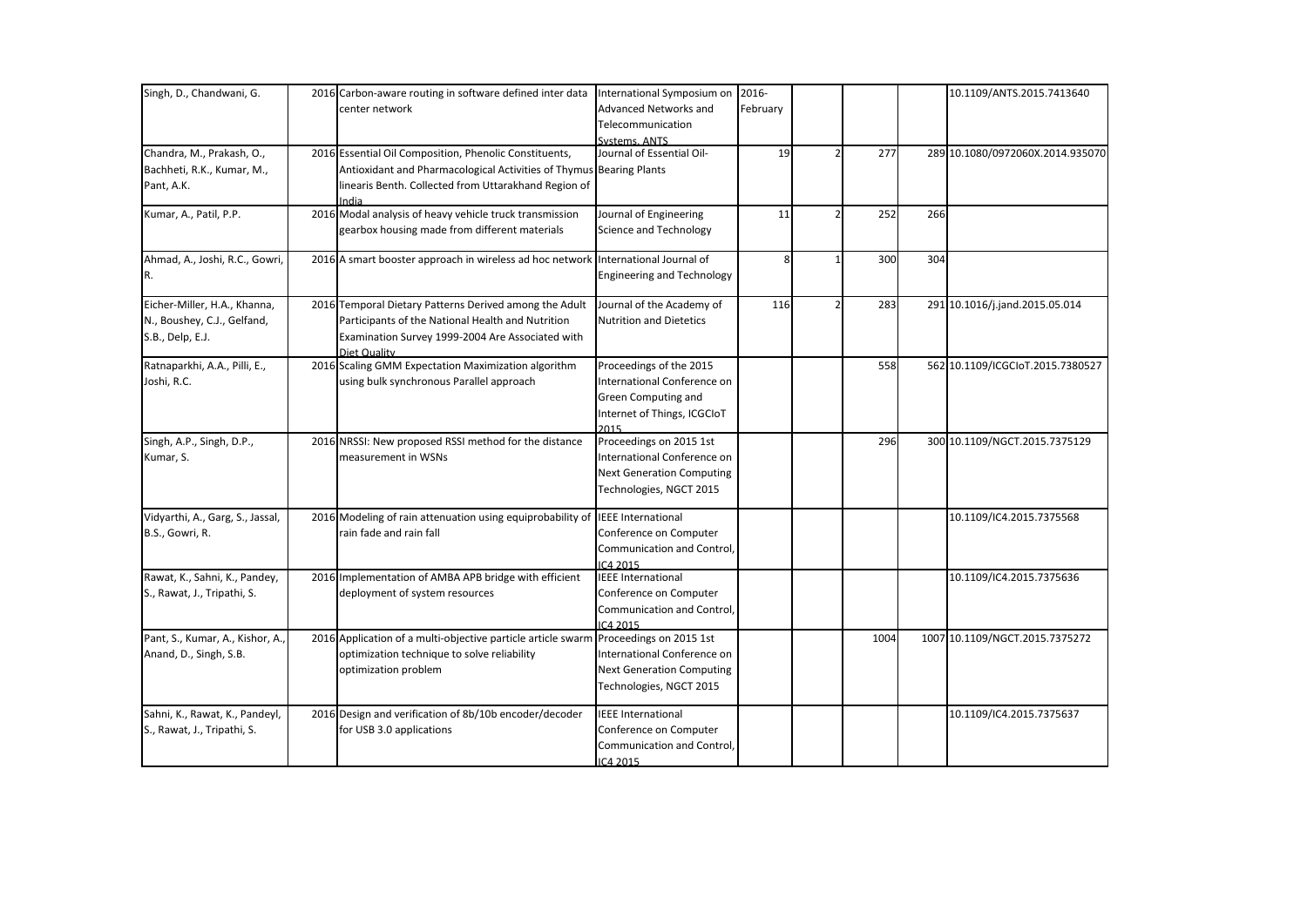| Ram, M., Manglik, M., Joshi,<br>IN.<br>Dixit, R.P., Sharma, K., Jain, | 2016 Multi-state system analysis under comprehensive<br>repair facility<br>2016 Co-array-based Synthetic Aperture Active Imaging at                  | ICSCTET 2014 - International<br>Conference on Soft<br>Computing Techniques for<br><b>Engineering and Technology</b><br><b>IETE Journal of Research</b> | 62  |                          | 27  |                | 10.1109/ICSCTET.2015.7371193<br>34 10.1080/03772063.2015.108244 |
|-----------------------------------------------------------------------|------------------------------------------------------------------------------------------------------------------------------------------------------|--------------------------------------------------------------------------------------------------------------------------------------------------------|-----|--------------------------|-----|----------------|-----------------------------------------------------------------|
| S.C.                                                                  | Millimetre Wave Frequencies                                                                                                                          |                                                                                                                                                        |     |                          |     |                |                                                                 |
| Painuli, S., Rai, N., Kumar, N.                                       | 2016 Gas chromatography and mass spectrometry analysis Asian Journal of<br>of methanolic extract of leaves of rhododendron<br>arboreum               | Pharmaceutical and Clinical<br>Research                                                                                                                |     |                          | 66  | 69             |                                                                 |
| Gupta, P., Gautam, P., Rai, N.                                        | 2016 Anticancer drugs as prospective efflux pump<br>inhibitors for salmonella typhi produce conflicting<br>results in in silico and in vitro studies | International Journal of<br>Pharmacy and<br><b>Pharmaceutical Sciences</b>                                                                             | 8   | 12                       | 244 |                | 251 10.22159/ijpps.2016v8i12.15136                              |
| Chaturvedi, M., Juneja, P.K.,<br>Jadaun, N., Sharma, A.               | 2016 Simulation studies for delay effect on stability of a<br>canonical tank process                                                                 | Lecture Notes in Electrical<br>Engineering                                                                                                             | 396 |                          | 325 |                | 332 10.1007/978-81-322-3589-7 36                                |
| Kumar, R., Moudgil, M.                                                | 2016 Multiple-input multiple-output paper machine<br>system control using fuzzy-PID tuned controller                                                 | Advances in Intelligent<br><b>Systems and Computing</b>                                                                                                | 437 |                          | 145 |                | 155 10.1007/978-981-10-0451-3_15                                |
| Anthwal, P., Goyal, N., Ram,                                          | 2016 Mathematical modeling for genesis of alzheimer                                                                                                  | International Journal of                                                                                                                               | 9   | $\overline{7}$           | 189 | 199            |                                                                 |
| M., Thapliyal, A.                                                     | disease through markov process                                                                                                                       | PharmTech Research                                                                                                                                     |     |                          |     |                |                                                                 |
| Juneja, P.K., Chaturvedi, M.,<br>Gupta, M.                            | 2016 Controller capability comparison for a delayed first-<br>order process model                                                                    | Lecture Notes in Electrical<br>Engineering                                                                                                             | 396 |                          | 255 |                | 259 10.1007/978-81-322-3589-7_28                                |
| Kumar, M., Aarya, D.D.                                                | 2016 Optimal payment policy with price-dependent<br>demand and three parameters dependent<br>deterioration rate under the influence trade credit     | International Journal of<br><b>Operational Research</b>                                                                                                | 26  |                          | 236 |                | 251 10.1504/IJOR.2016.076303                                    |
| Sharma, T., Kumar, N., Rai, N.                                        | 2016 Production and optimization of siderophore<br>producing pseudomonas species isolated from Tarai<br>region of Uttarakhand                        | International Journal of<br>Pharma and Bio Sciences                                                                                                    |     |                          | 306 | 314            |                                                                 |
| Goyal, N., Amoli, S., Suyal, A.,<br>Ram, M.                           | 2016 On reliability analysis of a multi-state (k+1)-out-of-n:<br>F system with partial failure                                                       | Nonlinear Studies                                                                                                                                      | 23  | $\overline{\phantom{a}}$ | 291 | 304            |                                                                 |
| Juneja, P.K., Jain, N.,<br>Chaturvedi, M., Singh, S.K.                | 2016 Effect of delay approximation using Pade technique<br>on controller performance designed for a SOPDT<br>model                                   | Lecture Notes in Electrical<br>Engineering                                                                                                             | 396 |                          | 181 |                | 187 10.1007/978-81-322-3589-7_19                                |
| Kumar, A., Patil, P.P.                                                | 2016 FEA simulation based performance study of multi<br>speed transmission gearbox                                                                   | International Journal of<br>Manufacturing, Materials,<br>and Mechanical Engineering                                                                    | 6   |                          | 51  |                | 61 10.4018/IJMMME.2016010103                                    |
| Ram, M., Goyal, N.                                                    | 2016 Automated teller machine network inspection under<br>stochastic modelling                                                                       | Journal of Engineering<br>Science and Technology<br>Review                                                                                             | Q   |                          |     | 8 <sup>1</sup> |                                                                 |
| Sharma, V., Garg, P.                                                  | 2016 Fault diagnosis of ZSI-FED 3-phase induction motor<br>drive system using MATLAB                                                                 | Advances in Intelligent<br><b>Systems and Computing</b>                                                                                                | 437 |                          | 193 |                | 202 10.1007/978-981-10-0451-3_19                                |
| Ahmad, H., Gupta, P., Tufchi,<br>N., Pant, K., Kumar, N.              | 2016 In silico modeling and docking of cch1 protein of<br>candida glabrata with FDA-approved drugs: A drug<br>repurposing approach                   | Asian Journal of<br>Pharmaceutical and Clinical<br>Research                                                                                            |     |                          | 113 | 118            |                                                                 |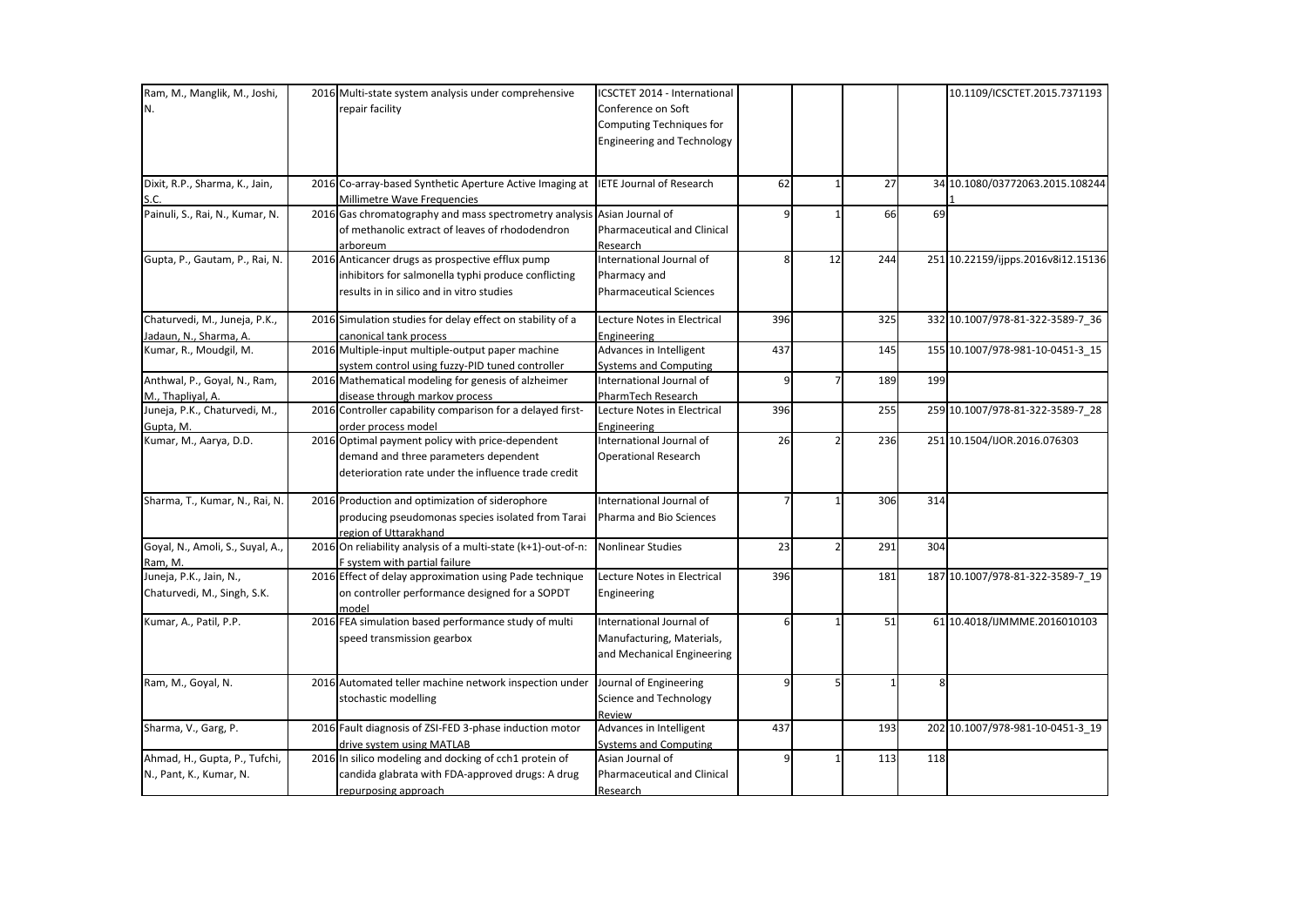| Badoni, H., Singh, S., Sharma,    | 2016 In silico investigation of phytoconstituents from                                   | International Journal of          | 8              |    | 45   | 52   |                                  |
|-----------------------------------|------------------------------------------------------------------------------------------|-----------------------------------|----------------|----|------|------|----------------------------------|
| P., Waheed, S.M.                  | various plants against neuroinflammatory markers as Pharmacy and                         |                                   |                |    |      |      |                                  |
|                                   | potent therapeutic targets                                                               | <b>Pharmaceutical Sciences</b>    |                |    |      |      |                                  |
| Kumar, A., Ram, M.                | 2016 System reliability measures in the presence of                                      | International Journal of          | 24             |    | 44   |      | 61 10.1504/IJISE.2016.078004     |
|                                   | common cause failures                                                                    | Industrial and Systems            |                |    |      |      |                                  |
|                                   |                                                                                          | Engineering                       |                |    |      |      |                                  |
| Ram, M.                           | 2016 Special issue on applied mathematical techniques in                                 | <b>Nonlinear Studies</b>          | 23             |    | 515  | 516  |                                  |
|                                   | engineering applications and related topics-I                                            |                                   |                |    |      |      |                                  |
|                                   |                                                                                          |                                   |                |    |      |      |                                  |
| Patel, A., Juneja, P.K.,          | 2016 Controller design for a TOPDT process model using                                   | Lecture Notes in Electrical       | 396            |    | 241  |      | 247 10.1007/978-81-322-3589-7 26 |
| Chaturvedi, M., Patel, J.         | integral error-based tuning techniques                                                   | Engineering                       |                |    |      |      |                                  |
| Singh, A.                         | 2016 Stabilization of prey predator model via feedback                                   | Springer Proceedings in           | 186            |    | 177  |      | 186 10.1007/978-81-322-3640-5_10 |
|                                   | control                                                                                  | <b>Mathematics and Statistics</b> |                |    |      |      |                                  |
|                                   |                                                                                          |                                   |                |    |      |      |                                  |
| Singh, V., Pant, B., Singh, S.    | 2016 Personalized log based recommender system for                                       | <b>Nonlinear Studies</b>          | 23             |    | 571  | 578  |                                  |
|                                   | song playlist generation                                                                 |                                   |                |    |      |      |                                  |
| Singh, V., Pant, B., Singh, D.P.  | 2016 Identifying the event type and event location using                                 | International Journal of          | q              | 19 | 9101 | 9105 |                                  |
|                                   | sentiment analysis on tweets                                                             | Control Theory and                |                |    |      |      |                                  |
|                                   |                                                                                          | <b>Applications</b>               |                |    |      |      |                                  |
| Pandey, M., Tripathi, V.          | 2016 Recent trends in human motion recognition : A                                       | International Journal of          | $\overline{9}$ | 21 | 251  | 257  |                                  |
|                                   | survey                                                                                   | Control Theory and                |                |    |      |      |                                  |
|                                   |                                                                                          | <b>Applications</b>               |                |    |      |      |                                  |
| Chaturvedi, M., Chauhaan, P.,     | 2016 Design of time-delay compensator for a FOPDT                                        | Lecture Notes in Electrical       | 396            |    | 205  |      | 211 10.1007/978-81-322-3589-7_22 |
| Juneja, P.K.                      | process model                                                                            | Engineering                       |                |    |      |      |                                  |
| Sharma, V., Negi, B.              | 2016 Current signature analysis of single-phase ZSI-Fed                                  | Lecture Notes in Electrical       | 396            |    | 333  |      | 338 10.1007/978-81-322-3589-7_37 |
|                                   | induction motor drive system                                                             | Engineering                       |                |    |      |      |                                  |
| Kaur, M., Pandey, A., Garg, A.    | 2016 Analyzing state board's examination results using                                   | International Journal of          |                | 20 | 221  | 229  |                                  |
|                                   | data mining techniques and R programming                                                 | Control Theory and                |                |    |      |      |                                  |
|                                   |                                                                                          | Applications                      |                |    |      |      |                                  |
| Kharola, A., Patil, P.            | 2016 Ball and beam system control using PID-based ANFIS                                  | International Journal of          |                |    | 24   |      | 34 10.1504/IJAMECHS.2016.079649  |
|                                   | controllers                                                                              | <b>Advanced Mechatronic</b>       |                |    |      |      |                                  |
|                                   |                                                                                          | Systems                           |                |    |      |      |                                  |
| Srivastava, A., Singh, A., Joshi, | 2016 Utilization of wind energy from railways using vertical International Conference on |                                   |                |    |      |      | 10.1109/EnergyEconomics.2015.    |
| G., Gupta, A.                     | axis wind turbine                                                                        | <b>Energy Economics and</b>       |                |    |      |      | 7235107                          |
|                                   |                                                                                          | Environment - 1st IEEE Uttar      |                |    |      |      |                                  |
|                                   |                                                                                          | Pradesh Section Conference,       |                |    |      |      |                                  |
|                                   |                                                                                          | UPCON-ICEEE 2015                  |                |    |      |      |                                  |
|                                   |                                                                                          |                                   |                |    |      |      |                                  |
| Goyal, A.K., Chauhan, A.          | 2016 An EOQ model for deteriorating items with selling                                   | Nonlinear Studies                 | 23             |    | 543  | 552  |                                  |
|                                   | price dependent demand rate with learning effect                                         |                                   |                |    |      |      |                                  |
|                                   |                                                                                          |                                   |                |    |      |      |                                  |
| Painuli, S., Kumar, N.            | 2016 Prospects in the development of natural                                             | Journal of Ayurveda and           | 7              |    | 62   |      | 68 10.1016/j.jaim.2015.09.001    |
|                                   | radioprotective therapeutics with anti-cancer                                            | <b>Integrative Medicine</b>       |                |    |      |      |                                  |
|                                   | properties from the plants of Uttarakhand region of                                      |                                   |                |    |      |      |                                  |
|                                   | India                                                                                    |                                   |                |    |      |      |                                  |
| Chaturvedi, M., Juneja, P.K.      | 2016 Effect of variation in filter coefficients for different                            | Lecture Notes in Electrical       | 396            |    | 249  |      | 254 10.1007/978-81-322-3589-7 27 |
|                                   | PID controller structures on performance of SOPDT                                        | Engineering                       |                |    |      |      |                                  |
|                                   | process                                                                                  |                                   |                |    |      |      |                                  |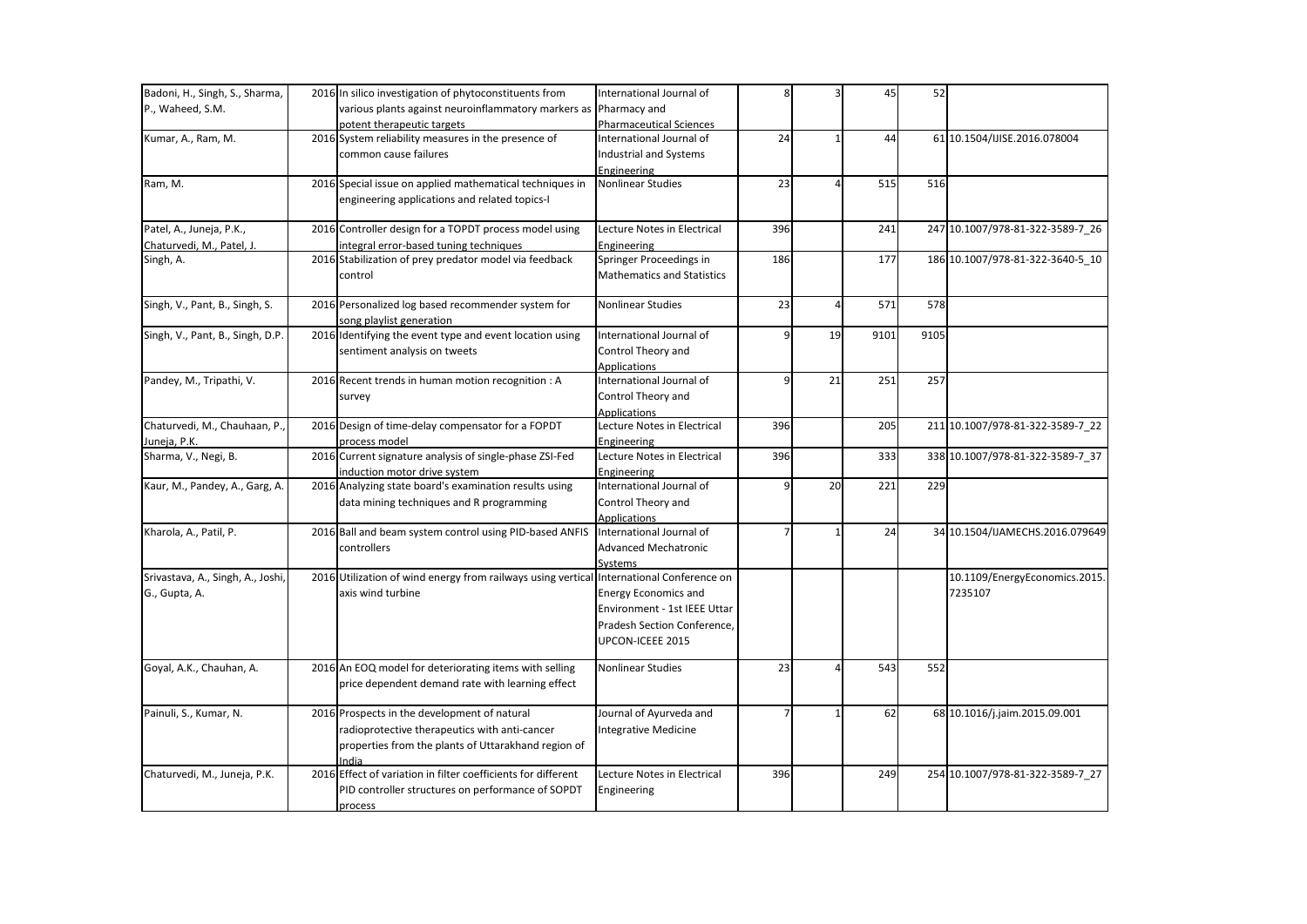| Singh, V., Pant, B., Singh, D.P. | 2016 Health system using social network to detect the                    | Indian Journal of Community                        | 28             |                | 291  | 294 |                                   |
|----------------------------------|--------------------------------------------------------------------------|----------------------------------------------------|----------------|----------------|------|-----|-----------------------------------|
|                                  | dengue infection in the specific region                                  | Health                                             |                |                |      |     |                                   |
| Vikas, S., Anand, C., Mukesh,    | 2016 EOQ models with optimal replenishment policy for                    | Indian Journal of Science and                      | ٩              | 25             |      |     | 10.17485/ijst/2016/v9i25/97241    |
| K.                               | perishable items taking account of time value of                         | Technology                                         |                |                |      |     |                                   |
|                                  | monev                                                                    |                                                    |                |                |      |     |                                   |
| Ahmed, F., Kumar, P., Patil,     | 2016 Modeling and simulation of a quadcopter UAV                         | <b>Nonlinear Studies</b>                           | 23             |                | 553  | 561 |                                   |
| P.P.                             |                                                                          |                                                    |                |                |      |     |                                   |
| Kumar, R., Sharma, S.,           | 2016 Corrosion study of electroless Ni-P-                                | Indian Journal of Science and                      | q              | 44             |      |     | 10.17485/ijst/2016/v9i44/98981    |
| Sharma, A.                       | Al <inf>2</inf> O <inf>3</inf> -                                         | Technology                                         |                |                |      |     |                                   |
|                                  | ZrO <inf>2</inf> nanocomposite coatings in paper mill                    |                                                    |                |                |      |     |                                   |
| BIST, A., SAINI, J.S., SHARMA,   | digester<br>2016 A review of tool wear prediction during friction stir   | <b>Transactions of Nonferrous</b>                  | 26             | 8 <sup>1</sup> | 2003 |     | 2018 10.1016/S1003-6326(16)64318- |
| B.                               | welding of aluminium matrix composite                                    | Metals Society of China                            |                |                |      |     |                                   |
|                                  |                                                                          | (English Edition)                                  |                |                |      |     |                                   |
| Tayal, S., Singh, S.R., Sharma,  | 2016 An integrated production inventory model for                        | International Journal of                           | 8              |                | 137  |     | 163 10.1504/IJMOR.2016.074852     |
| R.                               | perishable products with trade credit period and                         | Mathematics in Operational                         |                |                |      |     |                                   |
|                                  | investment in preservation technology                                    | Research                                           |                |                |      |     |                                   |
| Shukla, H.S., Tripathi, R.P.,    | 2016 Economic production quantity model for defective                    | <b>Uncertain Supply Chain</b>                      |                |                | 221  |     | 232 10.5267/j.uscm.2016.1.002     |
| Sang, N.                         | items under deterioration                                                | Management                                         |                |                |      |     |                                   |
| Joshi, A., Sharma, A.,           | 2016 A comparative study of the chemical composition of                  | Oriental Journal of                                | 32             |                | 331  |     | 340 10.13005/ojc/320137           |
| Bachheti, R.K., Pandey, D.P.     | the essential oil from Eucalyptus globulus growing in                    | Chemistry                                          |                |                |      |     |                                   |
|                                  | Dehradun (India) and around the world                                    |                                                    |                |                |      |     |                                   |
| Tyagi, N., Tripathi, R.P.,       | 2016 Single machine scheduling model for total weighted                  | Indian Journal of Science and                      | q              | 31             |      |     | 10.17485/ijst/2016/v9i31/96259    |
| Chandramouli, A.B.               | tardiness                                                                | Technology                                         |                |                |      |     |                                   |
| Tripathi, V., Bhatt, P.,         | 2016 Modified dense trajectory for real time action                      | International Journal of                           |                | 21             | 43   | 49  |                                   |
| Agarwal, S., Semwal, M.          | recognition                                                              | Control Theory and                                 |                |                |      |     |                                   |
|                                  |                                                                          | Applications                                       |                |                |      |     |                                   |
| Kharola, A.                      | 2016 Position regulation and anti-swing control of                       | International Journal of                           | 8              |                | 28   |     | 34 10.5815/ijisa.2016.02.04       |
|                                  | overhead gantry inverted pendulum (GIP) using                            | Intelligent Systems and                            |                |                |      |     |                                   |
|                                  | different soft-computing techniques                                      | Applications                                       |                |                |      |     |                                   |
| Tyagi, N., Tripathi, R.P.,       | 2016 Flexible flowshop scheduling model with four stages                 | Indian Journal of Science and                      | $\overline{9}$ | 42             |      |     | 10.17485/ijst/2016/v9i42/10190    |
| Chandramouli, A.B.               |                                                                          | Technology                                         |                |                |      |     |                                   |
| Sunori, S.K., Juneja, P.K.,      | 2016 GA based optimization of control system                             | Oriental Journal of                                | 32             |                | 2205 |     | 2208 10.13005/ojc/320451          |
| Chaturvedi, M., Bisht, S.        | performance for juice clarifier of sugar mill                            | Chemistry                                          |                |                |      |     |                                   |
| Sunori, S.K., Bisht, V.S., Pant, | 2016 Predictive control system design for lime kiln process              | Lecture Notes in Electrical                        | 396            |                | 197  |     | 204 10.1007/978-81-322-3589-7_21  |
| M., Juneja, P.                   |                                                                          | Engineering                                        |                |                |      |     |                                   |
| Sundriyal, S., Ramola, V.,       | 2016 Performance comparison between InP-ON and SON                       | Advances in Intelligent                            | 437            |                | 315  |     | 327 10.1007/978-981-10-0451-3_30  |
| Lakhera, P., Mittal, P., Kumar,  | MOSFET at different nanotechnology nodes using 2-D Systems and Computing |                                                    |                |                |      |     |                                   |
| Goyal, N., Dua, A.K., Ram, M.    | numerical device simulation                                              | International Journal of                           |                |                |      |     | 284 10.1504/IJRS.2016.081610      |
|                                  | 2016 Autonomous robot performance evaluation with                        |                                                    | 10             |                | 265  |     |                                   |
| Sarkar, P., Rawat, D., Singh,    | rework<br>2016 Effect of Rhizobacterial isolate ALKP 12 on the seed      | Reliability and Safety<br>International Journal of |                | 6              | 647  | 656 |                                   |
| R.N., Thapliyal, A.              | germination and growth pattern of Hordeum vulgare                        | <b>ChemTech Research</b>                           |                |                |      |     |                                   |
|                                  | L. And its comparison with chemical fertilizer and                       |                                                    |                |                |      |     |                                   |
|                                  |                                                                          |                                                    |                |                |      |     |                                   |
|                                  | other treatments                                                         |                                                    |                |                |      |     |                                   |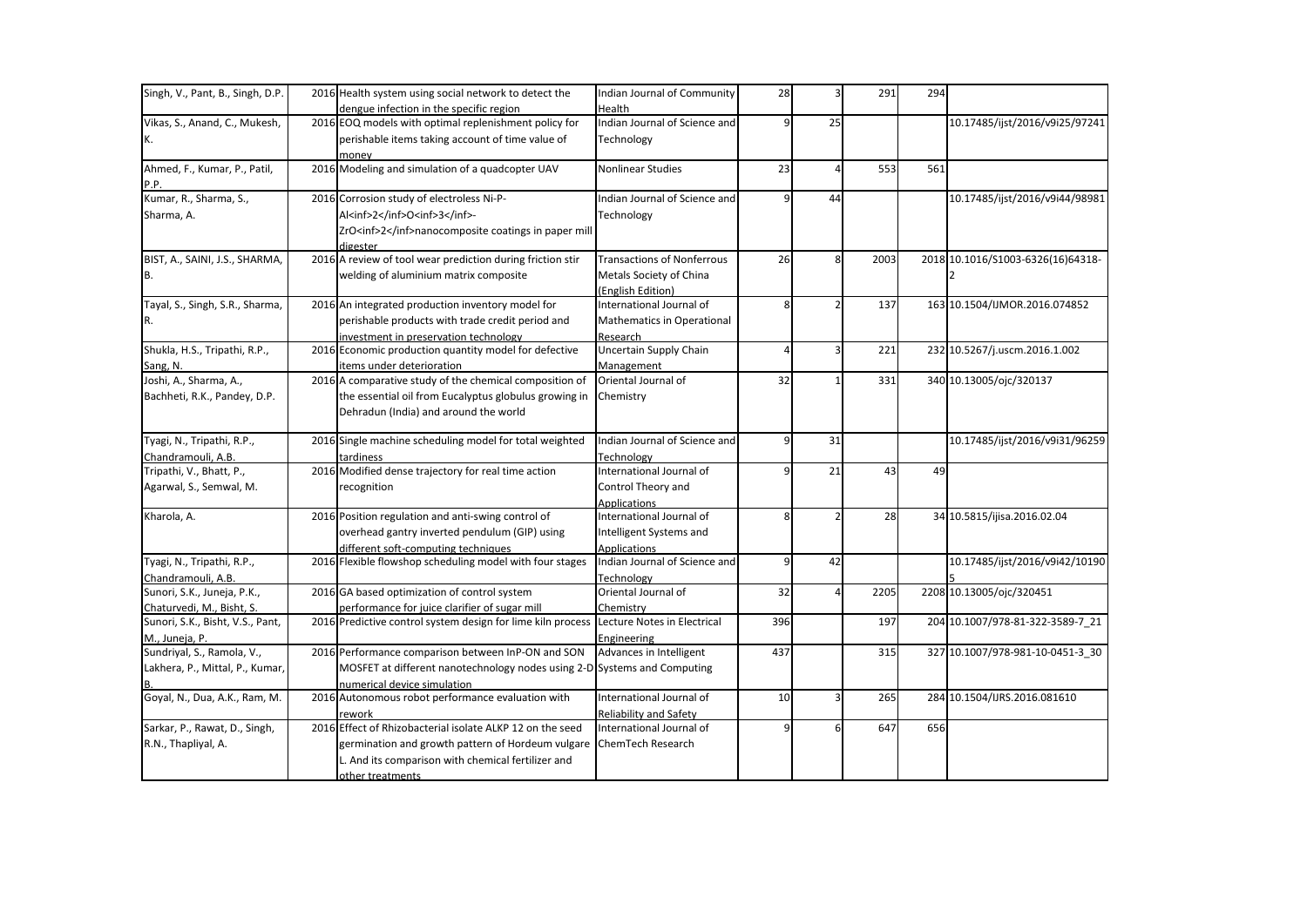| Jogdand, R.M., Batlad, S.B.,     | 2016 CSaaS-a multi-cloud framework for secure file                                  | International Journal of High | 9         |          | 230    |      | 241 10.1504/IJHPCN.2016.076265   |
|----------------------------------|-------------------------------------------------------------------------------------|-------------------------------|-----------|----------|--------|------|----------------------------------|
| Gangodkar, D.                    | storage technology using open ZFS                                                   | Performance Computing and     |           |          |        |      |                                  |
|                                  |                                                                                     | Networking                    |           |          |        |      |                                  |
|                                  |                                                                                     |                               |           |          |        |      |                                  |
| Rana, R., Ghildiyal, V.          | 2016 A Comparative analysis of credit risk in investment                            | International Journal of      | 14        | 14       | 237    | 250  |                                  |
|                                  | banks: A case study of jp morgan, merrill lynch and                                 | Applied Business and          |           |          |        |      |                                  |
|                                  | bank of america                                                                     | Economic Research             |           |          |        |      |                                  |
| Prasad, K., Kumar, S., Negi,     | 2016 Generation and risk analysis of network attack graph                           | Advances in Intelligent       | 404       |          | 507    |      | 516 10.1007/978-81-322-2695-6_42 |
| A., Mahanti, A.                  |                                                                                     | <b>Systems and Computing</b>  |           |          |        |      |                                  |
| Verma, P., Patel, N., Nair, N.-  | 2016 Design of PID controller using cuckoo search                                   | 2016 IEEE 2nd Annual          |           |          | 117DUM |      | 10.1109/SPEC.2016.7846102        |
| K.C., Sikander, A.               | algorithm for buck-boost converter of LED driver                                    | Southern Power Electronics    |           |          | MY     |      |                                  |
|                                  | circuit                                                                             | Conference, SPEC 2016         |           |          |        |      |                                  |
| Bajpayee, K., Kant, S., Pant,    | 2016 Mining frequent Itemset using quine†"McCluskey                                 | Advances in Intelligent       | 437       |          | 763    |      | 769 10.1007/978-981-10-0451-3_68 |
| B., Chaudhary, A., Sharma,       | algorithm                                                                           | <b>Systems and Computing</b>  |           |          |        |      |                                  |
| S.K                              |                                                                                     |                               |           |          |        |      |                                  |
| Mittal, P., Negi, Y.S., Singh,   | 2016 A depth analysis for different structures of organic                           | Microelectronic Engineering   | 150       |          |        |      | 18 10.1016/j.mee.2015.10.014     |
| R.K.                             | thin film transistors: Modeling of performance                                      |                               |           |          |        |      |                                  |
|                                  | limiting issues                                                                     |                               |           |          |        |      |                                  |
| Rawat, P., Kant, S., Pant, B.,   | 2016 A better approach for multilevel association rule                              | Advances in Intelligent       | 437       |          | 597    |      | 604 10.1007/978-981-10-0451-3 53 |
| Chaudhary, A., Sharma, S.K.      | mining                                                                              | <b>Systems and Computing</b>  |           |          |        |      |                                  |
| Tripathi, R.P., Mishra, S.M.     | 2016 EOQ model with linear time dependent demand and                                | International Journal of      | q         |          | 452    |      | 466 10.1504/IJMOR.2016.079804    |
|                                  | different holding cost functions                                                    | Mathematics in Operational    |           |          |        |      |                                  |
|                                  |                                                                                     | Research                      |           |          |        |      |                                  |
| Trancossi, M., Stewart, J.,      | 2016 Mathematical model of a constructal coanda effect                              | Journal of Applied Fluid      | 9         | $6 \mid$ | 2813   | 2822 |                                  |
| Subhash, M., Angeli, D.          | nozzle                                                                              | Mechanics                     |           |          |        |      |                                  |
| Sunori, S.K., Shree, S.,         | 2016 Neuro-fuzzy controller design for MIMO boiler                                  | Lecture Notes in Electrical   | 396       |          | 189    |      | 195 10.1007/978-81-322-3589-7_20 |
| Maurya, A.K., Juneja, P.         | turbine process                                                                     | Engineering                   |           |          |        |      |                                  |
| Gupta, B., Bhatt, G., Mittal, A. | 2016 Language identification and disambiguation in Indian Lecture Notes in Computer |                               | 9581      |          | 113    |      | 121 10.1007/978-3-319-28034-9_14 |
|                                  | mixed-script                                                                        | Science (including subseries  |           |          |        |      |                                  |
|                                  |                                                                                     | Lecture Notes in Artificial   |           |          |        |      |                                  |
|                                  |                                                                                     | Intelligence and Lecture      |           |          |        |      |                                  |
|                                  |                                                                                     | Notes in Bioinformatics)      |           |          |        |      |                                  |
| Pant, N., Kant, S., Pant, B.,    | 2016 An efficient approach for mining sequential pattern                            | Advances in Intelligent       | 437       |          | 587    |      | 596 10.1007/978-981-10-0451-3 52 |
| Sharma, S.K.                     |                                                                                     | <b>Systems and Computing</b>  |           |          |        |      |                                  |
| Hailu, T., Bachheti, R.K.,       | 2016 Phytochemical analysis and antimicrobial activity of                           | Der Pharma Chemica            | 8         |          | 111    | 116  |                                  |
| Dekebo, A.                       | Senna didymobotrya seed extracts                                                    |                               |           |          |        |      |                                  |
| Kumar, S., Johri, A., Sharma,    | 2016 Determination of key funding criteria by Venture                               | International Journal of      | 14        |          | 5343   | 5357 |                                  |
|                                  | Capitalists for financing it firm in Indian economy                                 | Applied Business and          |           |          |        |      |                                  |
|                                  |                                                                                     | <b>Economic Research</b>      |           |          |        |      |                                  |
| Nautiyal, P., Madduri, P.,       | 2015 Implementation of an ALU using modified carry select 2015 International        |                               |           |          | 22     |      | 25 10.1109/ICCACS.2015.7361316   |
| Negi, S.                         | adder for low power and area-efficient applications                                 | Conference on Computer        |           |          |        |      |                                  |
|                                  |                                                                                     | and Computational Sciences,   |           |          |        |      |                                  |
|                                  |                                                                                     | <b>ICCCS 2015</b>             |           |          |        |      |                                  |
| Agarwal, A., Gupta, B., Bhatt,   | 2015 Construction of a semi-automated model for FAQ                                 | <b>ACM International</b>      | 04-06-    |          | 35     |      | 38 10.1145/2838706.2838717       |
| G., Mittal, A.                   | retrieval via short message service                                                 | <b>Conference Proceeding</b>  | December- |          |        |      |                                  |
|                                  |                                                                                     | Series                        | 2015      |          |        |      |                                  |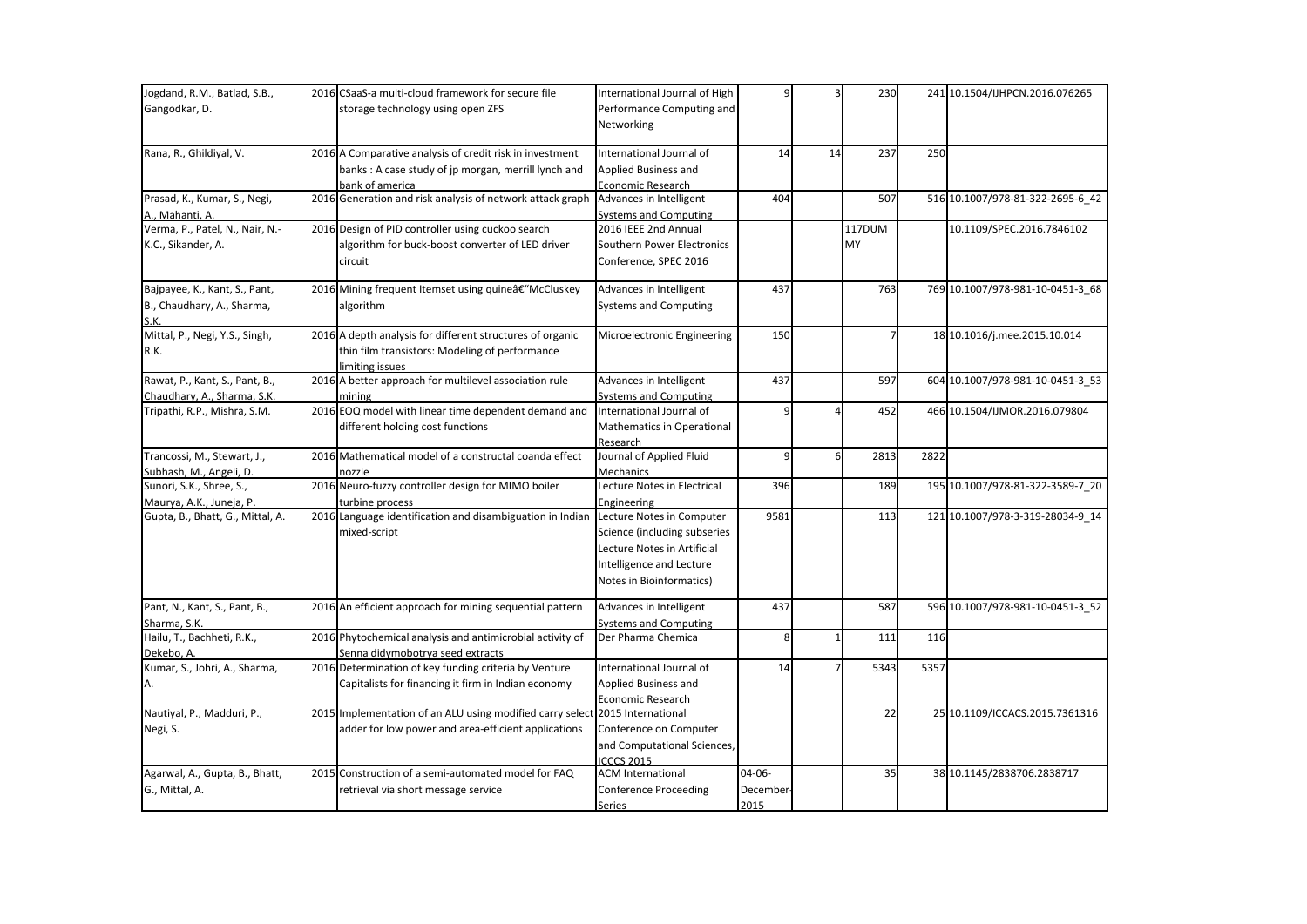| Kumar, A., Ram, M.                                                                          | 2015 Performance of marine power plant given generator, Journal of Marine Science<br>main and distribution switchboard failures | and Application                                                                                                                             | 14 |    | 450  |     | 458 10.1007/s11804-015-1335-5  |
|---------------------------------------------------------------------------------------------|---------------------------------------------------------------------------------------------------------------------------------|---------------------------------------------------------------------------------------------------------------------------------------------|----|----|------|-----|--------------------------------|
| Math, M.M., Rodd, S.F.,<br>Kenchannavar, H., Kulkarni,<br>S.B., Kulkarni, U.P., Yardi, A.R. | 2015 Know-How: a design pattern for generic log adapter                                                                         | <b>Evolving Systems</b>                                                                                                                     |    |    | 255  |     | 268 10.1007/s12530-015-9130-8  |
| Sikander, A., Prasad, R.                                                                    | 2015 Soft Computing Approach for Model Order Reduction Circuits, Systems, and Signal<br>of Linear Time Invariant Systems        | Processing                                                                                                                                  | 34 | 11 | 3471 |     | 3487 10.1007/s00034-015-0018-4 |
| Joshi, S., Kumar, N.                                                                        | 2015 GC-MS analysis of the phytoconstituents in the<br>methanolic extract of leaves of elaeocarpus<br>sphaericus roxb           | International Journal of<br><b>Pharmaceutical Sciences</b><br><b>Review and Research</b>                                                    | 35 |    | 103  | 107 |                                |
| Tripathi, S., Prakash, R.,<br>Melkani, N., Kumar, S.                                        | 2015 Study of Bayes Theorem for Classification of<br>Synthetic Aperture Data                                                    | Proceedings - 2015 2nd IEEE<br>International Conference on<br>Advances in Computing and<br>Communication Engineering,<br>ICACCE 2015        |    |    | 187  |     | 191 10.1109/ICACCE.2015.54     |
| Garg, S., Vidyarthi, A., Jassal,<br>B.S., Gowri, R.                                         | 2015 Long-Term Variability in Rain Attenuation Statistics<br>over Indian Region                                                 | Proceedings - 2015 2nd IEEE<br>International Conference on<br>Advances in Computing and<br>Communication Engineering,<br>ICACCE 2015        |    |    | 234  |     | 239 10.1109/ICACCE.2015.117    |
| Sharma, C., Jain, A.                                                                        | 2015 PV Based Green Computing System for ICT<br>Sustainable Development                                                         | Proceedings - 2015 2nd IEEE<br><b>International Conference on</b><br>Advances in Computing and<br>Communication Engineering,<br>ICACCE 2015 |    |    | 240  |     | 244 10.1109/ICACCE.2015.40     |
| Bhardwaj, S.C., Madhwal, E.,<br>Jassal, B.S.                                                | 2015 Characterization and Performance Evaluation of a<br><b>Typical Troposcatter Channel</b>                                    | Proceedings - 2015 2nd IEEE<br>International Conference on<br>Advances in Computing and<br>Communication Engineering,<br>ICACCE 2015        |    |    | 228  |     | 233 10.1109/ICACCE.2015.115    |
| Sharma, V., Rawat, N., Garg,<br>P.                                                          | 2015 Fault Diagnosis of Single Phase Z-Source Inverter                                                                          | Proceedings - 2015 2nd IEEE<br>International Conference on<br>Advances in Computing and<br>Communication Engineering,<br>ICACCE 2015        |    |    | 108  |     | 111 10.1109/ICACCE.2015.28     |
| Fotedar, R., Garia, P., Saini,<br>R., Vidyarthi, A., Gowri, R.                              | 2015 Performance Analysis of Microstrip Antennas Using<br>Different Shapes of Patch at 2.4 GHz                                  | Proceedings - 2015 2nd IEEE<br>International Conference on<br>Advances in Computing and<br>Communication Engineering,<br>ICACCE 2015        |    |    | 374  |     | 377 10.1109/ICACCE.2015.132    |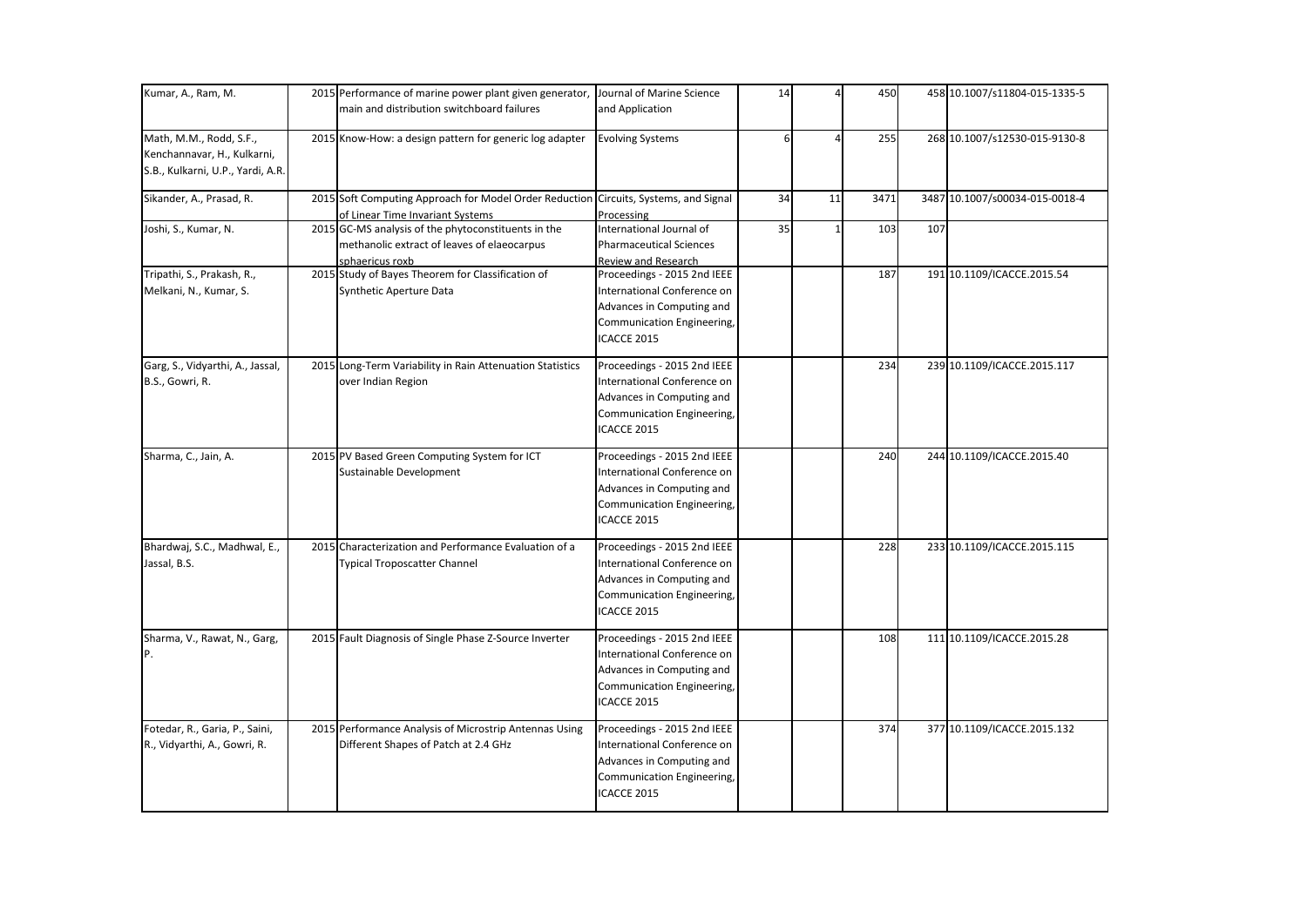| Pokhariya, H.S., Bisht, S.,     |      | 2015 Cascading of two rectangular waveguides by using                      | International Journal of              | 10          | 17 | 37587 | 37591 |                                     |
|---------------------------------|------|----------------------------------------------------------------------------|---------------------------------------|-------------|----|-------|-------|-------------------------------------|
| Rathi, V.                       |      | HFSS, cascade and MATLAB software                                          | <b>Applied Engineering</b>            |             |    |       |       |                                     |
|                                 |      |                                                                            | Research                              |             |    |       |       |                                     |
| Mittal, P., Negi, Y.S., Singh,  |      | 2015 An analytical approach for parameter extraction in                    | Journal of Computational              | 14          |    | 828   |       | 843 10.1007/s10825-015-0719-8       |
| R.K.                            |      | linear and saturation regions of top and bottom                            | Electronics                           |             |    |       |       |                                     |
|                                 |      | contact organic transistors                                                |                                       |             |    |       |       |                                     |
| Kumar, M., Gowri, R.            |      | 2015 Analysis and characterization of edge coupled                         | <b>ACM International</b>              | $25 - 27 -$ |    | 309   |       | 312 10.1145/2818567.2818664         |
|                                 |      | coplanar waveguide discontinuities for filter                              | <b>Conference Proceeding</b>          | Septembe    |    |       |       |                                     |
| Thakur, P., Singh, A.K.         |      | applications<br>2015 Signal processing and AI based diagnosis of power     | Series<br>International Conference on | $-2015$     |    |       |       | 10.1109/EnergyEconomics.2015.       |
|                                 |      | quality disturbances: A review                                             | <b>Energy Economics and</b>           |             |    |       |       | 7235071                             |
|                                 |      |                                                                            | Environment - 1st IEEE Uttar          |             |    |       |       |                                     |
|                                 |      |                                                                            | Pradesh Section Conference,           |             |    |       |       |                                     |
|                                 |      |                                                                            | UPCON-ICEEE 2015                      |             |    |       |       |                                     |
|                                 |      |                                                                            |                                       |             |    |       |       |                                     |
| Pati, P., Pradhan, R.M., Dash,  | 2015 | Terminal fans and the Ganga plain tectonism: A study Earth-Science Reviews |                                       | 148         |    | 134   |       | 149 10.1016/j.earscirev.2015.06.002 |
| C., Parkash, B., Awasthi, A.K.  |      | of neotectonism and segmentation episodes of the                           |                                       |             |    |       |       |                                     |
|                                 |      | Indo-Gangetic foreland basin, India                                        |                                       |             |    |       |       |                                     |
|                                 |      |                                                                            |                                       |             |    |       |       |                                     |
| Singh, A., Kumar, R., Tripathi, |      | 2015 Design & development of a simulation system                           | Proceedings of 2015 IEEE              |             |    |       |       | 10.1109/ICECCT.2015.7225938         |
| R.P., Gaba, S.P., Singh, J.P.   |      | for ballistic missile                                                      | International Conference on           |             |    |       |       |                                     |
|                                 |      |                                                                            | Electrical, Computer and              |             |    |       |       |                                     |
|                                 |      |                                                                            | Communication                         |             |    |       |       |                                     |
|                                 |      |                                                                            | Technologies, ICECCT 2015             |             |    |       |       |                                     |
| Hasan, M.I., Kumar, S.          |      | 2015 Average Channel Capacity of Correlated Dual-Branch                    | <b>Wireless Personal</b>              | 83          |    | 2623  |       | 2646 10.1007/s11277-015-2559-z      |
|                                 |      | Maximal Ratio Combining Under Worst Case of                                | Communications                        |             |    |       |       |                                     |
|                                 |      | <b>Fading Scenario</b>                                                     |                                       |             |    |       |       |                                     |
| Negi, S., Madduri, P.           |      | 2015 Implementation of high speed radix-10 parallel                        | 19th International                    |             |    |       |       | 10.1109/ISVDAT.2015.7208074         |
|                                 |      | multiplier using Verilog                                                   | Symposium on VLSI Design              |             |    |       |       |                                     |
|                                 |      |                                                                            | and Test, VDAT 2015 -                 |             |    |       |       |                                     |
|                                 |      |                                                                            | Proceedings                           |             |    |       |       |                                     |
| Negi, S., Madduri, P.           |      | 2015 Implementation of high speed radix-10 parallel                        | 19th International                    |             |    |       |       | 10.1109/ISVDAT.2015.7208073         |
|                                 |      | multiplier using Verilog                                                   | Symposium on VLSI Design              |             |    |       |       |                                     |
|                                 |      |                                                                            | and Test, VDAT 2015 -                 |             |    |       |       |                                     |
| Rodd, S.F., Kulkarni, U.P.      |      | 2015 Adaptive self-tuning techniques for performance                       | <b>Proceedings</b><br>Soft Computing  | 19          |    | 2039  |       | 2045 10.1007/s00500-014-1389-3      |
|                                 |      | tuning of database systems: a fuzzy-based approach                         |                                       |             |    |       |       |                                     |
|                                 |      | with tuning moderation                                                     |                                       |             |    |       |       |                                     |
| Bachheti, R.K., Rai, I., Joshi, |      | 2015 Chemical composition and antimicrobial activity of                    | Oriental Pharmacy and                 | 15          |    | 141   |       | 146 10.1007/s13596-015-0184-8       |
| A., Satyan, R.S.                |      | Hyptis suaveolens Poit. seed oil from Uttarakhand                          | <b>Experimental Medicine</b>          |             |    |       |       |                                     |
|                                 |      | State, India                                                               |                                       |             |    |       |       |                                     |
| Anand, J., Upadhyaya, B.,       |      | 2015 Biochemical characterization and pharmacognostic                      | 3 Biotech                             |             |    | 285   |       | 294 10.1007/s13205-014-0230-0       |
| Rawat, P., Rai, N.              |      | evaluation of purified catechins in green tea                              |                                       |             |    |       |       |                                     |
|                                 |      | (Camellia sinensis) cultivars of India                                     |                                       |             |    |       |       |                                     |
|                                 |      |                                                                            |                                       |             |    |       |       |                                     |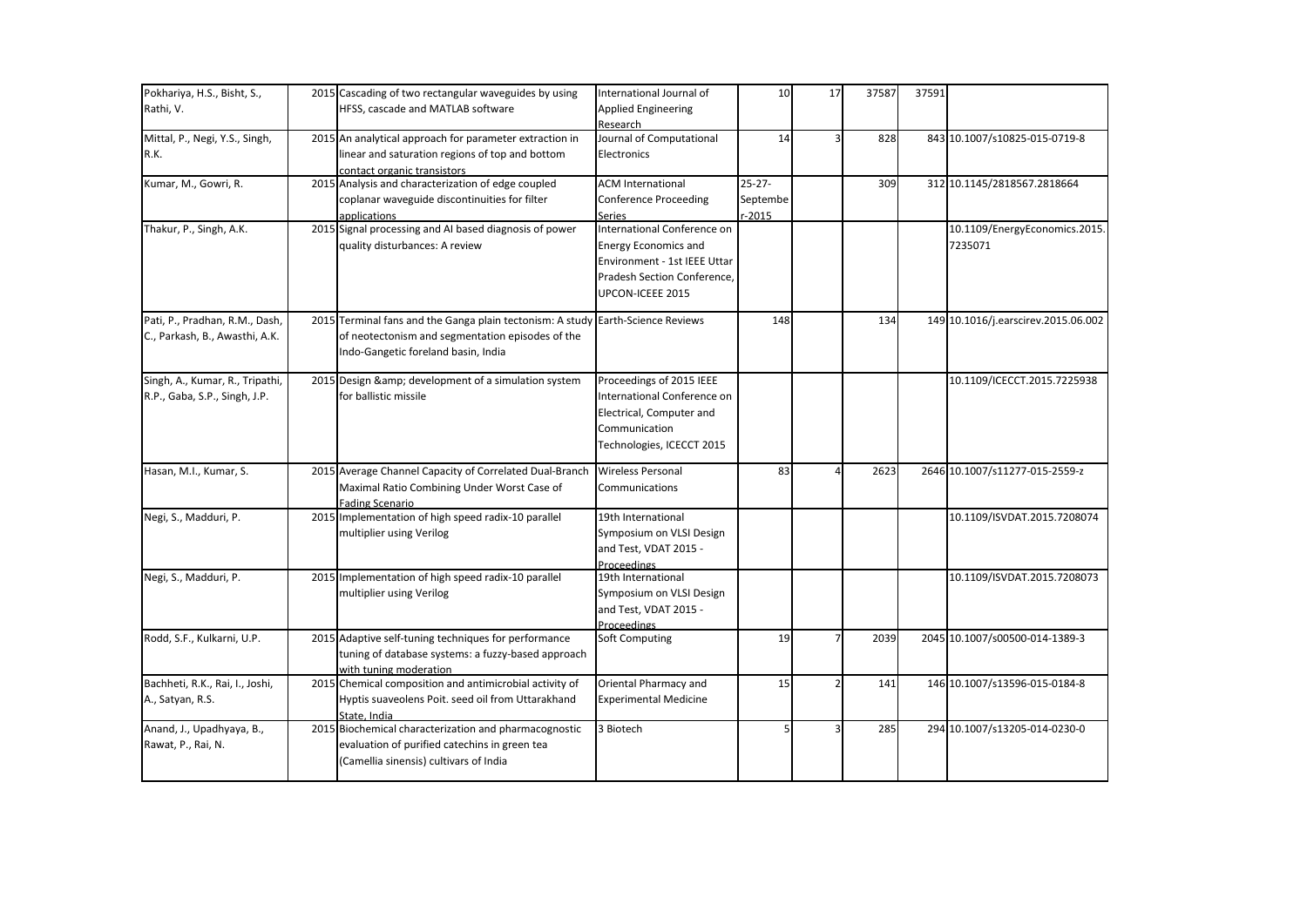| Bhat, M.A., Kumar, V.                                                                    | 2015 Change in temperature of skin, blood, muscle and<br>bone tissues due to mobile phone radiations at<br>frequencies 800, 900, 1800 and 2450 MHz                                                | American Journal of<br><b>Engineering and Applied</b><br>Sciences                                                                  | 8   |               | 390  | 398 10.3844/ajeassp.2015.390.398 |
|------------------------------------------------------------------------------------------|---------------------------------------------------------------------------------------------------------------------------------------------------------------------------------------------------|------------------------------------------------------------------------------------------------------------------------------------|-----|---------------|------|----------------------------------|
| Gill, F.S., Panwar, V., Gupta,<br>H., Kalra, G.S., Chawla, S.,<br>Kumar, R., Mehra, R.M. | 2015 Study of growth of dot and column in porous silicon<br>samples of various thicknesses prepared at a<br>constant current density                                                              | Physica E: Low-Dimensional<br><b>Systems and Nanostructures</b>                                                                    | 73  |               | 110  | 115 10.1016/j.physe.2015.04.027  |
| Saini, S., Kumar, S., Lal, A.K.                                                          | 2015 Effect of mass variation on the radial oscillations of<br>differentially rotating and tidally distorted polytropic                                                                           | Astrophysics                                                                                                                       | 58  | $\mathfrak z$ | 296  | 307 10.1007/s10511-015-9384-7    |
| Semwal, S., Singh, M., Prasad,<br>R.S.                                                   | 2015 Group control and identification of residential<br>appliances using a nonintrusive method                                                                                                    | <b>Turkish Journal of Electrical</b><br><b>Engineering and Computer</b><br>Sciences                                                | 23  | 6             | 1805 | 1816 10.3906/elk-1404-59         |
| Verma, R.P., Pandey, K.N.,<br>Sharma, Y.                                                 | 2015 Effect of ER4043 and ER5356 filler wire on<br>mechanical properties and microstructure of<br>dissimilar aluminium alloys, 5083-O and 6061-T6<br>joint, welded by the metal inert gas welding | Proceedings of the<br>Institution of Mechanical<br>Engineers, Part B: Journal of<br><b>Engineering Manufacture</b>                 | 229 | 6             | 1021 | 1028 10.1177/0954405414535771    |
| Cabibihan, J.-J., Joshi, D.,<br>Srinivasa, Y.M., Chan, M.A.,<br>Muruganantham, A.        | 2015 Illusory sense of human touch from a warm and soft<br>artificial hand                                                                                                                        | <b>IEEE Transactions on Neural</b><br>Systems and Rehabilitation<br>Engineering                                                    | 23  |               | 517  | 527 10.1109/TNSRE.2014.2360533   |
| Pistohl, T., Joshi, D., Ganesh,<br>G., Jackson, A., Nazarpour, K.                        | 2015 Artificial proprioceptive feedback for myoelectric<br>control                                                                                                                                | <b>IEEE Transactions on Neural</b><br>Systems and Rehabilitation<br>Engineering                                                    | 23  | 3             | 498  | 507 10.1109/TNSRE.2014.2355856   |
| Ram, M., Kumar, A.                                                                       | 2015 Performability analysis of a system under 1-out-of-<br>2:G scheme with perfect reworking                                                                                                     | Journal of the Brazilian<br>Society of Mechanical<br>Sciences and Engineering                                                      | 37  | 3             | 1029 | 1038 10.1007/s40430-014-0227-y   |
| Mittal, P., Negi, Y.S., Singh,<br>R.K.                                                   | 2015 Mapping of performance limiting issues to analyze<br>top and bottom contact organic thin film transistors                                                                                    | Journal of Computational<br>Electronics                                                                                            | 14  |               | 360  | 379 10.1007/s10825-015-0663-7    |
| Kumar, S., Lal, A.K., Saini, S.                                                          | 2015 Vibrational Stability of Differentially Rotating<br>Polytropic Stars                                                                                                                         | Astrophysics                                                                                                                       | 58  |               | 120  | 130 10.1007/s10511-015-9370-0    |
| Kohli, G.S., Dandriyal, A.,<br>Goyal, P.                                                 | 2015 Enhancing education for IT literacy using spoken<br>tutorials                                                                                                                                | Proceedings of the 2014 IEEE<br>International Conference on<br>MOOCs, Innovation and<br>Technology in Education,<br>IEEE MITE 2014 |     |               | 366  | 371 10.1109/MITE.2014.7020305    |
| Mamgain, N., Sharma, A.,<br>Goyal, P.                                                    | 2015 Learner's perspective on video-viewing features<br>offered by MOOC providers: Coursera and edX                                                                                               | Proceedings of the 2014 IEEE<br>International Conference on<br>MOOCs, Innovation and<br>Technology in Education,<br>IEEE MITE 2014 |     |               | 331  | 336 10.1109/MITE.2014.7020298    |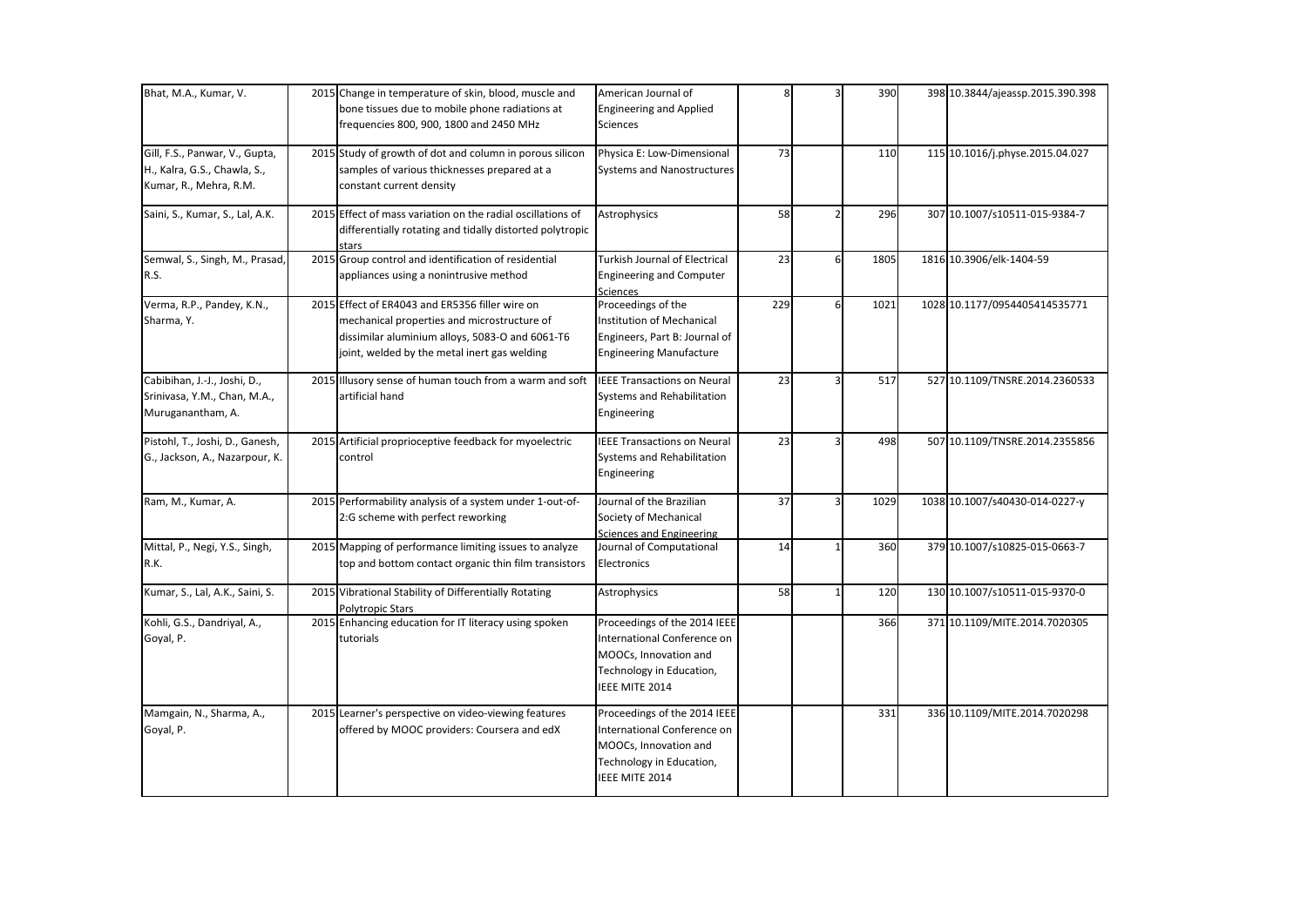| Goyal, P., Kaur, M., Pandey,                              | 2015 Positive impact of plagiarism awareness seminars: A Proceedings of the 2014 IEEE<br>case study                                                                           | International Conference on<br>MOOCs, Innovation and<br>Technology in Education,<br>IEEE MITE 2014                                 |     |                | 358  |     | 361 10.1109/MITE.2014.7020303            |
|-----------------------------------------------------------|-------------------------------------------------------------------------------------------------------------------------------------------------------------------------------|------------------------------------------------------------------------------------------------------------------------------------|-----|----------------|------|-----|------------------------------------------|
| Goyal, P., Dwivedi, M., Awais,<br>M.                      | 2015 Use of randomized algorithms for enhancing learning<br>ability in algorithms course                                                                                      | Proceedings of the 2014 IEEE<br>International Conference on<br>MOOCs, Innovation and<br>Technology in Education,<br>IEEE MITE 2014 |     |                | 352  |     | 357 10.1109/MITE.2014.7020302            |
| Chand, P., Mahapatra, R.,<br>Prakash, R.                  | 2015 Energy consumption analysis of heterogeneous<br>wireless network using coordinated multipoint<br>transmission technique                                                  | 11th IEEE India Conference:<br><b>Emerging Trends and</b><br>Innovation in Technology,<br><b>INDICON 2014</b>                      |     |                |      |     | 10.1109/INDICON.2014.703048              |
| Chandran, S.N., Gangodkar,<br>D., Mittal, A.              | 2015 Parallel implementation of local derivative pattern<br>algorithm for fast image retrieval                                                                                | International Conference on<br>Computing, Communication<br>and Automation, ICCCA 2015                                              |     |                | 1132 |     | 1137 10.1109/CCAA.2015.7148545           |
| Sharma, C., Jain, A.                                      | 2015 Performance comparison of PID and fuzzy controllers International Journal of<br>in distributed MPPT                                                                      | Power Electronics and Drive<br>Systems                                                                                             | 6   | 3              | 625  | 635 |                                          |
| Manglik, M., Ram, M.                                      | 2015 Behavioural analysis of a hydroelectric production<br>power plant under reworking scheme                                                                                 | International Journal of<br><b>Production Research</b>                                                                             | 53  | $\overline{2}$ | 648  |     | 664 10.1080/00207543.2014.962114         |
| Singh, M., Kumar, S., Semwal,<br>S., Prasad, R.S.         | 2015 Residential load signature analysis for their<br>segregation using waveletâ€"SVM                                                                                         | Lecture Notes in Electrical<br>Engineering                                                                                         | 326 |                | 863  |     | 871 10.1007/978-81-322-2119-7 84         |
| Singh, R.V.                                               | 2015 Polyhydroxybutyrate (PHB): Biodegradable,<br>bioplastics produced by microorganisms                                                                                      | International Journal of<br><b>Pharmaceutical Research</b>                                                                         |     |                | 17   | 23  |                                          |
| Tandon, T., Nithin Kumar,<br>K.C., Shaikh, A., Silori, P. | 2015 Stress Analysis of Costal RADAR Antenna Mounting<br><b>Base Using ANSYS</b>                                                                                              | Materials Today:<br>Proceedings                                                                                                    |     | 04-May         | 2246 |     | 2255 10.1016/j.matpr.2015.07.244         |
| Painuli, S., Rai, N., Kumar, N.                           | 2015 GC-MS analysis of methanolic extract of leaves of<br>Rhododendron campanulatum                                                                                           | International Journal of<br>Pharmacy and<br><b>Pharmaceutical Sciences</b>                                                         |     | 12             | 299  | 303 |                                          |
| Gupta, P., Rai, N., Gautam, P.                            | 2015 Anticancer drugs as potential inhibitors of acrAB-TolC Asian Journal of<br>of multidrug resistant Escherichia coli: An in silico<br>molecular modeling and docking study | Pharmaceutical and Clinical<br>Research                                                                                            | Ջ   |                | 351  | 358 |                                          |
| Goyal, N., Ram, M., Mittal, A.                            | 2015 Reliability measures analysis of a computer system<br>incorporating two types of repair under copula<br>approach                                                         | Numerical Methods for<br>Reliability and Safety<br>Assessment: Multiscale and<br><b>Multiphysics Systems</b>                       |     |                | 365  |     | 385 10.1007/978-3-319-07167-<br>$1 - 12$ |
| Kumar, K.C.N., Tandon, T.,<br>Silori, P., Shaikh, A.      | 2015 Biomechanical Stress Analysis of a Human Femur<br><b>Bone Using ANSYS</b>                                                                                                | Materials Today:<br>Proceedings                                                                                                    |     | 04-May         | 2115 |     | 2120 10.1016/j.matpr.2015.07.211         |
| Tufchi, N., Pant, K., Pant, B.                            | 2015 Docking studies of grayanotoxin as potential inhibitor International Journal of<br>for major virulent proteins of encephalitis virus                                     | PharmTech Research                                                                                                                 |     |                | 156  | 164 |                                          |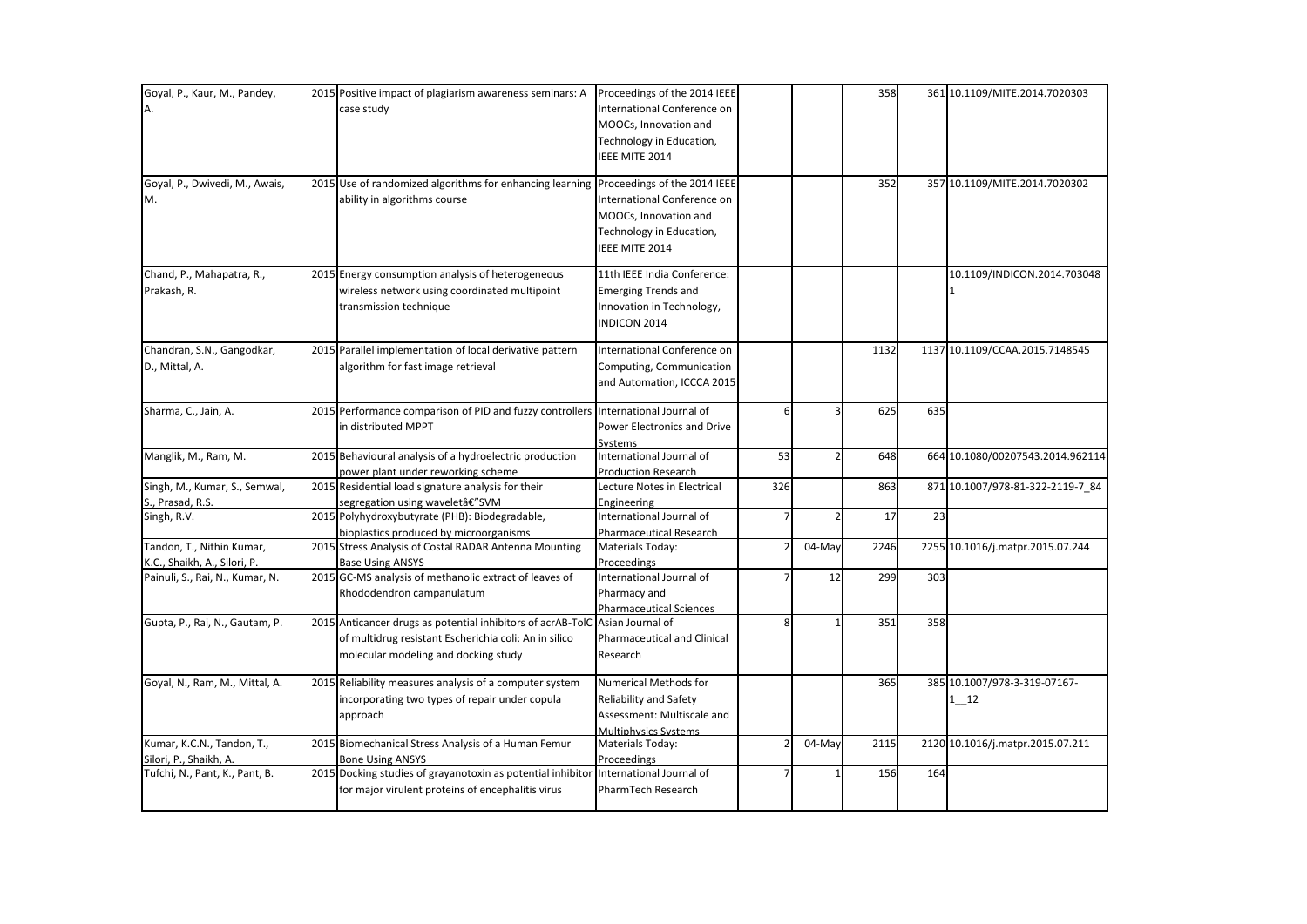| Sharma, C., Jain, A.            | 2015 Modeling of buck converter models in MPPT using       | Telkomnika                     | 13              |               | 1270  |       | 1280 10.12928/TELKOMNIKA.v13i4.17 |
|---------------------------------|------------------------------------------------------------|--------------------------------|-----------------|---------------|-------|-------|-----------------------------------|
|                                 | PID and FLC                                                | (Telecommunication             |                 |               |       |       | 74                                |
|                                 |                                                            | Computing Electronics and      |                 |               |       |       |                                   |
|                                 |                                                            | Control)                       |                 |               |       |       |                                   |
| Raveendhra, D., Thakur, P.,     | 2015 FPGA controlled power conditioning system for solar   | Lecture Notes in Electrical    | 326             |               | 321   |       | 328 10.1007/978-81-322-2119-7_33  |
| Chauhan, A.                     | PV fed PMDC motor                                          | Engineering                    |                 |               |       |       |                                   |
| Goyal, P., Kukreja, T.,         | 2015 Narrowing awareness gap by using e-learning tools     | Conference Proceeding -        |                 |               | 847   |       | 851 10.1109/ICACEA.2015.7164822   |
| Agarwal, A., Khanna, N.         | for counselling university entrants                        | 2015 International             |                 |               |       |       |                                   |
|                                 |                                                            | Conference on Advances in      |                 |               |       |       |                                   |
|                                 |                                                            | Computer Engineering and       |                 |               |       |       |                                   |
|                                 |                                                            | Applications, ICACEA 2015      |                 |               |       |       |                                   |
| Garg, S., Gowri, R.             | 2015 Circularly polarized antenna array for L-band         | Proceedings - 2015 IEEE        |                 |               | 312   |       | 316 10.1109/CICT.2015.121         |
|                                 | applications                                               | International Conference on    |                 |               |       |       |                                   |
|                                 |                                                            | Computational Intelligence     |                 |               |       |       |                                   |
|                                 |                                                            | and Communication              |                 |               |       |       |                                   |
|                                 |                                                            | Technology, CICT 2015          |                 |               |       |       |                                   |
| Irshad, H., Gowri, R.           | 2015 Design of a passive integrated antenna at 5.2 GHz     | 2nd International              |                 |               | 88    |       | 91 10.1109/SPIN.2015.7095431      |
|                                 |                                                            | Conference on Signal           |                 |               |       |       |                                   |
|                                 |                                                            | Processing and Integrated      |                 |               |       |       |                                   |
|                                 |                                                            | Networks. SPIN 2015            |                 |               |       |       |                                   |
| Moudgil, M., Kumar, R.,         | 2015 Multivariable robust control of an approach flow      | 2015 International             |                 |               | 1306  |       | 1311 10.1109/IIC.2015.7150950     |
| Gaba, S.                        | system                                                     | Conference on Industrial       |                 |               |       |       |                                   |
|                                 |                                                            | Instrumentation and            |                 |               |       |       |                                   |
|                                 |                                                            | Control, ICIC 2015             |                 |               |       |       |                                   |
| Tufchi, N., Pant, K., Pant, B., | 2015 In silico prediction and validation of microRNAs from | International Journal of       |                 | 6             | 333   | 336   |                                   |
| Waheed, S.M.                    | Japanese encephalitis virus (JEV)                          | Pharmacy and                   |                 |               |       |       |                                   |
|                                 |                                                            | <b>Pharmaceutical Sciences</b> |                 |               |       |       |                                   |
| Sharma, V., Kumar, M.,          | 2015 An imperfect production model with preservation       | International Journal of       | 11              |               | 225   | 231   |                                   |
| Chauhan, A.                     | technology, fuzzy and variable holding cost under          | Agricultural and Statistical   |                 |               |       |       |                                   |
|                                 | two storage capacity                                       | <b>Sciences</b>                |                 |               |       |       |                                   |
| Chand, P., Mahapatra, R.,       | 2015 Energy efficient performance analysis of downlink     | 9th International Conference   |                 |               |       |       | 10.1109/ICIINFS.2014.7036553      |
| Prakash, R.                     | CoMP in heterogeneous wireless network                     | on Industrial and              |                 |               |       |       |                                   |
|                                 |                                                            | Information Systems, ICIIS     |                 |               |       |       |                                   |
|                                 |                                                            | 2014                           |                 |               |       |       |                                   |
| Kumar, K.C.N., Gupta, G.,       | 2015 Structural Optimization of Composite Stiffened Panel  | Materials Today:               |                 | 04-May        | 2588  |       | 2594 10.1016/j.matpr.2015.07.213  |
| Lakhera, S., Shaikh, A.         | of a Transport Aircraft Wing using CAE Tools               | Proceedings                    |                 |               |       |       |                                   |
| Kumar, A., Mamgain, D.P.,       | 2015 Modal Analysis of Hand-Arm Vibration (Humerus         | Advances in Intelligent        | <b>308 AISC</b> | <b>VOLUME</b> | 169   |       | 176 10.1007/978-81-322-2012-1_18  |
| Jaiswal, H., Patil, P.P.        | Bone) for Biodynamic Response Using Varying                | <b>Systems and Computing</b>   |                 |               |       |       |                                   |
|                                 | <b>Boundary Conditions Based on FEA</b>                    |                                |                 |               |       |       |                                   |
| Yadav, S.C., Juneja, P.,        | 2015 A study of the family of affine projection algorithms | International Journal of       | 10              | 17            | 38349 | 38353 |                                   |
| Varshney, R.G.                  |                                                            | <b>Applied Engineering</b>     |                 |               |       |       |                                   |
|                                 |                                                            | Research                       |                 |               |       |       |                                   |
| Aarya, D.D., Kumar, M.          | 2015 Supply chain model with ramp type demand under        | Indian Journal of Science and  | 8               | 15            |       |       | 10.17485/ijst/2015/v8i15/51359    |
|                                 | planning horizon                                           | Technology                     |                 |               |       |       |                                   |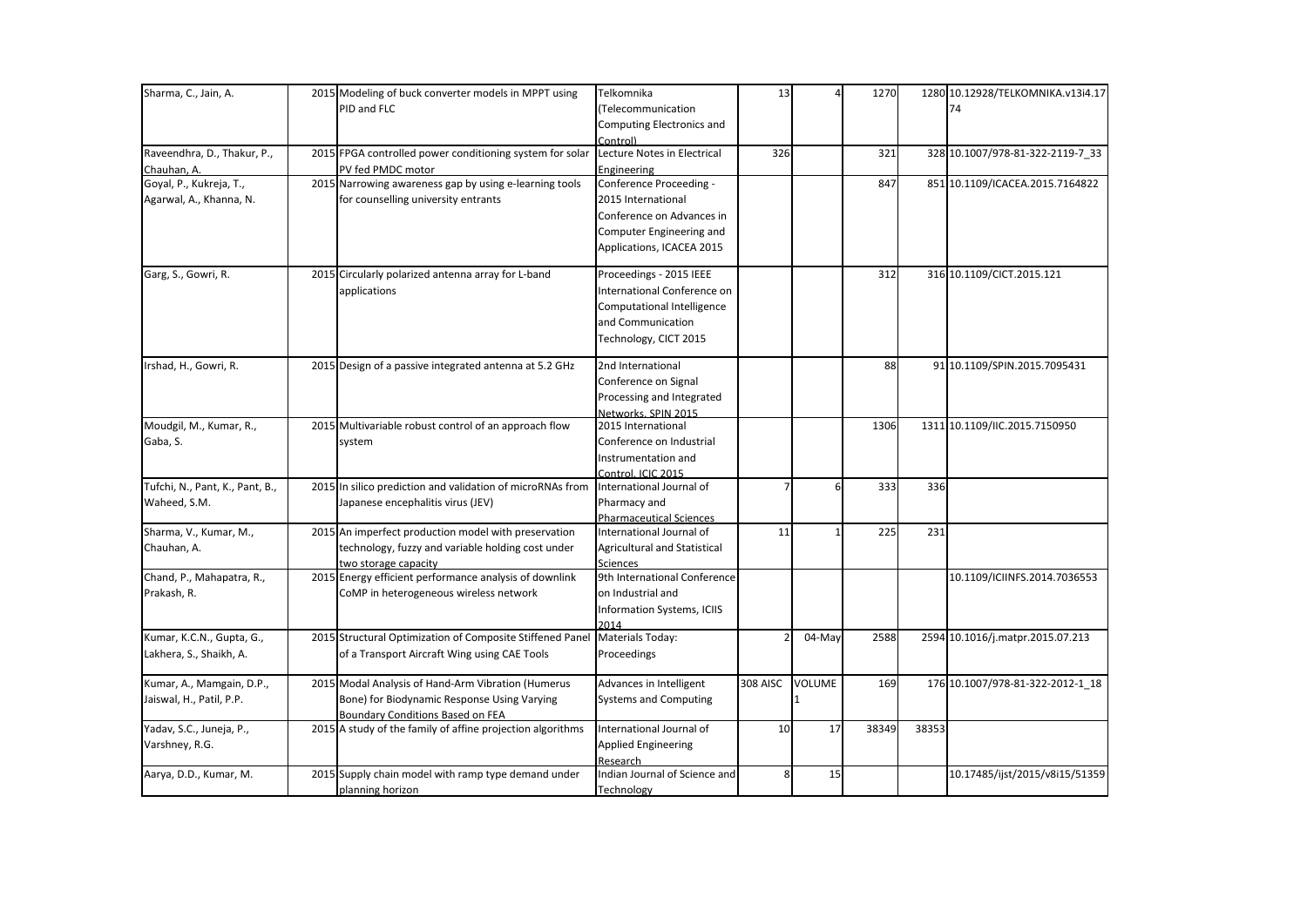| Lal, A., Pant, M., Rani, A.       | 2015 The who's who of plant viruses: A cognitive                                       | Asian Journal of                  | 8    |        | 60     | 68    |                                  |
|-----------------------------------|----------------------------------------------------------------------------------------|-----------------------------------|------|--------|--------|-------|----------------------------------|
|                                   | approach                                                                               | Pharmaceutical and Clinical       |      |        |        |       |                                  |
|                                   |                                                                                        | Research                          |      |        |        |       |                                  |
| Sharma, T., Rai, N.               | 2015 Isolation of plant hormone (indole-3-acetic acid)                                 | International Journal of          |      |        | 99     | 107   |                                  |
|                                   | producing rhizobacteria and study on their effects on PharmTech Research               |                                   |      |        |        |       |                                  |
|                                   | tomato (Lycopersicum esculentum) seedling                                              |                                   |      |        |        |       |                                  |
| Ghazi, M.R., Gangodkar, D.        | 2015 Hadoop, mapreduce and HDFS: A developers                                          | Procedia Computer Science         | 48 C |        | 45     |       | 50 10.1016/j.procs.2015.04.108   |
|                                   | perspective                                                                            |                                   |      |        |        |       |                                  |
| Sharma, A., Bachheti, R.K.,       | 2015 Proximate chemical analysis of Ipomoea carnea and                                 | International Journal of          | 6    |        | 3B1247 | B1255 |                                  |
| Sharma, R.G.                      | its sodium hydroxide pretreatment to obtain<br>fermentable sugars                      | Pharma and Bio Sciences           |      |        |        |       |                                  |
| Negi, S., Rana, A., Baliga, A.K., | 2015 Performance analysis of dual gate organic thin film                               | International Conference on       |      |        | 1427   |       | 1432 10.1109/CCAA.2015.7148605   |
| Mittal, P., Kumar, B.             | transistor and organic SR latch application                                            | Computing, Communication          |      |        |        |       |                                  |
|                                   |                                                                                        | and Automation, ICCCA 2015        |      |        |        |       |                                  |
| Silori, P., Shaikh, A., Nithin    | 2015 Finite Element Analysis of Traction Gear Using ANSYS                              | Materials Today:                  |      | 04-May | 2236   |       | 2245 10.1016/j.matpr.2015.07.243 |
| Kumar, K.C., Tandon, T.           |                                                                                        | Proceedings                       |      |        |        |       |                                  |
| Tripathi, V., Gangodkar, D.,      | 2015 Robust abnormal event recognition via motion and                                  | Journal of Electrical and         | 2015 |        |        |       | 10.1155/2015/502737              |
| Latta, V., Mittal, A.             | shape analysis at ATM installations                                                    | <b>Computer Engineering</b>       |      |        |        |       |                                  |
| Islam, M., Chakraborti, J.        | 2015 Futures and forward contract as a route of hedging                                | Risk Governance and               |      |        | 68     | 79    |                                  |
|                                   | the risk                                                                               | <b>Control: Financial Markets</b> |      |        |        |       |                                  |
| Ram, M., Kumar, A.                | 2015 Erratum to: Performance of a Structure Consisting a 2 Arabian Journal for Science | and Institutions                  | 40   |        | 993    |       | 10.1007/s13369-014-1564-y        |
|                                   | Out-of-3:F Substructure Under Human                                                    | and Engineering                   |      |        |        |       |                                  |
|                                   | Failure [Arabian Journal for Science and Engineering,                                  |                                   |      |        |        |       |                                  |
|                                   | 2014, 39, 8383-8394, DOI 10.1007/s13369-014-1347-                                      |                                   |      |        |        |       |                                  |
|                                   |                                                                                        |                                   |      |        |        |       |                                  |
| Kumar, S., Melkani, N.,           | 2015 Texture analysis and classification of polarimetric SAR 2nd International         |                                   |      |        | 506    |       | 511 10.1109/SPIN.2015.7095365    |
| Awasthi, N., Prakash, R.          | images using histogram measures                                                        | Conference on Signal              |      |        |        |       |                                  |
|                                   |                                                                                        | Processing and Integrated         |      |        |        |       |                                  |
|                                   |                                                                                        | Networks. SPIN 2015               |      |        |        |       |                                  |
| Sajwan, V., Goyal, P.             | 2015 Sub-block features based image retrieval                                          | Smart Innovation, Systems         | 31   |        | 637    |       | 646 10.1007/978-81-322-2205-7_59 |
|                                   |                                                                                        | and Technologies                  |      |        |        |       |                                  |
| Rawat, G., Rathore, K., Goyal,    | 2015 Design and analysis of ALU: Vedic mathematics                                     | International Conference on       |      |        | 1372   |       | 1376 10.1109/CCAA.2015.7148593   |
| S., Kala, S., Mittal, P.          | approach                                                                               | Computing, Communication          |      |        |        |       |                                  |
|                                   |                                                                                        | and Automation, ICCCA 2015        |      |        |        |       |                                  |
| Anand, J., Gautam, P., Rai, N.    | 2015 Comparative study of antibacterial and anti-                                      | Asian Journal of                  | 8    |        | 253    | 258   |                                  |
|                                   | proliferative potential of green tea from different                                    | Pharmaceutical and Clinical       |      |        |        |       |                                  |
|                                   | geographical locations in India                                                        | Research                          |      |        |        |       |                                  |
| Pandey, A., Kaur, M., Goyal,      | 2015 The menace of plagiarism: How to detect and curb it                               | 2015 4th International            |      |        | 285    |       | 289 10.1109/ETTLIS.2015.7048213  |
| P.                                |                                                                                        | Symposium on Emerging             |      |        |        |       |                                  |
|                                   |                                                                                        | Trends and Technologies in        |      |        |        |       |                                  |
|                                   |                                                                                        | Libraries and Information         |      |        |        |       |                                  |
|                                   |                                                                                        | Services, ETTLIS 2015 -           |      |        |        |       |                                  |
|                                   |                                                                                        | Proceedings                       |      |        |        |       |                                  |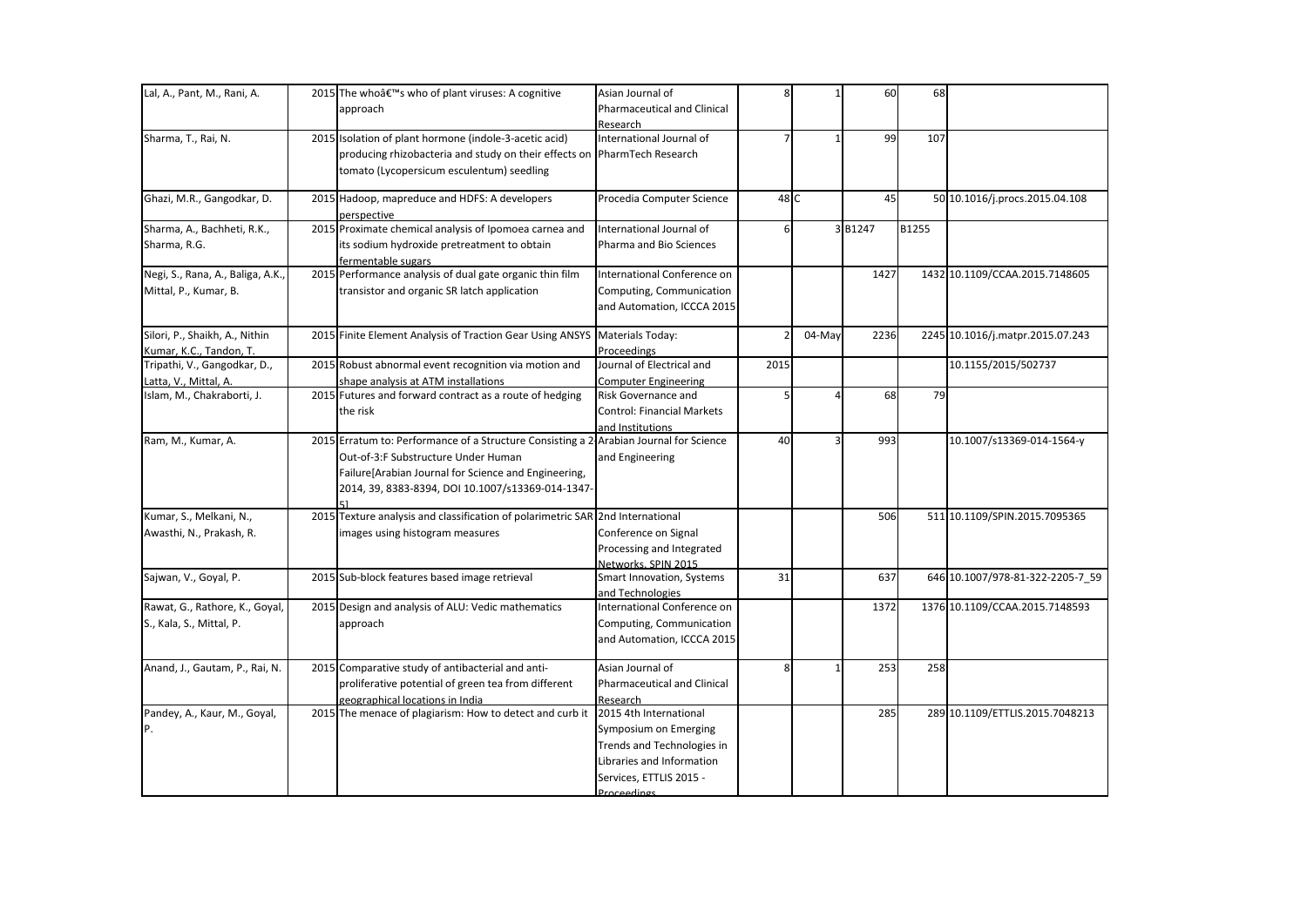| Ram, M., Chandna, R.                                                   | 2015 Reliability measures measurement under rule-based<br>fuzzy logic technique                                                                               | International Journal of<br>Engineering, Transactions A:<br><b>Basics</b>                                                           | 28              | 10     | 1220 | 1226 |                                         |
|------------------------------------------------------------------------|---------------------------------------------------------------------------------------------------------------------------------------------------------------|-------------------------------------------------------------------------------------------------------------------------------------|-----------------|--------|------|------|-----------------------------------------|
| Rathod, A.P.S., Lakhera, P.,<br>Baliga, A.K., Mittal, P., Kumar,<br>B. | 2015 Performance comparison of pass transistor and<br>CMOS logic configuration based de-multiplexers                                                          | International Conference on<br>Computing, Communication<br>and Automation, ICCCA 2015                                               |                 |        | 1433 |      | 1437 10.1109/CCAA.2015.7148606          |
| Sharma, A., Joshi, S., Kumar,<br>N.                                    | 2015 Antioxidant and antibacterial properties of leaves of<br>Elaeocarpus sphaericus Roxb. and Pinus wallichiana<br>from Uttarakhand region of India          | International Journal of<br><b>Green Pharmacy</b>                                                                                   |                 |        | 246  | 251  |                                         |
| Kumar, A., Dwivedi, A.,<br>Jaiswal, H., Patil, P.P.                    | 2015 Material-Based Vibration Characteristic Analysis of<br>Heavy Vehicle Transmission Gearbox Casing Using<br><b>Finite Element Analysis</b>                 | Advances in Intelligent<br><b>Systems and Computing</b>                                                                             | <b>308 AISC</b> | VOLUME | 527  |      | 533 10.1007/978-81-322-2012-1 56        |
| Kumar, A., Varshney, A.K.,<br>Ram, M.                                  | 2015 Sensitivity analysis for casting process under<br>stochastic modelling                                                                                   | International Journal of<br>Industrial Engineering<br>Computations                                                                  | 6               |        | 419  |      | 432 10.5267/j.ijiec.2015.2.001          |
| Kumar, D., Agrawal, A.,<br>Goyal, P.                                   | 2015 Efficiently improving the security of OTP                                                                                                                | Conference Proceeding -<br>2015 International<br>Conference on Advances in<br>Computer Engineering and<br>Applications, ICACEA 2015 |                 |        | 912  |      | 915 10.1109/ICACEA.2015.7164835         |
| Garg, S., Gowri, R.                                                    | 2015 High performance microstrip antenna arrays for<br>mobile adhoc network                                                                                   | International Conference on<br>Computing, Communication<br>and Automation, ICCCA 2015                                               |                 |        | 1402 |      | 1405 10.1109/CCAA.2015.7148599          |
| Sharma, C., Jain, A.                                                   | 2015 Modeling of buck converter models in MPPT using<br>PID and FLC                                                                                           | Telkomnika<br>(Telecommunication<br>Computing Electronics and<br>Controll                                                           | 13              |        | 1270 |      | 1280 10.12928/TELKOMNIKA.<br>v13i4.1774 |
| Pant, M., Lal, A., Jain, R.                                            | 2015 A simple cost effective method for mass propagation<br>of Chrysanthemum morifolium and antibacterial<br>activity assessment of in vitro raised plantlets | Journal of Applied<br><b>Pharmaceutical Science</b>                                                                                 |                 |        | 103  |      | 111 10.7324/JAPS.2015.50716             |
| Ram, M., Kumar, A.                                                     | 2015 Paper mill plant performance evaluation with power<br>supply in standby mode                                                                             | International Journal of<br><b>Quality and Reliability</b><br>Management                                                            | 32              |        | 400  |      | 414 10.1108/IJQRM-04-2014-0047          |
| Vidyarthi, A., Garg, S., Jassal,<br>B.S., Gowri, R.                    | 2015 Rain fade mitigation using linear prediction technique<br>in wireless communication                                                                      | International Conference on<br>Computing, Communication<br>and Automation, ICCCA 2015                                               |                 |        | 1377 |      | 1380 10.1109/CCAA.2015.7148594          |
| Chauhan, A., Thakur, P.,<br>Raveendhra, D.                             | 2015 Quantification of voltage unbalance conditions                                                                                                           | Lecture Notes in Electrical<br>Engineering                                                                                          | 326             |        | 47   |      | 55 10.1007/978-81-322-2119-7_6          |
| Singh, S., Singh, M., Chanana,<br>S., Semwal, S.                       | 2015 Frequency regulation of isolated hybrid wind/diesel,<br>Power generation with fuel cell system                                                           | Lecture Notes in Electrical<br>Engineering                                                                                          | 326             |        | 853  |      | 862 10.1007/978-81-322-2119-7 83        |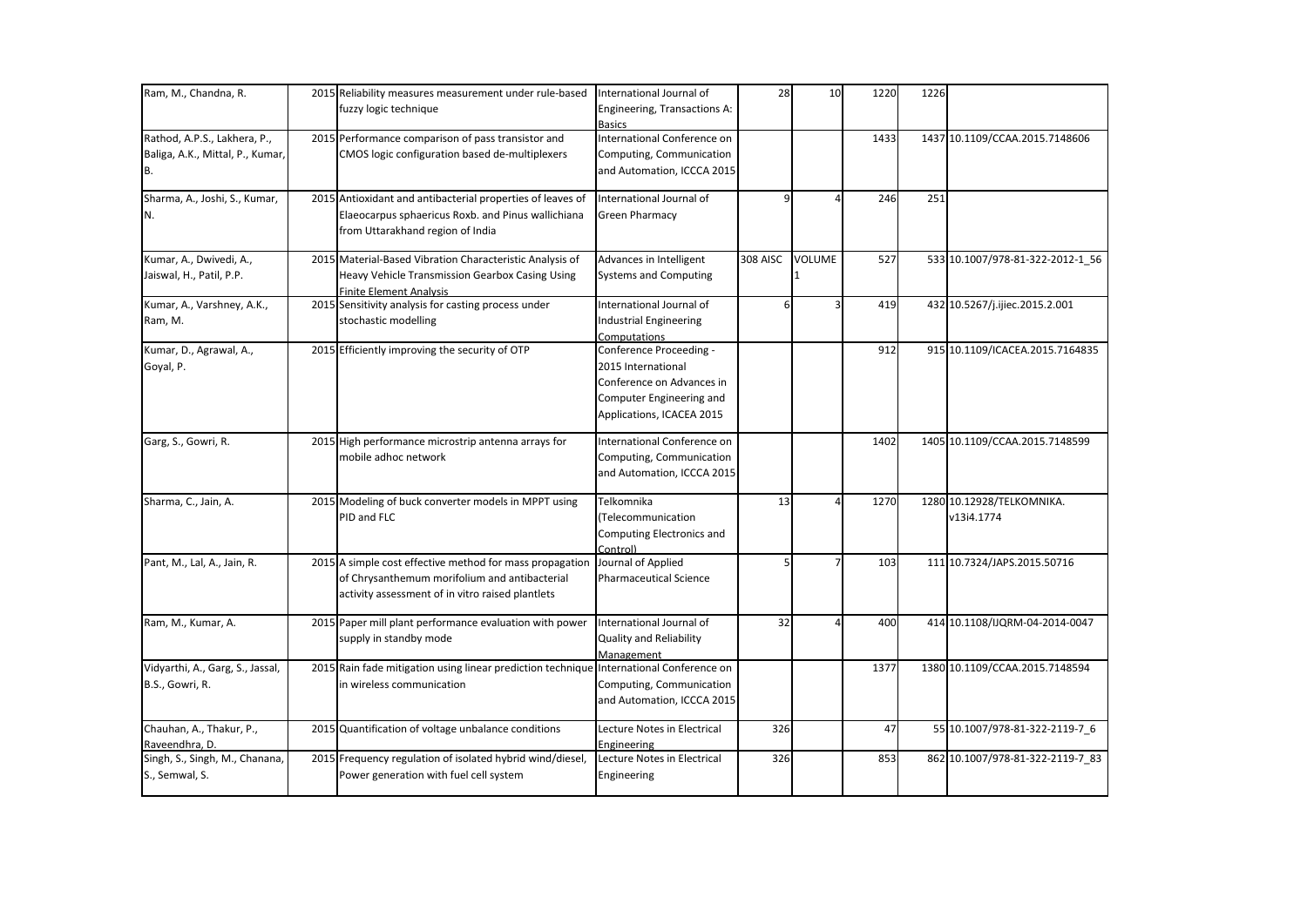| Tayal, S., Singh, S.R., Sharma,   | 2015 An EPQ model for non-instantaneous deteriorating                          | International Journal of             | 23              |               | 145   |       | 162 10.1504/IJOR.2015.069177     |
|-----------------------------------|--------------------------------------------------------------------------------|--------------------------------------|-----------------|---------------|-------|-------|----------------------------------|
| R., Singh, A.P.                   | item with time dependent holding cost and                                      | <b>Operational Research</b>          |                 |               |       |       |                                  |
|                                   | exponential demand rate                                                        |                                      |                 |               |       |       |                                  |
| Singh, M., Semwal, S., Kumar,     | 2015 Impedance modeling for classification of flavored                         | <b>Turkish Journal of Electrical</b> | 23              |               | 2208  |       | 2214 10.3906/elk-1306-253        |
| A., Singh, S.                     | green teas                                                                     | <b>Engineering and Computer</b>      |                 |               |       |       |                                  |
|                                   |                                                                                | <b>Sciences</b>                      |                 |               |       |       |                                  |
| Verma, P.R., Singh, D.P.,         | 2015 Power Efficiency with Localization for Tracking and                       | Advances in Intelligent              | <b>308 AISC</b> | <b>VOLUME</b> | 661   |       | 673 10.1007/978-81-322-2012-1 71 |
| Goudar, R.H.                      | Scrutinizing the Aquatic Sensory Nodes                                         | <b>Systems and Computing</b>         |                 |               |       |       |                                  |
| Sunori, S.K., Juneja, P.K.        | 2015 Controller design for MIMO boiler turbine process                         | International Journal of             |                 |               | 477   | 486   |                                  |
|                                   |                                                                                | Control Theory and                   |                 |               |       |       |                                  |
|                                   |                                                                                | <b>Applications</b>                  |                 |               |       |       |                                  |
| Sunori, S.K., Juneja, P.K., Jain, | 2015 Model predictive control system design for boiler                         | International Journal of             | 5               |               | 1054  | 1061  |                                  |
| A.B.                              | turbine process                                                                | <b>Electrical and Computer</b>       |                 |               |       |       |                                  |
|                                   |                                                                                | Engineering                          |                 |               |       |       |                                  |
| Gupta, P., Meena, R.C., Rai,      | 2015 Effect of hypoxia on in vitro adhesion, biofilm                           | International Journal of             | 32              |               | 279   | 283   |                                  |
| N., Kumar, N.                     | formation and antifungal susceptibility of Candida                             | <b>Pharmaceutical Sciences</b>       |                 |               |       |       |                                  |
|                                   | albicans                                                                       | Review and Research                  |                 |               |       |       |                                  |
| Rajoria, Y.K., Saini, S., Singh,  | 2015 EOQ model for decaying items with power demand,                           | International Journal of             | 10              | 9             | 22861 | 22874 |                                  |
| S.R.                              | partial backlogging and inflation                                              | <b>Applied Engineering</b>           |                 |               |       |       |                                  |
|                                   |                                                                                | Research                             |                 |               |       |       |                                  |
| Kumar, S., Ahmad, Z.              | 2015 Experimental investigation on ingestion of sediment                       | ISH Journal of Hydraulic             | 21              | 3             | 343   |       | 352 10.1080/09715010.2015.104359 |
|                                   | into trench weirs                                                              | Engineering                          |                 |               |       |       |                                  |
| Rawat, S., Ramola, V., Baliga,    | 2015 Performance analysis of vertical channel organic thin                     | International Conference on          |                 |               | 1038  |       | 1043 10.1109/CCAA.2015.7148529   |
| A.K., Mittal, P., Kumar, B.       | film transistors through 2-D device simulation                                 | Computing, Communication             |                 |               |       |       |                                  |
|                                   |                                                                                | and Automation, ICCCA 2015           |                 |               |       |       |                                  |
|                                   |                                                                                |                                      |                 |               |       |       |                                  |
| Tripathi, R.P., Tomar, S.S.       | 2015 Optimal order policy for deteriorating items with                         | International Journal of             |                 | 9 21-24       | 1095  |       | 1109 10.12988/ijma.2015.5235     |
|                                   | time-dependent demand in response to temporary                                 | <b>Mathematical Analysis</b>         |                 |               |       |       |                                  |
|                                   | price discount linked to order quantity                                        |                                      |                 |               |       |       |                                  |
|                                   |                                                                                |                                      |                 |               |       |       |                                  |
| Agarwal, R., Raman, B.,           | 2015 Hand gesture recognition using discrete wavelet                           | 2nd International                    |                 |               | 489   |       | 493 10.1109/SPIN.2015.7095326    |
| Mittal, A.                        | transform and support vector machine                                           | Conference on Signal                 |                 |               |       |       |                                  |
|                                   |                                                                                | Processing and Integrated            |                 |               |       |       |                                  |
|                                   |                                                                                | Networks, SPIN 2015                  |                 |               |       |       |                                  |
| Tripathi, R.P., Uniyal, A.K.      | 2015 Economic order quantity model for deteriorating                           | International Journal of             |                 | 6             | 706   |       | 719 10.1504/IJMOR.2015.072278    |
|                                   | items with time-dependent demand rate under time                               | Mathematics in Operational           |                 |               |       |       |                                  |
|                                   | varying shortages                                                              | Research                             |                 |               |       |       |                                  |
| Dixit, R.P., Sharma, K., Jain,    | 2015 2-D imaging of concealed objects using circular co-                       | Defence Science Journal              | 65              | 5             | 372   |       | 378 10.14429/dsj.65.8153         |
| S.C.                              | arrays at MM wave frequencies: Simulation and                                  |                                      |                 |               |       |       |                                  |
|                                   | experimental results                                                           |                                      |                 |               |       |       |                                  |
| Kumari, N., Kuchhal, P.,          | 2015 An electrical equivalent circuit of slotted                               | International Journal of             | 10              | 15            | 35342 | 35344 |                                  |
| Manohar, B.R., Gowri, R.          | metamaterial antenna for mobile handsets                                       | <b>Applied Engineering</b>           |                 |               |       |       |                                  |
|                                   |                                                                                | Research                             |                 |               |       |       |                                  |
| Thapliyal, M., Tiwari, P.,        | 2015 Alterations in physico-chemical parameters of water                       | <b>Management of Natural</b>         |                 |               | 99    |       | 112 10.1007/978-3-319-12559-6 7  |
| Thapliyal, A.                     | and aquatic diversity at Maneri-Bhali phase I dam site Resources in a Changing |                                      |                 |               |       |       |                                  |
|                                   | on river ganges in district Uttarkashi, Uttarakhand                            | Environment                          |                 |               |       |       |                                  |
|                                   |                                                                                |                                      |                 |               |       |       |                                  |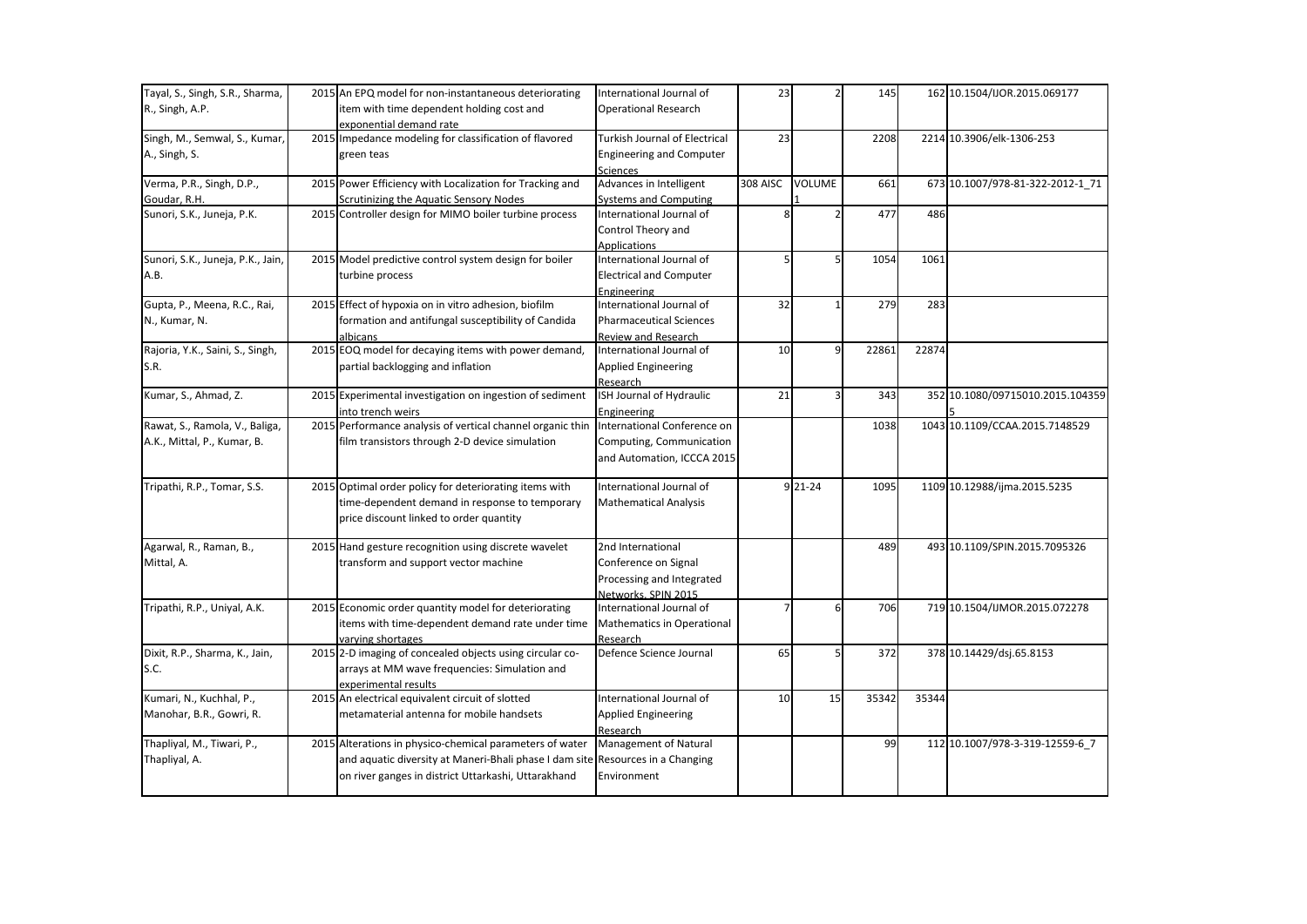| Kumar, V., Chaturvedi, N.,      | 2015 SONIC: Stability of nodes in cooperative caching for                       | Advances in Intelligent        | 332  |                          | 169   |       | 178 10.1007/978-81-322-2196-8 20  |
|---------------------------------|---------------------------------------------------------------------------------|--------------------------------|------|--------------------------|-------|-------|-----------------------------------|
| Kumar, P.                       | wireless network                                                                | <b>Systems and Computing</b>   |      |                          |       |       |                                   |
| Tayal, S., Singh, S.R., Sharma, | 2015 An inventory model for deteriorating items with                            | Uncertain Supply Chain         |      |                          | 69    |       | 86 10.5267/j.uscm.2014.8.003      |
| R.                              | seasonal products and an option of an alternative                               | Management                     |      |                          |       |       |                                   |
|                                 | market                                                                          |                                |      |                          |       |       |                                   |
| Tyagi, N., Chandramouli, A.B.   | 2015 Two stage flow shop scheduling model with                                  | Global Journal of Pure and     | 11   | $\mathsf{S}$             | 3425  | 3436  |                                   |
|                                 | transportation time and job block                                               | <b>Applied Mathematics</b>     |      |                          |       |       |                                   |
| Singh, A., Kumar, R., Tripathi, | 2015 Modeling & simulation for transformation                                   | International Journal of       | 10   | 10                       | 27101 | 27110 |                                   |
| R.P., Gaba, S.P., Singh, J.P.   | matrix, rotation matrix & remaining energy                                      | <b>Applied Engineering</b>     |      |                          |       |       |                                   |
|                                 |                                                                                 | Research                       |      |                          |       |       |                                   |
| Hasan, M.I., Kumar, S.          | 2015 Spectral efficiency evaluation for selection combining                     | International Journal of       |      | 3                        | 123   | 130   |                                   |
|                                 | diversity schemes under worst case of fading                                    | <b>Communication Networks</b>  |      |                          |       |       |                                   |
|                                 | scenario                                                                        | and Information Security       |      |                          |       |       |                                   |
| Verma, O.P., Kumar, S.,         | 2015 Analysis of hybrid temperature control for nonlinear                       | Advances in Intelligent        | 336  |                          | 103   |       | 121 10.1007/978-81-322-2220-0_9   |
| Manik, G.                       | continuous stirred tank reactor                                                 | <b>Systems and Computing</b>   |      |                          |       |       |                                   |
| Sharma, S., Singh, S.R., Ram,   | 2015 An EPQ model for deteriorating items with price                            | International Journal of       | 23   | $\overline{2}$           | 245   |       | 255 10.1504/IJOR.2015.069183      |
|                                 | sensitive demand and shortages                                                  | <b>Operational Research</b>    |      |                          |       |       |                                   |
| Kumar, A., Kumar, V., Pathak,   | 2015 Specific absorption rate due to variation in frequency Asian Journal of    |                                | ጸ    |                          | 120   | 124   |                                   |
| P.P.                            | on human body tissues near radio broadcasting                                   | Pharmaceutical and Clinical    |      |                          |       |       |                                   |
|                                 | antenna                                                                         | Research                       |      |                          |       |       |                                   |
| Goyal, A.K., Chauhan, A.,       | 2015 An EOQ inventory model with stock and selling price                        | International Journal of       | 11   |                          | 441   | 447   |                                   |
| Singh, S.R.                     | dependent demand rate, partial backlogging and                                  | Agricultural and Statistical   |      |                          |       |       |                                   |
|                                 | variable ordering cost                                                          | <b>Sciences</b>                |      |                          |       |       |                                   |
| Singh, R., Panchbhaiya, I.,     | 2015 Hybrid Encryption Scheme (HES): An approach for                            | Procedia Computer Science      | 48 C |                          | 51    |       | 57 10.1016/j.procs.2015.04.109    |
| Pandey, A., Goudar, R.H.        | transmitting secure data over internet                                          |                                |      |                          |       |       |                                   |
| Kumar, R., Rajak, K.K.,         | 2015 Sequence-based comparative study of classical swine Veterinary World       |                                | 8    | 9                        | 1059  |       | 1062 10.14202/vetworld.2015.1059- |
| Chandra, T., Muthuchelvan,      | fever virus genogroup 2.2 isolate with pestivirus                               |                                |      |                          |       |       | 1062                              |
| D., Saxena, A., Chaudhary, D.,  | reference strains                                                               |                                |      |                          |       |       |                                   |
| Kumar, A., Pandey, A.B.         |                                                                                 |                                |      |                          |       |       |                                   |
|                                 |                                                                                 |                                |      |                          |       |       |                                   |
| Sunori, S.K., Juneja, P.K.      | 2015 Multivariable controller design for lime kiln process                      | International Journal of       |      | $\overline{\phantom{a}}$ | 513   | 524   |                                   |
|                                 |                                                                                 | Control Theory and             |      |                          |       |       |                                   |
|                                 |                                                                                 | <b>Applications</b>            |      |                          |       |       |                                   |
| Anthwal, P., Thapliyal, M.,     | 2015 Genesis of Alzheimer's - Brain or blood: Are we                            | International Journal of       | 34   |                          | 65    | 79    |                                   |
| Palni, L.M.S., Thapliyal, A.    | looking at the right drug targets?                                              | <b>Pharmaceutical Sciences</b> |      |                          |       |       |                                   |
|                                 |                                                                                 | <b>Review and Research</b>     |      |                          |       |       |                                   |
| Jogdand, R.M., Goudar, R.H.,    | 2015 Enabling public verifiability and availability for secure Evolving Systems |                                | 6    |                          | 55    |       | 65 10.1007/s12530-013-9095-4      |
| Sayed, G.B., Dhamanekar,        | data storage in cloud computing                                                 |                                |      |                          |       |       |                                   |
| P.B                             |                                                                                 |                                |      |                          |       |       |                                   |
| Chauhan, A., Singh, A.P.        | 2015 A note on the inventory models for deteriorating                           | International Journal of       | 22   | $\overline{2}$           | 243   |       | 261 10.1504/IJOR.2015.067340      |
|                                 | items with Verhulst's model type demand rate                                    | <b>Operational Research</b>    |      |                          |       |       |                                   |
| Raj Kumar Patel, A., Rakesh     | 2015 Application of DWT and PDD for bearing fault                               | Journal of Electrical          | 15   | $\overline{4}$           | 139   | 144   |                                   |
| Thapliyal, B., Giri, C.V.K.     | diagnosis using vibration signal                                                | Engineering                    |      |                          |       |       |                                   |
| Tripathi, R.P., Singh, D.       | 2015 Inventory model with stock dependent demand and                            | International Journal of       | 21   |                          | 68    |       | 82 10.1504/IJISE.2015.070875      |
|                                 | different holding cost functions                                                | Industrial and Systems         |      |                          |       |       |                                   |
|                                 |                                                                                 | Engineering                    |      |                          |       |       |                                   |
| Tripathi, R.P., Singh, D.,      | 2015 Economic order quantity with linearly time                                 | Journal of Mathematics and     | 11   |                          | 21    |       | 28 10.3844/jmssp.2015.21.28       |
| Mishra, T.                      | dependent demand rate and shortages                                             | Statistics                     |      |                          |       |       |                                   |
|                                 |                                                                                 |                                |      |                          |       |       |                                   |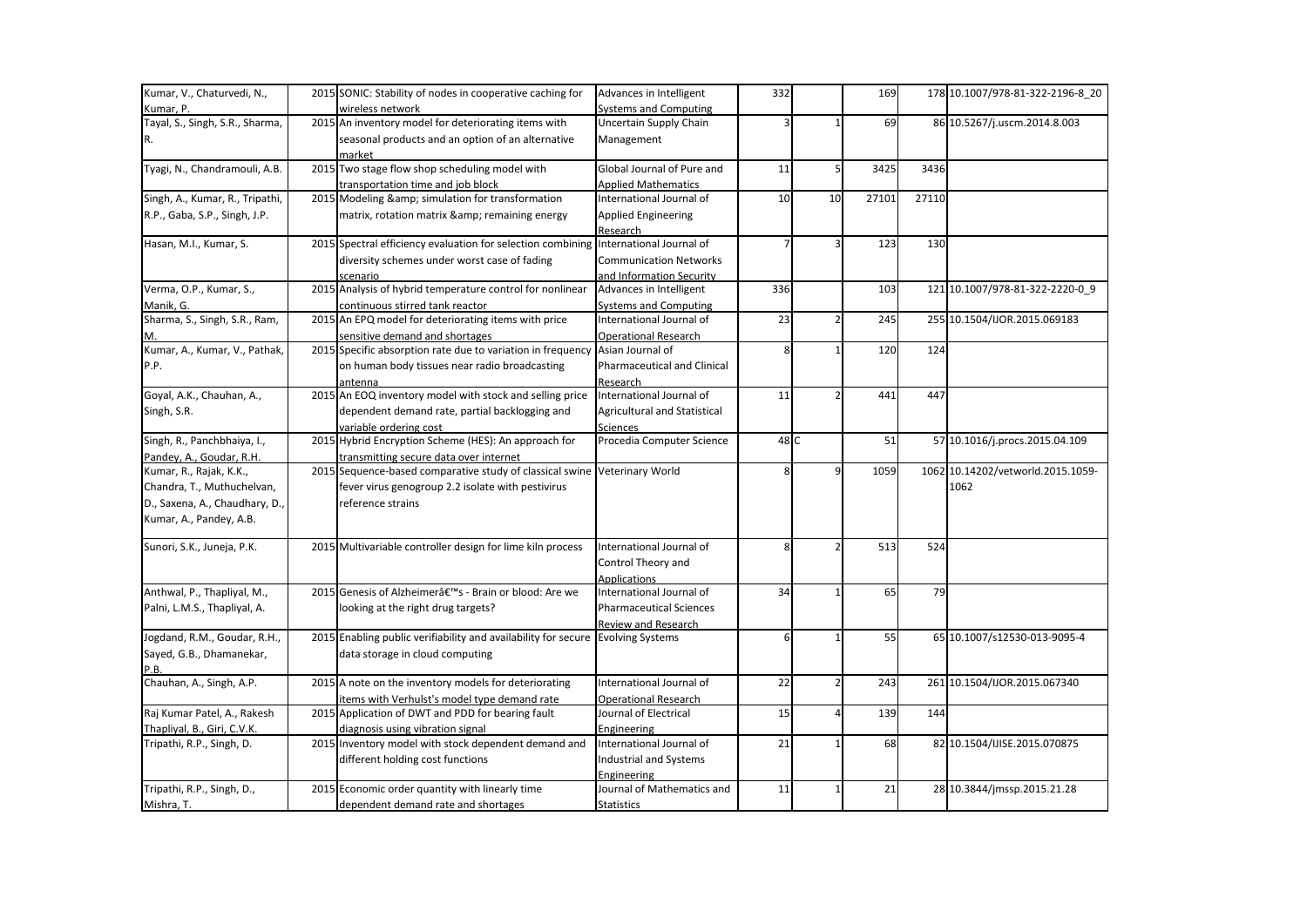| Hasan, M.I., Kumar, S.           | 2015 Average channel capacity evaluation for selection                 | International Journal of           |    |                   | 69   | 79   |                                 |
|----------------------------------|------------------------------------------------------------------------|------------------------------------|----|-------------------|------|------|---------------------------------|
|                                  | combining diversity schemes over Nakagami-0.5                          | <b>Communication Networks</b>      |    |                   |      |      |                                 |
|                                  | fading channels                                                        | and Information Security           |    |                   |      |      |                                 |
| Maheshwari, B.K., Emani, P.K.    | 2015 Three-dimensional nonlinear seismic analysis of pile              | International Journal of           | 15 | 3                 |      |      | 10.1061/(ASCE)GM.1943-          |
|                                  | groups using FE-CIFECM coupling in a hybrid domain                     | Geomechanics                       |    |                   |      |      | 5622.0000335                    |
|                                  | and HISS plasticity model                                              |                                    |    |                   |      |      |                                 |
| Goel, R., Singh, A.P., Sharma,   | 2015 Supply chain model with stock dependent demand,                   | International Journal of           |    | $\overline{2}$    | 156  |      | 177 10.1504/IJMOR.2015.068290   |
| R.                               | quadratic rate of deterioration with allowable                         | <b>Mathematics in Operational</b>  |    |                   |      |      |                                 |
|                                  | shortage                                                               | Research                           |    |                   |      |      |                                 |
| Kharola, A., Patil, P.           | 2015 Control of double inverted pendulum (DIP) using                   | 2014 IEEE International            |    |                   | 287  |      | 295 10.1109/ICCIC.2014.7238361  |
|                                  | fuzzy hybrid adaptive neuro controller                                 | Conference on                      |    |                   |      |      |                                 |
|                                  |                                                                        | <b>Computational Intelligence</b>  |    |                   |      |      |                                 |
|                                  |                                                                        | and Computing Research,            |    |                   |      |      |                                 |
|                                  |                                                                        | IEEE ICCIC 2014                    |    |                   |      |      |                                 |
| Khanna, U., Madan, P.            | 2015 Do corporate governance practices differ across                   | Corporate Ownership and            |    | <b>12 2 CONT4</b> | 435  | 442  |                                 |
|                                  | different market capitalization of the firms: Some                     | Control                            |    |                   |      |      |                                 |
|                                  | empirical findings from India?                                         |                                    |    |                   |      |      |                                 |
| Aarya, D., Sharma, V.            | 2015 An optimal policy for Weibull deteriorating items                 | Global Journal of Pure and         | 11 | 5                 | 3275 | 3285 |                                 |
|                                  | with power demand pattern and permissible delay on Applied Mathematics |                                    |    |                   |      |      |                                 |
|                                  | payments                                                               |                                    |    |                   |      |      |                                 |
| Tripathi, R.P., Pandey, H.S.     | 2015 Inventory model with weibull time-dependent                       | Uncertain Supply Chain             | 3  | 4                 | 321  |      | 332 10.5267/j.uscm.2015.6.003   |
|                                  | demand rate and completely backlogged permissible Management           |                                    |    |                   |      |      |                                 |
|                                  | delay in payments                                                      |                                    |    |                   |      |      |                                 |
| Sikander, A., Rajendra           | 2015 A novel order reduction method using cuckoo search                | <b>IETE Journal of Research</b>    | 61 | $\overline{2}$    | 83   |      | 90 10.1080/03772063.2015.100939 |
| Prasad, B.                       | algorithm                                                              |                                    |    |                   |      |      |                                 |
| Anthwal, P., Semwal, P.,         | 2015 Azadirachtin, cardiofolioside, and kutkin can be vital            | Asian Journal of                   | 8  |                   | 108  | 112  |                                 |
| Kapoor, T., Thapliyal, M.,       | phytochemicals for the modulation of secretase                         | <b>Pharmaceutical and Clinical</b> |    |                   |      |      |                                 |
| Thapliyal, A.                    | enzymes for the treatment of alzheimer's: An in-                       | Research                           |    |                   |      |      |                                 |
|                                  | silico analysis                                                        |                                    |    |                   |      |      |                                 |
| Joshi, A., Sharma, A., Pandey,   | 2015 Physico-chemical properties of Perilla frutescens                 | Der Pharma Chemica                 |    | 5                 | 35   | 41   |                                 |
| D.P., Bachheti, R.K.             | seeds                                                                  |                                    |    |                   |      |      |                                 |
| Kumar, M., Aarya, D.D.,          | 2015 A deteriorating inventory model with inflation and                | Global Journal of Pure and         | 11 | 4                 | 2427 | 2440 |                                 |
| Kumar, R.                        | trade-credit period under power pattern demand                         | <b>Applied Mathematics</b>         |    |                   |      |      |                                 |
|                                  | rate                                                                   |                                    |    |                   |      |      |                                 |
| Shukla, H.S., Tripathi, R.P.,    | 2015 Inventory model for deteriorating items with                      | Journal of Applied                 | 10 | $\overline{2}$    | 135  | 147  |                                 |
| Yadav, S.K., Shukla, V.          | quadratic time-dependent demand rate and                               | <b>Probability and Statistics</b>  |    |                   |      |      |                                 |
|                                  | composed shortages                                                     |                                    |    |                   |      |      |                                 |
| Dhiman, N., Awasthi, M.K.,       | 2015 Pressure corrections in the potential flow analysis of            | Gazi University Journal of         | 28 |                   | 45   | 57   |                                 |
| Chauhan, S.                      | electrohydrodynamics Kelvin-Helmholtz instability of                   | Science                            |    |                   |      |      |                                 |
|                                  | cylindrical interface through porous media                             |                                    |    |                   |      |      |                                 |
| Tripathi, R.P., Singh, H., Sang, | 2015 optimal ordering policy with stock-dependent                      | Journal of Mathematics and         | 11 | 3                 | 75   |      | 87 10.3844/jmssp.2015.75.87     |
| N.                               | demand rate under retailer's two stages trade credit                   | <b>Statistics</b>                  |    |                   |      |      |                                 |
|                                  | financing using Discounted Cash Flow (DCF) approach                    |                                    |    |                   |      |      |                                 |
|                                  |                                                                        |                                    |    |                   |      |      |                                 |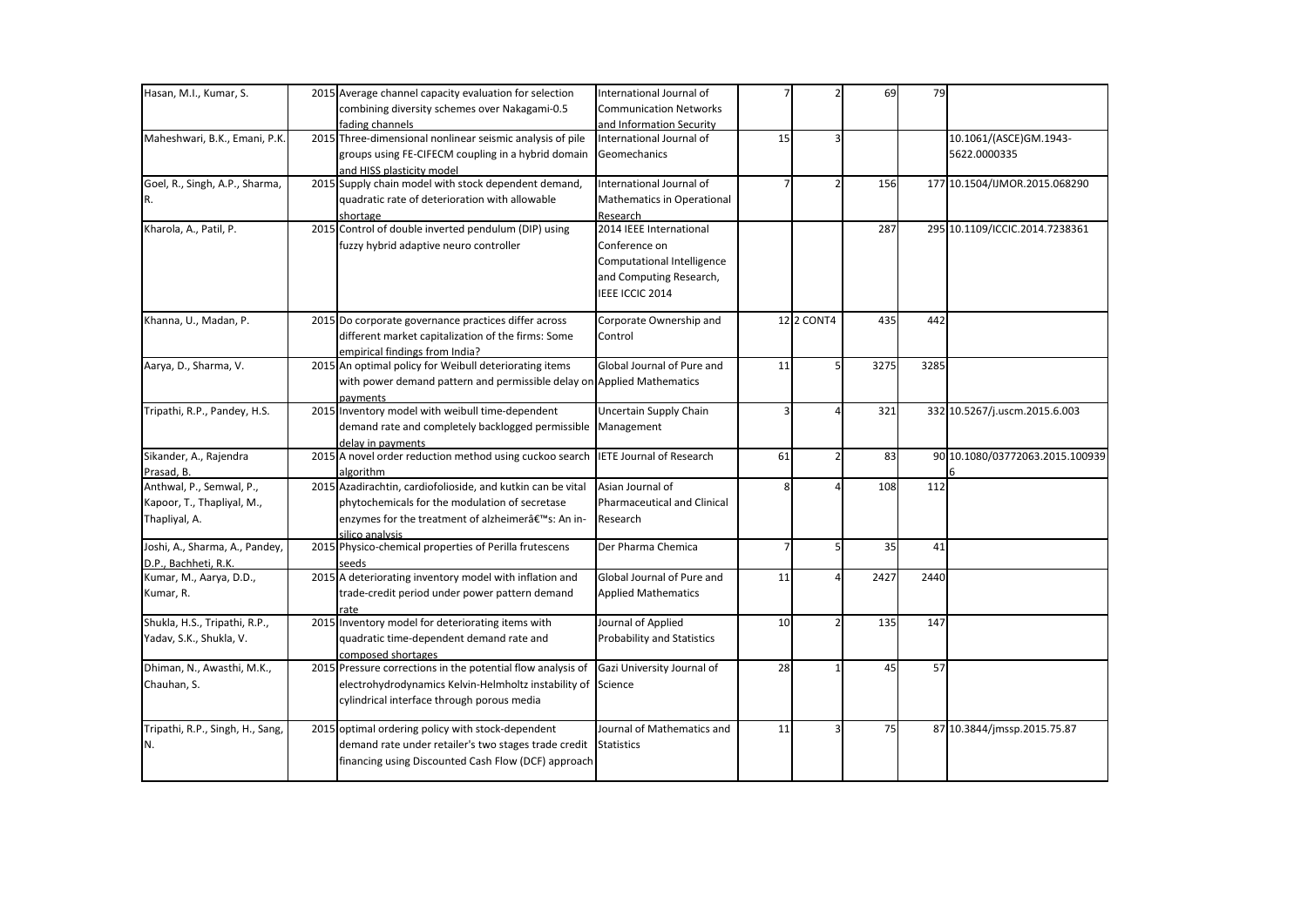| Chalak, H.D., Chakrabarti, A., | 2015 Stability analysis of laminated soft core sandwich     | <b>Mechanics of Advanced</b>      | 22   | 11           | 897          |      | 907 10.1080/15376494.2013.874061    |
|--------------------------------|-------------------------------------------------------------|-----------------------------------|------|--------------|--------------|------|-------------------------------------|
| Sheikh, A.H., Iqbal, M.A.      | plates using higher order zig-zag plate theory              | <b>Materials and Structures</b>   |      |              |              |      |                                     |
| Joshi, A., Wazid, M., Goudar,  | 2015 An efficient cryptographic scheme for text message     | Procedia Computer Science         | 48 C |              | 360          |      | 366 10.1016/j.procs.2015.04.194     |
| R.H.                           | protection against brute force and cryptanalytic            |                                   |      |              |              |      |                                     |
|                                | attacks                                                     |                                   |      |              |              |      |                                     |
| Tyagi, N., Abedi, M.,          | 2015 A new heuristic algorithm for minimization of total    | Global Journal of Pure and        | 11   |              | 2601         | 2614 |                                     |
| Chandramouli, A.B., Zarook,    | cost including customer's waiting cost and                  | <b>Applied Mathematics</b>        |      |              |              |      |                                     |
| IY.                            | machine setup cost for sequence dependent jobs on           |                                   |      |              |              |      |                                     |
|                                | a single processor using GA                                 |                                   |      |              |              |      |                                     |
| Rawal, D.K., Ram, M., Singh,   | 2015 Study of reliability measures of a local area network  | International Journal of          | 32   |              | 97           |      | 111 10.1108/IJQRM-07-2011-0102      |
| V.V.                           | via copula linguistics approach                             | <b>Quality and Reliability</b>    |      |              |              |      |                                     |
|                                |                                                             | Management                        |      |              |              |      |                                     |
| Sharma, A., Goyal, T., Pilli,  | 2015 A Secure Hybrid Cloud Enabled architecture for         | IEEE World Forum on               |      |              | 274          |      | 279 10.1109/WF-IoT.2015.7389065     |
| E.S., Mazumdar, A.P., Govil,   | Internet of Things                                          | Internet of Things, WF-IoT        |      |              |              |      |                                     |
| M.C., Joshi, R.C.              |                                                             | 2015 - Proceedings                |      |              |              |      |                                     |
| Zhu, F., Bosch, M., Khanna,    | 2015 Multiple hypotheses image segmentation and             | <b>IEEE Journal of Biomedical</b> | 19   |              | 377          |      | 388 10.1109/JBHI.2014.2304925       |
| N., Boushey, C.J., Delp, E.J.  | classification with application to dietary assessment       | and Health Informatics            |      |              |              |      |                                     |
| Kumar, B., Kaushik, B.K.,      | 2014 Design and analysis of noise margin, write ability and | Microelectronics Reliability      | 54   | 12           | 2801         |      | 2812 10.1016/j.microrel.2014.08.012 |
| Negi, Y.S.                     | read stability of organic and hybrid 6-T SRAM cell          |                                   |      |              |              |      |                                     |
| Mittal, P., Negi, Y.S., Singh, | 2014 Impact of source and drain contact thickness on the    | Journal of Semiconductors         | 35   | 12           |              |      | 10.1088/1674-                       |
|                                | performance of organic thin film transistors                |                                   |      |              |              |      | 4926/35/12/124002                   |
| Singh, B.M., Mittal, A.,       | 2014 A novel method for straightening curved text-lines in  | Eurasip Journal on Image          | 2014 | $\mathbf{1}$ | $\mathbf{1}$ |      | 8 10.1186/1687-5281-2014-36         |
| Ghosh. D.                      | stylistic documents                                         | and Video Processing              |      |              |              |      |                                     |
| Rani, A., Kumar, A., Lal, A.,  | 2014 Cellular mechanisms of cadmium-induced toxicity: A     | International Journal of          | 24   | 4            | 378          |      | 399 10.1080/09603123.2013.835032    |
| Pant, M.                       | review                                                      | <b>Environmental Health</b>       |      |              |              |      |                                     |
|                                |                                                             | Research                          |      |              |              |      |                                     |
| Choudhury, P.R., Wats, N.,     | 2014 Automated process for assessment of learners           | 2014 IEEE 8th International       |      |              | 281          |      | 285 10.1109/ISCO.2014.7103960       |
| Jaiswal, R., Goudar, R.H.      | programming assignments                                     | Conference on Intelligent         |      |              |              |      |                                     |
|                                |                                                             | Systems and Control: Green        |      |              |              |      |                                     |
|                                |                                                             | <b>Challenges and Smart</b>       |      |              |              |      |                                     |
|                                |                                                             | Solutions, ISCO 2014 -            |      |              |              |      |                                     |
| Singh, S., Parkash, B.,        | 2014 Do stable isotopes in carbonate cement of Mio-         | Proceedings<br>Palaeogeography,   | 399  |              | 363          |      | 372 10.1016/j.palaeo.2014.02.002    |
| Awasthi, A.K., Kumar, S.       | Pleistocene Himalayan sediments record                      | Palaeoclimatology,                |      |              |              |      |                                     |
|                                | paleoecological and paleoclimatic changes?                  | Palaeoecology                     |      |              |              |      |                                     |
| Harbola, A., Harbola, J.,      | 2014 Improved intrusion detection in DDoS applying          | Proceedings - 2014 6th            |      |              | 840          |      | 845 10.1109/CICN.2014.179           |
| Vaisla, K.S.                   | feature selection using Rank & Score of                     | International Conference on       |      |              |              |      |                                     |
|                                | attributes in KDD-99 Data Set                               | Computational Intelligence        |      |              |              |      |                                     |
|                                |                                                             | and Communication                 |      |              |              |      |                                     |
|                                |                                                             | Networks, CICN 2014               |      |              |              |      |                                     |
| Goyal, K., Panwar, R.,         | 2014 Evaluation of IQM's effectiveness for cell phone       | 2014 International                |      |              |              |      | 10.1109/ICPCES.2014.7062829         |
| Khanna, N.                     | identification using captured videos and images             | Conference on Power,              |      |              |              |      |                                     |
|                                |                                                             | <b>Control and Embedded</b>       |      |              |              |      |                                     |
|                                |                                                             | Systems, ICPCES 2014              |      |              |              |      |                                     |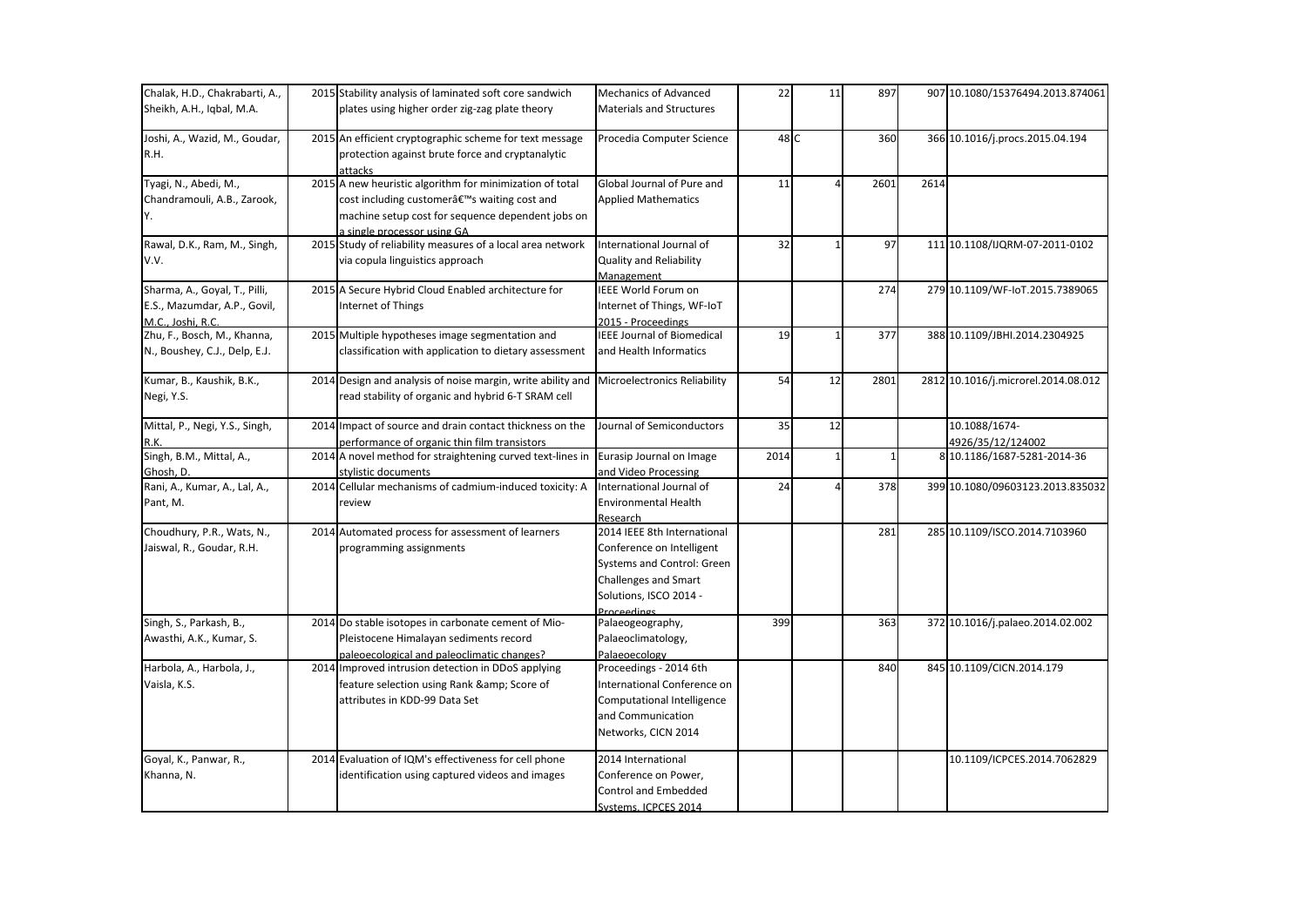| Panwar, R., Goyal, K., Pandey,  | 2014 Imaging system for classification of local flora of                 | 2014 International             |      |    |     |     | 10.1109/ICPCES.2014.7062815    |
|---------------------------------|--------------------------------------------------------------------------|--------------------------------|------|----|-----|-----|--------------------------------|
| N., Khanna, N.                  | Uttarakhand region                                                       | Conference on Power,           |      |    |     |     |                                |
|                                 |                                                                          | <b>Control and Embedded</b>    |      |    |     |     |                                |
|                                 |                                                                          | Systems, ICPCES 2014           |      |    |     |     |                                |
| Manchanda, D., Goyal, P.,       | 2014 An online feedback system for anonymous and                         | 2014 International             |      |    |     |     | 10.1109/ICPCES.2014.7062828    |
| Khanna, N.                      | credible feedback identification                                         | Conference on Power,           |      |    |     |     |                                |
|                                 |                                                                          | <b>Control and Embedded</b>    |      |    |     |     |                                |
|                                 |                                                                          | Systems, ICPCES 2014           |      |    |     |     |                                |
| Ahmad, Z., Khanna, N., Kerr,    | 2014 A mobile phone user interface for image-based                       | Proceedings of SPIE - The      | 9030 |    |     |     | 10.1117/12.2041334             |
| D.A., Boushey, C.J., Delp, E.J. | dietary assessment                                                       | International Society for      |      |    |     |     |                                |
|                                 |                                                                          | <b>Optical Engineering</b>     |      |    |     |     |                                |
| Saini, S., Lal, A.K., Kumar, S. | 2014 Equilibrium Structure of Rotationally and Tidally                   | Astrophysics                   | 57   |    | 119 |     | 129 10.1007/s10511-014-9319-8  |
|                                 | Distorted Prasad Model Including the Effect of Mass                      |                                |      |    |     |     |                                |
|                                 | Variation Inside the Star                                                |                                |      |    |     |     |                                |
| Gupta, S., Khare, R., Rai, H.,  | 2014 Influence of macro-scale environmental variables on                 | Mycosphere                     |      |    | 229 |     | 243 10.5943/mycosphere/5/1/12  |
| Upreti, D.K., Gupta, R.K.,      | diversity and distribution pattern of lichens in                         |                                |      |    |     |     |                                |
| Sharma, P.K., Srivastava, K.,   | Badrinath valley, Western Himalaya                                       |                                |      |    |     |     |                                |
| Bhattacharva. P.                |                                                                          |                                |      |    |     |     |                                |
| Semwal, S., Shah, G., Prasad,   | 2014 Identification residential appliance using NIALM                    | 2014 IEEE International        |      |    |     |     | 10.1109/PEDES.2014.7041965     |
| R.S.                            |                                                                          | Conference on Power            |      |    |     |     |                                |
|                                 |                                                                          | Electronics, Drives and        |      |    |     |     |                                |
|                                 |                                                                          |                                |      |    |     |     |                                |
|                                 |                                                                          | Energy Systems, PEDES 2014     |      |    |     |     |                                |
| Prasad, R.S., Semwal, S.        | 2014 Multi point sensing (MPS): A solution for resolving                 | 2014 IEEE International        |      |    |     |     | 10.1109/PEDES.2014.7042066     |
|                                 | complexity in NIALM applications for Indian domestic Conference on Power |                                |      |    |     |     |                                |
|                                 | consumers                                                                | Electronics, Drives and        |      |    |     |     |                                |
|                                 |                                                                          | Energy Systems, PEDES 2014     |      |    |     |     |                                |
|                                 |                                                                          |                                |      |    |     |     |                                |
| Patel, G.K., Gupta, A.K.,       | 2014 Purification and physicochemical characterization of                | Protein and Peptide Letters    | 21   |    | 108 | 114 |                                |
| Gupta, A., Mishra, M., Singh,   | a trypsin inhibitor from cassia absus linn                               |                                |      |    |     |     |                                |
| P.K., Saxena, A.K., Sharma,     |                                                                          |                                |      |    |     |     |                                |
| A.K.                            |                                                                          |                                |      |    |     |     |                                |
| Pande, V., Ali, S.M., Kumar,    | 2014 Automated first aid and medication system for burn                  | Souvenir of the 2014 IEEE      |      |    | 623 |     | 627 10.1109/IAdCC.2014.6779396 |
| S., Goyal, P.                   | victims                                                                  | <b>International Advance</b>   |      |    |     |     |                                |
|                                 |                                                                          | Computing Conference, IACC     |      |    |     |     |                                |
|                                 |                                                                          | 2014                           |      |    |     |     |                                |
| Mehta, S., Vishnoi, A., Gupta,  | 2014 Development of a multi-component CAD model of                       | 2014 International             |      |    | 146 |     | 151 10.1109/MedCom.2014.700599 |
| Α.                              | human elbow structure                                                    | Conference on Medical          |      |    |     |     |                                |
|                                 |                                                                          | Imaging, m-Health and          |      |    |     |     |                                |
|                                 |                                                                          | <b>Emerging Communication</b>  |      |    |     |     |                                |
|                                 |                                                                          | Systems, MedCom 2014           |      |    |     |     |                                |
| Pant, M., Lal, A., Rani, A.     | 2014 Hippophae salicifolia d don-a plant with multifarious               | International Journal of       | 6    | 11 | 37  | 40  |                                |
|                                 | benefits                                                                 | Pharmacy and                   |      |    |     |     |                                |
|                                 |                                                                          | <b>Pharmaceutical Sciences</b> |      |    |     |     |                                |
| Nagiya, K., Ram, M.             | 2014 Performance evaluation of a computer workstation                    | Journal of Engineering         | 9    |    | 91  | 103 |                                |
|                                 | under ring topology                                                      | Science and Technology         |      |    |     |     |                                |
|                                 |                                                                          |                                |      |    |     |     |                                |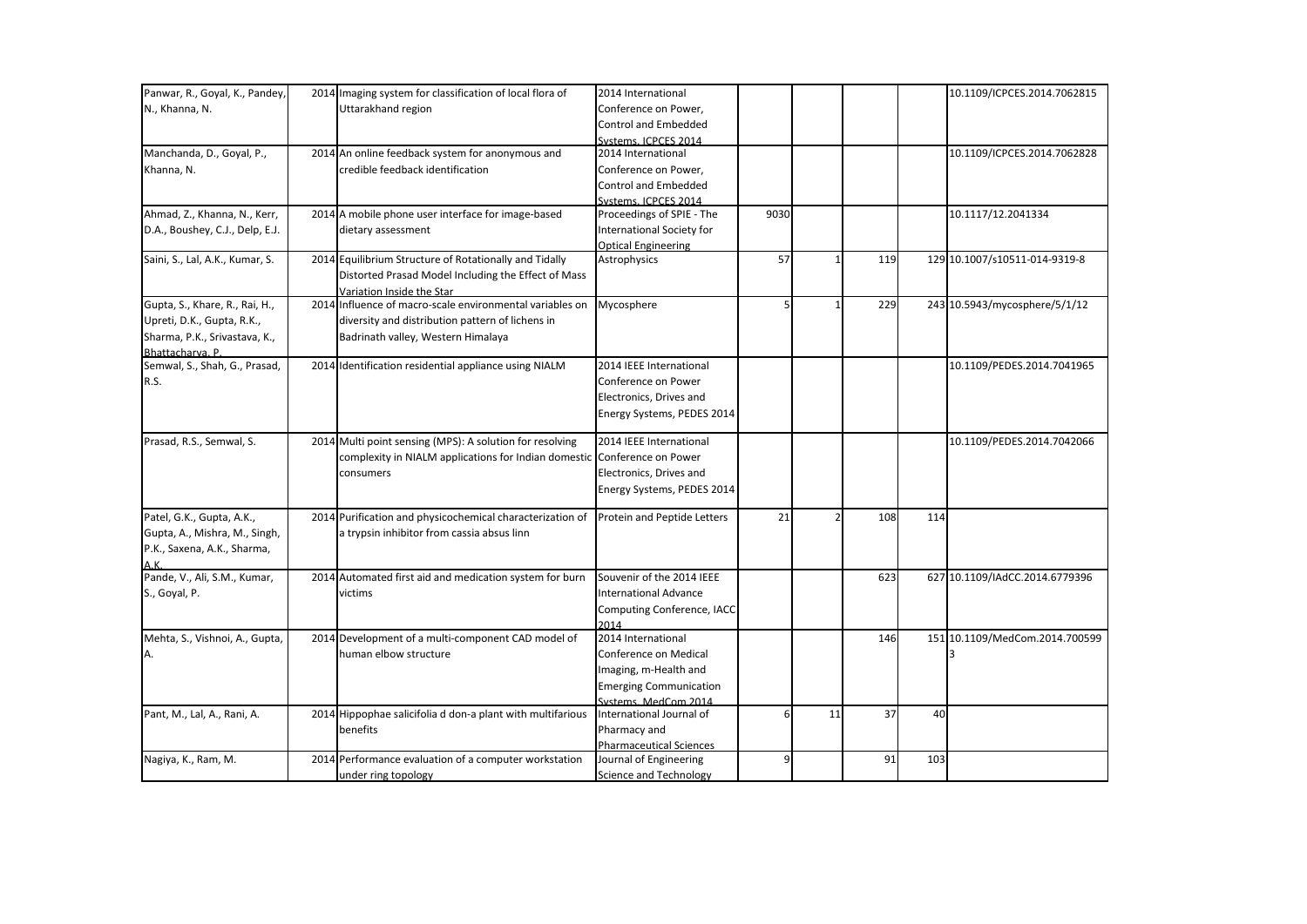| Dobhal, D.C., Dimri, S.C.       | 2014 Design and implementation of TCP friendly, end-to-<br>end, layered solution for mobile ad hoc networks | International Journal of<br><b>Applied Engineering</b> | 9   | 21 | 10249        | 10262 |                                   |
|---------------------------------|-------------------------------------------------------------------------------------------------------------|--------------------------------------------------------|-----|----|--------------|-------|-----------------------------------|
|                                 | (MANET)                                                                                                     | Research                                               |     |    |              |       |                                   |
| Aggarwal, R., Singh, S., Roul,  | 2014 Cellphone identification using noise estimates from                                                    | International Conference on                            |     |    | 1218         |       | 1222 10.1109/ICCSP.2014.6950045   |
| A.K., Khanna, N.                | recorded audio                                                                                              | Communication and Signal                               |     |    |              |       |                                   |
|                                 |                                                                                                             |                                                        |     |    |              |       |                                   |
|                                 |                                                                                                             | Processing, ICCSP 2014 -                               |     |    |              |       |                                   |
| Semwal, S., Prasad, R.S.,       | 2014 Identifying appliances using NIALM with minimum                                                        | <b>Proceedings</b><br>International Journal of         |     | 6  | 909          | 922   |                                   |
|                                 | features                                                                                                    |                                                        |     |    |              |       |                                   |
| Juneja, P.                      |                                                                                                             | <b>Electrical and Computer</b>                         |     |    |              |       |                                   |
| Batra, R., Sharma, S.,          | 2014 Efficiently denoising SMS text for FAQ retrieval                                                       | Engineering<br>2014 International                      |     |    |              |       | 10.1109/ICDMIC.2014.6954237       |
|                                 |                                                                                                             | Conference on Data Mining                              |     |    |              |       |                                   |
| Shrivastav, A., Goyal, P.       |                                                                                                             |                                                        |     |    |              |       |                                   |
|                                 |                                                                                                             | and Intelligent Computing,                             |     |    |              |       |                                   |
| Choudhary, R., Raina, N.,       | 2014 An integrated approach to Content Based Image                                                          | ICDMIC 2014<br>Proceedings of the 2014                 |     |    | 2404         |       | 2410 10.1109/ICACCI.2014.6968394  |
| Chaudhary, N., Chauhan, R.,     | Retrieval                                                                                                   | International Conference on                            |     |    |              |       |                                   |
|                                 |                                                                                                             |                                                        |     |    |              |       |                                   |
| Goudar, R.H.                    |                                                                                                             | Advances in Computing,                                 |     |    |              |       |                                   |
|                                 |                                                                                                             | Communications and                                     |     |    |              |       |                                   |
|                                 |                                                                                                             | Informatics, ICACCI 2014                               |     |    |              |       |                                   |
| Agarwal, J., Sharma, N.,        | 2014 Semantic search in E-tourism services: Making data                                                     | Advances in Intelligent                                | 236 |    | 811          |       | 820 10.1007/978-81-322-1602-5 86  |
| Kumar, P., Parshav, V.,         | compilation easier                                                                                          | <b>Systems and Computing</b>                           |     |    |              |       |                                   |
| Srivastava, A., Rathore, R.,    |                                                                                                             |                                                        |     |    |              |       |                                   |
| Goudar, R.H.                    |                                                                                                             |                                                        |     |    |              |       |                                   |
| Jain, R., Rawat, A.,            | 2014 Imaging techniques for secure photography using                                                        | 2014 Recent Advances in                                |     |    |              |       | 10.1109/RAECS.2014.6799590        |
| Chaudhary, V., Sharma, J.,      | dual camera                                                                                                 | Engineering and                                        |     |    |              |       |                                   |
| Khanna, N.                      |                                                                                                             | Computational Sciences,                                |     |    |              |       |                                   |
|                                 |                                                                                                             | <b>RAECS 2014</b>                                      |     |    |              |       |                                   |
| Katal, A., Wazid, M., Sachan,   | 2014 Effective clustering technique for selecting cluster                                                   | Proceedings - 2013                                     |     |    | $\mathbf{1}$ |       | 6 10.1109/ICMIRA.2013.8           |
| R.S., Singh, D.P., Goudar, R.H. | heads and super cluster head in MANET                                                                       | International Conference on                            |     |    |              |       |                                   |
|                                 |                                                                                                             | Machine Intelligence                                   |     |    |              |       |                                   |
|                                 |                                                                                                             | Research and Advancement,                              |     |    |              |       |                                   |
|                                 |                                                                                                             | ICMIRA 2013                                            |     |    |              |       |                                   |
|                                 |                                                                                                             |                                                        |     |    |              |       |                                   |
| Sharma, V., Mendiratta, G.      | 2014 Harmonic analysis of CSI-fed induction motor drive                                                     | 2014 International                                     |     |    | 321          |       | 325 10.1109/IndiaCom.2014.682815  |
|                                 |                                                                                                             | Conference on Computing                                |     |    |              |       |                                   |
|                                 |                                                                                                             | for Sustainable Global                                 |     |    |              |       |                                   |
|                                 |                                                                                                             | Development, INDIACom                                  |     |    |              |       |                                   |
|                                 |                                                                                                             | 2014                                                   |     |    |              |       |                                   |
| Thapliyal, A., Verma, R.,       | 2014 Small G proteins dexras1 and RHES and their role in                                                    | International Journal of Cell                          |     |    |              |       | 10.1155/2014/308535               |
| Kumar, N.                       | pathophysiological processes                                                                                | Biology                                                |     |    |              |       |                                   |
| Kumar, A., Jaiswal, H.,         | 2014 Dynamic vibration characteristics analysis of truck                                                    | Procedia Engineering                                   | 97  |    | 1107         |       | 1115 10.1016/j.proeng.2014.12.389 |
| Ahmad, F., Patil, P.P.          | transmission gearbox casing with fixed constraint of                                                        |                                                        |     |    |              |       |                                   |
|                                 | vehicle frame based on FEA                                                                                  |                                                        |     |    |              |       |                                   |
| Ram, M., Manglik, M.            | 2014 Stochastic behaviour analysis of a Markov model                                                        | International Journal of                               | 5   |    | 686          |       | 699 10.1007/s13198-014-0234-5     |
|                                 | under multi-state failures                                                                                  | <b>Systems Assurance</b>                               |     |    |              |       |                                   |
|                                 |                                                                                                             | Engineering and                                        |     |    |              |       |                                   |
|                                 |                                                                                                             | Management                                             |     |    |              |       |                                   |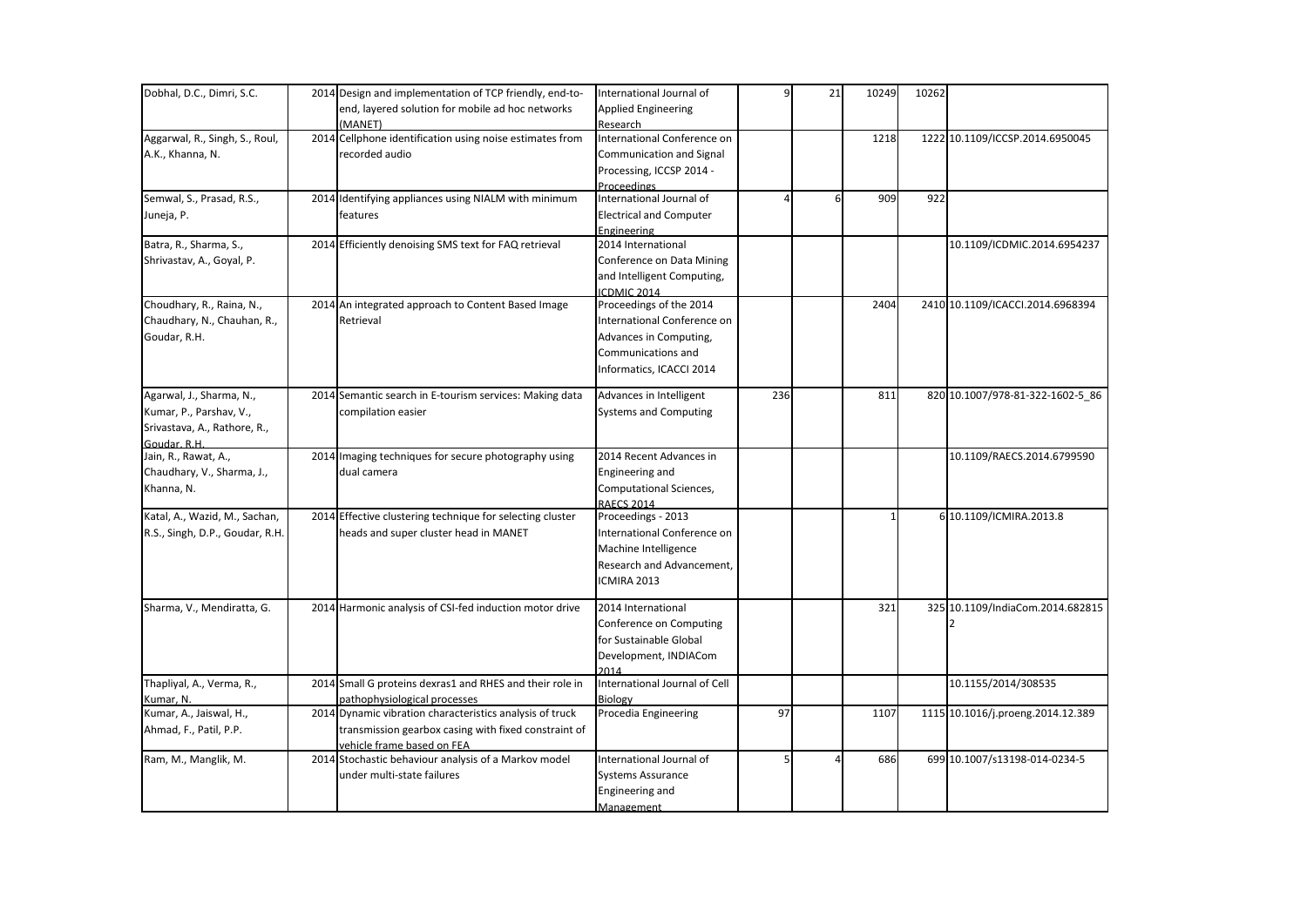| Kumar, A., Jaiswal, H., Patil,   | 2014 FEM simulation based computation of natural            | International Review on                     |     | 900        | 905        |                                  |
|----------------------------------|-------------------------------------------------------------|---------------------------------------------|-----|------------|------------|----------------------------------|
| P.P.                             | frequencies and mode shapes of loose transmission           | <b>Modelling and Simulations</b>            |     |            |            |                                  |
|                                  | gearbox casing                                              |                                             |     |            |            |                                  |
| Anand, J., Rai, N.               | 2014 Environmental impacts of green tea (Camellia           | Ecology, Environment and                    | 20  | <b>S15</b> | <b>S23</b> |                                  |
|                                  | sinensis) cultivation and its preventive measures: A        | Conservation                                |     |            |            |                                  |
|                                  | review                                                      |                                             |     |            |            |                                  |
| Sharma, V., Panwar, C.           | 2014 Comparative analysis of PV FED DC-DC converters        | Proceeding of the IEEE                      |     |            |            | 10.1109/ICGCCEE.2014.6922349     |
|                                  |                                                             | International Conference on                 |     |            |            |                                  |
|                                  |                                                             | Green Computing,                            |     |            |            |                                  |
|                                  |                                                             | Communication and                           |     |            |            |                                  |
|                                  |                                                             | Electrical Engineering,                     |     |            |            |                                  |
| Bijalwan, P., Mittal, R.,        | 2014 Stability analysis of classifiers for leaf recognition | ICGCCFF 2014<br>International Conference on |     | 657        |            | 661 10.1109/ICCSP.2014.6949924   |
| Choudhary, S., Bajaj, S.,        | using shape features                                        | Communication and Signal                    |     |            |            |                                  |
| Khanna, N.                       |                                                             | Processing, ICCSP 2014 -                    |     |            |            |                                  |
|                                  |                                                             | Proceedings                                 |     |            |            |                                  |
| Rawat, S., Singh, S., Gaur, K.   | 2014 Load frequency control of a hybrid renewable power     | Proceedings of 6th IEEE                     |     |            |            | 10.1109/34084POWERI.2014.71      |
|                                  | system with fuel cell system                                | Power India International                   |     |            |            | 17634                            |
|                                  |                                                             | Conference, PIICON 2014                     |     |            |            |                                  |
| Kumar, A., Patil, P.P.           | 2014 Dynamic vibration analysis of heavy vehicle truck      | Journal of Engineering                      |     | 66         | 72         |                                  |
|                                  | transmission gearbox housing using FEA                      | Science and Technology                      |     |            |            |                                  |
|                                  |                                                             | Review                                      |     |            |            |                                  |
| Chandna, R., Ram, M.             | 2014 Fuzzy reliability modeling in the system failure rates | International Journal of                    | 5   | 245        |            | 251 10.1007/s13198-013-0152-y    |
|                                  | merit context                                               | Systems Assurance                           |     |            |            |                                  |
|                                  |                                                             | Engineering and                             |     |            |            |                                  |
|                                  |                                                             | Management                                  |     |            |            |                                  |
| Sinha, P.K., Joshi, P., Pundir,  | 2014 Enhanced single-pass algorithm for efficient indexing  | Advances in Intelligent                     | 243 | 1195       |            | 1200 10.1007/978-81-322-1665-    |
| P., Negi, M., Goudar, R.H.       | using hashing in map reduce paradigm                        | Systems and Computing                       |     |            |            | $0_123$                          |
|                                  |                                                             |                                             |     |            |            |                                  |
| Raina, N., Roshi, N., Chauhan,   | 2014 A fused features approach on Content-Based Image       | Proceedings of the 2014                     |     | 2436       |            | 2442 10.1109/ICACCI.2014.6968407 |
| R., Goudar, R.H.                 | Retrieval based on Fuzzy rule-set                           | International Conference on                 |     |            |            |                                  |
|                                  |                                                             | Advances in Computing,                      |     |            |            |                                  |
|                                  |                                                             | Communications and                          |     |            |            |                                  |
|                                  |                                                             | Informatics, ICACCI 2014                    |     |            |            |                                  |
| Joshi, A., Tewari, K., Pant, B., | 2014 "Eco-computationâ€. A step towards more                | Advances in Intelligent                     | 236 | 983        |            | 991 10.1007/978-81-322-1602-     |
| Goudar, R.H.                     | friendly green computing                                    | <b>Systems and Computing</b>                |     |            |            | 5 104                            |
| Katal, A., Wazid, M., Goudar,    | 2014 Efficient protocol prediction algorithm for MANET      | Advances in Intelligent                     | 236 | 419        |            | 428 10.1007/978-81-322-1602-5_45 |
| R.H.                             | multimedia transmission under JF periodic dropping          | <b>Systems and Computing</b>                |     |            |            |                                  |
|                                  | attack                                                      |                                             |     |            |            |                                  |
| Raveendhra, D., Ul Zaman,        | 2014 FPGA controlled high gain bi-directional DC-DC         | Proceedings of the 2014 IEEE                |     | 300        |            | 305 10.1109/ICEES.2014.6924185   |
| P.R., Govind, K.                 | converter (BDC) for energy storage of solar power           | 2nd International                           |     |            |            |                                  |
|                                  |                                                             | Conference on Electrical                    |     |            |            |                                  |
|                                  |                                                             | Energy Systems, ICEES 2014                  |     |            |            |                                  |
|                                  |                                                             |                                             |     |            |            |                                  |
| Gupta, A.                        | 2014 A review on sonic crystal, its applications and        | <b>Acoustical Physics</b>                   | 60  | 223        |            | 234 10.1134/S1063771014020080    |
|                                  | numerical analysis techniques                               |                                             |     |            |            |                                  |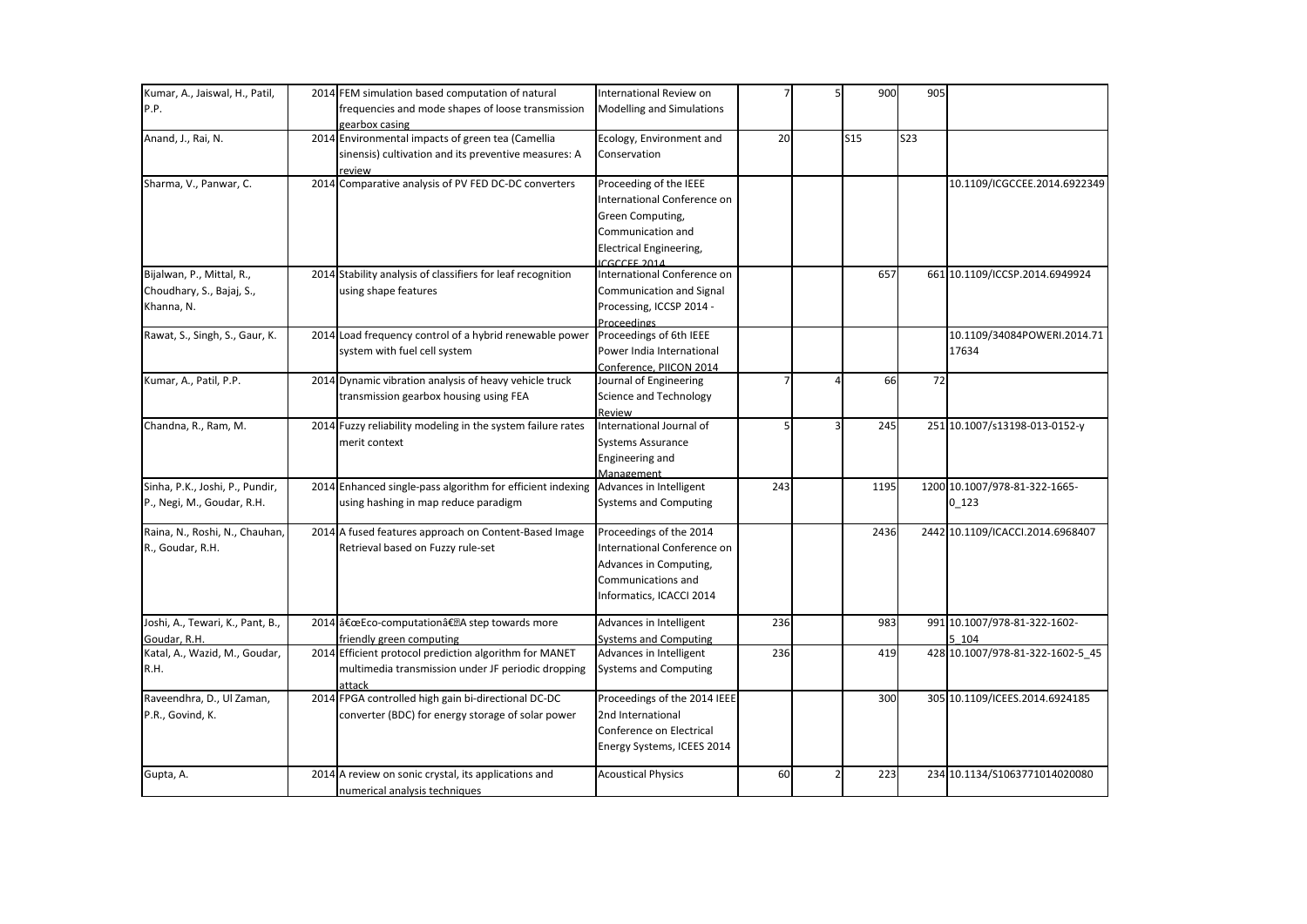| Chauhan, H., Kumar, V.,        | 2014 Comparative analysis and research issues in          | Advances in Intelligent        | 243 |    | 675  |    | 685 10.1007/978-81-322-1665-0 68      |
|--------------------------------|-----------------------------------------------------------|--------------------------------|-----|----|------|----|---------------------------------------|
| Pundir, S., Pilli, E.S.        | classification techniques for intrusion detection         | Systems and Computing          |     |    |      |    |                                       |
| Tripathi, R.P., Kumar Uniyal,  | 2014 EOQ model with cash flow oriented and quantity       | International Journal of       | 27  |    | 1107 |    | 1112 10.5829/idosi.ije.2014.27.07a.12 |
| А.                             | dependent under trade credits                             | Engineering, Transactions A:   |     |    |      |    |                                       |
|                                |                                                           | <b>Basics</b>                  |     |    |      |    |                                       |
| Manglik, M., Ram, M.           | 2014 Stochastic modeling of a multi-state manufacturing   | Journal of Engineering         | 9   |    | 77   | 90 |                                       |
|                                | system under three types of failures with perfect         | <b>Science and Technology</b>  |     |    |      |    |                                       |
|                                | fault coverage                                            |                                |     |    |      |    |                                       |
| Raveendhra, D., Kumar, R.,     | 2014 Performance investigation of FPGA controlled central | Proceedings of the 2014 IEEE   |     |    | 206  |    | 211 10.1109/ICEES.2014.6924169        |
| Singh, S.                      | three-level diode clamped inverter in two-stage solar     | 2nd International              |     |    |      |    |                                       |
|                                | photo voltaic (SPV) system                                | Conference on Electrical       |     |    |      |    |                                       |
|                                |                                                           | Energy Systems, ICEES 2014     |     |    |      |    |                                       |
| Ram, M., Kumar, A.             | 2014 Performance of a Structure Consisting a 2-Out-of-3:F | Arabian Journal for Science    | 39  | 11 | 8383 |    | 8394 10.1007/s13369-014-1347-5        |
|                                | Substructure Under Human Failure                          | and Engineering                |     |    |      |    |                                       |
| Chauhaan, P., Juneja, P.K.,    | 2014 Controller design and its performance analysis for a | Proceedings of the 2014        |     |    | 859  |    | 862 10.1109/ICACCI.2014.6968473       |
| Chaturvedi, M.                 | delayed process model                                     | International Conference on    |     |    |      |    |                                       |
|                                |                                                           | Advances in Computing,         |     |    |      |    |                                       |
|                                |                                                           | Communications and             |     |    |      |    |                                       |
|                                |                                                           | Informatics, ICACCI 2014       |     |    |      |    |                                       |
| Vishnoi, A., Mehta, S., Gupta, | 2014 Biomedical image processing for human elbow          | 2014 International             |     |    |      |    | 10.1109/ICDCCom.2014.702469           |
|                                |                                                           | Conference on Devices,         |     |    |      |    |                                       |
|                                |                                                           | Circuits and                   |     |    |      |    |                                       |
|                                |                                                           | Communications, ICDCCom        |     |    |      |    |                                       |
|                                |                                                           | 2014 - Proceedings             |     |    |      |    |                                       |
| Semwal, S., Prasad, R.S.,      | 2014 Designing compatible hardware platform for           | 2014 International             |     |    | 93   |    | 97 10.1109/IndiaCom.2014.682809       |
| Singh, M.                      | implementation of NIALM                                   | Conference on Computing        |     |    |      |    |                                       |
|                                |                                                           | for Sustainable Global         |     |    |      |    |                                       |
|                                |                                                           | Development, INDIACom          |     |    |      |    |                                       |
|                                |                                                           | 2014                           |     |    |      |    |                                       |
| Thapliyal, A., Semwal, P.,     | 2014 Herbal extract as potential modulator and drug for   | International Journal of       | 25  |    | 69   | 79 |                                       |
| Kapoor, T., Anthwal, P., Sati, | synaptic plasticity and neurodegenerative disorders       | <b>Pharmaceutical Sciences</b> |     |    |      |    |                                       |
| B., Thaplival, A.              |                                                           | Review and Research            |     |    |      |    |                                       |
| Madhwal, E., Mahapatra, R.     | 2014 Performance analysis of femtocell network in         | International Conference on    |     |    |      |    | 10.1109/ICECI.2014.6767374            |
|                                | macrocell environment                                     | Electronics, Communication     |     |    |      |    |                                       |
|                                |                                                           | and Instrumentation 2014,      |     |    |      |    |                                       |
|                                |                                                           | <b>ICECI 2014</b>              |     |    |      |    |                                       |
| Chaturvedi, M., Juneja, P.K.,  | 2014 Effect of implementing different PID algorithms on   | Proceedings of the 2014        |     |    | 853  |    | 858 10.1109/ICACCI.2014.6968452       |
| Chauhaan, P.                   | controllers designed for SOPDT process                    | International Conference on    |     |    |      |    |                                       |
|                                |                                                           | Advances in Computing,         |     |    |      |    |                                       |
|                                |                                                           | Communications and             |     |    |      |    |                                       |
|                                |                                                           | Informatics, ICACCI 2014       |     |    |      |    |                                       |
|                                |                                                           |                                |     |    |      |    |                                       |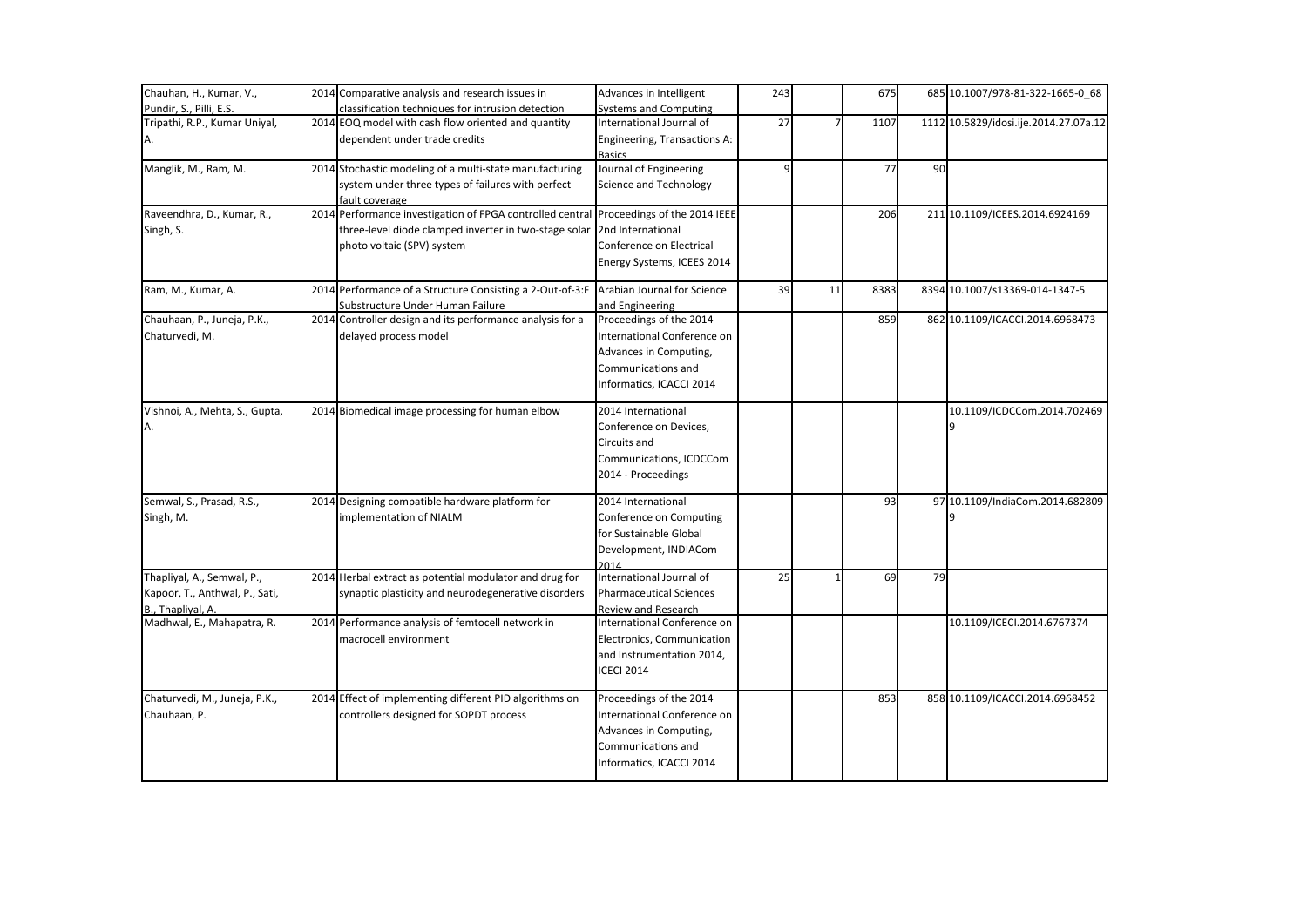| Kumar, A., Jaiswal, H., Patil,<br>P.P.                                 | 2014 FEA based study of loose transmission gearbox<br>housing                                                                                                                     | International Journal of<br>Manufacturing, Materials,<br>and Mechanical Engineering                                           |                 | 26     |      | 37 10.4018/ijmmme.2014100102             |
|------------------------------------------------------------------------|-----------------------------------------------------------------------------------------------------------------------------------------------------------------------------------|-------------------------------------------------------------------------------------------------------------------------------|-----------------|--------|------|------------------------------------------|
| Kumar, A., Jaiswal, H., Jain,<br>R., Patil, P.P.                       | 2014 Free vibration and material mechanical properties<br>influence based frequency and mode shape analysis<br>of transmission gearbox casing                                     | Procedia Engineering                                                                                                          | 97              | 1097   |      | 1106 10.1016/j.proeng.2014.12.388        |
| Raveendhra, D., Joshi, P.,<br>Verma, R.K.                              | 2014 Performance and control system design for FPGA<br>based CVMPPT boost converter for remote SPV<br>water pumping system applications                                           | 2014 Power and Energy<br><b>Systems Conference:</b><br>Towards Sustainable Energy,<br><b>PESTSE 2014</b>                      |                 |        |      | 10.1109/PESTSE.2014.6805305              |
| Pandey, V., Verma, V.K.,<br>Khanna, N.                                 | 2014 Cell-phone identification from audio recordings using<br>PSD of speech-free regions                                                                                          | 2014 IEEE Students'<br>Conference on Electrical,<br><b>Electronics and Computer</b><br>Science, SCEECS 2014                   |                 |        |      | 10.1109/SCEECS.2014.6804434              |
| Tufchi, N., Pant, K., Pant, B.                                         | 2014 Modelling of structure based T-Cell epitopes of<br>bunyaviridae viruses, as a genus of california<br>encephalitis virus [CEV]                                                | Research Journal of<br>Pharmaceutical, Biological<br>and Chemical Sciences                                                    |                 | 1369   | 1372 |                                          |
| Raveendhra, D., Faruqui, S.,<br>Saini, P.                              | 2014 Transformer less FPGA Controlled 2-Stage isolated<br>grid connected PV system                                                                                                | 2014 Power and Energy<br><b>Systems Conference:</b><br>Towards Sustainable Energy,<br>PESTSE 2014                             |                 |        |      | 10.1109/PESTSE.2014.6805304              |
| Ranjan, P., Mishra, P., Rawat,<br>J.S., Pilli, E.S., Joshi, R.C.       | 2014 Improved technique for data confidentiality in cloud<br>environment                                                                                                          | Lecture Notes in Electrical<br>Engineering                                                                                    | <b>284 LNEE</b> | 183    |      | 193 10.1007/978-3-319-03692-2_15         |
| Kandpal, A., Goudar, R.H.,<br>Chauhan, R., Garg, S., Joshi,            | 2014 Effective ontology alignment: An approach for<br>resolving the ontology heterogeneity problem for<br>semantic information retrieval                                          | Advances in Intelligent<br><b>Systems and Computing</b>                                                                       | 243             | 1077   |      | 1087 10.1007/978-81-322-1665-<br>$0_110$ |
| Jangwan, R., Juneja, P.K.,<br>Chaturvedi, M., Sunori, S.,<br>Singh, P. | 2014 Comparative analysis of controllers designed for pure Proceedings of the 2014<br>integral complex delayed process model                                                      | International Conference on<br>Advances in Computing,<br>Communications and<br>Informatics, ICACCI 2014                       |                 | 712    |      | 717 10.1109/ICACCI.2014.6968478          |
| Pandey, H., Khan, I., Gupta,<br>Α.                                     | 2014 Walking based wearable mobile phone charger and<br>lightening system                                                                                                         | 2014 International<br>Conference on Medical<br>Imaging, m-Health and<br><b>Emerging Communication</b><br>Systems, MedCom 2014 |                 | 407    |      | 411 10.1109/MedCom.2014.700604           |
| Semwal, P., Kapoor, T.,<br>Thapliyal, A.                               | 2014 Role of active components of medicinal plants in<br>neurodegenerative disorders and synaptic plasticity                                                                      | International Journal of<br>ChemTech Research                                                                                 | 6               | 982    | 984  |                                          |
| Gupta, P., Nath, S., Meena,<br>R.C., Kumar, N.                         | 2014 Comparative effects of hypoxia and hypoxia mimetic<br>cobalt chloride on in vitro adhesion, biofilm<br>formation and susceptibility to amphotericin B of<br>Candida glabrata | Journal de Mycologie<br>Medicale                                                                                              | 24              | 4 e169 | e177 | 10.1016/j.mycmed.2014.08.003             |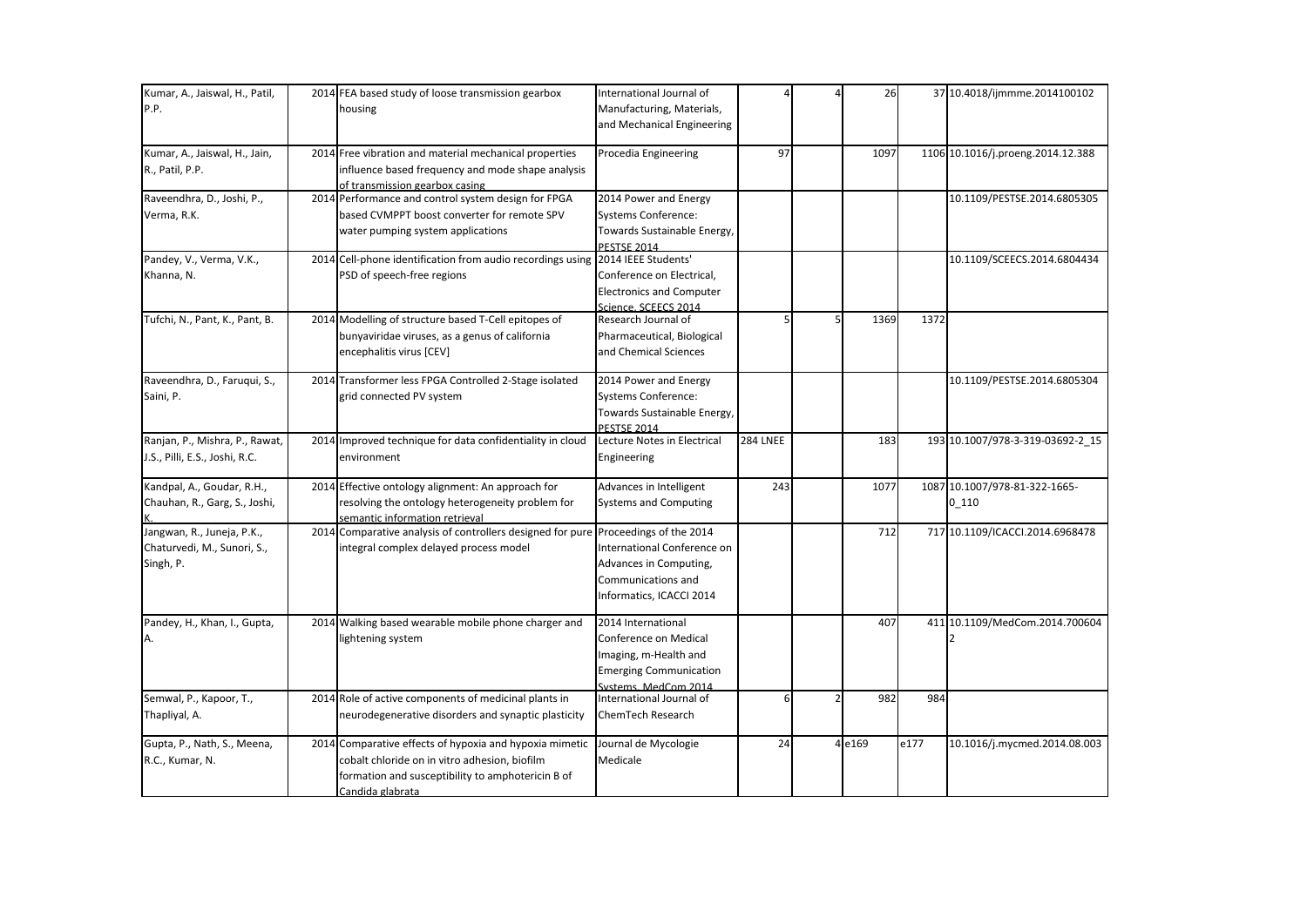| Farooqui, M., Dixit, N.,        | 2014 Comparative analysis of tunable terahertz generation Journal of Optics (India) |                                   | 43  |    | 137  |      | 145 10.1007/s12596-014-0184-y        |
|---------------------------------|-------------------------------------------------------------------------------------|-----------------------------------|-----|----|------|------|--------------------------------------|
| Mishra, A., Kumar, V., Kaul,    | in DAST and BNA using difference frequency mixing                                   |                                   |     |    |      |      |                                      |
| A.N., Gupta, A.K.               |                                                                                     |                                   |     |    |      |      |                                      |
| Kotiyal, B., Kumar, A., Pant,   | 2014 A novel concept for mining negative and positive rule Journal of Engineering   |                                   | 9   |    | 68   | 76   |                                      |
| B., Goudar, R.H.                | through association based k-map                                                     | Science and Technology            |     |    |      |      |                                      |
| Tayal, S., Singh, S.R., Sharma, | 2014 A multi item inventory model for deteriorating items                           | Indian Journal of Science and     |     |    | 463  | 471  |                                      |
| R.                              | with expiration date and allowable shortages                                        | Technology                        |     |    |      |      |                                      |
| Gupta, S., Pilli, E.S., Mishra, | 2014 Forensic analysis of E-mail address spoofing                                   | Proceedings of the 5th            |     |    | 898  | 904  | 10.1109/CONFLUENCE.2014.694          |
| P., Pundir, S., Joshi, R.C.     |                                                                                     | International Conference on       |     |    |      |      | 9302                                 |
|                                 |                                                                                     | Confluence 2014: The Next         |     |    |      |      |                                      |
|                                 |                                                                                     | <b>Generation Information</b>     |     |    |      |      |                                      |
|                                 |                                                                                     | Technology Summit                 |     |    |      |      |                                      |
| Bhingole, P.P., Chaudhari,      | 2014 Processing, microstructure and properties of                                   | Composites Part A: Applied        | 66  |    | 209  |      | 217 10.1016/j.compositesa.2014.08.   |
| G.P., Nath, S.K.                | ultrasonically processed in situ MgO-Al2O3-MgAl2O4                                  | Science and Manufacturing         |     |    |      |      | 001                                  |
|                                 | dispersed magnesium alloy composites                                                |                                   |     |    |      |      |                                      |
| Kohli, S., Atheya, U.K.,        | 2014 Prevalence of theileriosis in cross-bred cattle: Its                           | Veterinary World                  |     |    | 168  |      | 171 10.14202/vetworld.2014.168-      |
| Thapliya, A.                    | detection through blood smear examination and                                       |                                   |     |    |      |      | 171                                  |
|                                 | polymerase chain reaction in Dehradun district,                                     |                                   |     |    |      |      |                                      |
|                                 | Uttarakhand, India                                                                  |                                   |     |    |      |      |                                      |
| Tripathi, R.P., Mishra, S.M.    | 2014 Inventory model with inventory-dependent demand                                | Uncertain Supply Chain            |     |    | 209  |      | 218 10.5267/j.uscm.2014.8.001        |
|                                 | for deteriorating items in a single warehouse system                                | Management                        |     |    |      |      |                                      |
|                                 |                                                                                     |                                   |     |    |      |      |                                      |
| Gupta, K.K., Kumar, S.,         | 2014 An approach to analyze the flow characteristics of                             | <b>World Applied Sciences</b>     | 32  |    | 1311 |      | 1317 10.5829/idosi.wasj.2014.32.07.2 |
| Ahmad, Z.                       | sharp-crested triangular planform contracted weirs                                  | Journal                           |     |    |      |      | 026                                  |
| Kotiyal, B., Kumar, A., Pant,   | 2014 Classification technique for improving user access on                          | Advances in Intelligent           | 243 |    | 1089 | 1097 | 10.1007/978-81-322-1665-             |
| B., Goudar, R.H.                | web log data                                                                        | Systems and Computing             |     |    |      |      | 0111                                 |
| Bhardwaj, A., Gupta, A., Tse,   | 2014 Mechanical response of femur bone to bending load                              | 2014 Recent Advances in           |     |    |      |      | 10.1109/RAECS.2014.6799594           |
| K.M.                            | using finite element method                                                         | Engineering and                   |     |    |      |      |                                      |
|                                 |                                                                                     | Computational Sciences,           |     |    |      |      |                                      |
|                                 |                                                                                     | <b>RAECS 2014</b>                 |     |    |      |      |                                      |
| Yousuf, S., Bachheti, R.K.,     | 2014 Evaluation of antioxidant potential and                                        | International Journal of          | 6   | 6  | 208  | 212  |                                      |
| Joshi, A., Mathur, A.           | phytochemicals of Morina longifolia                                                 | Pharmacy and                      |     |    |      |      |                                      |
|                                 |                                                                                     | <b>Pharmaceutical Sciences</b>    |     |    |      |      |                                      |
| Tripathi, R.P., Mishra, S.M.    | 2014 Inventory model for deteriorating items with                                   | Journal of Applied                | q   |    | 25   | 39   |                                      |
|                                 | inventory dependent demand rate under trade                                         | <b>Probability and Statistics</b> |     |    |      |      |                                      |
|                                 | credits                                                                             |                                   |     |    |      |      |                                      |
| Kohli, S., Atheya, U.K.,        | 2014 Assessment of optimum thermal humidity index for                               | Veterinary World                  |     | 11 | 916  |      | 921 10.14202/vetworld.2014.916-      |
| Thapliyal, A.                   | crossbred dairy cows in Dehradun district,                                          |                                   |     |    |      |      | 921                                  |
|                                 | Uttarakhand, India                                                                  |                                   |     |    |      |      |                                      |
| Singh, K.K., Saini, S., Kumar,  | 2014 Roche-coordinates and metric coefficients for                                  | Journal of Engineering            | 9   |    | 20   | 31   |                                      |
|                                 | differentially rotating polytropic stars                                            | Science and Technology            |     |    |      |      |                                      |
| Tripathia, R.P., Kumarb, M.     | 2014 A new model for deteriorating items with inflation                             | International Journal of          |     |    | 365  |      | 374 10.5267/j.ijiec.2014.4.006       |
|                                 | under permissible delay in payments                                                 | <b>Industrial Engineering</b>     |     |    |      |      |                                      |
|                                 |                                                                                     | Computations                      |     |    |      |      |                                      |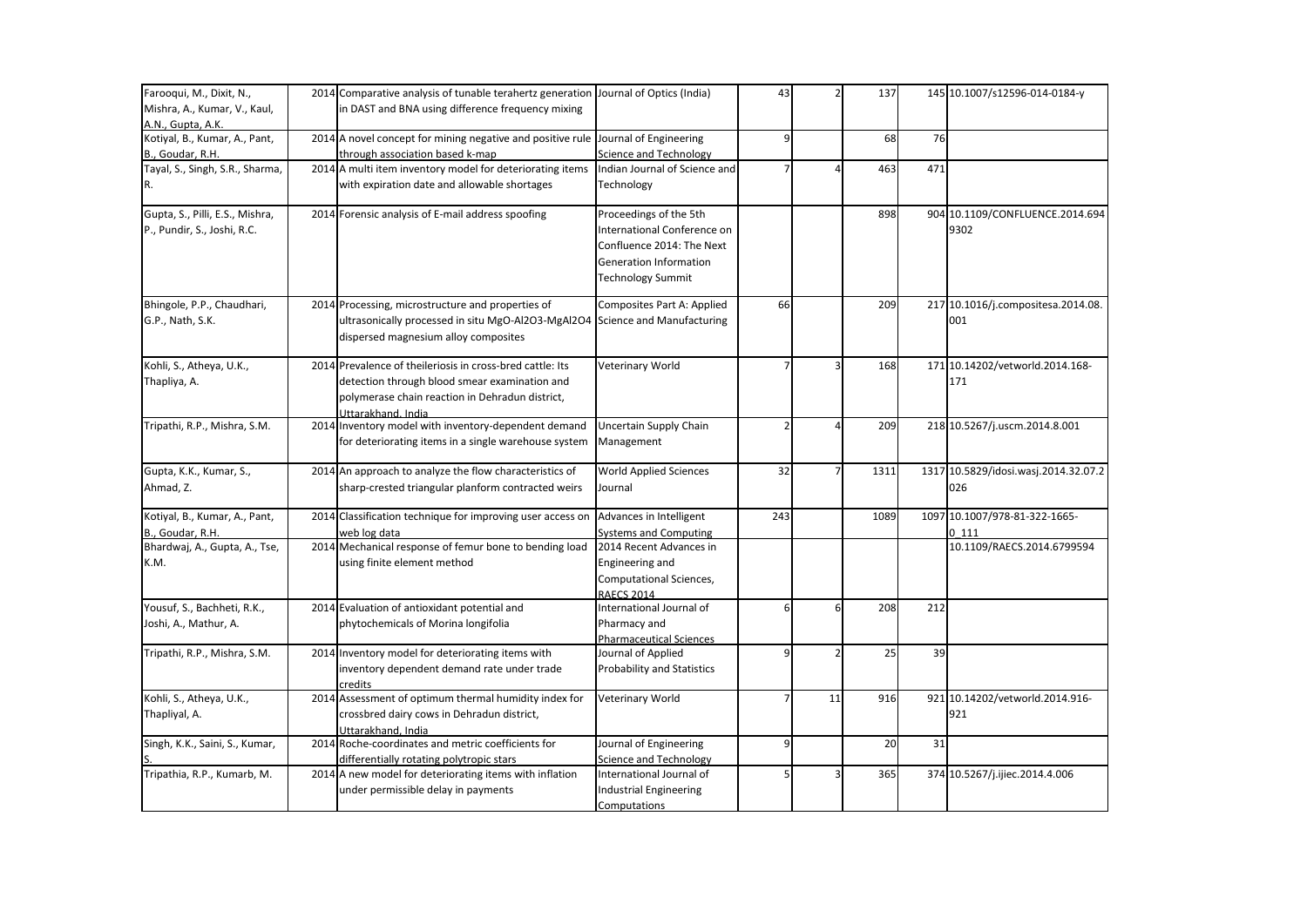| Rajoria, Y.K., Saini, S., Singh, | 2014 An inventory model with time dependent demand                                | Advances in Intelligent          | 259 |           | 155  |           | 165 10.1007/978-81-322-1768-8 14 |
|----------------------------------|-----------------------------------------------------------------------------------|----------------------------------|-----|-----------|------|-----------|----------------------------------|
| S.R.                             | under inflation and trade credits                                                 | <b>Systems and Computing</b>     |     |           |      |           |                                  |
| Thakur, P., Singh, A.K., Singh,  | 2014 Shortfalls of existing methods for characterization of                       | Proceedings of International     |     |           | 885  |           | 889 10.1109/ICHQP.2014.6842798   |
| S.B.                             | voltage sags from recorded waveform                                               | Conference on Harmonics          |     |           |      |           |                                  |
|                                  |                                                                                   | and Quality of Power, ICHQP      |     |           |      |           |                                  |
| Dixit, N., Farooqui, M.,         | 2014 Analysis of cherenkov phase matching in DAST for                             | International Conference on      |     |           |      |           |                                  |
| Mishra, A., Kumar, V., Kumar,    | terahertz generation                                                              | Fibre Optics and Photonics,      |     |           |      |           |                                  |
| A., Gupta, A.K.                  |                                                                                   | 2014                             |     |           |      |           |                                  |
| Rathore, D.S., Bordoloi, D.,     | 2014 LevelSync: A hierarchical time synchronization                               | 2014 7th International           |     |           | 276  |           | 282 10.1109/IC3.2014.6897186     |
| Pilli, E.S., Govil, M.C.         | mechanism for wireless sensor networks                                            | Conference on                    |     |           |      |           |                                  |
|                                  |                                                                                   | Contemporary Computing,          |     |           |      |           |                                  |
|                                  |                                                                                   | IC3 2014                         |     |           |      |           |                                  |
| Gupta, A., Tse, K.M.             | 2014 Vibration analysis of femur bone using Elmer                                 | Journal of Engineering           | q   |           | 12   | <b>19</b> |                                  |
|                                  |                                                                                   | <b>Science and Technology</b>    |     |           |      |           |                                  |
| Mittal, A., Bhatt, P., Kumar, P. | 2014 Phonetic matching and syntactic tree similarity based Proceeding of the IEEE |                                  |     |           |      |           | 10.1109/ICGCCEE.2014.6921412     |
|                                  | QA system for SMS queries                                                         | International Conference on      |     |           |      |           |                                  |
|                                  |                                                                                   | Green Computing,                 |     |           |      |           |                                  |
|                                  |                                                                                   | Communication and                |     |           |      |           |                                  |
|                                  |                                                                                   | <b>Electrical Engineering,</b>   |     |           |      |           |                                  |
|                                  |                                                                                   | <b>ICGCCEE 2014</b>              |     |           |      |           |                                  |
| Chauhan, A., Singh, A.P.         | 2014 Optimal replenishment and ordering policy for time                           | International Journal of         | 6   |           | 407  |           | 436 10.1504/IJMOR.2014.063155    |
|                                  | dependent demand and deterioration with                                           | Mathematics in Operational       |     |           |      |           |                                  |
|                                  | discounted cash flow analysis                                                     | Research                         |     |           |      |           |                                  |
| Sharma, S., Saini, C.K.,         | 2014 To develop the electroless NiP-ZnO coating on glass                          | Journal of Materials and         |     |           | 1667 | 1670      |                                  |
| Sharma, S.                       | substrate by electroless technique                                                | <b>Environmental Science</b>     |     |           |      |           |                                  |
| Kumar, B., Kaushik, B.K.,        | 2014 Static and dynamic characteristics of dual gate                              | Journal of Computational         | 13  |           | 627  |           | 638 10.1007/s10825-014-0580-1    |
| Negi, Y.S.                       | organic TFT based NAND and NOR circuits                                           | Electronics                      |     |           |      |           |                                  |
| Tayal, S., Singh, S.R., Sharma,  | 2014 Two echelon supply chain model for deteriorating                             | International Journal of         |     |           | 84   |           | 105 10.1504/IJMOR.2014.057854    |
| R., Chauhan, A.                  | items with effective investment in preservation                                   | Mathematics in Operational       |     |           |      |           |                                  |
|                                  | technology                                                                        | Research                         |     |           |      |           |                                  |
| Singh, S., Singh, S.K.,          | 2014 Frequency regulation of an isolated hybrid power                             | 2014 Power and Energy            |     |           |      |           | 10.1109/PESTSE.2014.6805286      |
| Chanana, S., Singh, Y.P.         | system with Battery energy storage system                                         | <b>Systems Conference:</b>       |     |           |      |           |                                  |
|                                  |                                                                                   | Towards Sustainable Energy,      |     |           |      |           |                                  |
|                                  |                                                                                   | <b>PESTSE 2014</b>               |     |           |      |           |                                  |
| Joshi, A., Goudar, R.H.          | 2014 The Attack Back Mechanism: An Efficient Back-                                | <b>Smart Innovation, Systems</b> |     | 28 VOLUME | 233  |           | 240 10.1007/978-3-319-07350-7 26 |
|                                  | <b>Hacking Technique</b>                                                          | and Technologies                 |     |           |      |           |                                  |
| Rajoria, Y.K., Saini, S., Singh, | 2014 Two warehouse inventory model with stock-level                               | International Conference on      |     |           |      |           | 10.1109/ICRAIE.2014.6909105      |
| S.R.                             | dependent demand rate and time varying holding                                    | <b>Recent Advances and</b>       |     |           |      |           |                                  |
|                                  | cost under shortages                                                              | Innovations in Engineering,      |     |           |      |           |                                  |
|                                  |                                                                                   | ICRAIE 2014                      |     |           |      |           |                                  |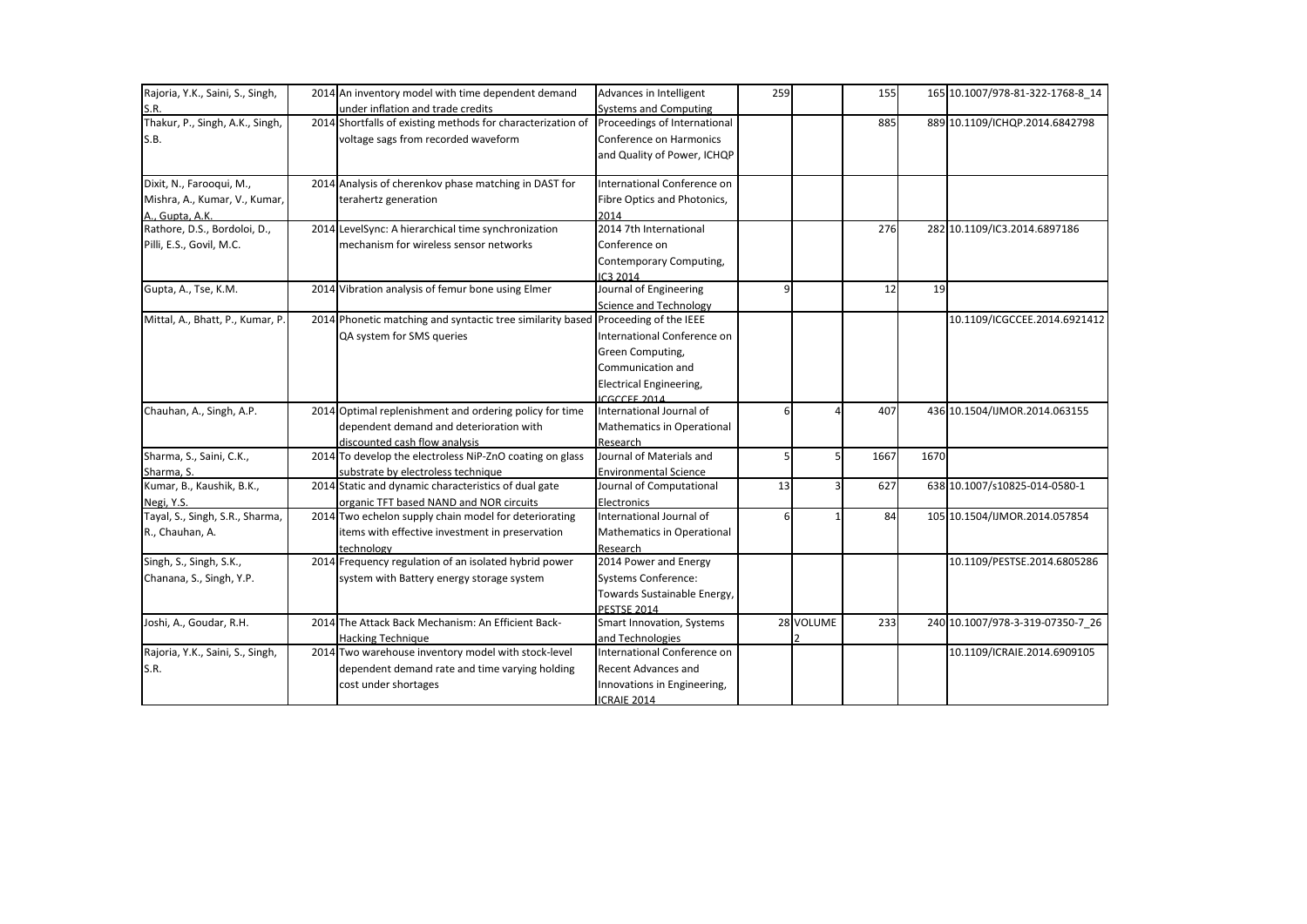| Kumar, R., Rajak, K.K.,         |      | 2014 Whole-genome sequence of a classical swine fever      | Genome Announcements         |    |    |      |     | 10.1128/genomeA.00371-14             |
|---------------------------------|------|------------------------------------------------------------|------------------------------|----|----|------|-----|--------------------------------------|
| Chandra, T., Thapliyal, A.,     |      | virus isolated from the Uttarakhand state of India         |                              |    |    |      |     |                                      |
| Muthuchelvan, D., Sudhakar,     |      |                                                            |                              |    |    |      |     |                                      |
| S.B., Sharma, K., Saxena, A.,   |      |                                                            |                              |    |    |      |     |                                      |
| Raut, S.D., Singh, V.K.,        |      |                                                            |                              |    |    |      |     |                                      |
| Ahmad, Z., Kumar, A.,           |      |                                                            |                              |    |    |      |     |                                      |
| Chaudhary, D., Singh, R.K.,     |      |                                                            |                              |    |    |      |     |                                      |
|                                 |      |                                                            |                              |    |    |      |     |                                      |
| Kumar, S., Dash, M.K.           | 2014 | The INSTAQUAL scale: An instrument for measuring           | International Journal of     | 6  |    | 377  |     | 394 10.1504/IJSEM.2014.068279        |
|                                 |      | service quality of management institutions                 | Services, Economics and      |    |    |      |     |                                      |
|                                 |      |                                                            | Management                   |    |    |      |     |                                      |
| Dixit, N., Farooqui, M.,        |      | 2014 Analysis of Cherenkov phase matching in DAST for      | Proceedings 12th             |    |    |      |     |                                      |
| Mishra, A., Kumar, V., Kumar,   |      | terahertz generation                                       | International Conference on  |    |    |      |     |                                      |
| A., Gupta, A.K.                 |      |                                                            | Fiber Optics and Photonics,  |    |    |      |     |                                      |
|                                 |      |                                                            | Photonics 2014               |    |    |      |     |                                      |
| Singh, S., Joshi, H., Chanana,  |      | 2014 Impact of superconducting magnetic energy storage     | 2014 International           |    |    | 141  |     | 145 10.1109/IndiaCom.2014.682811     |
| S., Verma, R.K.                 |      | on frequency stability of an isolated hybrid power         | Conference on Computing      |    |    |      |     |                                      |
|                                 |      | system                                                     | for Sustainable Global       |    |    |      |     |                                      |
|                                 |      |                                                            | Development, INDIACom        |    |    |      |     |                                      |
|                                 |      |                                                            | 2014                         |    |    |      |     |                                      |
| Rawal, D.K., Ram, M., Singh,    |      | 2014 Modeling and availability analysis of internet data   | International Journal of     | 27 |    | 599  |     | 608 10.5829/idosi.ije.2014.27.04a.10 |
| V.V.                            |      | center with various maintenance policies                   | Engineering, Transactions A: |    |    |      |     |                                      |
|                                 |      |                                                            | <b>Basics</b>                |    |    |      |     |                                      |
| Awasthi, M.K., Yadav, D.,       |      | 2014 Viscous potential flow analysis of                    | Journal of Applied Fluid     | 7  |    | 209  | 216 |                                      |
| Agrawal, G.S.                   |      | electrohydrodynamic Rayleigh-Taylor instability            | <b>Mechanics</b>             |    |    |      |     |                                      |
| Singh, S.B., Singh, A.K.,       |      | 2014 Accurate steady-state performance assessment of       | Proceedings of International |    |    | 880  |     | 884 10.1109/ICHQP.2014.6842803       |
| Thakur, P.                      |      | three-phase induction motor using NEMA definition          | Conference on Harmonics      |    |    |      |     |                                      |
|                                 |      |                                                            | and Quality of Power, ICHQP  |    |    |      |     |                                      |
| Singh, S.B., Singh, A.K.,       |      | 2014 Accurate performance assessment of im with            | Proceedings of International |    |    | 674  |     | 678 10.1109/ICHQP.2014.6842805       |
| Thakur, P.                      |      | approximate current unbalance factor for NEMA              | Conference on Harmonics      |    |    |      |     |                                      |
|                                 |      | definition                                                 | and Quality of Power, ICHQP  |    |    |      |     |                                      |
|                                 |      |                                                            |                              |    |    |      |     |                                      |
| Arora, G., Mittal, R.C., Singh, |      | 2014 Numerical solution of BBM-Burger equation with        | Journal of Engineering       | 9  |    | 104  | 116 |                                      |
| B.K.                            |      | quartic B-spline collocation method                        | Science and Technology       |    |    |      |     |                                      |
| Mundepi, U., Kumar, V.,         |      | 2014 Evaluation of anticandidal potential of some folklore | Proceedings of the National  | 84 |    | 357  |     | 363 10.1007/s40011-013-0232-4        |
| Gupta, S., Bisht, G.S., Garg,   |      | plants                                                     | Academy of Sciences India    |    |    |      |     |                                      |
| F.C., Gupta, V.K.               |      |                                                            | Section B - Biological       |    |    |      |     |                                      |
|                                 |      |                                                            | Sciences                     |    |    |      |     |                                      |
| Chand, M., Mandoria, H.L.,      |      | 2014 An efficient algorithm for conflict free address auto | Research Journal of Applied  |    | 18 | 3763 |     | 3770 10.19026/rjaset.7.731           |
| Joshi, R.C.                     |      | configuration in self configurable networks                | Sciences, Engineering and    |    |    |      |     |                                      |
|                                 |      |                                                            | Technology                   |    |    |      |     |                                      |
| Thapliyal, A., Chandola-        |      | 2014 Binding pattern of 125 Iodine thyroxine and tri-      | Indian Journal of            | 52 |    | 478  | 488 |                                      |
| Saklani, A., Bhatt, D.,         |      | iodothyronine in skin and liver tissues of spotted         | <b>Experimental Biology</b>  |    |    |      |     |                                      |
| Anthwal, P.                     |      | munia, Lonchura punctulata: Co-relation to seasonal        |                              |    |    |      |     |                                      |
|                                 |      | cycles of breeding and molting                             |                              |    |    |      |     |                                      |
|                                 |      |                                                            |                              |    |    |      |     |                                      |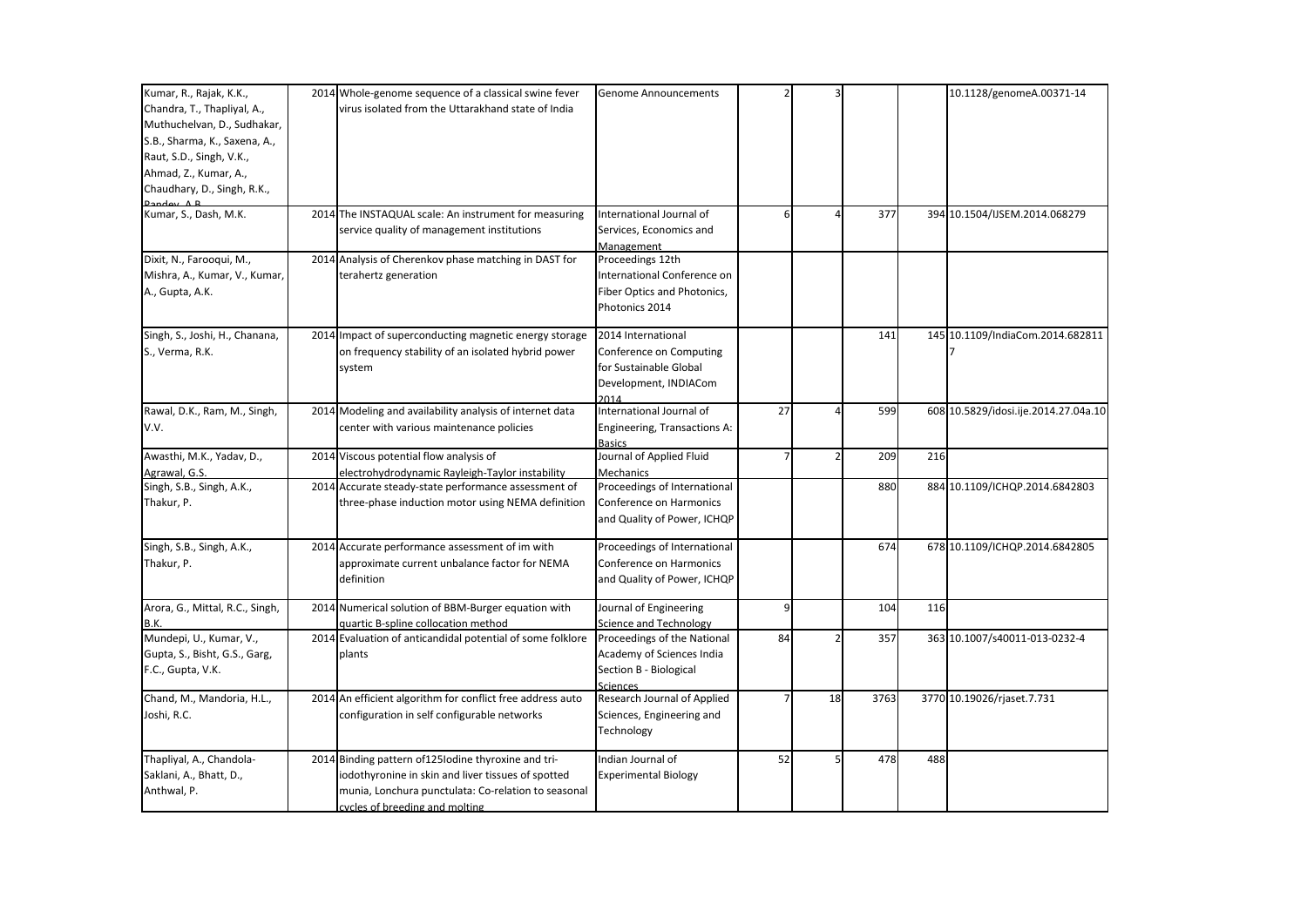| Langer, A., Banga, R., Mittal,<br>A., Subramaniam, L.V.,               | 2014 A text based drug query system for mobile phones                                                                                                                              | International Journal of<br><b>Mobile Communications</b>                                                                   | 12             |    | 411  |      | 429 10.1504/IJMC.2014.063656                |
|------------------------------------------------------------------------|------------------------------------------------------------------------------------------------------------------------------------------------------------------------------------|----------------------------------------------------------------------------------------------------------------------------|----------------|----|------|------|---------------------------------------------|
| Sondhi. P.                                                             |                                                                                                                                                                                    |                                                                                                                            |                |    |      |      |                                             |
| Yadav, K., Srivastava, A.,<br>Mittal, A., Ansari, M.A.                 | 2014 Texture-based medical image retrieval in compressed International Journal of<br>domain using compressive sensing                                                              | <b>Bioinformatics Research and</b><br><b>Applications</b>                                                                  | 10             |    | 129  |      | 144 10.1504/IJBRA.2014.059517               |
| Srivastava, V.K., Tamsir, M.,<br>Awasthi, M.K., Singh, S.              | 2014 One-dimensional coupled Burgers' equation and its<br>numerical solution by an implicit logarithmic finite-<br>difference method                                               | <b>AIP Advances</b>                                                                                                        |                |    |      |      | 10.1063/1.4869637                           |
| Tayyebi, A.H., Tayyebi, A.,<br>Khanna, N.                              | 2014 Assessing uncertainty dimensions in land-use change<br>models: Using swap and multiplicative error models<br>for injecting attribute and positional errors in spatial<br>data | International Journal of<br><b>Remote Sensing</b>                                                                          | 35             |    | 149  |      | 170 10.1080/01431161.2013.866293            |
| Bachheti, R.K., Yousuf, S.,<br>Sharama, R.G., Joshi, A.,<br>Mathur. A. | 2014 Screening of viola patrinii for antioxidant potential<br>and presence of phytochemicals                                                                                       | International Journal of<br>ChemTech Research                                                                              |                |    | 2316 | 2322 |                                             |
| Singh, A., Kumar, A., Goudar,<br>R.H.                                  | 2014 Online traffic density estimation and vehicle<br>classification management system                                                                                             | Indian Journal of Science and<br>Technology                                                                                | $\overline{7}$ |    | 508  | 516  |                                             |
| Chauhan, S., Kutukcu, S.,<br>Dhiman, N., Kumar, S.                     | 2014 Variants of R-weakly commuting mappings and<br>common fixed point theorems in intuitionistic fuzzy<br>metric spaces                                                           | Kuwait Journal of Science                                                                                                  | 41             |    | 49   | 64   |                                             |
| Mehrotra, K.                                                           | 2013 A volume flexible inventory model with trapezoidal<br>demand under inflation                                                                                                  | Pakistan Journal of Statistics<br>and Operation Research                                                                   | q              |    | 427  | 440  |                                             |
| Singh, P., Goudar, R.H.,<br>Rathore, R., Srivastava, A.                | 2013 Image retrieval using ontology and low level features<br>in medical domain                                                                                                    | <b>World Applied Sciences</b><br>Journal                                                                                   | 28             | 12 | 1944 |      | 1956 10.5829/idosi.wasj.2013.28.12.2<br>306 |
| Kumar, A., Pilli, E.S., Joshi,<br>R.C.                                 | 2013 An efficient framework for resource allocation in<br>cloud computing                                                                                                          | 2013 4th International<br>Conference on Computing,<br>Communications and<br>Networking Technologies,<br><b>ICCCNT 2013</b> |                |    |      |      | 10.1109/ICCCNT.2013.6726596                 |
| Chaturvedi, M., Juneja, P.                                             | 2013 Effect of dead time approximation on controller<br>performance designed for a second order delayed<br>model                                                                   | Proceedings of the 2013<br>International Conference on<br><b>Advanced Electronic</b><br>Systems, ICAES 2013                |                |    | 313  |      | 315 10.1109/ICAES.2013.6659417              |
| Chauhan, A., Semwal, S.,<br>Chawhan, R.                                | 2013 Artificial neural network-based forest fire detection<br>system using wireless sensor network                                                                                 | 2013 Annual IEEE India<br>Conference, INDICON 2013                                                                         |                |    |      |      | 10.1109/INDCON.2013.6725913                 |
| Singh, S., Singh, M., Chanana,<br>S., Raveendhra, D.                   | 2013 Operation and control of a hybrid wind-diesel-battery CARE 2013 - 2013 IEEE<br>energy system connected to micro-grid                                                          | International Conference on<br>Control, Automation,<br>Robotics and Embedded<br>Systems Proceedings                        |                |    |      |      | 10.1109/CARE.2013.6733758                   |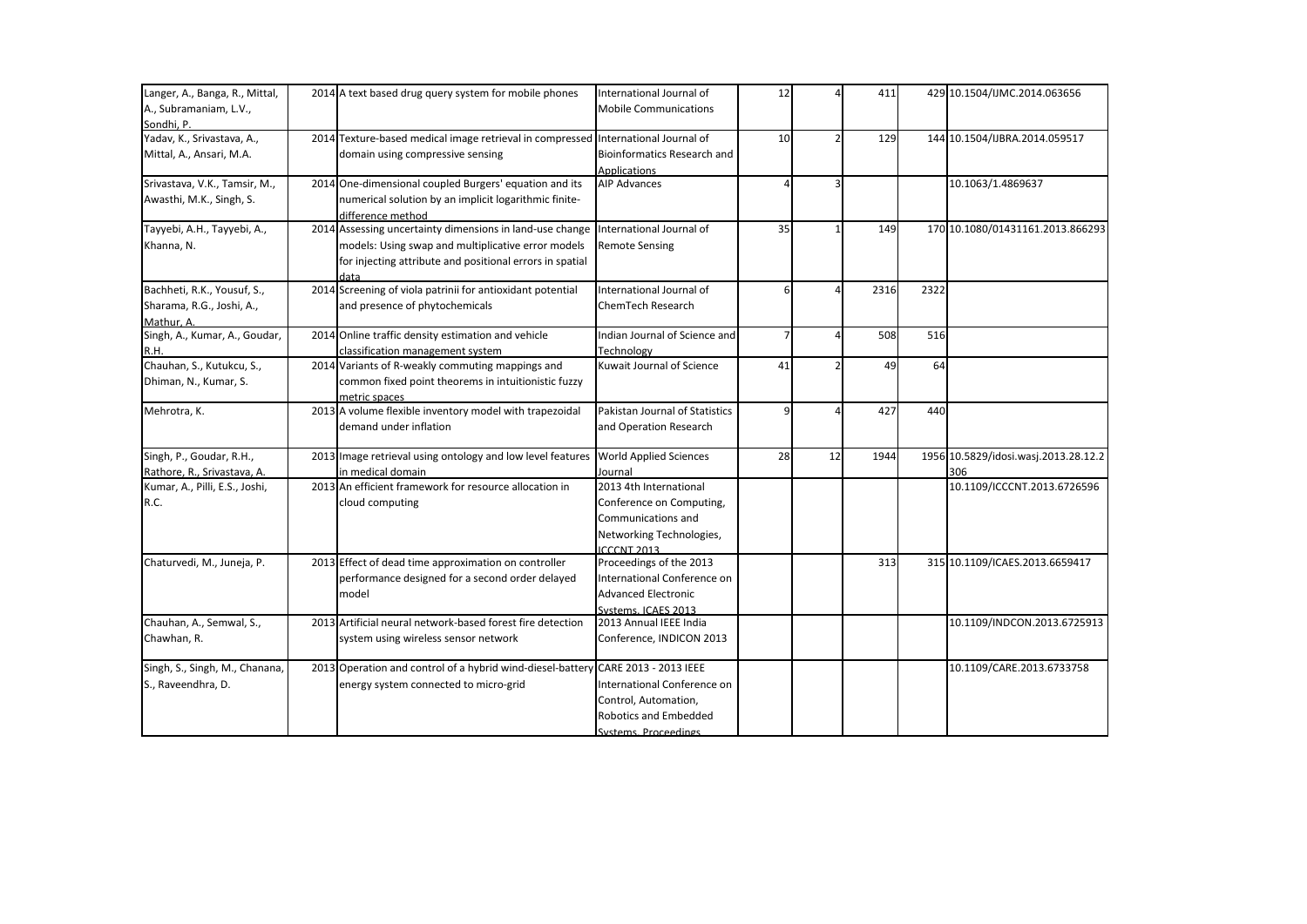| Agarwal, J., Goudar, R.H.,                                 | 2013 Cost effective dynamic packaging systems in E-                              | Proceedings of the 2013                       |      |   | 1196 |     | 1200 10.1109/ICACCI.2013.6637347 |
|------------------------------------------------------------|----------------------------------------------------------------------------------|-----------------------------------------------|------|---|------|-----|----------------------------------|
| Sharma, N., Kumar, P.,                                     | tourism using semantic web                                                       | International Conference on                   |      |   |      |     |                                  |
| Parshav, V., Sharma, R., Rao,                              |                                                                                  | Advances in Computing,                        |      |   |      |     |                                  |
| S.                                                         |                                                                                  | Communications and                            |      |   |      |     |                                  |
|                                                            |                                                                                  |                                               |      |   |      |     |                                  |
|                                                            |                                                                                  | Informatics, ICACCI 2013                      |      |   |      |     |                                  |
| Contractor, D., Subramaniam,                               | 2013 Text retrieval using SMS queries: Datasets and                              | Lecture Notes in Computer                     | 7536 |   | 86   |     | 99 10.1007/978-3-642-40087-2_9   |
| L.V., Deepak, P., Mittal, A.                               | overview of FIRE 2011 track on SMS-based FAQ                                     | Science (including subseries                  | LNCS |   |      |     |                                  |
|                                                            | retrieval                                                                        | Lecture Notes in Artificial                   |      |   |      |     |                                  |
|                                                            |                                                                                  | Intelligence and Lecture                      |      |   |      |     |                                  |
|                                                            |                                                                                  | Notes in Bioinformatics)                      |      |   |      |     |                                  |
|                                                            |                                                                                  |                                               |      |   |      |     |                                  |
| Babu, V., Choudhury, B.                                    | 2013 Methods of cell lysis and effect of detergents for the                      | Journal of Genetic                            | 11   |   | 117  |     | 122 10.1016/j.jgeb.2013.05.002   |
|                                                            | recovery of nitrile metabolizing enzyme from                                     | Engineering and                               |      |   |      |     |                                  |
|                                                            | Amycolatopsis sp. IITR215                                                        | Biotechnology                                 |      |   |      |     |                                  |
| Agarwal, J., Goudar, R.H.,                                 | 2013 Intelligent plagiarism detection mechanism using                            | Proceedings of the 2013                       |      |   | 779  |     | 783 10.1109/ICACCI.2013.6637273  |
| Kumar, P., Sharma, N.,                                     | semantic technology: A different approach                                        | International Conference on                   |      |   |      |     |                                  |
| Parshav, V., Sharma, R.,                                   |                                                                                  | Advances in Computing,                        |      |   |      |     |                                  |
| Srivastava, A., Rao, S.                                    |                                                                                  | Communications and                            |      |   |      |     |                                  |
|                                                            |                                                                                  | Informatics, ICACCI 2013                      |      |   |      |     |                                  |
|                                                            |                                                                                  |                                               |      |   | 31   | 54  |                                  |
| Saxena, K., Gupta, A.D., Patel,                            | 2013 Molecular biology of nitrile metabolizing enzymes                           | Molecular Biology of                          |      |   |      |     |                                  |
| G.K., Babu, V.<br>Tripathi, R.P., Pandey, H.S.             |                                                                                  | Bacteria<br>International Journal of          | 24   |   | 329  | 347 |                                  |
|                                                            | 2013 An EOQ model for deteriorating items with weibull                           |                                               |      |   |      |     |                                  |
|                                                            | time - Dependent demand rate under trade credits                                 | Information and                               |      |   |      |     |                                  |
| Ghanshala, K.K., Pant, D.                                  | 2013 IT-initiatives for empowering difficult geographies: A                      | <b>Management Sciences</b>                    |      |   | 231  |     | 236 10.2498/iti.2013.0556        |
|                                                            |                                                                                  | Proceedings of the                            |      |   |      |     |                                  |
|                                                            | review                                                                           | International Conference on                   |      |   |      |     |                                  |
|                                                            |                                                                                  | <b>Information Technology</b>                 |      |   |      |     |                                  |
| Srivastava, V.K., Awasthi,                                 | 2013 An implicit finite-difference solution to one-                              | Interfaces, ITI<br>Asian-European Journal of  | 6    | 4 |      |     | 10.1142/S1793557113500587        |
|                                                            |                                                                                  |                                               |      |   |      |     |                                  |
| M.K., Tamsir, M., Singh, S.<br>He, Y., Xu, C., Khanna, N., | dimensional coupled burgers' equations<br>2013 Context based food image analysis | <b>Mathematics</b><br>2013 IEEE International |      |   | 2748 |     | 2752 10.1109/ICIP.2013.6738566   |
|                                                            |                                                                                  |                                               |      |   |      |     |                                  |
| Boushey, C.J., Delp, E.J.                                  |                                                                                  | Conference on Image                           |      |   |      |     |                                  |
|                                                            |                                                                                  | Processing, ICIP 2013 -                       |      |   |      |     |                                  |
| Singh, V.V., Singh, S.B.,                                  | 2013 Availability, MTTF and cost analysis of a system                            | Proceedings<br>International Journal of       |      |   | 341  |     | 352 10.1007/s13198-012-0102-0    |
|                                                            |                                                                                  |                                               |      |   |      |     |                                  |
| Mangey, R., Goel, C.K.                                     | having two units in series configuration with                                    | <b>Systems Assurance</b>                      |      |   |      |     |                                  |
|                                                            | controller                                                                       | Engineering and                               |      |   |      |     |                                  |
| Prakash, R., Singh, D., Singh,                             | 2013 Analysis and retrieval of soil parameters with                              | Management<br><b>International Geoscience</b> |      |   | 755  |     | 758 10.1109/IGARSS.2013.6721267  |
| K.P.                                                       | specular scattering data at different incidence angle                            | and Remote Sensing                            |      |   |      |     |                                  |
|                                                            |                                                                                  |                                               |      |   |      |     |                                  |
| Xu, C., He, Y., Khanna, N.,                                | 2013 Model-based food volume estimation using 3D pose                            | Symposium (IGARSS)<br>2013 IEEE International |      |   | 2534 |     | 2538 10.1109/ICIP.2013.6738522   |
| Boushey, C.J., Delp, E.J.                                  |                                                                                  | Conference on Image                           |      |   |      |     |                                  |
|                                                            |                                                                                  |                                               |      |   |      |     |                                  |
|                                                            |                                                                                  | Processing, ICIP 2013 -                       |      |   |      |     |                                  |
|                                                            |                                                                                  | Proceedings                                   |      |   |      |     |                                  |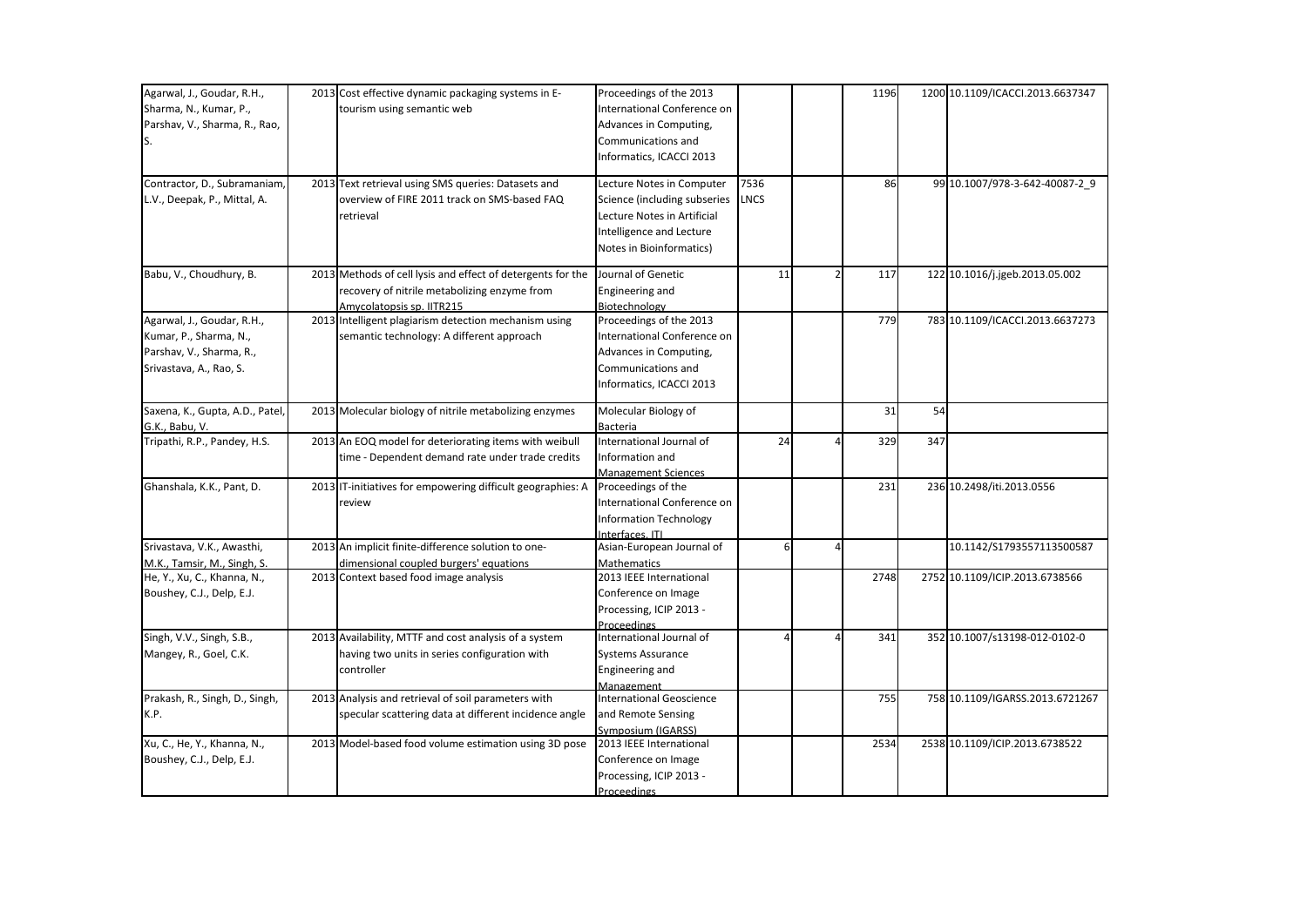| Joshi, A., Singhal, P.K.,          | 2013 Variation in oil content and physico-chemical                                     | International Journal of           |      | 6 | 2993         | 2999 |                                    |
|------------------------------------|----------------------------------------------------------------------------------------|------------------------------------|------|---|--------------|------|------------------------------------|
| Bachheti, R.K.                     | properties of Jatropha curcus seed collected from                                      | <b>ChemTech Research</b>           |      |   |              |      |                                    |
|                                    | different areas of Garwhal, Uttarakhand India                                          |                                    |      |   |              |      |                                    |
|                                    |                                                                                        |                                    |      |   |              |      |                                    |
| Tripathi, R.P.                     | 2013 Inventory model with cash flow oriented and time-                                 | Yugoslav Journal of                | 23   | 3 | 419          |      | 429 10.2298/YJOR121029004T         |
|                                    | dependent holding cost under permissible delay in                                      | <b>Operations Research</b>         |      |   |              |      |                                    |
|                                    | payments                                                                               |                                    |      |   |              |      |                                    |
| Kato, K., Inoue, T., letsugu,      | 2013 Design and performance of hybrid constructed                                      | Water Science and                  | 68   |   | 1468         |      | 1476 10.2166/wst.2013.364          |
| H., Sasaki, H., Harada, J.,        | wetland systems for high-content wastewater                                            | Technology                         |      |   |              |      |                                    |
| Kitagawa, K., Sharma, P.K.         | treatment in the cold climate of Hokkaido, northern                                    |                                    |      |   |              |      |                                    |
|                                    | lanan                                                                                  |                                    |      |   |              |      |                                    |
| Ram, M., Singh, S.B., Singh,       | 2013 Stochastic analysis of a standby system with waiting                              | <b>IEEE Transactions on</b>        | 43   |   | 698          |      | 707 10.1109/TSMCA.2012.2217320     |
| V.V.                               | repair strategy                                                                        | Systems, Man, and                  |      |   |              |      |                                    |
|                                    |                                                                                        | <b>Cybernetics Part A:Systems</b>  |      |   |              |      |                                    |
|                                    |                                                                                        | and Humans                         |      |   |              |      |                                    |
| Joshi, D., Bhatia, D.              | 2013 Cross-correlation evaluated muscle co-ordination for                              | Journal of Medical                 | 37   | 8 | 520          |      | 525 10.3109/03091902.2013.837531   |
|                                    | speech production                                                                      | <b>Engineering and Technology</b>  |      |   |              |      |                                    |
|                                    |                                                                                        |                                    |      |   |              |      |                                    |
| Nagiya, K., Mangey, R.A.M.         | 2013 Reliability characteristics of a satellite communication International Journal of |                                    |      | 6 | 667          | 676  |                                    |
|                                    | system including earth station and terrestrial system                                  | Performability Engineering         |      |   |              |      |                                    |
|                                    |                                                                                        |                                    |      |   |              |      |                                    |
| Katal, A., Wazid, M., Goudar,      | 2013 Big data: Issues, challenges, tools and Good practices                            | 2013 6th International             |      |   | 404          |      | 409 10.1109/IC3.2013.6612229       |
| R.H.                               |                                                                                        | Conference on                      |      |   |              |      |                                    |
|                                    |                                                                                        | Contemporary Computing,            |      |   |              |      |                                    |
|                                    |                                                                                        | IC3 2013                           |      |   |              |      |                                    |
| Pistohl, T., Jackson, A.,          | 2013 Artificial proprioception for myoelectric control                                 | Proceedings of the Annual          |      |   | 1595         |      | 1598 10.1109/EMBC.2013.6609820     |
| Gowrishankar, G., Joshi, D.,       |                                                                                        | International Conference of        |      |   |              |      |                                    |
| Nazarpour, K.                      |                                                                                        | the IEEE Engineering in            |      |   |              |      |                                    |
|                                    |                                                                                        | Medicine and Biology               |      |   |              |      |                                    |
|                                    |                                                                                        | Society, EMBS                      |      |   |              |      |                                    |
| Srivastava, V.K., Awasthi,         | 2013 The telegraph equation and its solution by reduced                                | Modelling and Simulation in        | 2013 |   |              |      | 10.1155/2013/746351                |
| M.K., Chaurasia, R.K., Tamsir,     | differential transform method                                                          | Engineering                        |      |   |              |      |                                    |
|                                    |                                                                                        |                                    |      |   |              |      |                                    |
| Dhiman, N., Awasthi, M.K.,         | 2013 Electrohydrodynamic Kelvin - Helmholtz instability of                             | International Journal of Fluid     | 40   |   | 455          |      | 467 10.1615/InterJFluidMechRes.v40 |
| Singh, M.P.                        | cylindrical interface through porous media                                             | <b>Mechanics Research</b>          |      |   |              |      | .i5.80                             |
|                                    |                                                                                        |                                    |      |   |              |      |                                    |
| Indra, R., Bachheti, R.K.,         | 2013 Chemical composition, mineral and nutritional value                               | <b>International Food Research</b> | 20   | 4 | 1747         | 1751 |                                    |
| Archana, J.                        | of wild bischofia javanica seed                                                        | Journal                            |      |   |              |      |                                    |
| Sharma, A., Bachheti, R.K.         | 2013 A review on Ipomoea Carnea                                                        | International Journal of           |      |   | 4 P363       | P377 |                                    |
|                                    |                                                                                        | Pharma and Bio Sciences            |      |   |              |      |                                    |
| Rai, I., Bachheti, R.K., Joshi, A. | 2013 Chemical composition, mineral and nutritional value                               | International Journal of           |      |   | 4 P429       | P436 |                                    |
|                                    | of Datura Metel seed                                                                   | Pharma and Bio Sciences            |      |   |              |      |                                    |
| Goyal, R., Babu, V., Patel, G.K.   | 2013 Biomethane Production                                                             | <b>Biofuels Production</b>         |      |   | 333          |      | 356 10.1002/9781118835913.ch12     |
|                                    |                                                                                        |                                    |      |   |              |      |                                    |
| Babu, V., Thapliyal, A., Patel,    | 2013 Biofuels Production                                                               | <b>Biofuels Production</b>         |      |   | $\mathbf{1}$ |      | 366 10.1002/9781118835913          |
| G.K.                               |                                                                                        |                                    |      |   |              |      |                                    |
| Babu, V., Thapliyal, A., Patel,    | 2013 Preface                                                                           | <b>Biofuels Production</b>         |      |   | xvii         | xxii | 10.1002/9781118835913              |
| G.K.                               |                                                                                        |                                    |      |   |              |      |                                    |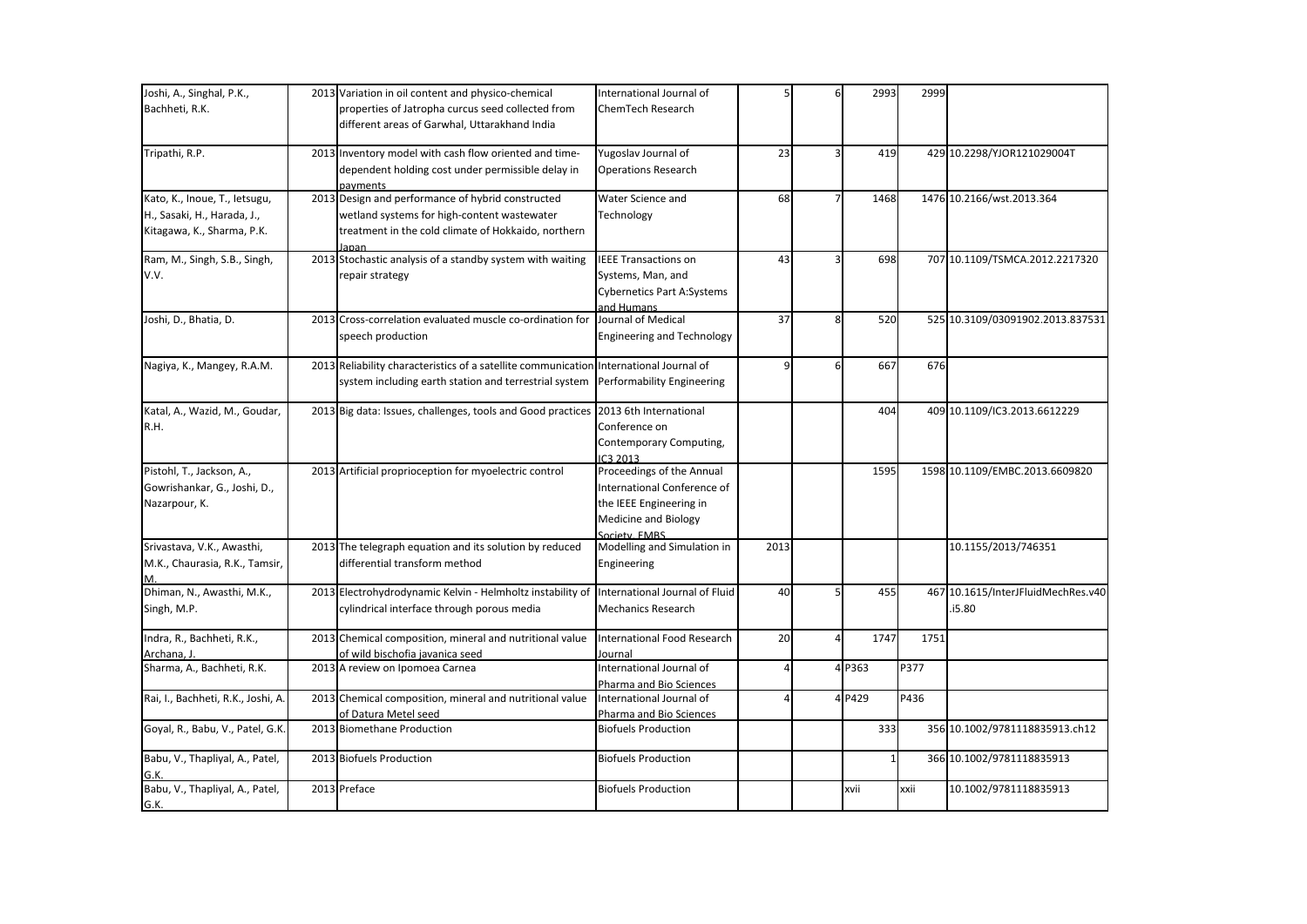| Srivastav, S., Anthwal, P.,                       | 2013 Bio-Hydrogen Production: Current Scenarios and                                                                                                            | <b>Biofuels Production</b>                        |      | 309                 |     | 332 10.1002/9781118835913.ch11  |
|---------------------------------------------------|----------------------------------------------------------------------------------------------------------------------------------------------------------------|---------------------------------------------------|------|---------------------|-----|---------------------------------|
| Chandra, T., Thapliyal, A.<br>Kumar, P., Babu, V. | <b>Future Prospects</b><br>2013 Introduction to Biofuels                                                                                                       | <b>Biofuels Production</b>                        |      |                     |     | 9 10.1002/9781118835913.ch1     |
|                                                   |                                                                                                                                                                |                                                   |      |                     |     |                                 |
| Awasthi, M.K., Srivastava,<br>V.K., Tamsir, M.    | 2013 Viscous potential flow analysis of electroaerodynamic Modelling and Simulation in<br>instability of a liquid sheet sprayed with an air stream Engineering |                                                   | 2013 |                     |     | 10.1155/2013/528723             |
| Wazid, M., Katal, A., Singh                       | 2013 Detection and prevention mechanism for Blackhole                                                                                                          | International Conference on                       |      | 576                 |     | 581 10.1109/iccsp.2013.6577120  |
| Sachan, R., Goudar, R.H.,                         | attack in Wireless Sensor Network                                                                                                                              | Communication and Signal                          |      |                     |     |                                 |
| Singh, D.P.                                       |                                                                                                                                                                | Processing, ICCSP 2013 -                          |      |                     |     |                                 |
|                                                   |                                                                                                                                                                | Proceedings                                       |      |                     |     |                                 |
| Wazid, M., Katal, A., Goudar,                     | 2013 TBESP algorithm for Wireless Sensor Network under                                                                                                         | International Conference on                       |      | 1086                |     | 1091 10.1109/iccsp.2013.6577224 |
| R.H.                                              | <b>Blackhole attack</b>                                                                                                                                        | Communication and Signal                          |      |                     |     |                                 |
|                                                   |                                                                                                                                                                | Processing, ICCSP 2013 -                          |      |                     |     |                                 |
| Sachan, R.S., Wazid, M.,                          | 2013 A cluster based intrusion detection and prevention                                                                                                        | Proceedings<br>International Conference on        |      | 795                 |     | 801 10.1109/iccsp.2013.6577166  |
| Singh, D.P., Goudar, R.H.                         | technique for misdirection attack inside WSN                                                                                                                   | Communication and Signal                          |      |                     |     |                                 |
|                                                   |                                                                                                                                                                | Processing, ICCSP 2013 -                          |      |                     |     |                                 |
|                                                   |                                                                                                                                                                | <b>Proceedings</b>                                |      |                     |     |                                 |
| Mettripun, N., Khanna, N.,                        | 2013 Partial sharpness index for classifying digital camera                                                                                                    | 2013 10th International                           |      |                     |     | 10.1109/ECTICon.2013.6559643    |
| Amornraksa, T., Delp, E.J.                        | and scanned images                                                                                                                                             | Conference on Electrical                          |      |                     |     |                                 |
|                                                   |                                                                                                                                                                | Engineering/Electronics,                          |      |                     |     |                                 |
|                                                   |                                                                                                                                                                | Computer,                                         |      |                     |     |                                 |
|                                                   |                                                                                                                                                                | Telecommunications and                            |      |                     |     |                                 |
|                                                   |                                                                                                                                                                | Information Technology,                           |      |                     |     |                                 |
|                                                   |                                                                                                                                                                | <b>ECTLCON 2012</b>                               |      |                     |     |                                 |
| Joshi, D.P., Sharma, K., Gill,                    | 2013 Effect of inversion layer and oxide layer thickness on                                                                                                    | Indian Journal of Pure and                        | 51   | 9<br>638            | 641 |                                 |
| F.S.                                              | the performance of PX-Si TFT devices                                                                                                                           | <b>Applied Physics</b>                            |      |                     |     |                                 |
| Gupta, A., Lim, K.-M., Heng,                      | 2013 Sound propagation in two-dimensional waveguide                                                                                                            | <b>Acoustical Physics</b>                         | 59   | $\mathsf{S}$<br>493 |     | 497 10.1134/S1063771013050205   |
| C.C.                                              | with circular wavefront                                                                                                                                        |                                                   |      |                     |     |                                 |
| Dabral, M., Joshi, N.,                            | 2013 Effect of diet on feeding and casting activities of                                                                                                       | <b>Tropical Ecology</b>                           | 54   | 375<br>3            | 381 |                                 |
| Maikhuri, R.K., Joshi, A.,                        | earthworms (Drawida nepalensis) and response of                                                                                                                |                                                   |      |                     |     |                                 |
| Dabral, S.P.<br>Rani, A., Souche, Y., Goel, R.    | crop growth<br>2013 Comparative in situ remediation potential of                                                                                               | <b>Annals of Microbiology</b>                     | 63   | 923                 |     | 928 10.1007/s13213-012-0545-1   |
|                                                   | Pseudomonas putida 710A and Commamonas                                                                                                                         |                                                   |      |                     |     |                                 |
|                                                   | aquatica 710B using plant (Vigna radiata (L.) wilczek)                                                                                                         |                                                   |      |                     |     |                                 |
|                                                   |                                                                                                                                                                |                                                   |      |                     |     |                                 |
| Prasad, R.S., Semwal, S.                          | 2013 A simplified new procedure for identification of                                                                                                          | SysCon 2013 - 7th Annual                          |      | 339                 |     | 344 10.1109/SysCon.2013.6549903 |
|                                                   | appliances in smart meter applications                                                                                                                         | <b>IEEE International Systems</b>                 |      |                     |     |                                 |
|                                                   |                                                                                                                                                                | Conference, Proceedings                           |      |                     |     |                                 |
| Katal, A., Wazid, M., Goudar,                     | 2013 A cluster based detection and prevention mechanism                                                                                                        | 2013 IEEE Conference on                           |      | 479                 |     | 484 10.1109/CICT.2013.6558143   |
| R.H., Singh, D.P.                                 | against novel datagram chunk dropping attack in                                                                                                                | Information and                                   |      |                     |     |                                 |
|                                                   | MANET multimedia transmission                                                                                                                                  | Communication                                     |      |                     |     |                                 |
| Wazid, M., Katal, A., Goudar,                     | 2013 Hacktivism trends, digital forensic tools and                                                                                                             | Technologies, ICT 2013<br>2013 IEEE Conference on |      | 138                 |     | 144 10.1109/CICT.2013.6558078   |
| R.H., Rao, S.                                     | challenges: A survey                                                                                                                                           | Information and                                   |      |                     |     |                                 |
|                                                   |                                                                                                                                                                | Communication                                     |      |                     |     |                                 |
|                                                   |                                                                                                                                                                | Technologies, ICT 2013                            |      |                     |     |                                 |
|                                                   |                                                                                                                                                                |                                                   |      |                     |     |                                 |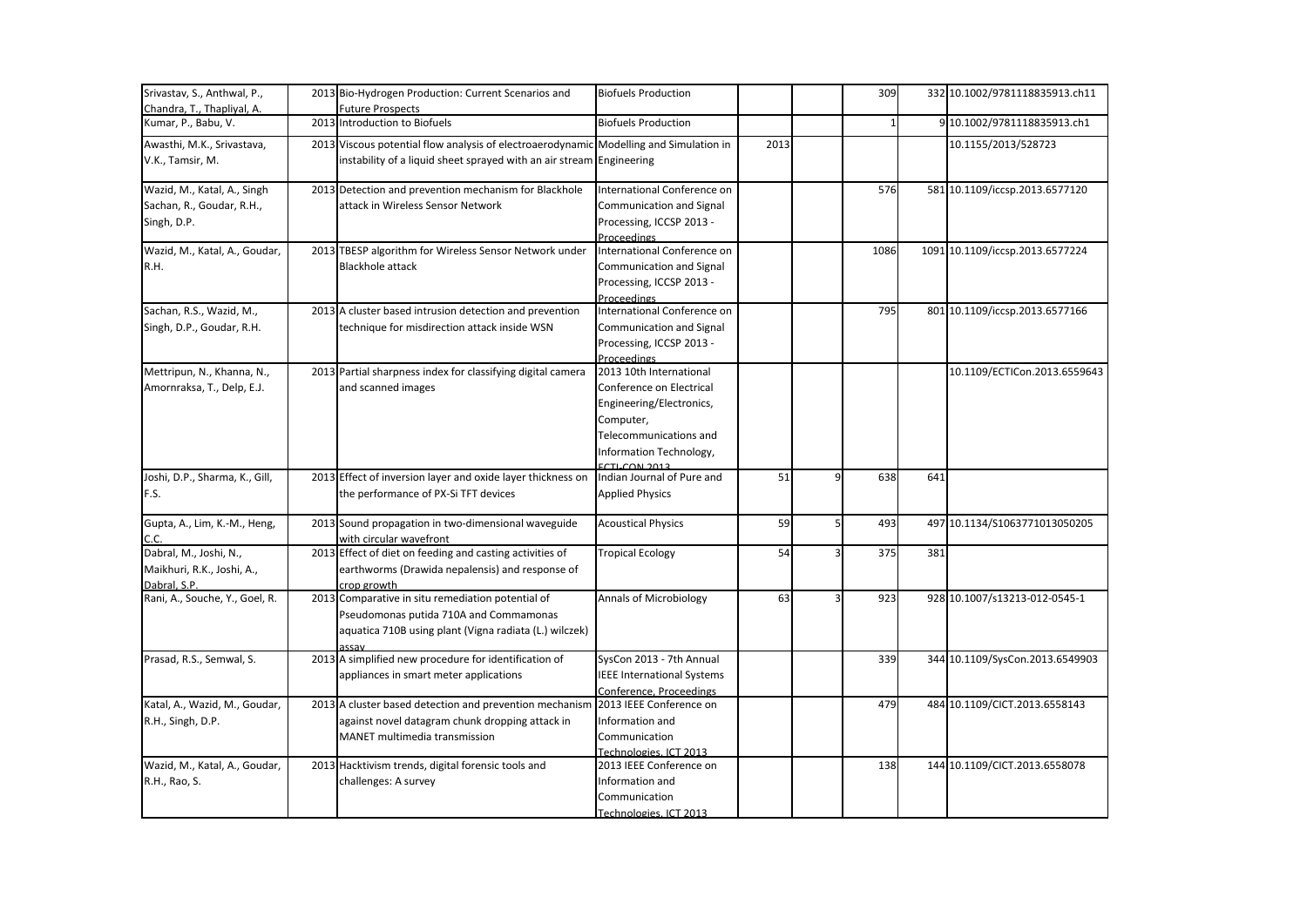| Verma, V.K., Khanna, N.        | 2013 Indian language identification using k-means           | 2013 Students Conference          |     | 10.1109/SCES.2013.6547533        |
|--------------------------------|-------------------------------------------------------------|-----------------------------------|-----|----------------------------------|
|                                | clustering and support vector machine (SVM)                 | on Engineering and Systems,       |     |                                  |
|                                |                                                             | <b>SCES 2013</b>                  |     |                                  |
| Chauhan, A., Thakur, P.,       | 2013 Assessment of induction motor performance under        | 2013 Students Conference          |     | 10.1109/SCES.2013.6547498        |
| Raveendhra, D.                 | supply voltage unbalance: A review                          | on Engineering and Systems,       |     |                                  |
|                                |                                                             | <b>SCES 2013</b>                  |     |                                  |
| Saini, T., Raveendhra, D.,     | 2013 Stability analysis of FPGA based perturb and observe   | 2013 Students Conference          |     | 10.1109/SCES.2013.6547545        |
| Thakur, P.                     | method MPPT charge controller for solar PV system           | on Engineering and Systems,       |     |                                  |
|                                |                                                             | <b>SCES 2013</b>                  |     |                                  |
| Gupta, N., Wazid, M.,          | 2013 Coverage life time improvement in wireless sensor      | 2013 IEEE International           | 293 | 297 10.1109/ICE-CCN.2013.6528511 |
| Sharma, S., Singh, D.P.,       | networks by novel deployment technique                      | Conference on Emerging            |     |                                  |
| Goudar, R.H.                   |                                                             | Trends in Computing,              |     |                                  |
|                                |                                                             | Communication and                 |     |                                  |
|                                |                                                             | Nanotechnology, ICE-CCN           |     |                                  |
|                                |                                                             | วกาว                              |     |                                  |
| Raveendhra, D., Prakash, P.,   | 2013 Simulation based analysis of FPGA controlled           | 2013 International                | 568 | 572 10.1109/ICEETS.2013.6533447  |
| Saini, P.                      | Cascaded H-Bridge Multilevel inverter fed solar PV          | Conference on Energy              |     |                                  |
|                                | system                                                      | <b>Efficient Technologies for</b> |     |                                  |
|                                |                                                             | Sustainability, ICEETS 2013       |     |                                  |
|                                |                                                             |                                   |     |                                  |
| Koul, A., Bahuguna, A., Singh, | 2013 AWES: Adaptive web exploration system based on         | 2013 IEEE International           | 121 | 125 10.1109/ICE-CCN.2013.6528476 |
| A., Pandita, A., Pattanshetti, | similar user behavior and multiperspective thinking         | Conference on Emerging            |     |                                  |
| M.K., Goudar, R.               |                                                             | Trends in Computing,              |     |                                  |
|                                |                                                             | Communication and                 |     |                                  |
|                                |                                                             | Nanotechnology, ICE-CCN           |     |                                  |
|                                |                                                             | วกาว                              |     |                                  |
| Raveendhra, D., Kumar, B.,     | 2013 Design of FPGA based open circuit voltage MPPT         | Proceedings of IEEE               | 523 | 527 10.1109/ICCPCT.2013.6529012  |
| Mishra, D., Mankotia, M.       | charge controller for solar PV system                       | International Conference on       |     |                                  |
|                                |                                                             | Circuit, Power and                |     |                                  |
|                                |                                                             | Computing Technologies,           |     |                                  |
|                                |                                                             | <b>ICCPCT 2013</b>                |     |                                  |
| Arora, G., Kumar, N., Gurung,  | 2013 Efficient searching, presentation, organization and    | 2013 IEEE International           | 315 | 318 10.1109/ICE-CCN.2013.6528515 |
| P., Agarwal, P., Goudar, R.H.  | retrieval of images from personal video/photo               | Conference on Emerging            |     |                                  |
|                                | collections                                                 | Trends in Computing,              |     |                                  |
|                                |                                                             | Communication and                 |     |                                  |
|                                |                                                             | Nanotechnology, ICE-CCN           |     |                                  |
|                                |                                                             | วกาว                              |     |                                  |
| Sharma, S., Wazid, M., Gupta,  | 2013 Data recovery with energy efficient task allocation in | 2013 IEEE International           | 298 | 302 10.1109/ICE-CCN.2013.6528512 |
| N., Singh, D.P., Goudar, R.H.  | <b>Wireless Sensor Networks</b>                             | Conference on Emerging            |     |                                  |
|                                |                                                             | Trends in Computing,              |     |                                  |
|                                |                                                             | Communication and                 |     |                                  |
|                                |                                                             | Nanotechnology, ICE-CCN           |     |                                  |
|                                |                                                             | 2013                              |     |                                  |
| Raveendhra, D., Thakur, P.,    | 2013 Design and small signal analysis of solar PV fed FPGA  | Proceedings of IEEE               | 283 | 288 10.1109/ICCPCT.2013.6529011  |
| Narasimha Raju, B.L.           | based closed loop control Bi-Directional DC-DC              | International Conference on       |     |                                  |
|                                | converter                                                   | Circuit, Power and                |     |                                  |
|                                |                                                             | Computing Technologies,           |     |                                  |
|                                |                                                             | ICCPCT 2013                       |     |                                  |
|                                |                                                             |                                   |     |                                  |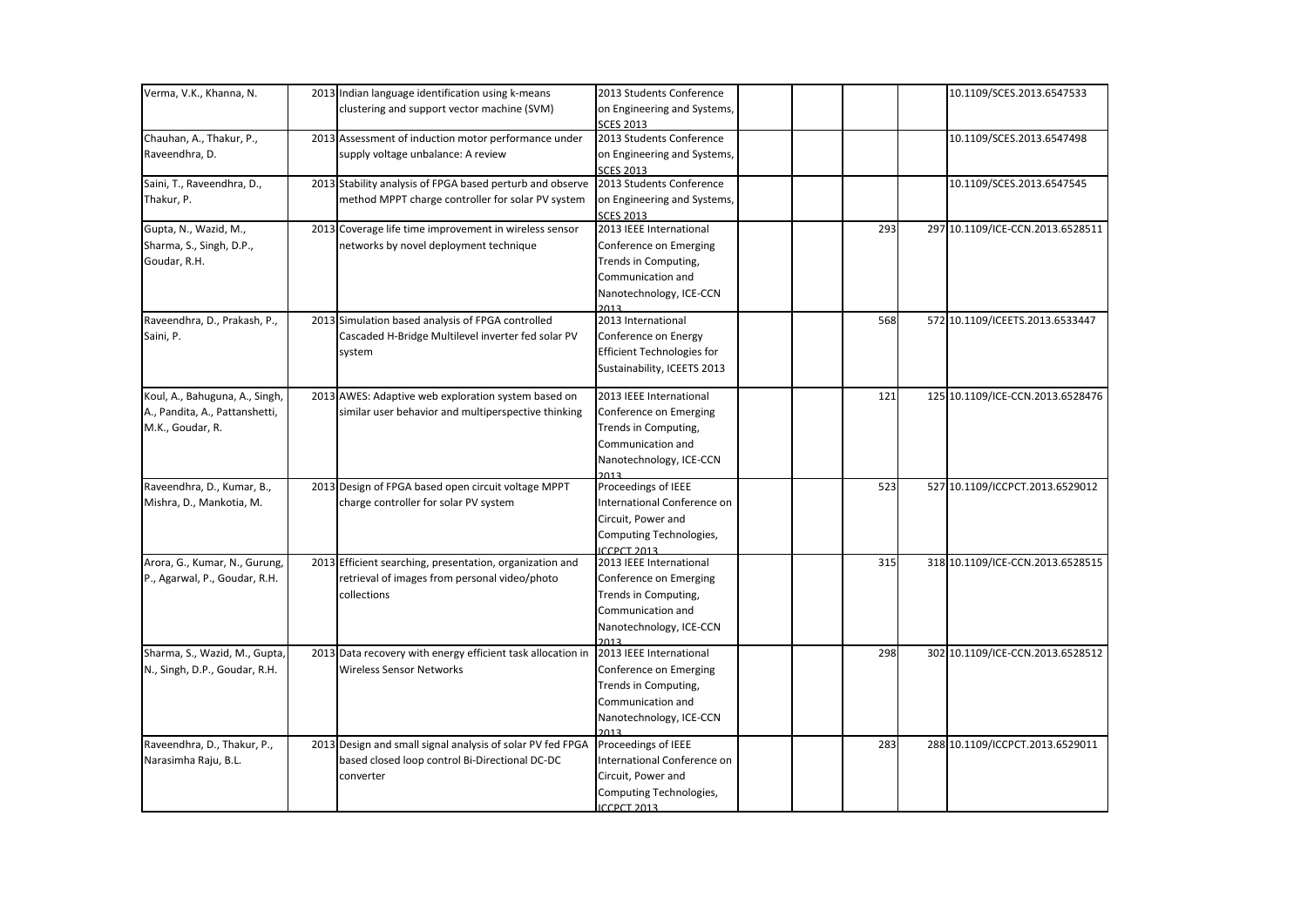| Semwal, S., Joshi, D., Prasad,  | 2013 The practicability of ICA in home appliances load                                    | Proceedings of 2013                           |    |   | 756  |      | 759 10.1109/ICPEC.2013.6527756    |
|---------------------------------|-------------------------------------------------------------------------------------------|-----------------------------------------------|----|---|------|------|-----------------------------------|
| R.S., Raveendhra, D.            | profile separation using current signature: A                                             | International Conference on                   |    |   |      |      |                                   |
|                                 | preliminary study                                                                         | Power, Energy and Control,                    |    |   |      |      |                                   |
|                                 |                                                                                           | <b>ICPEC 2013</b>                             |    |   |      |      |                                   |
| Chauhan, A., Rajvanshi, S.      | 2013 Non-Technical Losses in power system: A review                                       | Proceedings of 2013                           |    |   | 558  |      | 561 10.1109/ICPEC.2013.6527720    |
|                                 |                                                                                           | International Conference on                   |    |   |      |      |                                   |
|                                 |                                                                                           | Power, Energy and Control,                    |    |   |      |      |                                   |
|                                 |                                                                                           | <b>ICPEC 2013</b>                             |    |   |      |      |                                   |
| Rawat, N., Bhatt, A., Aswal, P. | 2013 A review on optimal location of FACTS devices in AC                                  | Proceedings of 2013                           |    |   | 104  |      | 109 10.1109/ICPEC.2013.6527632    |
|                                 | transmission system                                                                       | International Conference on                   |    |   |      |      |                                   |
|                                 |                                                                                           | Power, Energy and Control,                    |    |   |      |      |                                   |
|                                 |                                                                                           | <b>ICPEC 2013</b>                             |    |   |      |      |                                   |
| Raveendhra, D., Guruswamy,      | 2013 FPGA based 2-stage power conditioning system for                                     | Proceedings of 2013                           |    |   | 44   |      | 50 10.1109/ICPEC.2013.6527622     |
| K.P., Thakur, P.                | PV power generation                                                                       | International Conference on                   |    |   |      |      |                                   |
|                                 |                                                                                           | Power, Energy and Control,                    |    |   |      |      |                                   |
| Tyagi, N., Abedi, M.,           | 2013 Single machine scheduling in a batch delivery system                                 | <b>ICPEC 2013</b><br>International Journal of |    |   | 3484 | 3488 |                                   |
| Varshney, R.G.                  | with fixed delivery dates                                                                 | <b>Engineering and Technology</b>             |    |   |      |      |                                   |
|                                 |                                                                                           |                                               |    |   |      |      |                                   |
| Malik, J., Kalaria, P.C.,       | 2013 Complementary Sierpinski gasket fractal antenna for                                  | International Journal of                      | 5  |   | 499  |      | 505 10.1017/S1759078713000123     |
| Kartikeyan, M.V.                | dual-band WiMAX/WLAN (3.5/5.8 GHz) applications                                           | Microwave and Wireless                        |    |   |      |      |                                   |
|                                 |                                                                                           | <b>Technologies</b>                           |    |   |      |      |                                   |
| Sharma, P.K., Takashi, I.,      | 2013 Effects of load fluctuations on treatment potential of                               | <b>Ecological Engineering</b>                 | 57 |   | 216  |      | 225 10.1016/j.ecoleng.2013.04.031 |
| Kato, K., Ietsugu, H., Tomita,  | a hybrid sub-surface flow constructed wetland                                             |                                               |    |   |      |      |                                   |
| K., Nagasawa, T.                | treating milking parlor waste water                                                       |                                               |    |   |      |      |                                   |
|                                 |                                                                                           |                                               |    |   |      |      |                                   |
| Singh, V.V., Ram, M., Rawal,    | 2013 Cost analysis of an engineering system involving                                     | <b>IEEE Transactions on</b>                   | 10 | 4 | 1124 |      | 1130 10.1109/TASE.2013.2266134    |
| D.K.                            | subsystems in series configuration                                                        | Automation Science and                        |    |   |      |      |                                   |
| Awasthi, M.K., Tamsir, M.       | 2013 Viscous corrections for the viscous potential                                        | Engineering<br>Journal of Porous Media        | 16 |   | 663  |      | 676 10.1615/JPorMedia.v16.i7.70   |
|                                 |                                                                                           |                                               |    |   |      |      |                                   |
|                                 | flowanalysis of magnetohydrodynamic kelvin-<br>helmholtz instability through porous media |                                               |    |   |      |      |                                   |
| Abd Elhamid Abbas, M.,          | 2013 Tumbling multilevel channel conflicts in mobile ad                                   | Proceedings of the 2013 3rd                   |    |   | 174  |      | 180 10.1109/IAdCC.2013.6514216    |
| Shahnawaz, H.                   | hoc networks                                                                              | <b>IEEE International Advance</b>             |    |   |      |      |                                   |
|                                 |                                                                                           | Computing Conference, IACC                    |    |   |      |      |                                   |
|                                 |                                                                                           | 2013                                          |    |   |      |      |                                   |
| Goel, R., Srivastava, N.,       | 2013 Effective Searching Methodology for finding relevant                                 | Proceedings of the 2013 3rd                   |    |   | 696  |      | 701 10.1109/IAdCC.2013.6514311    |
| Chandola, H., Rohilla, B.,      | Paths between nodes using Qualified Bi-Directional                                        | <b>IEEE International Advance</b>             |    |   |      |      |                                   |
| Srivastava, S., Goudar, R.H.    | BFS algorithm on Graph database                                                           | Computing Conference, IACC                    |    |   |      |      |                                   |
|                                 |                                                                                           | 2013                                          |    |   |      |      |                                   |
| Singh, A., Mahapatra, R.        | 2013 Energy efficient analysis of heterogeneous wireless                                  | Proceedings of the 2013 3rd                   |    |   | 531  |      | 535 10.1109/IAdCC.2013.6514282    |
|                                 | network                                                                                   | <b>IEEE International Advance</b>             |    |   |      |      |                                   |
|                                 |                                                                                           | Computing Conference, IACC                    |    |   |      |      |                                   |
|                                 |                                                                                           | 2013                                          |    |   |      |      |                                   |
| Mittal, A.K., Bhandari, D.      | 2013 A novel approach to implement green wave system                                      | Proceedings of the 2013 3rd                   |    |   | 1055 |      | 1059 10.1109/IAdCC.2013.6514372   |
|                                 | and detection of stolen vehicles                                                          | <b>IEEE International Advance</b>             |    |   |      |      |                                   |
|                                 |                                                                                           | Computing Conference, IACC                    |    |   |      |      |                                   |
|                                 |                                                                                           | 2013                                          |    |   |      |      |                                   |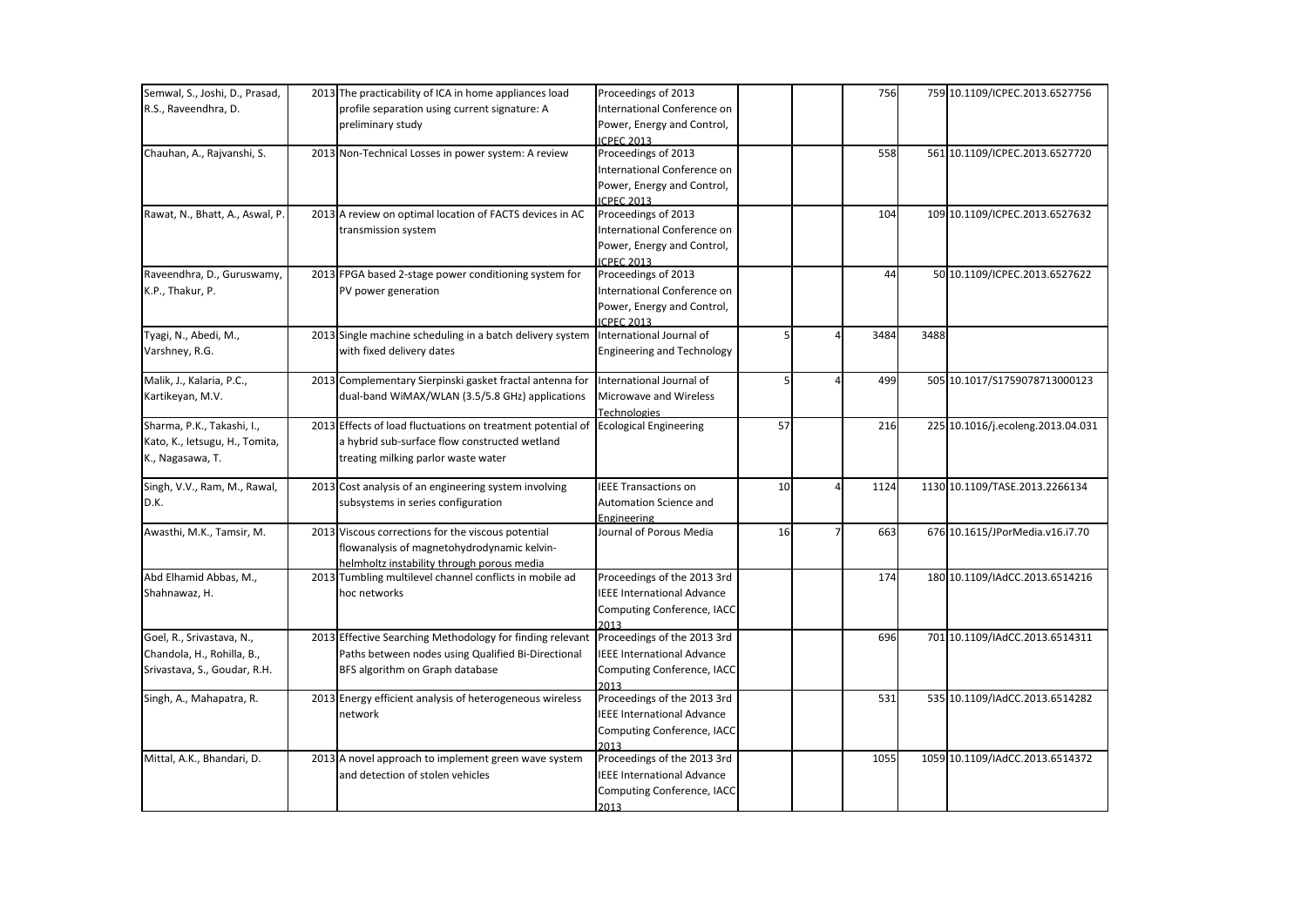| Priya, B., Pilli, E.S., Joshi, R.C. | 2013 A survey on energy and power consumption models                                | Proceedings of the 2013 3rd       |                |         | 76                    |       | 82 10.1109/IAdCC.2013.6514198    |
|-------------------------------------|-------------------------------------------------------------------------------------|-----------------------------------|----------------|---------|-----------------------|-------|----------------------------------|
|                                     | for Greener Cloud                                                                   | <b>IEEE International Advance</b> |                |         |                       |       |                                  |
|                                     |                                                                                     | Computing Conference, IACC        |                |         |                       |       |                                  |
|                                     |                                                                                     | 2013                              |                |         |                       |       |                                  |
| Kapil, D., Pilli, E.S., Joshi, R.C. | 2013 Live virtual machine migration techniques: Survey                              | Proceedings of the 2013 3rd       |                |         | 963                   |       | 969 10.1109/IAdCC.2013.6514357   |
|                                     | and research challenges                                                             | <b>IEEE International Advance</b> |                |         |                       |       |                                  |
|                                     |                                                                                     | Computing Conference, IACC        |                |         |                       |       |                                  |
|                                     |                                                                                     | 2013                              |                |         |                       |       |                                  |
| Goyal, P., Bansal, N., Gupta,       | 2013 Averting man in the browser attack using user-                                 | Proceedings of the 2013 3rd       |                |         | 1283                  |       | 1286 10.1109/IAdCC.2013.6514413  |
| N.                                  | specific personal images                                                            | <b>IEEE International Advance</b> |                |         |                       |       |                                  |
|                                     |                                                                                     | Computing Conference, IACC        |                |         |                       |       |                                  |
|                                     |                                                                                     | 2013                              |                |         |                       |       |                                  |
| Joshi, A., Tewari, K., Kumar,       | 2013 A multi-language CLIR with classification by rational                          | Proceedings of the 2013           |                |         | 94                    |       | 97 10.1109/ICISCON.2013.6524181  |
| A., Pant, B.                        | agents                                                                              | International Conference on       |                |         |                       |       |                                  |
|                                     |                                                                                     | Information Systems and           |                |         |                       |       |                                  |
|                                     |                                                                                     | Computer Networks, ISCON          |                |         |                       |       |                                  |
|                                     |                                                                                     | 2013                              |                |         |                       |       |                                  |
| Ansari, M.F., Chatterji, S.,        | 2013 Fuzzy logic-based MPPT controllers for three-phase                             | International Journal of          | 32             |         | $\overline{3}$<br>186 |       | 195 10.1080/14786451.2011.605948 |
| Iqbal, A.                           | grid-connected inverters                                                            | Sustainable Energy                |                |         |                       |       |                                  |
| Awasthi, M.K.                       | 2013 Viscous corrections for the viscous potential flow                             | Journal of Heat Transfer          | 135            |         |                       |       | 10.1115/1.4023580                |
|                                     | analysis of rayleigh-taylor instability with heat and                               |                                   |                |         |                       |       |                                  |
|                                     | mass transfer                                                                       |                                   |                |         |                       |       |                                  |
| Tripathi, R.P., Tomar, S.S.         | 2013 Optimal order policy for time-dependent                                        | <b>Applied Mathematical</b>       |                | 7 57-60 | 2869                  | 2878  |                                  |
|                                     | deteriorating items in response to temporary price                                  | <b>Sciences</b>                   |                |         |                       |       |                                  |
|                                     | discount linked to order quantity                                                   |                                   |                |         |                       |       |                                  |
| Ram, M.                             | 2013 On system reliability approaches: A brief survey                               | International Journal of          |                |         | 101                   |       | 117 10.1007/s13198-013-0165-6    |
|                                     |                                                                                     | <b>Systems Assurance</b>          |                |         |                       |       |                                  |
|                                     |                                                                                     | Engineering and                   |                |         |                       |       |                                  |
|                                     |                                                                                     | Management                        |                |         |                       |       |                                  |
| Ram, M., Singh, S.B.,               | 2013 Performance improvement of a parallel redundant                                | Journal of Engineering            | 8              | 3       | 345                   | 351   |                                  |
| Varshney, R.G.                      | system with coverage factor                                                         | Science and Technology            |                |         |                       |       |                                  |
| Gupta, A.D., Bansal, V.K.,          | 2013 Chemistry, antioxidant and antimicrobial potential of Journal of Genetic       |                                   | 11             |         | 25                    |       | 31 10.1016/j.jgeb.2012.12.001    |
| Babu, V., Maithil, N.               | nutmeg (Myristica fragrans Houtt)                                                   | Engineering and                   |                |         |                       |       |                                  |
|                                     |                                                                                     | Biotechnology                     |                |         |                       |       |                                  |
| Tiwari, U., Agarwal, K., Rai,       | 2013 Expression of human erythropoietin gene in hela cells International Journal of |                                   |                |         | 2 B1129               | B1137 |                                  |
| A., Rai, N., Pal, P.                |                                                                                     | Pharma and Bio Sciences           |                |         |                       |       |                                  |
| Kumar, A., Rai, N., Kumar, N.,      | 2013 Mechanisms involved in hepatoprotection of                                     | International Journal of          |                |         | 112                   | 117   |                                  |
| Gautam, P., Kumar, J.S.             | different herbal products: A Review                                                 | Research in Pharmaceutical        |                |         |                       |       |                                  |
|                                     |                                                                                     | <b>Sciences</b>                   |                |         |                       |       |                                  |
| Tripathi, R.P.                      | 2013 Inventory model with different demand rate and                                 | International Journal of          |                | 3       | 437                   |       | 446 10.5267/j.ijiec.2013.03.001  |
|                                     | different holding cost                                                              | <b>Industrial Engineering</b>     |                |         |                       |       |                                  |
|                                     |                                                                                     | Computations                      |                |         |                       |       |                                  |
| Pant, M., Lal, A., Bisht, P.,       | 2013 Elaeocarpus sphaericus: A tree with curative powers: Research Journal of       |                                   | $\overline{7}$ |         | 23                    |       | 31 10.3923/rjmp.2013.23.31       |
| Rani, A.                            | An overview                                                                         | <b>Medicinal Plant</b>            |                |         |                       |       |                                  |
| Kumar, A., Pilli, E.S.              | 2013 University wide M-learning using cloud environment                             | Proceedings - 2012                |                |         | 118                   |       | 123 10.1109/ISCOS.2012.26        |
|                                     |                                                                                     | International Symposium on        |                |         |                       |       |                                  |
|                                     |                                                                                     | Cloud and Services                |                |         |                       |       |                                  |
|                                     |                                                                                     | Computing, ISCOS 2012             |                |         |                       |       |                                  |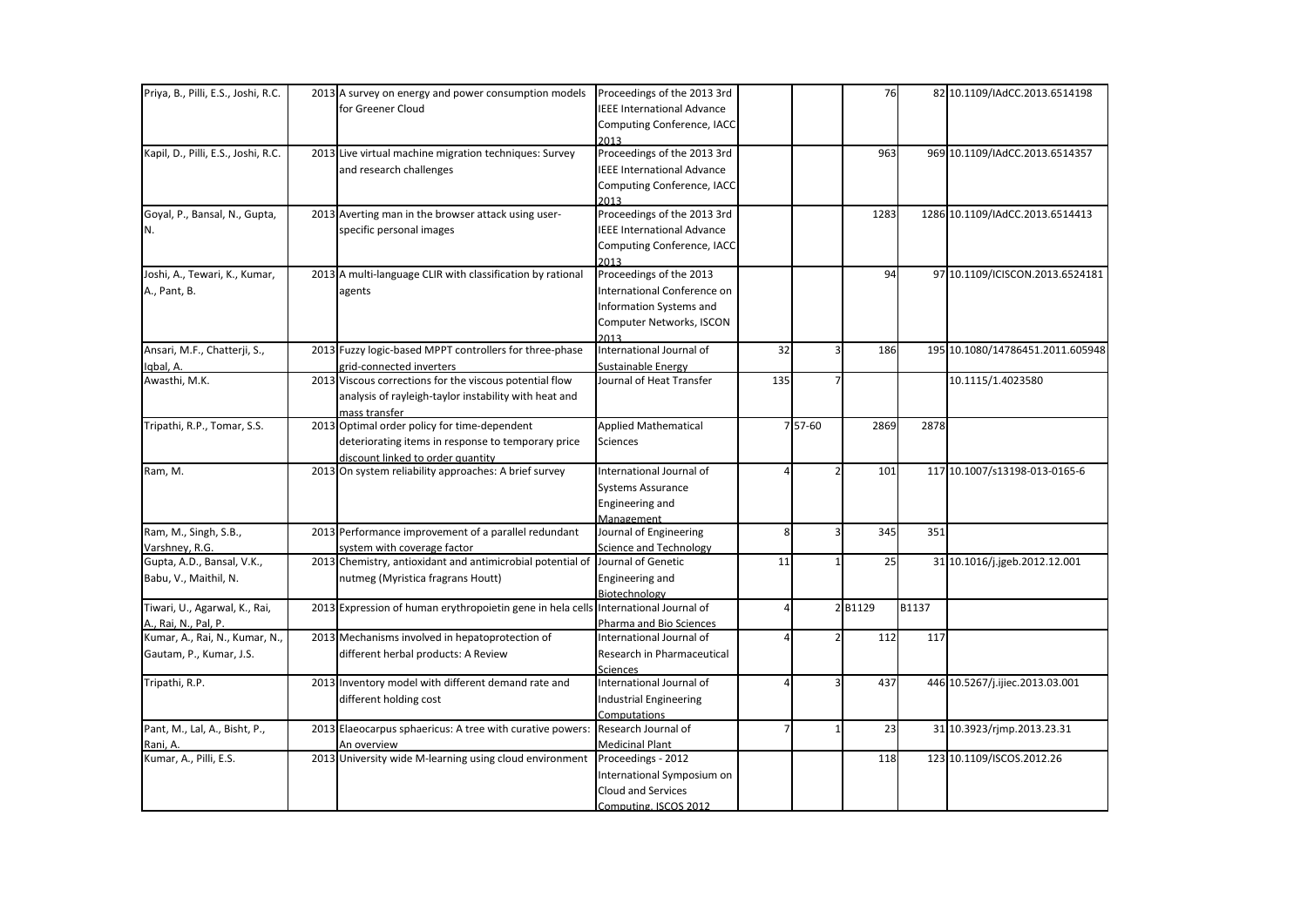| Mishra, A.K., Matta, P., Pilli,  | 2013 Cloud forensics: State-of-the-art and research         | Proceedings - 2012           |                         |                | 164 |     | 170 10.1109/ISCOS.2012.32     |
|----------------------------------|-------------------------------------------------------------|------------------------------|-------------------------|----------------|-----|-----|-------------------------------|
| E.S., Joshi, R.C.                | challenges                                                  | International Symposium on   |                         |                |     |     |                               |
|                                  |                                                             | <b>Cloud and Services</b>    |                         |                |     |     |                               |
|                                  |                                                             | Computing, ISCOS 2012        |                         |                |     |     |                               |
| Gill, F.S., Gupta, H., Purohit,  | 2013 Study of photoluminescence behaviour of porous         | Journal of Nano- and         |                         |                |     |     |                               |
| L.P., Pal, P.K., Sharma, K.,     | silicon samples prepared at 20mA current density            | <b>Electronic Physics</b>    |                         |                |     |     |                               |
| Dhiman, N., Kumar, R.,           |                                                             |                              |                         |                |     |     |                               |
| Mehra, R.M.                      |                                                             |                              |                         |                |     |     |                               |
| Srivastava, V.K., Awasthi,       | 2013 RDTM solution of Caputo time fractional-order          | <b>AIP Advances</b>          | $\overline{\mathbf{3}}$ | $\overline{3}$ |     |     | 10.1063/1.4799548             |
| M.K., Tamsir, M.                 | hyperbolic telegraph equation                               |                              |                         |                |     |     |                               |
| Wazid, M., Katal, A., Goudar,    | 2013 A framework for detection and prevention of novel      | 7th International Conference |                         |                | 433 |     | 438 10.1109/ISCO.2013.6481194 |
| R.H., Singh, D.P., Tyagi, A.,    | keylogger spyware attacks                                   | on Intelligent Systems and   |                         |                |     |     |                               |
| Sharma, R., Bhakuni, P.          |                                                             | Control, ISCO 2013           |                         |                |     |     |                               |
| Katal, A., Gupta, P., Wazid,     | 2013 Authentication and authorization: Domain specific      | 7th International Conference |                         |                | 439 |     | 444 10.1109/ISCO.2013.6481195 |
| M., Goudar, R.H., Mittal, A.,    | Role Based Access Control using Ontology                    | on Intelligent Systems and   |                         |                |     |     |                               |
| Panwar, S., Joshi, S.            |                                                             | Control, ISCO 2013           |                         |                |     |     |                               |
| Sachan, R.S., Wazid, M.,         | 2013 Misdirection attack in WSN: Topological analysis and   | 7th International Conference |                         |                | 427 |     | 432 10.1109/ISCO.2013.6481193 |
| Singh, D.P., Katal, A., Goudar,  | an algorithm for delay and throughput prediction            | on Intelligent Systems and   |                         |                |     |     |                               |
| R.H.                             |                                                             | Control, ISCO 2013           |                         |                |     |     |                               |
| Sharma, R., Kandpal, A.,         | 2013 Web page indexing through page ranking for             | 7th International Conference |                         |                | 389 |     | 392 10.1109/ISCO.2013.6481186 |
| Bhakuni, P., Chauhan, R.,        | effective semantic search                                   | on Intelligent Systems and   |                         |                |     |     |                               |
| Goudar, R.H., Tyagi, A.          |                                                             | Control, ISCO 2013           |                         |                |     |     |                               |
| Saxena, P., Pant, B., Goudar,    | 2013 Future predictions in Indian stock market through      | 7th International Conference |                         |                | 416 |     | 420 10.1109/ISCO.2013.6481191 |
| R.H., Srivastav, S., Garg, V.,   | linguistic-temporal approach                                | on Intelligent Systems and   |                         |                |     |     |                               |
| Pareek, S.                       |                                                             | Control, ISCO 2013           |                         |                |     |     |                               |
|                                  |                                                             |                              |                         |                | 476 |     |                               |
| Tewari, K., Joshi, A., Garg, S., | 2013 A resilient platform for safe execution of software    | 7th International Conference |                         |                |     |     | 479 10.1109/ISCO.2013.6481201 |
| Goudar, R.H., Bordoloi, D.       | inside a dynamic environment                                | on Intelligent Systems and   |                         |                |     |     |                               |
|                                  |                                                             | Control, ISCO 2013           |                         |                |     |     |                               |
| Kotiyal, B., Kumar, A., Pant,    | 2013 User behavior analysis in web log through              | 7th International Conference |                         |                | 421 |     | 426 10.1109/ISCO.2013.6481192 |
| B., Goudar, R.H., Chauhan, S.,   | comparative study of Eclat and Apriori                      | on Intelligent Systems and   |                         |                |     |     |                               |
| Junee, S.                        |                                                             | Control, ISCO 2013           |                         |                |     |     |                               |
| Agarwal, J., Sharma, N.,         | 2013 Intelligent search in E-Tourism services using         | 7th International Conference |                         |                | 410 |     | 415 10.1109/ISCO.2013.6481190 |
| Kumar, P., Parshav, V.,          | Recommendation System: Perfect guide for tourist            | on Intelligent Systems and   |                         |                |     |     |                               |
| Srivastava, A., Goudar, R.H.     |                                                             | Control, ISCO 2013           |                         |                |     |     |                               |
| Singh, P., Goudar, R.H.,         | 2013 Domain ontology based efficient image retrieval        | 7th International Conference |                         |                | 445 |     | 452 10.1109/ISCO.2013.6481196 |
| Rathore, R., Srivastav, A.,      |                                                             | on Intelligent Systems and   |                         |                |     |     |                               |
| Rao, S.                          |                                                             | Control, ISCO 2013           |                         |                |     |     |                               |
| Nirwal, S., Pant, R., Rai, N.    | 2013 Analysis of milk quality, adulteration and mastitis in | International Journal of     | 5                       |                | 359 | 364 |                               |
|                                  | milk samples collected from different regions of            | PharmTech Research           |                         |                |     |     |                               |
|                                  | Dehradun                                                    |                              |                         |                |     |     |                               |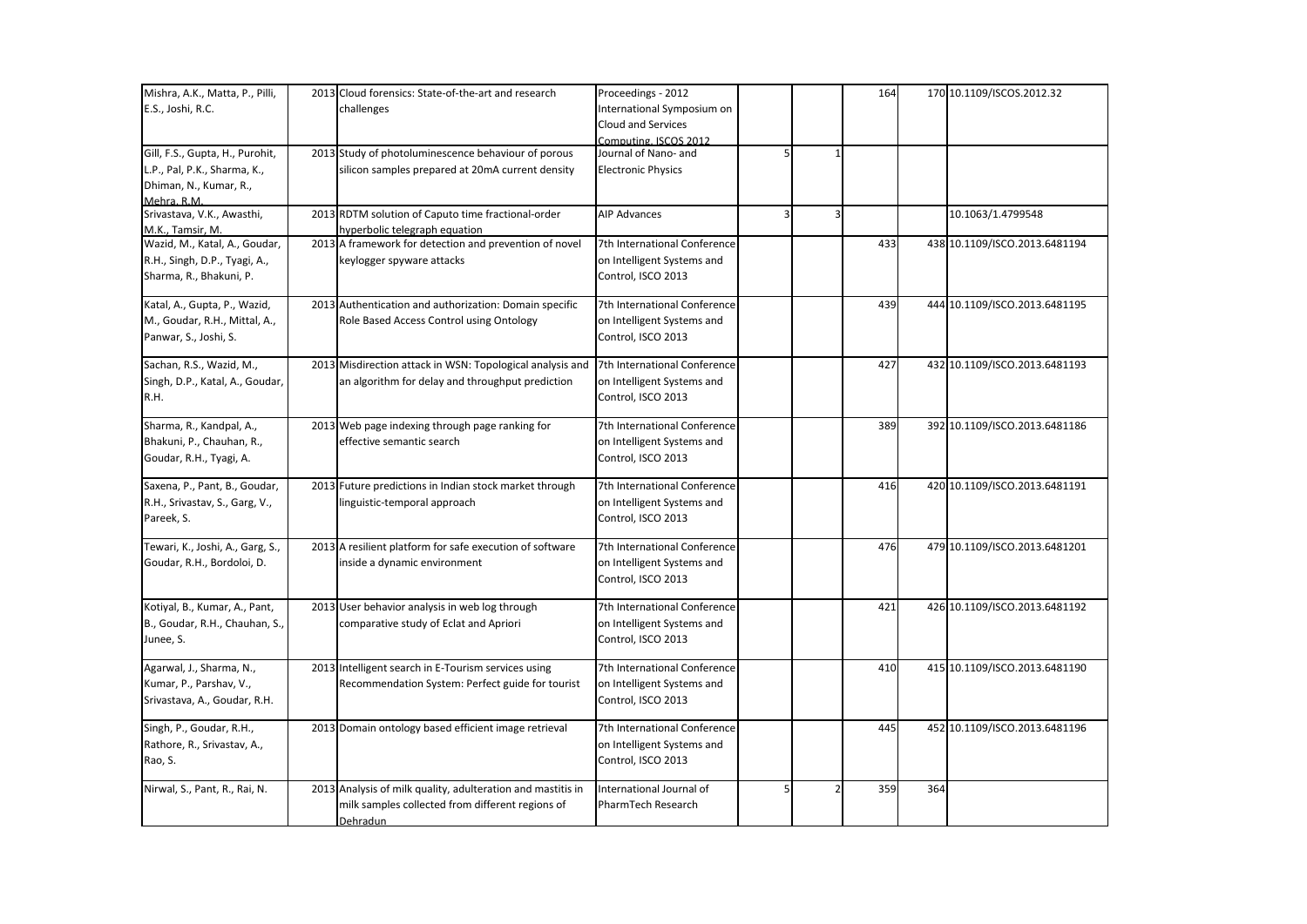| Pant, R., Nirwal, S., Rai, N.                                                                                         | 2013 Prevalence of antibiotic resistant bacteria and<br>analysis of microbial quality of raw milk samples<br>collected from different regions of Dehradun                   | International Journal of<br>PharmTech Research                                                             |      |                          | 804 | 810 |                                                    |
|-----------------------------------------------------------------------------------------------------------------------|-----------------------------------------------------------------------------------------------------------------------------------------------------------------------------|------------------------------------------------------------------------------------------------------------|------|--------------------------|-----|-----|----------------------------------------------------|
| Singh, B., Jangir, N.K.                                                                                               | 2013 An appraisal of the compressive force path concept                                                                                                                     | Proceedings of Institution of<br>Civil Engineers: Construction<br>Materials                                | 166  |                          | 108 |     | 120 10.1680/coma.11.00032                          |
| Yousuf, S., Bachheti, R.K.,<br>Joshi, A.                                                                              | 2013 Screening of extracts of Valeriana hardwickii for their<br>antibacterial activity                                                                                      | International Journal of<br>PharmTech Research                                                             |      | $\overline{\phantom{a}}$ | 679 | 683 |                                                    |
| Shiferaw, D., Jain, A., Mitra,<br>R.                                                                                  | 2013 High performance control of Stewart platform<br>manipulator using sliding mode control with<br>synchronization error                                                   | Advanced Engineering and<br>Computational<br>Methodologies for<br>Intelligent Mechatronics and<br>Robotics |      |                          | 225 |     | 248 10.4018/978-1-4666-3634-<br>7.ch016            |
| Kumar, D., Kaur, D.                                                                                                   | 2013 Structural and magnetic properties of<br>La <inf>2</inf> NiMnO <inf>6</inf> thin films on<br>LaAlO <inf>3</inf> substrate with varying thickness                       | Journal of Alloys and<br>Compounds                                                                         | 554  |                          | 277 |     | 283 10.1016/j.jallcom.2012.10.065                  |
| Sharma, A., Sharma, S.,<br>Sharma, S.                                                                                 | 2013 In plant test for corrosion investigations in digester of Journal of Materials and<br>a paper mill                                                                     | <b>Environmental Science</b>                                                                               |      | 3                        | 420 | 425 |                                                    |
| Gupta, H., Purohit, L.P., Gill,<br>F.S., Kumar, R.                                                                    | 2013 MN rule in a-Si:H alloys                                                                                                                                               | AIP Conference Proceedings                                                                                 | 1512 |                          | 576 |     | 577 10.1063/1.4791168                              |
| Pant, M., Semwal, P.                                                                                                  | 2013 Brahma kamal-the spiritually revered, scientifically<br>ignored medicinal plant                                                                                        | <b>Current Science</b>                                                                                     | 104  | 6                        | 685 | 686 |                                                    |
| Godiyal, A.K., Sharma, R.,<br>Joshi, D., Bhatia, D.                                                                   | 2013 Feasibility of facial EMG in gender classification<br>during speech production                                                                                         | Journal of Medical<br><b>Engineering and Technology</b>                                                    | 37   |                          | 86  |     | 90 10.3109/03091902.2012.745908                    |
| Patil, P.P., Sharma, S.C.                                                                                             | 2013 Performance study of vibration based copper omega<br>type electromechanical mass flow sensor                                                                           | <b>Sensor Letters</b>                                                                                      | 11   | $\overline{2}$           | 314 |     | 320 10.1166/sl.2013.2716                           |
| Kato, K., Inoue, T., letsugu,<br>H., Koba, T., Sasaki, H.,<br>Miyaji, N., Kitagawa, K.,<br>Sharma, P.K., Nagasawa, T. | 2013 Performance of six multi-stage hybrid wetland<br>systems for treating high-content wastewater in the<br>cold climate of Hokkaido, Japan                                | <b>Ecological Engineering</b>                                                                              | 51   |                          | 256 |     | 263 10.1016/j.ecoleng.2012.12.002                  |
| Mittal, P., Negi, Y.S., Singh,<br>R.K.                                                                                | 2013 Analytical modeling and parameter extraction of<br>organic thin film transistor: Effect of contact<br>resistance, doping concentration and field dependent<br>mobility | <b>Advanced Materials</b><br>Research                                                                      | 622  |                          | 585 |     | 589 10.4028/www.scientific.net/AM<br>R.622-623.585 |
| Goyal, P., Gupta, M., Staelin,<br>C., Fischer, M., Shacham, O.,<br>Allebach. J.P.                                     | 2013 Clustered-dot halftoning with direct binary search                                                                                                                     | <b>IEEE Transactions on Image</b><br>Processing                                                            | 22   |                          | 483 |     | 487 10.1109/TIP.2012.2218821                       |
| Nautiyal, S., Thakur, P.,<br>Chauhan, A., Govind, K.                                                                  | 2013 Estimating torque-speed characteristic of three-<br>phase induction motor operating under unbalance<br>supply                                                          | 2013 Nirma University<br>International Conference on<br>Engineering, NUiCONE 2013                          |      |                          |     |     | 10.1109/NUiCONE.2013.678014                        |
| Dwivedi, S., Gairola, R.,<br>Lavania, P., Mittal, L., Goudar,<br>R.H.                                                 | 2013 Advanced advertising technique in Indian public<br>transport system: A better way to disseminate<br>information using electronic display                               | 2013 International<br>Conference on Human<br>Computer Interactions,<br><b>ICHCI 2013</b>                   |      |                          |     |     | 10.1109/ICHCI-<br>IEEE.2013.6887805                |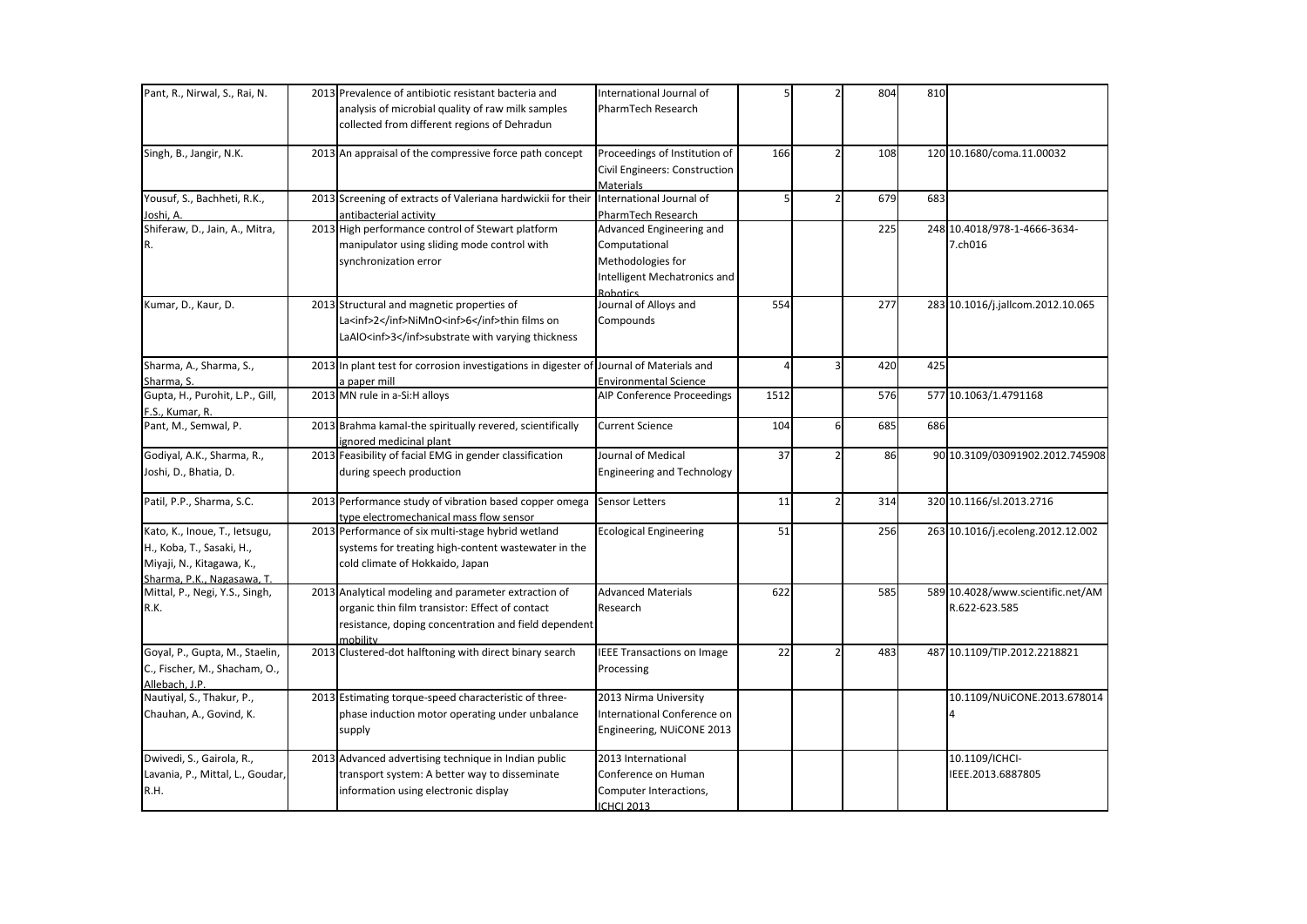| Agrawal, J., Sharma, N.,           | 2013 Ranking of searched documents using semantic                                     | Procedia Engineering              | 64       |             |                | 7 10.1016/j.proeng.2013.09.070     |
|------------------------------------|---------------------------------------------------------------------------------------|-----------------------------------|----------|-------------|----------------|------------------------------------|
|                                    |                                                                                       |                                   |          |             |                |                                    |
| Kumar, P., Parshav, V.,            | technology                                                                            |                                   |          |             |                |                                    |
| Goudar, R.H.                       |                                                                                       |                                   |          |             |                |                                    |
| Dwivedi, S., Parshav, V.,          | 2013 Using technology to make farming easier and better:                              | 2013 International                |          |             |                | 10.1109/ICHCI-                     |
| Sharma, N., Kumar, P.,             | Simplified E-Farming Support (SEFS)                                                   | Conference on Human               |          |             |                | IEEE.2013.6887806                  |
| Chhabra, S., Goudar, R.H.          |                                                                                       | Computer Interactions,            |          |             |                |                                    |
|                                    |                                                                                       | <b>ICHCI 2013</b>                 |          |             |                |                                    |
| Kumar, T.U., Lata, N.,             | 2013 Component based software development in                                          | Communications in                 | 296 CCIS |             | 56             | 61 10.1007/978-3-642-35864-7 8     |
| Chandra, D.S., Ashish, P.          | distributed systems                                                                   | Computer and Information          |          |             |                |                                    |
|                                    |                                                                                       | Science                           |          |             |                |                                    |
| Garg, S., Garg, A., Kandpal,       | 2013 Ontology and specification-based intrusion detection IET Conference Publications |                                   |          | 2013 647 CP | 154            | 159 10.1049/cp.2013.2310           |
| A., Joshi, K., Chauhan, R.,        | and prevention system                                                                 |                                   |          |             |                |                                    |
| Goudar, R.H.                       |                                                                                       |                                   |          |             |                |                                    |
| Banerjee, A., Goudar, R.H.         | 2013 Low cost pointing device for handwriting task and                                | Procedia Engineering              | 64       |             | 8              | 15 10.1016/j.proeng.2013.09.071    |
|                                    | other hand controlled natural events                                                  |                                   |          |             |                |                                    |
| Wazid, M., Sharma, R., Katal,      | 2013 Implementation and Embellishment of Prevention of                                | Communications in                 | 377 CCIS |             | 262            | 271 10.1007/978-3-642-40576-1 26   |
|                                    |                                                                                       |                                   |          |             |                |                                    |
| A., Goudar, R.H., Bhakuni, P.,     | Keylogger Spyware Attacks                                                             | Computer and Information          |          |             |                |                                    |
| Tyagi, A.                          |                                                                                       | Science                           |          |             |                |                                    |
| Singh, D.P., Goudar, R.H.,         | 2013 Hiding the sink location from the passive attack in                              | Procedia Engineering              | 64       |             | 16             | 25 10.1016/j.proeng.2013.09.072    |
| Wazid, M.                          | WSN                                                                                   |                                   |          |             |                |                                    |
| Tripathi, R.P.                     | 2013 EOQ model with stock level dependent demand rate                                 | International Journal of          |          |             | 102            | 108 10.1080/17509653.2013.798953   |
|                                    | and inflation under trade credits                                                     | Management Science and            |          |             |                |                                    |
|                                    |                                                                                       | <b>Engineering Management</b>     |          |             |                |                                    |
| Chauhan, H., Kumar, V.,            | 2013 A comparative study of classification techniques for                             | Proceedings - 2013                |          |             | 40             | 43 10.1109/ISCBI.2013.16           |
| Pundir, S., Pilli, E.S.            | intrusion detection                                                                   | International Symposium on        |          |             |                |                                    |
|                                    |                                                                                       | <b>Computational and Business</b> |          |             |                |                                    |
|                                    |                                                                                       |                                   |          |             |                |                                    |
|                                    |                                                                                       | Intelligence, ISCBI 2013          |          |             |                |                                    |
| Singh, S.                          | 2013 Performance comparison of on-demand routing                                      | Communications in                 | 296 CCIS |             | 530            | 536 10.1007/978-3-642-35864-7_82   |
|                                    | protocols for varying traffic                                                         | Computer and Information          |          |             |                |                                    |
|                                    |                                                                                       | Science                           |          |             |                |                                    |
| Tyagi, P., Kapil, D., Joshi, R.C., | 2013 Virtual machine portability - A novel approach                                   | Proceedings - 2013                |          |             | 240            | 245 10.1109/CLOUDCOM-              |
|                                    |                                                                                       |                                   |          |             |                |                                    |
| Pilli, E.S.                        |                                                                                       | International Conference on       |          |             |                | ASIA.2013.108                      |
|                                    |                                                                                       | Cloud Computing and Big           |          |             |                |                                    |
|                                    |                                                                                       | Data, CLOUDCOM-ASIA 2013          |          |             |                |                                    |
| Rodd, S.F., Kulkarni, U.P.         | 2013 Adaptive self-tuning techniques for performance                                  | Proceedings - 2nd                 |          |             | 124            | 129 10.1109/ADCONS.2013.49         |
|                                    |                                                                                       | International Conference on       |          |             |                |                                    |
|                                    | tuning of database systems: A Fuzzy-based approach                                    |                                   |          |             |                |                                    |
|                                    |                                                                                       | Advanced Computing,               |          |             |                |                                    |
|                                    |                                                                                       | Networking and Security,          |          |             |                |                                    |
|                                    |                                                                                       | <b>ADCONS 2013</b>                |          |             |                |                                    |
| Awasthi, M.K., Asthana, R.         | 2013 Viscous potential flow analysis of capillary instability                         | International                     | 40       |             | $\overline{7}$ | 11 10.1016/j.icheatmasstransfer.20 |
|                                    | with heat and mass transfer through porous media                                      | Communications in Heat and        |          |             |                | 12.10.026                          |
|                                    |                                                                                       | Mass Transfer                     |          |             |                |                                    |
| Yadav, K., Srivastava, A.,         | 2013 GPU parallel implementation of B-spline non-rigid                                | International Journal of          | 11       |             | 124            | 135 10.1504/IJBET.2013.055032      |
| Mittal, A., Ansari, M.A.           | grid registration using free-form deformations                                        | Biomedical Engineering and        |          |             |                |                                    |
|                                    |                                                                                       | Technology                        |          |             |                |                                    |
|                                    |                                                                                       |                                   |          |             |                |                                    |